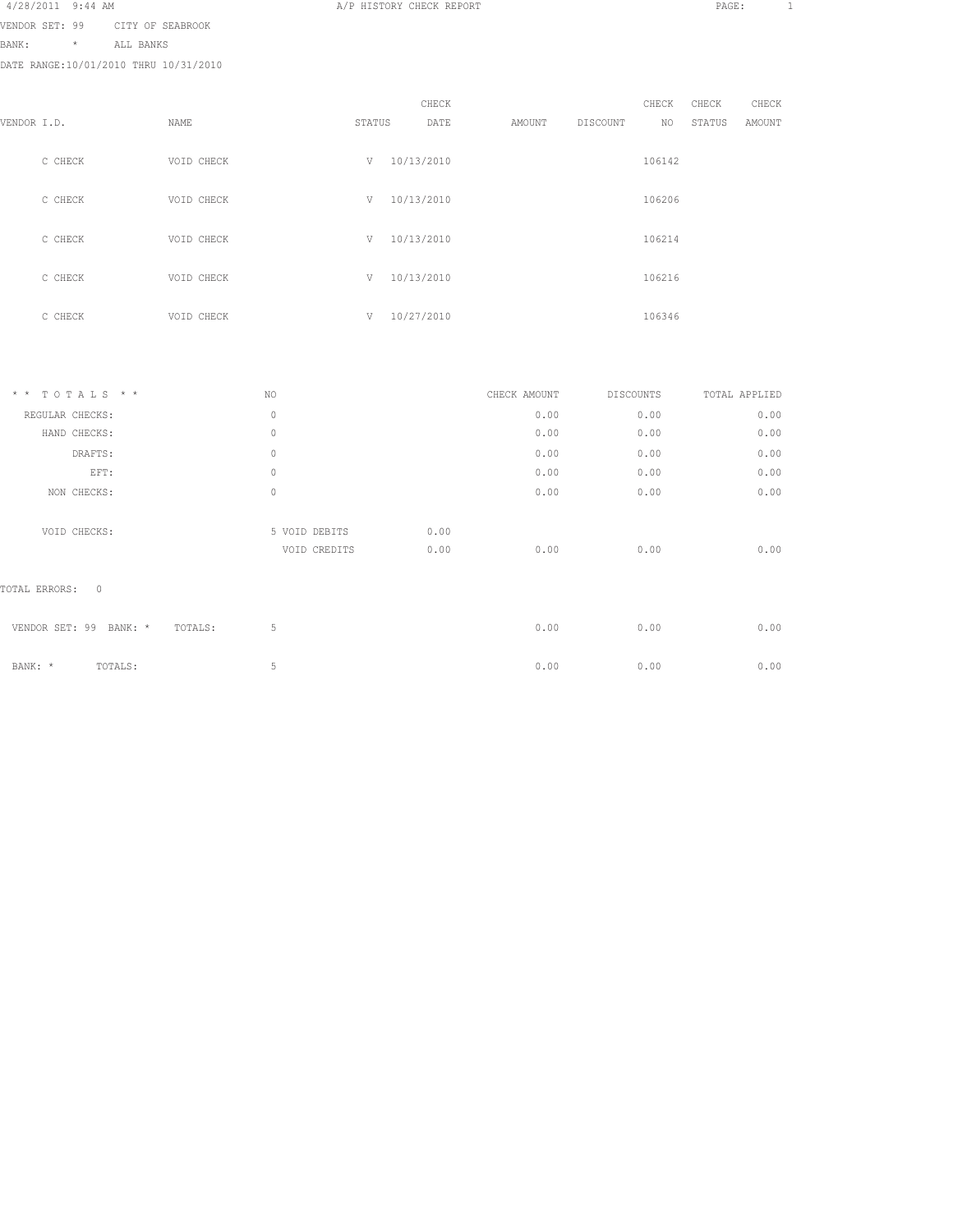|      | 4/28/2011 9:44 AM                     |                                                                                        | A/P HISTORY CHECK REPORT    |       |                                  |          | PAGE: |                    | 2 |
|------|---------------------------------------|----------------------------------------------------------------------------------------|-----------------------------|-------|----------------------------------|----------|-------|--------------------|---|
|      | VENDOR SET: 70                        | CITY OF SEABROOK                                                                       |                             |       |                                  |          |       |                    |   |
|      | BANK: 70 SEDC 2                       |                                                                                        |                             |       |                                  |          |       |                    |   |
|      | DATE RANGE:10/01/2010 THRU 10/31/2010 |                                                                                        |                             |       |                                  |          |       |                    |   |
|      |                                       |                                                                                        |                             |       |                                  |          |       |                    |   |
|      | VENDOR I.D.                           | NAME                                                                                   | STATUS DATE                 | CHECK | AMOUNT DISCOUNT NO STATUS AMOUNT | CHECK    | CHECK | CHECK              |   |
|      |                                       |                                                                                        |                             |       |                                  |          |       |                    |   |
| 0103 |                                       | AMERICAN PLANNING ASSOCIATION                                                          |                             |       |                                  |          |       |                    |   |
|      | I 248991100801                        | 2011 MEMBERSHIP DUES                                                                   | R 10/20/2010                |       |                                  | 004160   |       |                    |   |
|      |                                       | 70 707 5020 DUES & SUBSCRIPTIONS                                                       |                             |       | 2011 MEMBERSHIP DUES 320.00      |          |       | 320.00             |   |
|      |                                       |                                                                                        |                             |       | *** VENDOR TOTALS ***            | 1 CHECKS |       | 320.00             |   |
|      |                                       |                                                                                        |                             |       |                                  |          |       |                    |   |
| 0023 |                                       | BAY AREA HOUSTON                                                                       |                             |       |                                  |          |       |                    |   |
|      | I 201010063274                        | 2011 ANNUAL BANQUET                                                                    | R 10/06/2010                |       |                                  | 004153   |       |                    |   |
|      | 70 707 5010 ADVERTISING               |                                                                                        |                             |       | 2011 ANNUAL BANQUET 3,000.00     |          |       | 3,000.00           |   |
|      |                                       |                                                                                        |                             |       | *** VENDOR TOTALS ***            | 1 CHECKS |       | 3,000.00           |   |
| 0102 |                                       | BROOKSIDE EQUIPMENT SALES INC.                                                         |                             |       |                                  |          |       |                    |   |
|      | I IL17967                             | SOD CUTTER RENTAL                                                                      | R 10/06/2010                |       |                                  | 004154   |       |                    |   |
|      | 70 707 5182                           | TRAIL MAINTENANCE SOD CUTTER RENTAL 4,749.00                                           |                             |       |                                  |          |       | 4,749.00           |   |
|      |                                       |                                                                                        |                             |       | *** VENDOR TOTALS *** 1 CHECKS   |          |       | 4,749.00           |   |
|      |                                       |                                                                                        |                             |       |                                  |          |       |                    |   |
| 0060 |                                       | ECONOMIC ALLIANCE HOUSTON PORT                                                         |                             |       |                                  |          |       |                    |   |
|      | I 201010063275                        | ANNUAL MEMBERSHIP BANQUET R 10/06/2010                                                 |                             |       |                                  | 004155   |       |                    |   |
|      | 70 707 5010 ADVERTISING               |                                                                                        | ANNUAL MEMBERSHIP BA 750.00 |       |                                  |          |       | 750.00             |   |
|      |                                       |                                                                                        |                             |       | *** VENDOR TOTALS ***            | 1 CHECKS |       | 750.00             |   |
| 0048 |                                       | GRIFFIN INTEGRATED MARKETING                                                           |                             |       |                                  |          |       |                    |   |
|      | I 3576                                | MARKETING SUPPORT SERVICES R 10/06/2010                                                |                             |       |                                  | 004156   |       |                    |   |
|      |                                       | 70 707 5227 PROF FEES CONSULTANT MARKETING SUPPORT SE 2,358.75                         |                             |       |                                  |          |       | 2,358.75           |   |
|      |                                       |                                                                                        |                             |       | *** VENDOR TOTALS ***            |          |       | 1 CHECKS 2, 358.75 |   |
|      |                                       |                                                                                        |                             |       |                                  |          |       |                    |   |
| 0006 |                                       | GULF COAST LIMESTONE                                                                   |                             |       |                                  |          |       |                    |   |
|      | I 561106 GRAVEL                       |                                                                                        | R 10/06/2010                |       |                                  | 004157   |       |                    |   |
|      | 70 707 5182                           | TRAIL MAINTENANCE GRAVEL                                                               |                             |       | 4,618.95                         |          |       |                    |   |
|      | I 561107                              | GRAVEL                                                                                 | R 10/06/2010                |       |                                  | 004157   |       |                    |   |
|      | 70 707 5182                           | TRAIL MAINTENANCE                                                                      | GRAVEL                      |       | 812.04<br>*** VENDOR TOTALS ***  |          |       | 5,430.99           |   |
|      |                                       |                                                                                        |                             |       |                                  | 1 CHECKS |       | 5,430.99           |   |
| 0058 |                                       | I E D C                                                                                |                             |       |                                  |          |       |                    |   |
|      |                                       | I 201010203364 2011 MEMBERSHIP                                                         | R 10/20/2010                |       |                                  | 004161   |       |                    |   |
|      |                                       | 70 707 5020 DUES & SUBSCRIPTIONS 2011 MEMBERSHIP 345.00                                |                             |       |                                  |          |       | 345.00             |   |
|      |                                       |                                                                                        |                             |       | *** VENDOR TOTALS ***            | 1 CHECKS |       | 345.00             |   |
|      |                                       |                                                                                        |                             |       |                                  |          |       |                    |   |
| 0101 |                                       | ICSC                                                                                   |                             |       |                                  |          |       |                    |   |
|      |                                       | I 201010063273 DEAL MAKING TX CONFERENCE R 10/06/2010                                  |                             |       |                                  | 004158   |       |                    |   |
|      | 70 707 5300                           | TRAINING & CONFERENCE DEAL MAKING TX CONFE 270.00                                      |                             |       |                                  |          |       | 270.00             |   |
|      |                                       |                                                                                        |                             |       | *** VENDOR TOTALS ***            | 1 CHECKS |       | 270.00             |   |
| 0098 |                                       | KNUDSON LP                                                                             |                             |       |                                  |          |       |                    |   |
|      | I 0002860IN                           | PROFESSIONAL SERVICES                                                                  | R 10/20/2010                |       |                                  | 004162   |       |                    |   |
|      |                                       | 70 707 5617         ECONOMIC DEV PROJECTS          PROFESSIONAL SERVICE         683.86 |                             |       |                                  |          |       | 683.86             |   |
|      |                                       |                                                                                        |                             |       | *** VENDOR TOTALS ***            | 1 CHECKS |       | 683.86             |   |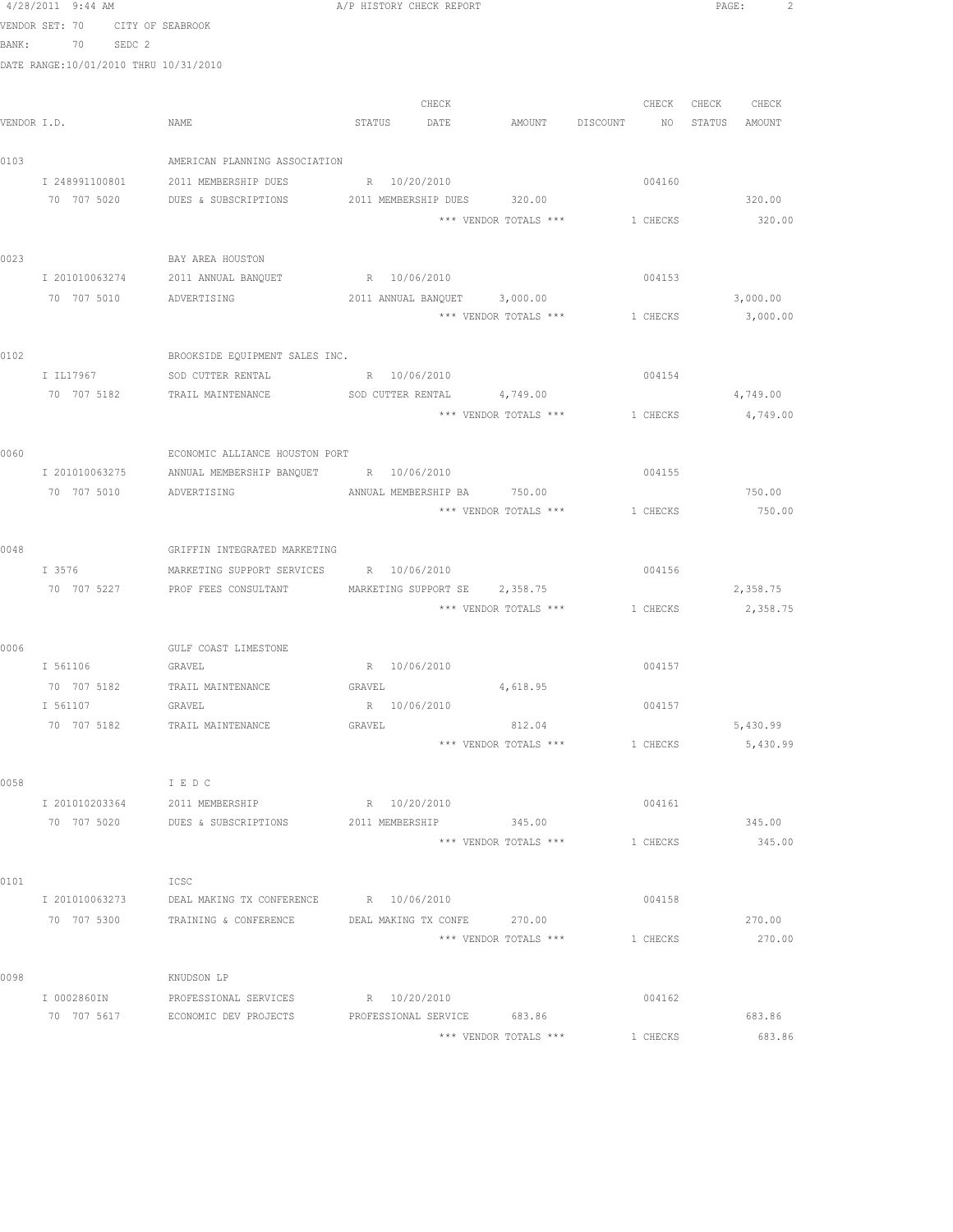|                | 4/28/2011 9:44 AM |                                          | A/P HISTORY CHECK REPORT      |                               |                                      | 3<br>PAGE:       |
|----------------|-------------------|------------------------------------------|-------------------------------|-------------------------------|--------------------------------------|------------------|
| VENDOR SET: 70 |                   | CITY OF SEABROOK                         |                               |                               |                                      |                  |
| BANK:          | 70                | SEDC 2                                   |                               |                               |                                      |                  |
|                |                   | DATE RANGE:10/01/2010 THRU 10/31/2010    |                               |                               |                                      |                  |
|                |                   |                                          |                               |                               |                                      |                  |
|                |                   |                                          | CHECK                         |                               | CHECK                                | CHECK<br>CHECK   |
| VENDOR I.D.    |                   | NAME                                     | STATUS<br>DATE                |                               | AMOUNT DISCOUNT NO                   | STATUS<br>AMOUNT |
|                |                   |                                          |                               |                               |                                      |                  |
| 0087           |                   | ROTARY CLUB OF SEABROOK                  |                               |                               |                                      |                  |
|                | I 316             | OTRLY MEMBERSHIP DUES                    | R 10/20/2010                  |                               | 004163                               |                  |
|                | 70 707 5020       | DUES & SUBSCRIPTIONS                     | OTRLY MEMBERSHIP DUE 140.00   |                               |                                      | 140.00           |
|                |                   |                                          |                               | *** VENDOR TOTALS ***         | 1 CHECKS                             | 140.00           |
| 0025           |                   | TEXAS ECONOMIC DEVELOPMENT COU           |                               |                               |                                      |                  |
|                | I 51074           | 2010 TEDC ANNUAL CONFERENCE R 10/06/2010 |                               |                               | 004159                               |                  |
|                | 70 707 5010       |                                          |                               | 2010 TEDC ANNUAL CON 1,000.00 |                                      | 1,000.00         |
|                |                   | ADVERTISING                              |                               | *** VENDOR TOTALS ***         |                                      |                  |
|                |                   |                                          |                               |                               | 1 CHECKS                             | 1,000.00         |
| 0096           |                   | TRG FUNDING CORP                         |                               |                               |                                      |                  |
|                | I 201010203365    | GRANT ADMIN SERVICES                     | R 10/20/2010                  |                               | 004164                               |                  |
|                | 70 707 5227       | PROF FEES CONSULTANT                     | GRANT ADMIN SERVICES 3,500.00 |                               |                                      | 3,500.00         |
|                |                   |                                          |                               | *** VENDOR TOTALS ***         | 1 CHECKS                             | 3,500.00         |
|                |                   |                                          |                               |                               |                                      |                  |
|                |                   |                                          |                               |                               |                                      |                  |
|                |                   |                                          |                               |                               |                                      |                  |
|                | $* * TOTALS **$   | NO                                       |                               |                               | CHECK AMOUNT DISCOUNTS TOTAL APPLIED |                  |
|                | REGULAR CHECKS:   | 12                                       |                               | 22,547.60                     | 0.00                                 | 22,547.60        |
|                |                   |                                          |                               |                               |                                      |                  |

| REGULAR CHECKS: |              | 12            |      | 22,547.60 | 0.00 | 22,547.60 |
|-----------------|--------------|---------------|------|-----------|------|-----------|
|                 | HAND CHECKS: | 0             |      | 0.00      | 0.00 | 0.00      |
|                 | DRAFTS:      | 0             |      | 0.00      | 0.00 | 0.00      |
|                 | EFT:         | 0             |      | 0.00      | 0.00 | 0.00      |
|                 | NON CHECKS:  | 0             |      | 0.00      | 0.00 | 0.00      |
|                 |              |               |      |           |      |           |
|                 | VOID CHECKS: | 0 VOID DEBITS | 0.00 |           |      |           |
|                 |              | VOID CREDITS  | 0.00 | 0.00      | 0.00 | 0.00      |
|                 |              |               |      |           |      |           |

TOTAL ERRORS: 0

|                            | G/L ACCOUNT    | NAME                  | AMOUNT    |      |           |
|----------------------------|----------------|-----------------------|-----------|------|-----------|
|                            |                |                       |           |      |           |
|                            | 70 707 5010    | ADVERTISING           | 4,750.00  |      |           |
|                            | 70 707 5020    | DUES & SUBSCRIPTIONS  | 805.00    |      |           |
|                            | 707 5182<br>70 | TRAIL MAINTENANCE     | 10,179.99 |      |           |
|                            | 707 5227<br>70 | PROF FEES CONSULTANT  | 5,858.75  |      |           |
|                            | 70<br>707 5300 | TRAINING & CONFERENCE | 270.00    |      |           |
|                            | 707 5617<br>70 | ECONOMIC DEV PROJECTS | 683.86    |      |           |
|                            |                | *** FUND TOTAL ***    | 22,547.60 |      |           |
|                            |                |                       |           |      |           |
| VENDOR SET: 70<br>BANK: 70 | 12<br>TOTALS:  |                       | 22,547.60 | 0.00 | 22,547.60 |
|                            |                |                       |           |      |           |
| BANK: 70<br>TOTALS:        | 12             |                       | 22,547.60 | 0.00 | 22,547.60 |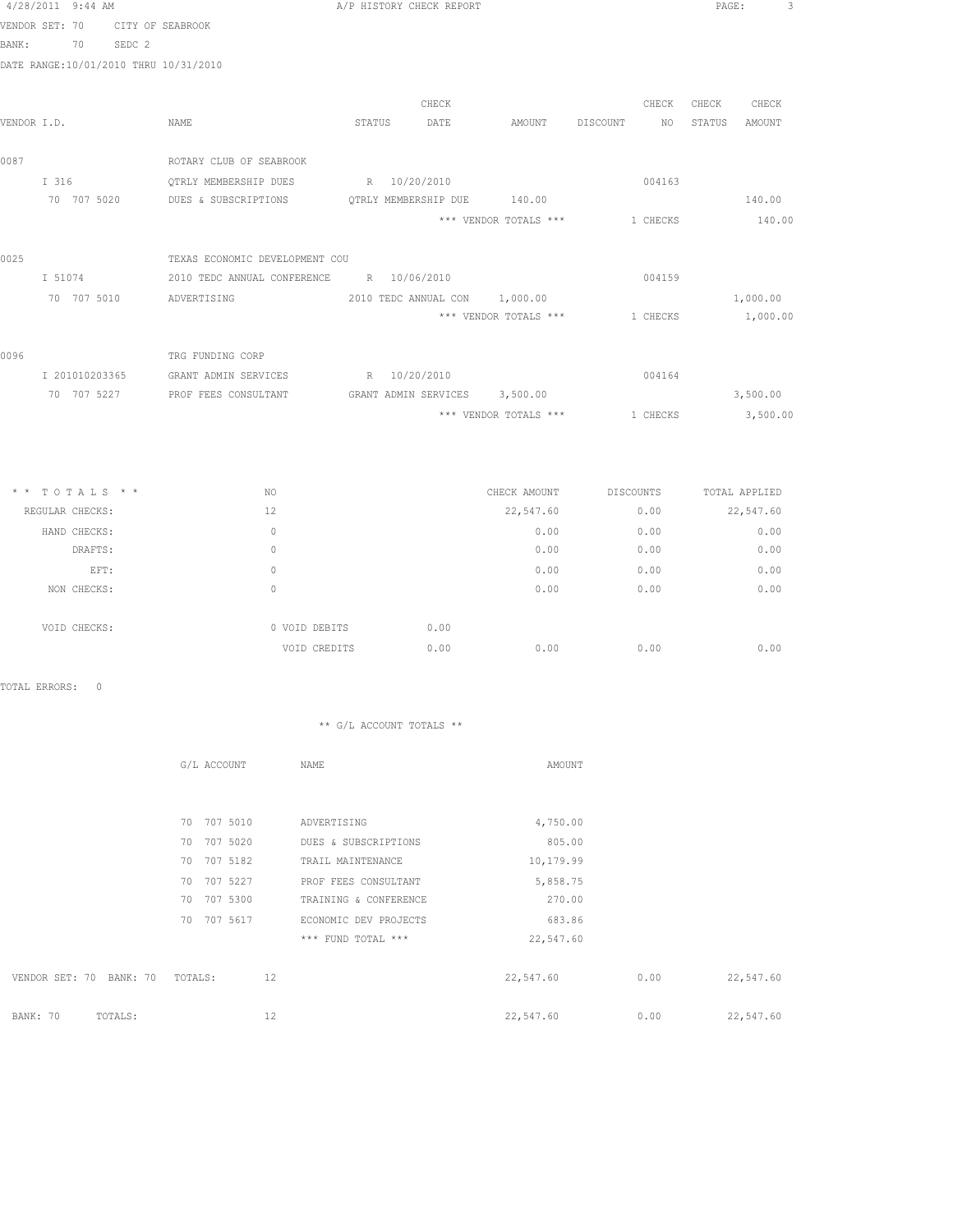|             | 4/28/2011 9:44 AM        |                                                 | A/P HISTORY CHECK REPORT                                             |          | PAGE:<br>4           |
|-------------|--------------------------|-------------------------------------------------|----------------------------------------------------------------------|----------|----------------------|
|             |                          | VENDOR SET: 99 CITY OF SEABROOK                 |                                                                      |          |                      |
|             |                          | BANK: AP ACCTS PAYABLE DISBURSEMEN              |                                                                      |          |                      |
|             |                          | DATE RANGE:10/01/2010 THRU 10/31/2010           |                                                                      |          |                      |
|             |                          |                                                 |                                                                      |          |                      |
|             |                          |                                                 | CHECK                                                                |          | CHECK CHECK<br>CHECK |
| VENDOR I.D. |                          | NAME                                            | STATUS DATE<br>AMOUNT DISCOUNT NO STATUS AMOUNT                      |          |                      |
|             |                          |                                                 |                                                                      |          |                      |
| 1317        |                          | RODNEY STINSON                                  |                                                                      |          |                      |
|             | M CHECK                  | RODNEY STINSON                                  | UNPOST V 10/27/2010                                                  | 105312   | 14.93CR              |
|             |                          |                                                 |                                                                      |          |                      |
| 1317        |                          | RODNEY STINSON                                  |                                                                      |          | 45.82CR              |
|             | M CHECK                  | RODNEY STINSON                                  | UNPOST V 10/27/2010                                                  | 105626   |                      |
| 1986        |                          | METROLINE, INC.                                 |                                                                      |          |                      |
|             | M CHECK                  |                                                 | METROLINE, INC. UNPOST V 10/27/2010                                  | 106042   | 537.00CR             |
|             |                          |                                                 |                                                                      |          |                      |
| 1750        |                          | A & L AUTOMOTIVE                                |                                                                      |          |                      |
|             | I 14637                  | P35 INSPECTION                                  | R 10/06/2010                                                         | 106082   |                      |
|             | 50 501 5110              | MAINT VEHICLES                                  | 39.75<br>P35 INSPECTION                                              |          | 39.75                |
|             |                          |                                                 |                                                                      |          |                      |
| 1750        |                          | A & L AUTOMOTIVE                                |                                                                      |          |                      |
|             | I 6972                   | TIRE REPAIR TIRE 2012 10/20/2010                |                                                                      | 106225   |                      |
|             |                          | 01 200 5110 MAINT AUTOS & EQUIPMENT TIRE REPAIR | 10.00                                                                |          |                      |
|             | I 6982                   | P7 OIL CHANGE                                   | R 10/20/2010                                                         | 106225   |                      |
|             | 01 200 5110              | MAINT AUTOS & EQUIPMENT                         | 24.00<br>P7 OIL CHANGE                                               |          | 34.00                |
|             |                          |                                                 | *** VENDOR TOTALS ***                                                | 2 CHECKS | 73.75                |
| 0955        |                          | A ALTERNATOR & STARTER                          |                                                                      |          |                      |
|             | I 18487                  | REBUILD DOZER STARTER                           | R 10/13/2010                                                         | 106138   |                      |
|             | 01 500 5110              | MAINT AUTOS & EQUIP                             | REBUILD DOZER STARTE 189.00                                          |          | 189.00               |
|             |                          |                                                 | *** VENDOR TOTALS *** 1 CHECKS                                       |          | 189.00               |
|             |                          |                                                 |                                                                      |          |                      |
| 0003        |                          | AAA FLEXIBLE PIPE CLEANING CO                   |                                                                      |          |                      |
|             |                          | I 201009115 SEWER JET                           | R 10/13/2010                                                         | 106139   |                      |
|             |                          | 01 500 5145 MAINT DRAINAGE SEWER JET            | 940.00                                                               |          | 940.00               |
|             |                          |                                                 | *** VENDOR TOTALS ***                                                | 1 CHECKS | 940.00               |
|             |                          |                                                 |                                                                      |          |                      |
| 0560        |                          | ACT PIPE & SUPPLY INC                           |                                                                      |          |                      |
|             | I 469256<br>20 912 5120  | GRANULAR CHLORINE                               | R 10/06/2010<br>MAINT SEWER SYSTEM MINOR GRANULAR CHLORINE<br>471.00 | 106083   | 471.00               |
|             |                          |                                                 |                                                                      |          |                      |
| 0560        |                          | ACT PIPE & SUPPLY INC                           |                                                                      |          |                      |
|             | I 475069                 | CIRCLE CLAMPS                                   | R 10/20/2010                                                         | 106226   |                      |
|             |                          |                                                 | 20 902 5130 MAINT WATER SYSTEM MINOR CIRCLE CLAMPS 242.10            |          | 242.10               |
|             |                          |                                                 | *** VENDOR TOTALS ***                                                | 2 CHECKS | 713.10               |
|             |                          |                                                 |                                                                      |          |                      |
| 0005        |                          | ADMIRAL LINEN & UNIFORM                         |                                                                      |          |                      |
|             |                          | I SE02601 LINEN SERVICE                         | R 10/13/2010                                                         | 106140   |                      |
|             | 50 501 5340              | DETENTION SUPPLIES                              | LINEN SERVICE<br>103.30                                              |          |                      |
|             | I SE11659                | LINEN SERVICE                                   | R 10/13/2010                                                         | 106140   |                      |
|             | 50 501 5340              | DETENTION SUPPLIES                              | LINEN SERVICE<br>114.90                                              |          |                      |
|             | I SE20750<br>50 501 5340 | LINEN SERVICE<br>DETENTION SUPPLIES             | R 10/13/2010<br>108.30<br>LINEN SERVICE                              | 106140   |                      |
|             | I SE29806                | LINEN SERVICE                                   | R 10/13/2010                                                         | 106140   |                      |
|             |                          |                                                 |                                                                      |          |                      |

50 501 5340 DETENTION SUPPLIES LINEN SERVICE 103.30 LISS 103.30 429.80 \*\*\* VENDOR TOTALS \*\*\* 1 CHECKS 429.80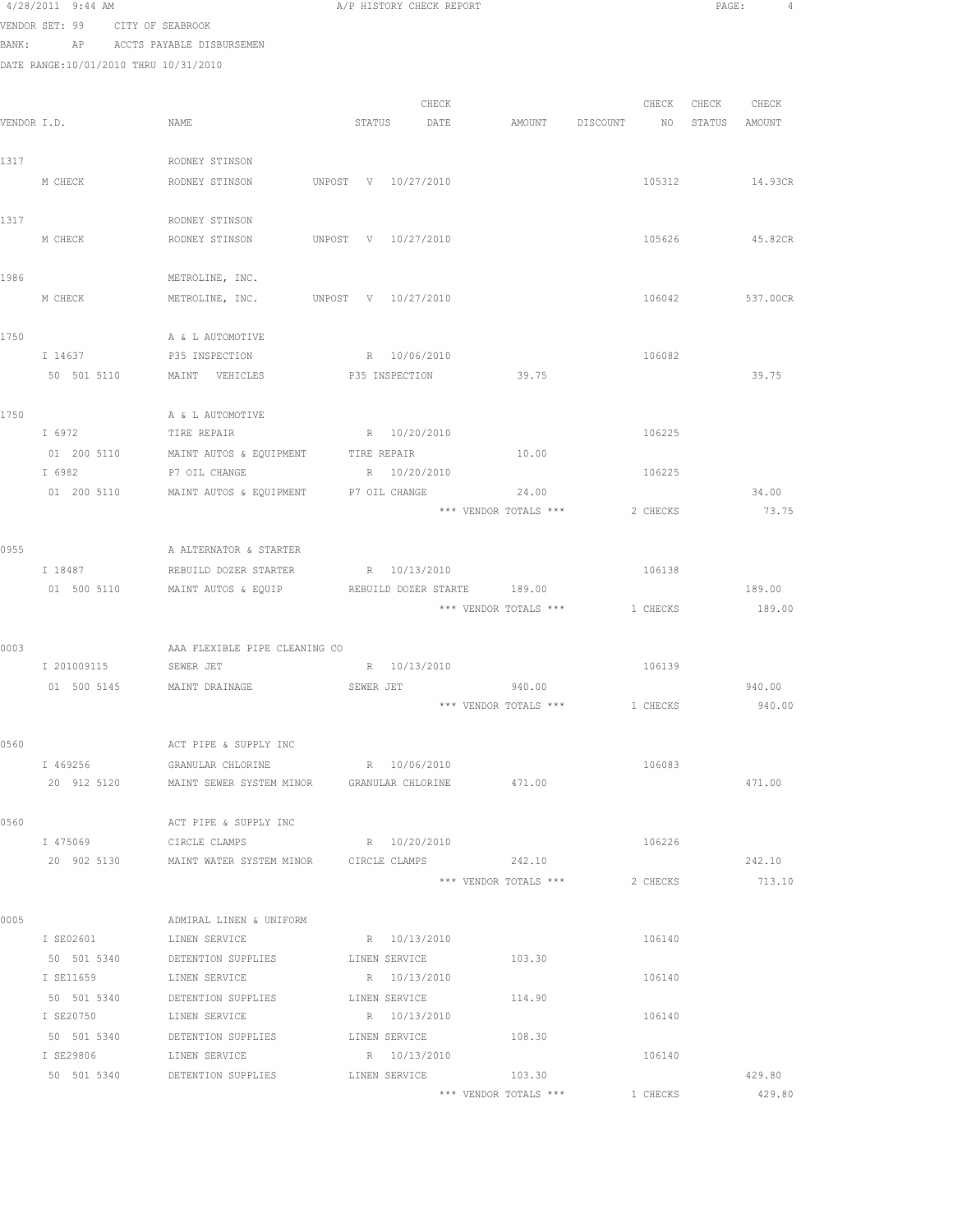| 4/28/2011 | $9:44$ AM |  |
|-----------|-----------|--|
|-----------|-----------|--|

A/P HISTORY CHECK REPORT **PAGE:** 5

VENDOR SET: 99 CITY OF SEABROOK

BANK: AP ACCTS PAYABLE DISBURSEMEN

DATE RANGE:10/01/2010 THRU 10/31/2010

|             |                            |                                             |                   | CHECK        |                                 |          | CHECK    | CHECK  | CHECK      |
|-------------|----------------------------|---------------------------------------------|-------------------|--------------|---------------------------------|----------|----------|--------|------------|
| VENDOR I.D. |                            | NAME                                        | STATUS            | DATE         | AMOUNT                          | DISCOUNT | NO       | STATUS | AMOUNT     |
| 1969        |                            | AETNA                                       |                   |              |                                 |          |          |        |            |
|             | I 201010133310             | INSURANCE PREMIUM                           | R 10/13/2010      |              |                                 |          | 106141   |        |            |
|             | 01 001 1029                | MEDICAL INSURANCE PAYABLE INSURANCE PREMIUM |                   |              | 10,254.28                       |          |          |        |            |
|             | 01 001 1036                | DENTAL INSURANCE PAYABLE                    | INSURANCE PREMIUM |              | 1,711.93                        |          |          |        |            |
|             | 01 107 5330                | INSURANCE MISC                              | INSURANCE PREMIUM |              | 429.22                          |          |          |        |            |
|             |                            |                                             |                   |              |                                 |          |          |        |            |
|             | 01 100 3120<br>01 102 3120 | HOSPITALIZATION<br>HOSPITALIZATION          | INSURANCE PREMIUM |              | 1,364.77<br>4,376.84            |          |          |        |            |
|             |                            |                                             | INSURANCE PREMIUM |              |                                 |          |          |        |            |
|             | 01 106 3120                | HOSPITALIZATION                             | INSURANCE PREMIUM |              | 455.30                          |          |          |        |            |
|             | 01 103 3120                | HOSPITALIZATION                             | INSURANCE PREMIUM |              | 928.55                          |          |          |        |            |
|             | 01 102 3020                | EDC HOSPITALIZATION                         | INSURANCE PREMIUM |              | 928.55                          |          |          |        |            |
|             | 01 200 3120                | HOSPITALIZATION                             | INSURANCE PREMIUM |              | 15,741.73                       |          |          |        |            |
|             | 501 3120<br>50             | HOSPITALIZATION                             | INSURANCE PREMIUM |              | 3,529.86                        |          |          |        |            |
|             | 01 220 3120                | HOSPITALIZATION                             | INSURANCE PREMIUM |              | 1,228.60                        |          |          |        |            |
|             | 01 210 3120                | HOSPITALIZATION                             | INSURANCE PREMIUM |              | 636.00                          |          |          |        |            |
|             | 01 400 3120                | HOSPITALIZATION                             | INSURANCE PREMIUM |              | 3,814.96                        |          |          |        |            |
|             | 500 3120<br>01             | HOSPITALIZATION                             | INSURANCE PREMIUM |              | 4,140.95                        |          |          |        |            |
|             | 01 600 3120                | HOSPITALIZATION                             | INSURANCE PREMIUM |              | 3,724.54                        |          |          |        |            |
|             | 700 3120<br>01             | HOSPITALIZATION                             | INSURANCE PREMIUM |              | 1,228.60                        |          |          |        |            |
|             | 902 3120<br>20             | HOSPITALIZATION                             | INSURANCE PREMIUM |              | 3,721.37                        |          |          |        |            |
|             | 905 3120<br>20             | HOSPITALIZATION                             | INSURANCE PREMIUM |              | 910.60                          |          |          |        |            |
|             | 20 912 3120                | HOSPITALIZATION                             | INSURANCE PREMIUM |              | 2,198.86                        |          |          |        | 61, 325.51 |
|             |                            |                                             |                   |              | *** VENDOR TOTALS ***           |          | 1 CHECKS |        | 61,325.51  |
| 0006        |                            | AFLAC                                       |                   |              |                                 |          |          |        |            |
|             | I 064953                   | INSURANCE PREMIUM                           |                   | R 10/13/2010 |                                 |          | 106143   |        |            |
|             | 01 001 1030                | AFLAC INSURANCE DEDUCTS                     | INSURANCE PREMIUM |              | 3,238.12                        |          |          |        | 3,238.12   |
|             |                            |                                             |                   |              | *** VENDOR TOTALS ***           |          | 1 CHECKS |        | 3,238.12   |
|             |                            |                                             |                   |              |                                 |          |          |        |            |
| 1528        |                            | ALL PUMP & EQUIP CO INC                     |                   |              |                                 |          |          |        |            |
|             | I H0035115                 | PUMP REPAIR RENTAL                          | E                 | 10/20/2010   |                                 |          | 999999   |        |            |
|             | 20 912 5120                | MAINT SEWER SYSTEM MINOR                    |                   |              | PUMP REPAIR RENTAL 5,794.06     |          |          |        | 5,794.06   |
|             |                            |                                             |                   |              | *** VENDOR TOTALS ***           |          | 1 CHECKS |        | 5,794.06   |
| 1859        |                            | CHAD ALTMAN                                 |                   |              |                                 |          |          |        |            |
|             | I 201010063278             | SAFETY BOOTS                                |                   | R 10/06/2010 |                                 |          | 106084   |        |            |
|             |                            |                                             | SAFETY BOOTS      |              |                                 |          |          |        | 100.00     |
|             |                            | 01 107 5295 SAFETY COMMITTEE                |                   |              | 100.00<br>*** VENDOR TOTALS *** |          | 1 CHECKS |        | 100.00     |
|             |                            |                                             |                   |              |                                 |          |          |        |            |
| 1471        |                            | AMERICAN MESSAGING SERVICES LL              |                   |              |                                 |          |          |        |            |
|             | I H2236344KJ               | PAGER                                       |                   | R 10/06/2010 |                                 |          | 106085   |        |            |
|             | 01 107 5030                | RENTALS & SERVICE AGRMTS PAGER              |                   |              | 19.06                           |          |          |        | 19.06      |
|             |                            |                                             |                   |              | *** VENDOR TOTALS ***           |          | 1 CHECKS |        | 19.06      |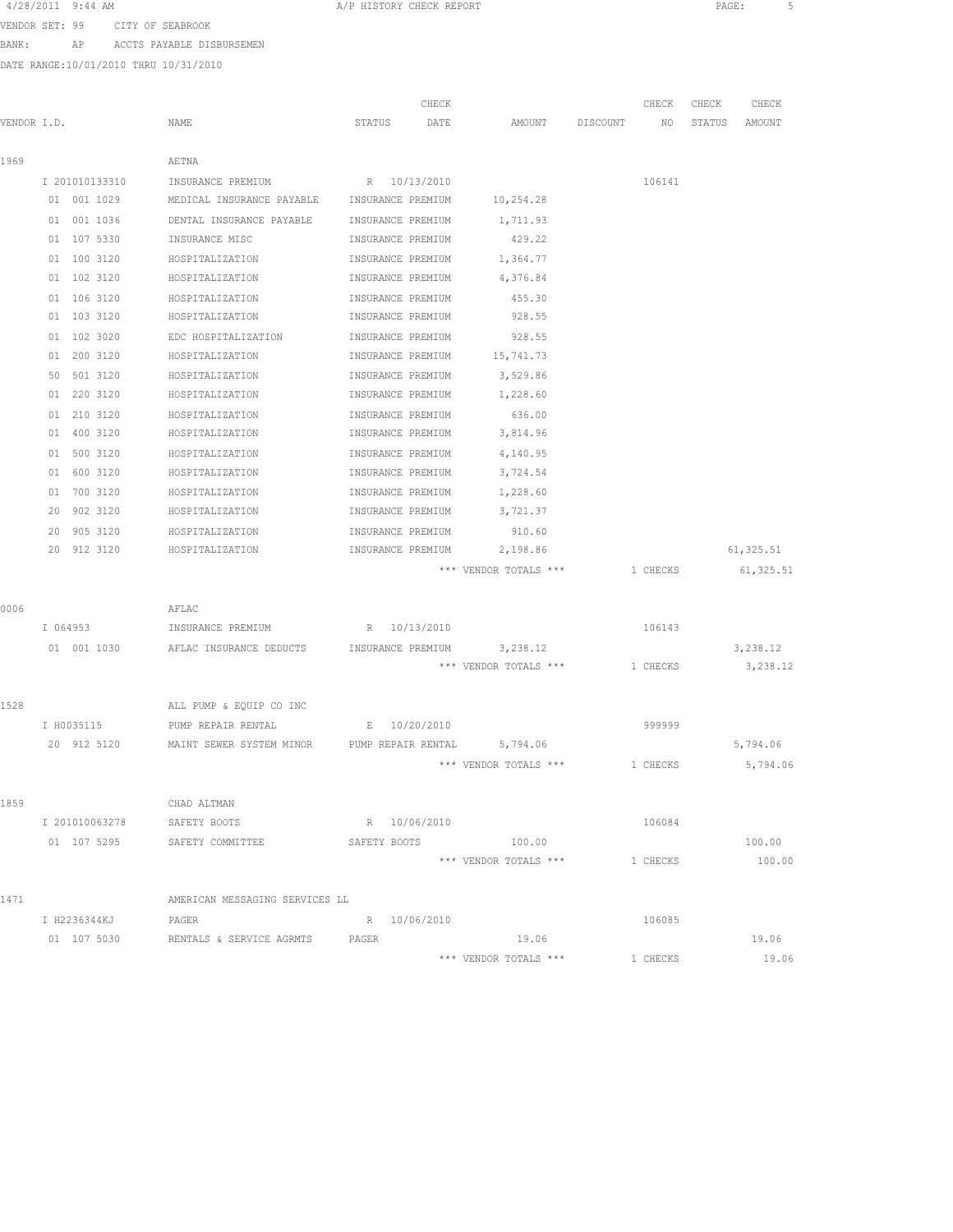| 4/28/2011 9:44 AM |                      |  |                                                                                                      |
|-------------------|----------------------|--|------------------------------------------------------------------------------------------------------|
| companies and     | $\sim$ $\sim$ $\sim$ |  | $\alpha$ $\tau$ $\sigma$ $\tau$ $\tau$ $\alpha$ $\tau$ $\tau$ $\tau$ $\alpha$ $\alpha$ $\tau$ $\tau$ |

A/P HISTORY CHECK REPORT **PAGE:** 6

VENDOR SET: 99 CITY OF SEABROOK BANK: AP ACCTS PAYABLE DISBURSEMEN

DATE RANGE:10/01/2010 THRU 10/31/2010

| VENDOR I.D. |                            | NAME                                       | CHECK<br>STATUS<br>DATE   | AMOUNT DISCOUNT       | CHECK<br>NO | CHECK<br>CHECK<br>STATUS<br>AMOUNT |
|-------------|----------------------------|--------------------------------------------|---------------------------|-----------------------|-------------|------------------------------------|
|             |                            |                                            |                           |                       |             |                                    |
| 0836        |                            | APOLLO TIRE & WHEEL                        |                           |                       |             |                                    |
|             | I 00821                    | TIRE REPAIR                                | R 10/06/2010              |                       | 106087      |                                    |
|             | 01 400 5110                | MAINT AUTOS & EQUIPMENT TIRE REPAIR        |                           | 16.00                 |             |                                    |
|             | I 01337                    | TIRE REPAIR                                | R 10/06/2010              |                       | 106087      |                                    |
|             | 01 500 5110                | MAINT AUTOS & EQUIP                        | TIRE REPAIR               | 15.00                 |             | 31.00                              |
|             |                            |                                            |                           |                       |             |                                    |
| 0836        |                            | APOLLO TIRE & WHEEL                        |                           |                       |             |                                    |
|             | I 01420                    | USED TIRE                                  | R 10/13/2010              |                       | 106144      |                                    |
|             | 01 400 5110                | MAINT AUTOS & EQUIPMENT                    | USED TIRE                 | 37.00                 |             |                                    |
|             | I 01468                    | TIRE MOUNTING                              | R 10/13/2010              |                       | 106144      |                                    |
|             | 01 400 5110                | MAINT AUTOS & EQUIPMENT                    | TIRE MOUNTING             | 20.00                 |             |                                    |
|             | I 01469                    | USED WHEEL                                 | R 10/13/2010              |                       | 106144      |                                    |
|             | 01 500 5110                | MAINT AUTOS & EQUIP USED WHEEL             |                           | 70.00                 |             |                                    |
|             | I 01502                    | TIRE MOUNTING                              | R 10/13/2010              |                       | 106144      |                                    |
|             | 01 400 5110                | MAINT AUTOS & EQUIPMENT TIRE MOUNTING      |                           | 10.00                 |             | 137.00                             |
|             |                            |                                            |                           | *** VENDOR TOTALS *** | 2 CHECKS    | 168.00                             |
|             |                            |                                            |                           |                       |             |                                    |
| 0169        | I 12678053                 | ARC<br>SAFETY DAY FLYERS                   | R 10/06/2010              |                       | 106123      |                                    |
|             | 50 501 5490                |                                            |                           | 660.00                |             | 660.00                             |
|             |                            | CRIME PREVENTION DIV EXP SAFETY DAY FLYERS |                           |                       |             |                                    |
| 0169        |                            | ARC                                        |                           |                       |             |                                    |
|             | I 23680622                 | PLOTTER RENTAL                             | R 10/27/2010              |                       | 106331      |                                    |
|             | 01 600 5030                | RENTALS & SERVICE AGRMTS                   | PLOTTER RENTAL            | 244.50                |             | 244.50                             |
|             |                            |                                            |                           | *** VENDOR TOTALS *** | 2 CHECKS    | 904.50                             |
|             |                            |                                            |                           |                       |             |                                    |
| 1443        |                            | AT&T                                       |                           |                       |             |                                    |
|             | I 201010063276             | TELEPHONE                                  | R 10/06/2010              |                       | 106088      |                                    |
|             | 01 107 5400                | TELEPHONE                                  | TELEPHONE                 | 1,272.92              |             | 1,272.92                           |
|             |                            |                                            |                           |                       |             |                                    |
| 1443        |                            | AT&T                                       |                           |                       |             |                                    |
|             | I 201010133312             | TELEPHONE                                  | R 10/13/2010              |                       | 106145      |                                    |
|             | 15 150 5400                | TELEPHONE                                  | TELEPHONE                 | 92.17                 |             | 92.17                              |
|             |                            |                                            |                           |                       |             |                                    |
| 1443        |                            | AT&T                                       |                           |                       |             |                                    |
|             | I 201010133313             | TELEPHONE                                  | R 10/13/2010              |                       | 106146      |                                    |
|             | 01 200 5400                | TELEPHONE                                  | TELEPHONE                 | 217.62                |             | 217.62                             |
|             |                            |                                            |                           |                       |             |                                    |
| 1443        |                            | AT&T                                       |                           |                       |             |                                    |
|             | I 201010203374             | TELEPHONE                                  | R 10/20/2010<br>TELEPHONE |                       | 106228      |                                    |
|             | 01 400 5400                | TELEPHONE                                  |                           | 38.62                 |             |                                    |
|             | 20 902 5400<br>20 912 5400 | TELEPHONE<br>TELEPHONE                     | TELEPHONE<br>TELEPHONE    | 38.61<br>38.61        |             |                                    |
|             | 01 210 5400                | TELEPHONE                                  | TELEPHONE                 | 98.15                 |             | 213.99                             |
|             |                            |                                            |                           |                       |             |                                    |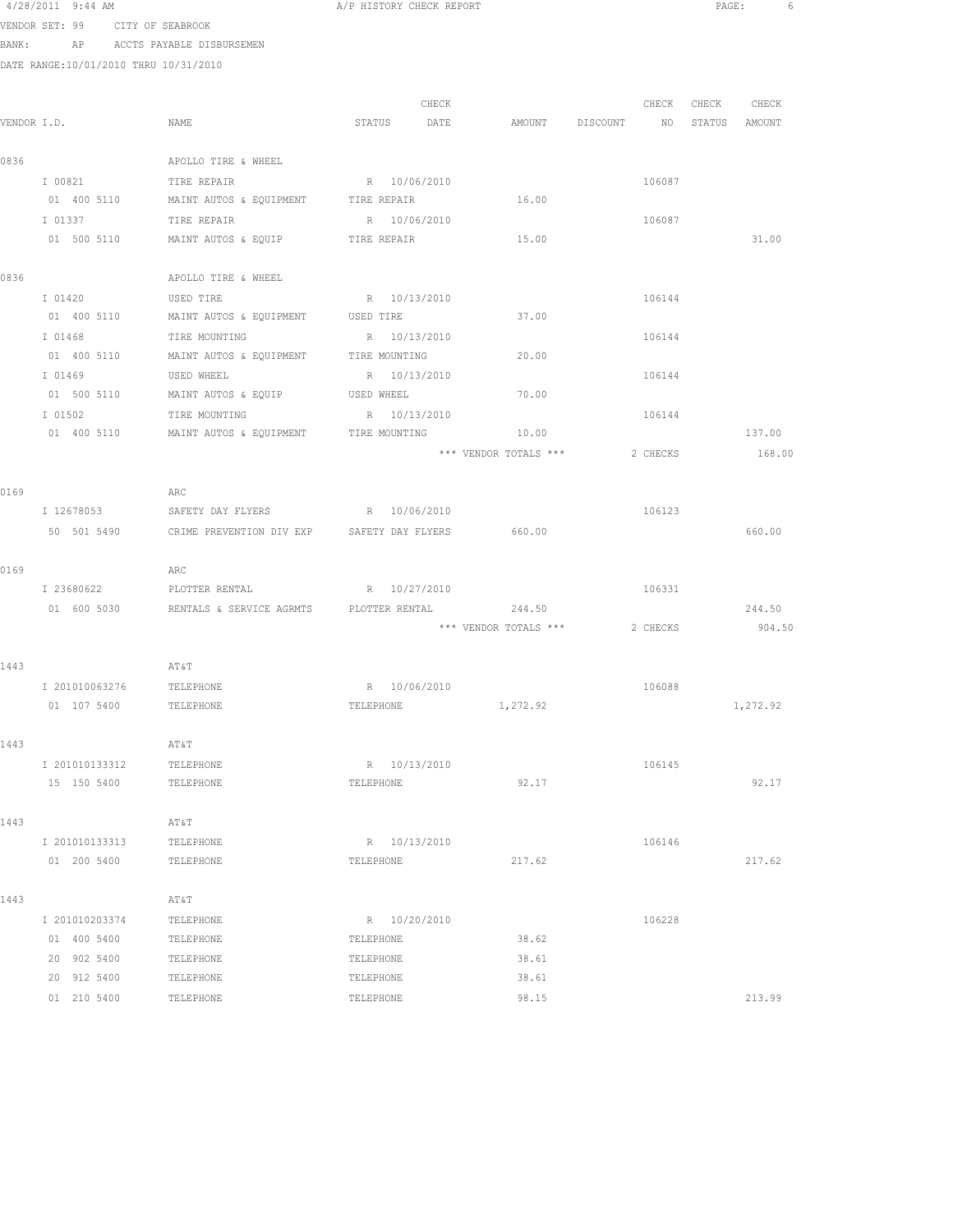|      | 4/28/2011 9:44 AM                     |                                                                   | A/P HISTORY CHECK REPORT     |              |                                |             |          | PAGE:         |                |  |
|------|---------------------------------------|-------------------------------------------------------------------|------------------------------|--------------|--------------------------------|-------------|----------|---------------|----------------|--|
|      | VENDOR SET: 99 CITY OF SEABROOK       |                                                                   |                              |              |                                |             |          |               |                |  |
|      |                                       | BANK: AP ACCTS PAYABLE DISBURSEMEN                                |                              |              |                                |             |          |               |                |  |
|      | DATE RANGE:10/01/2010 THRU 10/31/2010 |                                                                   |                              |              |                                |             |          |               |                |  |
|      |                                       |                                                                   |                              |              |                                |             |          |               |                |  |
|      | VENDOR I.D.                           | NAME                                                              | STATUS DATE                  | CHECK        | AMOUNT                         | DISCOUNT NO | CHECK    | STATUS AMOUNT | CHECK CHECK    |  |
|      |                                       |                                                                   |                              |              |                                |             |          |               |                |  |
| 1443 |                                       | AT&T                                                              |                              |              |                                |             |          |               |                |  |
|      | I 201010203375                        | TELEPHONE                                                         | R 10/20/2010                 |              |                                |             | 106229   |               |                |  |
|      | 01 400 5400                           | TELEPHONE                                                         | TELEPHONE                    |              | 249.60                         |             |          |               | 249.60         |  |
|      |                                       |                                                                   |                              |              | *** VENDOR TOTALS ***          |             | 5 CHECKS |               | 2,046.30       |  |
|      |                                       |                                                                   |                              |              |                                |             |          |               |                |  |
| 0914 |                                       | AUTO ZONE COMMERCIAL                                              |                              |              |                                |             |          |               |                |  |
|      | C 1491107017                          | RETURNED OIL                                                      | R 10/06/2010                 |              |                                |             | 106089   |               |                |  |
|      | 01 200 5110                           | MAINT AUTOS & EQUIPMENT                                           | RETURNED OIL                 |              | 107.76CR                       |             |          |               |                |  |
|      | I 1491107006                          | OIL                                                               | R 10/06/2010                 |              |                                |             | 106089   |               |                |  |
|      | 01 200 5110                           | MAINT AUTOS & EQUIPMENT                                           | OIL                          |              | 107.76                         |             |          |               |                |  |
|      | I 1491107512                          | TRAILER LIGHT PLUG PARTS                                          | R 10/06/2010                 |              |                                |             | 106089   |               |                |  |
|      | 20 902 5110                           | MAINT AUTOS & EQUIPMENT                                           | TRAILER LIGHT PLUG P         |              | 15.76<br>*** VENDOR TOTALS *** |             | 1 CHECKS |               | 15.76<br>15.76 |  |
|      |                                       |                                                                   |                              |              |                                |             |          |               |                |  |
| 0024 |                                       | BAY AREA BODY SHOP                                                |                              |              |                                |             |          |               |                |  |
|      | I 19062                               | P20 AUTO BODY REPAIR R 10/20/2010                                 |                              |              |                                |             | 106230   |               |                |  |
|      |                                       | 01 200 5110 MAINT AUTOS & EQUIPMENT P20 AUTO BODY REPAIR 1,897.48 |                              |              |                                |             |          |               | 1,897.48       |  |
|      |                                       |                                                                   |                              |              | *** VENDOR TOTALS ***          |             | 1 CHECKS |               | 1,897.48       |  |
|      |                                       |                                                                   |                              |              |                                |             |          |               |                |  |
| 0025 |                                       | BAY AREA ELECTRIC INC                                             |                              |              |                                |             |          |               |                |  |
|      | I 9168                                | SERVICE CALL                                                      |                              | E 10/06/2010 |                                |             | 999999   |               |                |  |
|      | 01 400 5275                           | ELECTRICAL SERVICES                                               | SERVICE CALL                 |              | 90.00                          |             |          |               | 90.00          |  |
|      |                                       |                                                                   |                              |              | *** VENDOR TOTALS ***          |             | 1 CHECKS |               | 90.00          |  |
|      |                                       |                                                                   |                              |              |                                |             |          |               |                |  |
| 1421 |                                       | BAY AREA GLASS                                                    |                              |              |                                |             |          |               |                |  |
|      | I 053658                              | SAFETY GLASS<br>01 400 5160 MAINT POOL & GROUNDS                  | R 10/06/2010<br>SAFETY GLASS |              | 400.00                         |             | 106090   |               | 400.00         |  |
|      |                                       |                                                                   |                              |              | *** VENDOR TOTALS *** 1 CHECKS |             |          |               | 400.00         |  |
|      |                                       |                                                                   |                              |              |                                |             |          |               |                |  |
| 0841 |                                       | MARDEL & ADAMS LTD                                                |                              |              |                                |             |          |               |                |  |
|      | I 33174                               | TREE REMOVAL                                                      | R 10/13/2010                 |              |                                |             | 106147   |               |                |  |
|      |                                       | 01 500 5140 MAINT STREETS                                         | TREE REMOVAL                 |              | 480.00                         |             |          |               | 480.00         |  |
|      |                                       |                                                                   |                              |              |                                |             |          |               |                |  |
| 0841 |                                       | MARDEL & ADAMS LTD                                                |                              |              |                                |             |          |               |                |  |
|      | I 33207                               | DEAD TREE REMOVAL                                                 | R 10/20/2010                 |              |                                |             | 106231   |               |                |  |
|      | 01 500 5140                           | MAINT STREETS                                                     | DEAD TREE REMOVAL            |              | 1,320.00                       |             |          |               | 1,320.00       |  |
|      |                                       |                                                                   |                              |              | *** VENDOR TOTALS ***          |             | 2 CHECKS |               | 1,800.00       |  |
|      |                                       |                                                                   |                              |              |                                |             |          |               |                |  |
| 0029 |                                       | BAY ELECTRIC SUPPLY                                               |                              |              |                                |             |          |               |                |  |
|      | I 114038400                           | BALLAST<br>01 107 5180 MAINT BLDGS & GROUNDS                      | R 10/06/2010<br>BALLAST      |              | 270.40                         |             | 106091   |               | 270.40         |  |
|      |                                       |                                                                   |                              |              |                                |             |          |               |                |  |
| 0029 |                                       | BAY ELECTRIC SUPPLY                                               |                              |              |                                |             |          |               |                |  |
|      | I 114166900                           | CAROTHERS HOUSE REPAIRS                                           | R 10/20/2010                 |              |                                |             | 106232   |               |                |  |
|      |                                       | 01 400 5180 MAINT BLDGS & GROUNDS                                 | CAROTHERS HOUSE REPA 210.41  |              |                                |             |          |               | 210.41         |  |
|      |                                       |                                                                   |                              |              | *** VENDOR TOTALS ***          |             | 2 CHECKS |               | 480.81         |  |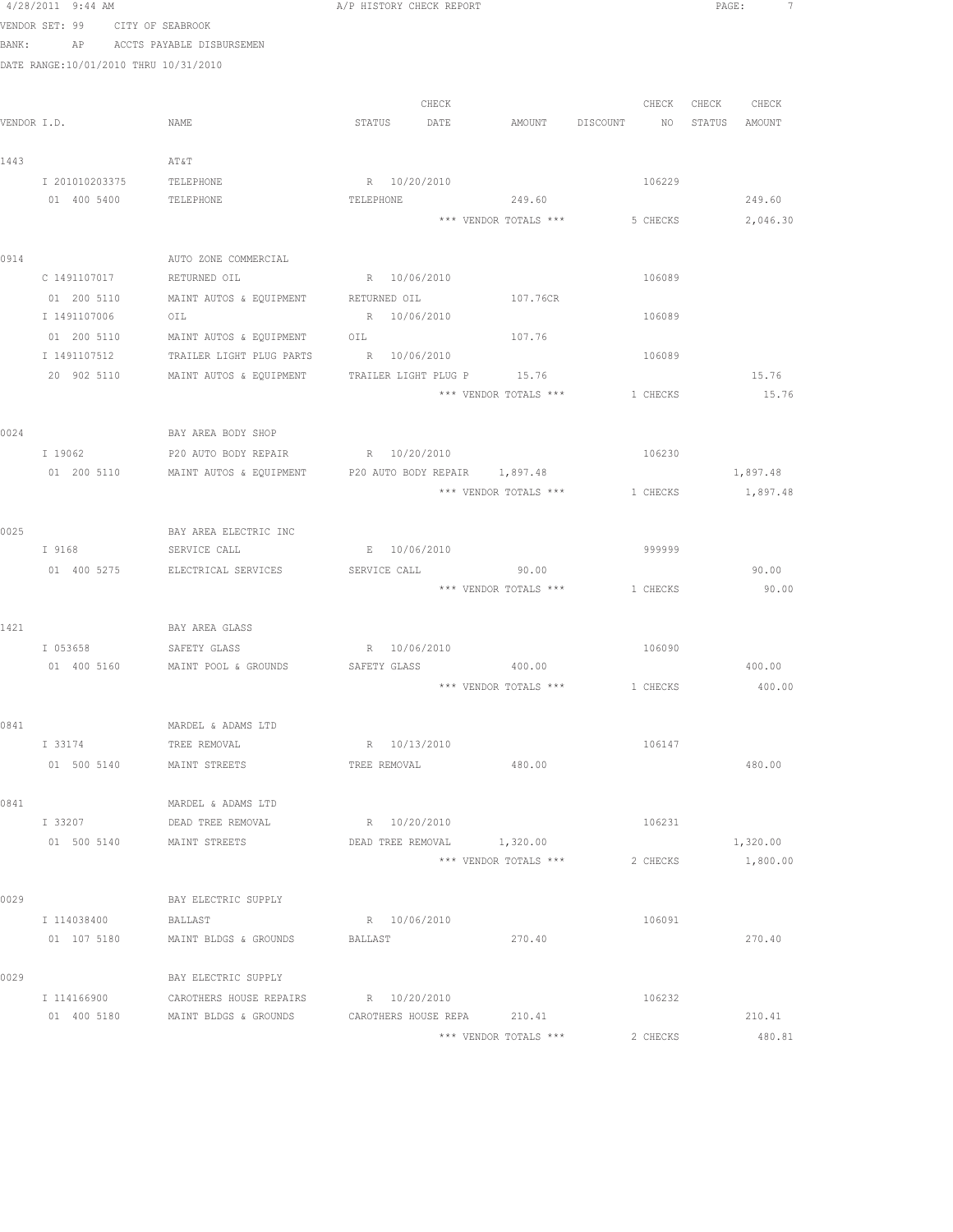|       | 4/28/2011 9:44 AM                     |                                             | A/P HISTORY CHECK REPORT    |                       |                                         | PAGE:<br>8     |
|-------|---------------------------------------|---------------------------------------------|-----------------------------|-----------------------|-----------------------------------------|----------------|
|       | VENDOR SET: 99 CITY OF SEABROOK       |                                             |                             |                       |                                         |                |
| BANK: |                                       | AP ACCTS PAYABLE DISBURSEMEN                |                             |                       |                                         |                |
|       | DATE RANGE:10/01/2010 THRU 10/31/2010 |                                             |                             |                       |                                         |                |
|       |                                       |                                             |                             |                       |                                         |                |
|       |                                       |                                             | CHECK                       |                       | CHECK                                   | CHECK<br>CHECK |
|       | VENDOR I.D.                           | NAME                                        | STATUS DATE                 | AMOUNT                | DISCOUNT<br>NO <sub>N</sub>             | STATUS AMOUNT  |
|       |                                       |                                             |                             |                       |                                         |                |
| 1701  |                                       | BAYTOWN SAND AND CLAY                       |                             |                       |                                         |                |
|       | I 26298                               | SAND                                        | R 10/06/2010                |                       | 106092                                  |                |
|       | 20 912 5120                           | MAINT SEWER SYSTEM MINOR                    | SAND                        | 240.00                |                                         | 240.00         |
|       |                                       |                                             |                             | *** VENDOR TOTALS *** | 1 CHECKS                                | 240.00         |
|       |                                       |                                             |                             |                       |                                         |                |
| 0932  |                                       | DEANNA BELL                                 |                             |                       |                                         |                |
|       | I 201010133314                        | PETTY CASH                                  | R 10/13/2010                |                       | 106148                                  |                |
|       | 01 200 4005                           | SUPPLIES POLICE OPERATION                   | PETTY CASH                  | 18.00                 |                                         |                |
|       | 01 200 5465                           | MISC EXPENSE                                | PETTY CASH                  | 74.18                 |                                         | 92.18          |
|       |                                       |                                             |                             | *** VENDOR TOTALS *** | 1 CHECKS                                | 92.18          |
|       |                                       |                                             |                             |                       |                                         |                |
| 1373  |                                       | BENJAMINS AUTOMOTIVE                        |                             |                       |                                         |                |
|       | I 6938                                | AUTO REPAIR                                 | R 10/13/2010                |                       | 106149                                  |                |
|       |                                       | 01 210 5110 MAINT AUTOS & EQUIP AUTO REPAIR |                             | 67.50                 |                                         | 67.50          |
|       |                                       |                                             |                             |                       | *** VENDOR TOTALS *** 1 CHECKS          | 67.50          |
|       |                                       |                                             |                             |                       |                                         |                |
| 1220  |                                       | BIRCH COMMUNICATIONS INC                    |                             |                       |                                         |                |
|       | I 8515952                             | TELEPHONE                                   | E 10/13/2010                |                       | 999999                                  |                |
|       | 01 107 5400                           | TELEPHONE                                   | TELEPHONE                   | 43.48                 |                                         |                |
|       | 01 200 5400                           | TELEPHONE                                   | TELEPHONE                   | 43.47                 |                                         |                |
|       | 01 400 5400                           | TELEPHONE                                   | TELEPHONE                   | 239.02                |                                         |                |
|       | 01 106 5400                           | TELEPHONE                                   | TELEPHONE                   | 567.95                |                                         |                |
|       | 01 210 5400                           | TELEPHONE                                   | TELEPHONE                   | 40.68                 |                                         |                |
|       | 20 902 5400                           | TELEPHONE                                   | TELEPHONE                   | 129.12                |                                         |                |
|       | 20 912 5400                           | TELEPHONE                                   | TELEPHONE                   | 129.11                |                                         | 1,192.83       |
|       |                                       |                                             |                             |                       | *** VENDOR TOTALS *** 1 CHECKS 1,192.83 |                |
|       |                                       |                                             |                             |                       |                                         |                |
| 0043  |                                       | BOSONE, INC                                 |                             |                       |                                         |                |
|       | I 50108                               | TOWING SERVICE                              | E 10/13/2010                |                       | 999999                                  |                |
|       | 01 200 5110                           | MAINT AUTOS & EQUIPMENT                     | TOWING SERVICE              | 55.00                 |                                         | 55.00          |
|       |                                       |                                             |                             | *** VENDOR TOTALS *** | 1 CHECKS                                | 55.00          |
|       |                                       |                                             |                             |                       |                                         |                |
| 0822  |                                       | BRYAN BRAND                                 |                             |                       |                                         |                |
|       | I 201010273402                        | UNCLAIMED PROPERTY REFUND R 10/27/2010      |                             |                       | 106291                                  |                |
|       | 01 001 1020                           | WITHHOLDING PAYABLE                         | UNCLAIMED PROPERTY R 280.40 |                       |                                         | 280.40         |
|       |                                       |                                             |                             | *** VENDOR TOTALS *** | 1 CHECKS                                | 280.40         |
|       |                                       |                                             |                             |                       |                                         |                |
| 1295  | I 201010273403                        | MEREDITH BRANT<br>MILEAGE REIMBURSEMENT     | R 10/27/2010                |                       | 106292                                  |                |
|       | 01 100 5300                           | TRAINING & CONFERENCE                       | MILEAGE REIMBURSEMEN 60.86  |                       |                                         | 60.86          |
|       |                                       |                                             |                             | *** VENDOR TOTALS *** | 1 CHECKS                                | 60.86          |
|       |                                       |                                             |                             |                       |                                         |                |
| 1403  |                                       | BUSINESS SOLUTIONS INTL                     |                             |                       |                                         |                |
|       | I 101870                              | COPIER RENTAL                               | R 10/06/2010                |                       | 106093                                  |                |
|       | 01 107 5030                           | RENTALS & SERVICE AGRMTS                    | COPIER RENTAL               | 271.00                |                                         | 271.00         |
|       |                                       |                                             |                             | *** VENDOR TOTALS *** | 1 CHECKS                                | 271.00         |
|       |                                       |                                             |                             |                       |                                         |                |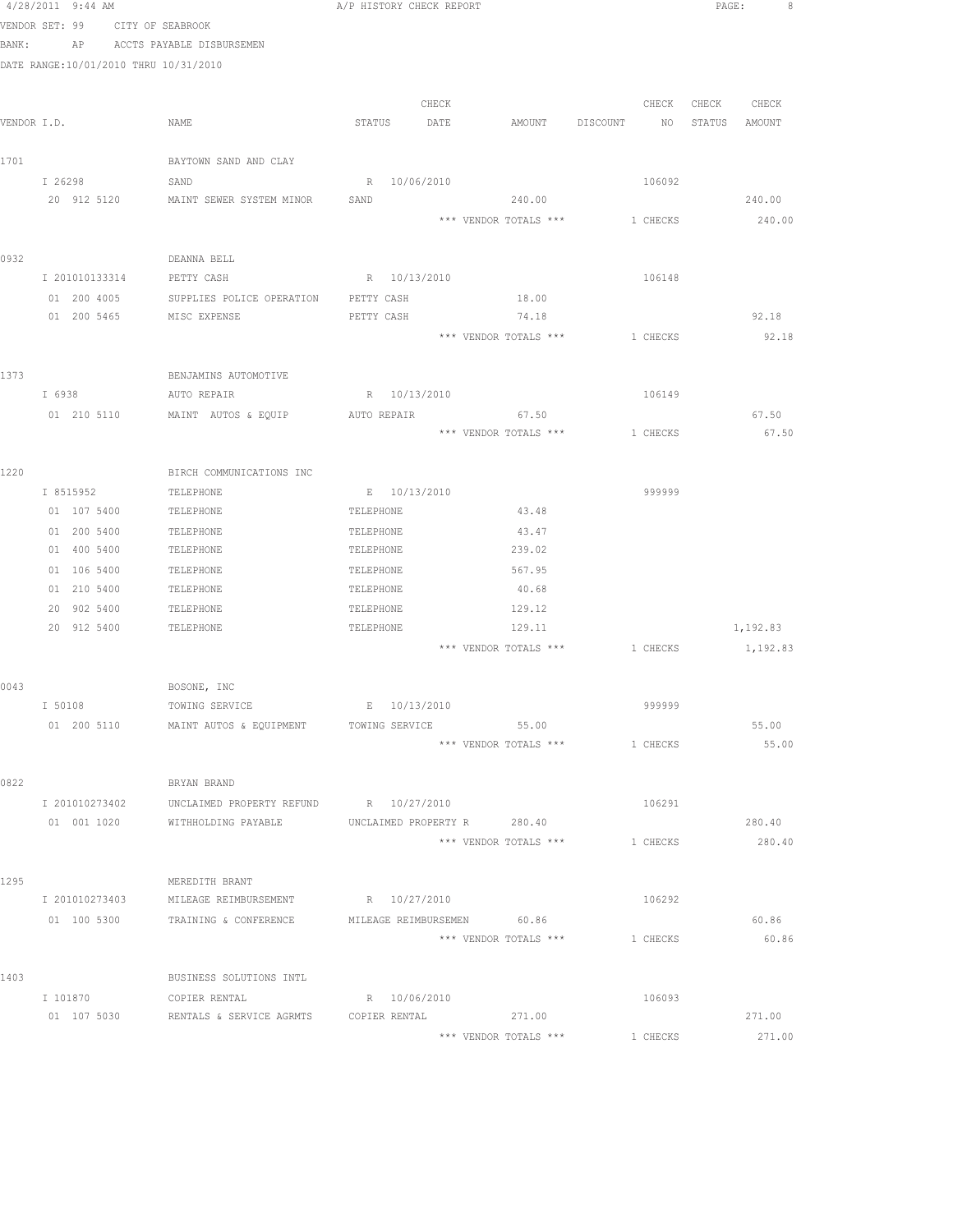|      | 4/28/2011 9:44 AM                     |                                        | A/P HISTORY CHECK REPORT                     |                       |                                | PAGE:             | 9        |
|------|---------------------------------------|----------------------------------------|----------------------------------------------|-----------------------|--------------------------------|-------------------|----------|
|      | VENDOR SET: 99 CITY OF SEABROOK       |                                        |                                              |                       |                                |                   |          |
|      |                                       | BANK: AP ACCTS PAYABLE DISBURSEMEN     |                                              |                       |                                |                   |          |
|      | DATE RANGE:10/01/2010 THRU 10/31/2010 |                                        |                                              |                       |                                |                   |          |
|      |                                       |                                        |                                              |                       |                                |                   |          |
|      |                                       |                                        | CHECK                                        |                       |                                | CHECK CHECK CHECK |          |
|      | VENDOR I.D.                           | NAME                                   | STATUS DATE AMOUNT DISCOUNT NO STATUS AMOUNT |                       |                                |                   |          |
|      |                                       |                                        |                                              |                       |                                |                   |          |
| 1109 |                                       | JOHN BUHMAN                            |                                              |                       |                                |                   |          |
|      | I 201010273401                        | UNCLAIMED PROPERTY REFUND R 10/27/2010 |                                              |                       | 106293                         |                   |          |
|      | 01 100 3300                           | MAYOR & COUNCIL FEES                   | UNCLAIMED PROPERTY R 300.00                  |                       |                                |                   |          |
|      |                                       | 01 100 5300 TRAINING & CONFERENCE      | UNCLAIMED PROPERTY R 30.00CR                 |                       |                                |                   | 270.00   |
|      |                                       |                                        |                                              | *** VENDOR TOTALS *** | 1 CHECKS                       |                   | 270.00   |
| 1707 |                                       | BURDITT CONSULTANTS LLC                |                                              |                       |                                |                   |          |
|      | I 12144                               | CAROTHERS                              | E 10/13/2010                                 |                       | 999999                         |                   |          |
|      | 37 370 5215                           | PROF FEES ENGR                         | CAROTHERS                                    | 137.75                |                                |                   |          |
|      | I 12205                               | CAROTHERS                              | E 10/13/2010                                 |                       | 999999                         |                   |          |
|      | 37 370 5215                           | PROF FEES ENGR                         | CAROTHERS                                    | 574.00                |                                |                   | 711.75   |
|      |                                       |                                        |                                              |                       |                                |                   |          |
| 1707 |                                       | BURDITT CONSULTANTS LLC                |                                              |                       |                                |                   |          |
|      | I 12145                               | CAROTHERS COASTAL GARDEN E 10/27/2010  |                                              |                       | 999999                         |                   |          |
|      | 37 370 5215                           | PROF FEES ENGR                         | CAROTHERS COASTAL GA 891.75                  |                       |                                |                   | 891.75   |
|      |                                       |                                        |                                              | *** VENDOR TOTALS *** | 2 CHECKS                       |                   | 1,603.50 |
|      |                                       |                                        |                                              |                       |                                |                   |          |
| 1393 |                                       | BURNS PUMP SERVICE, INC.               |                                              |                       |                                |                   |          |
|      | I 14388                               | VAPOR VALVE                            | R 10/27/2010                                 |                       | 106294                         |                   |          |
|      | 01 107 4050                           | BULK PETROLEUM PURCHASES               | VAPOR VALVE                                  | 148.07                |                                |                   | 148.07   |
|      |                                       |                                        |                                              | *** VENDOR TOTALS *** | 1 CHECKS                       |                   | 148.07   |
|      |                                       |                                        |                                              |                       |                                |                   |          |
| 1552 |                                       | BUSINESS CARD M/G                      |                                              |                       |                                |                   |          |
|      |                                       | I 201010063279 SEPT10 STATEMENT        | R 10/06/2010                                 |                       | 106094                         |                   |          |
|      | 01 100 5300                           | TRAINING & CONFERENCE                  | SEPT10 STATEMENT 33.68                       |                       |                                |                   |          |
|      |                                       | 01 100 5195 ELECTION EXPENSE           | SEPT10 STATEMENT                             | 147.90                |                                |                   | 181.58   |
|      |                                       |                                        |                                              |                       | *** VENDOR TOTALS *** 1 CHECKS |                   | 181.58   |
|      |                                       |                                        |                                              |                       |                                |                   |          |
| 1816 |                                       | BUSINESS CARD G/S                      |                                              |                       |                                |                   |          |
|      | I 201010063281                        | SEPT10 STATEMENT                       | R 10/06/2010                                 |                       | 106095                         |                   |          |
|      | 01 700 4150                           | SMALL EQUIPMENT OR TOOLS               | SEPT10 STATEMENT                             | 329.28                |                                |                   |          |
|      | 01 200 4150<br>01 103 4150            | SMALL TOOLS & EQUIP                    | SEPT10 STATEMENT                             | 749.81                |                                |                   |          |
|      |                                       | SMALL TOOLS & EQUIPMENT                | SEPT10 STATEMENT                             | 270.41                | 1 CHECKS                       |                   | 1,349.50 |
|      |                                       |                                        |                                              | *** VENDOR TOTALS *** |                                |                   | 1,349.50 |
| 1553 |                                       | BUSINESS CARD N/H                      |                                              |                       |                                |                   |          |
|      | I 201010063280                        | SEPT10 STATEMENT                       | R 10/06/2010                                 |                       | 106096                         |                   |          |
|      | 01 106 5465                           | MISC EXPENSE                           | SEPT10 STATEMENT                             | 171.39                |                                |                   |          |
|      | 50 501 5497                           | C.I.D.                                 | SEPT10 STATEMENT                             | 80.00                 |                                |                   | 251.39   |
|      |                                       |                                        |                                              | *** VENDOR TOTALS *** | 1 CHECKS                       |                   | 251.39   |
|      |                                       |                                        |                                              |                       |                                |                   |          |
| 1053 |                                       | CENTERPOINT ENERGY                     |                                              |                       |                                |                   |          |
|      | I 201010133316                        | UTILITY                                | R 10/13/2010                                 |                       | 106151                         |                   |          |
|      | 15 150 5410                           | UTILITIES                              | UTILITY                                      | 14.86                 |                                |                   | 14.86    |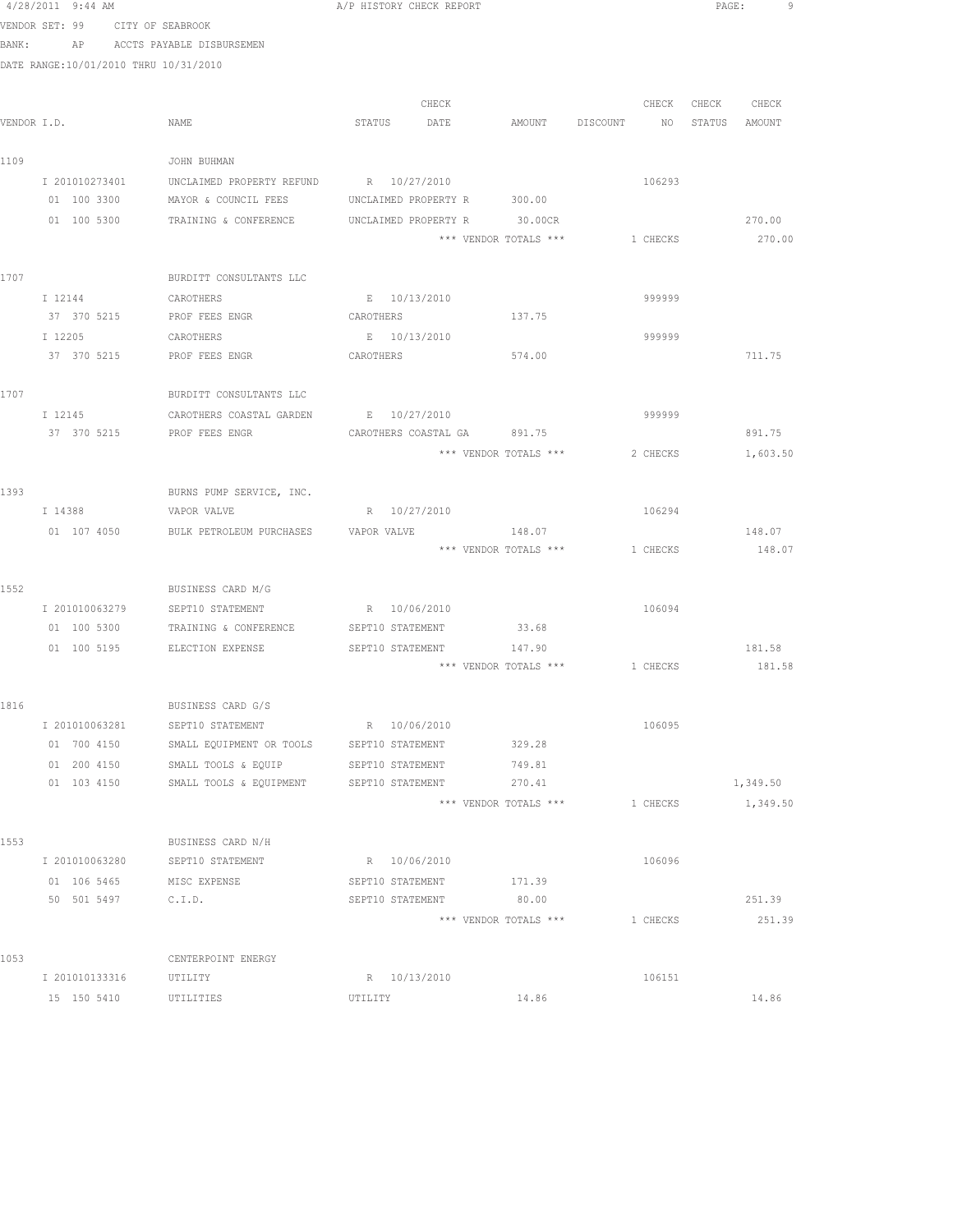|      | 4/28/2011 9:44 AM                     |                                    | A/P HISTORY CHECK REPORT |                       |          | PAGE:            | 10     |
|------|---------------------------------------|------------------------------------|--------------------------|-----------------------|----------|------------------|--------|
|      | VENDOR SET: 99 CITY OF SEABROOK       |                                    |                          |                       |          |                  |        |
|      |                                       | BANK: AP ACCTS PAYABLE DISBURSEMEN |                          |                       |          |                  |        |
|      | DATE RANGE:10/01/2010 THRU 10/31/2010 |                                    |                          |                       |          |                  |        |
|      |                                       |                                    |                          |                       |          |                  |        |
|      |                                       |                                    | CHECK                    |                       |          | CHECK CHECK      | CHECK  |
|      | VENDOR I.D.                           | NAME                               | STATUS DATE              | AMOUNT                | DISCOUNT | NO STATUS AMOUNT |        |
|      |                                       |                                    |                          |                       |          |                  |        |
| 1053 |                                       | CENTERPOINT ENERGY                 |                          |                       |          |                  |        |
|      | I 201010133318                        | UTILITY                            | R 10/13/2010             |                       | 106152   |                  |        |
|      | 01 107 5410                           | UTILITIES                          | UTILITY                  | 14.86                 |          |                  | 14.86  |
|      |                                       |                                    |                          |                       |          |                  |        |
| 1053 |                                       | CENTERPOINT ENERGY                 |                          |                       |          |                  |        |
|      | I 201010133319 UTILITY                |                                    | R 10/13/2010             |                       | 106153   |                  |        |
|      | 01 107 5410 UTILITIES                 |                                    | UTILITY                  | 33.51                 |          |                  | 33.51  |
|      |                                       |                                    |                          |                       |          |                  |        |
| 1053 |                                       | CENTERPOINT ENERGY                 |                          |                       |          |                  |        |
|      | I 201010203378                        | UTILITY                            | R 10/20/2010             |                       | 106236   |                  |        |
|      | 20 902 5410                           | UTILITIES                          | UTILITY                  | 15.59                 |          |                  | 15.59  |
|      |                                       |                                    |                          |                       |          |                  |        |
| 1053 |                                       | CENTERPOINT ENERGY                 |                          |                       |          |                  |        |
|      | I 201010203379 UTILITY                |                                    | R 10/20/2010             |                       | 106237   |                  |        |
|      | 01 400 5410                           | UTILITIES                          | UTILITY                  | 14.86                 |          |                  | 14.86  |
| 1053 |                                       | CENTERPOINT ENERGY                 |                          |                       |          |                  |        |
|      | I 201010203380 UTILITY                |                                    | R 10/20/2010             |                       | 106238   |                  |        |
|      | 01 500 5410                           | UTILITIES                          | UTILITY                  | 7.35                  |          |                  |        |
|      | 20 902 5410                           | UTILITIES                          | UTILITY                  | 7.35                  |          |                  |        |
|      | 20 912 5410                           | UTILITIES                          | UTILITY                  | 7.34                  |          |                  | 22.04  |
|      |                                       |                                    |                          |                       |          |                  |        |
| 1053 |                                       | CENTERPOINT ENERGY                 |                          |                       |          |                  |        |
|      | I 201010203381                        | UTILITY                            | R 10/20/2010             |                       | 106239   |                  |        |
|      | 01 400 5410                           | UTILITIES                          | UTILITY                  | 17.02                 |          |                  | 17.02  |
|      |                                       |                                    |                          | *** VENDOR TOTALS *** | 7 CHECKS |                  | 132.74 |
|      |                                       |                                    |                          |                       |          |                  |        |
| 0935 |                                       | ARTURO CHAIREZ                     |                          |                       |          |                  |        |
|      | I 201010273404                        | SAFETY BOOTS                       | R 10/27/2010             |                       | 106295   |                  |        |
|      | 01 107 5295                           | SAFETY COMMITTEE                   | SAFETY BOOTS             | 100.00                |          |                  | 100.00 |
|      |                                       |                                    |                          | *** VENDOR TOTALS *** | 1 CHECKS |                  | 100.00 |
|      |                                       |                                    |                          |                       |          |                  |        |
| 1516 |                                       | CHAMPION ENERGY SERVICES           |                          |                       |          |                  |        |
|      | I B1010120465                         | UTILITY                            | R 10/20/2010             |                       | 106240   |                  |        |
|      | 01 107 5410                           | UTILITIES                          | UTILITY                  | 5,512.53              |          |                  |        |
|      | 01 107 5466                           | FIRE STATION EXPENSE               | UTILITY                  | 1,829.45              |          |                  |        |
|      | 01 400 5410                           | UTILITIES                          | UTILITY                  | 2,128.45              |          |                  |        |
|      | 01 500 5410                           | UTILITIES                          | UTILITY                  | 231.40                |          |                  |        |
|      | 01 210 5410                           | UTILITIES                          | UTILITY                  | 291.89                |          |                  |        |
|      | 01 500 5411                           | UTILITIES<br>STREET LIGHTS         | UTILITY                  | 21,934.50             |          |                  |        |
|      | 01 200 5410                           | UTILITIES                          | UTILITY                  | 142.88                |          |                  |        |

 20 902 5410 UTILITIES UTILITY 2,204.39 35,950.27 \*\*\* VENDOR TOTALS \*\*\* 1 CHECKS 35,950.27

 $20$  912 5410 UTILITIES UTILITY 1,674.78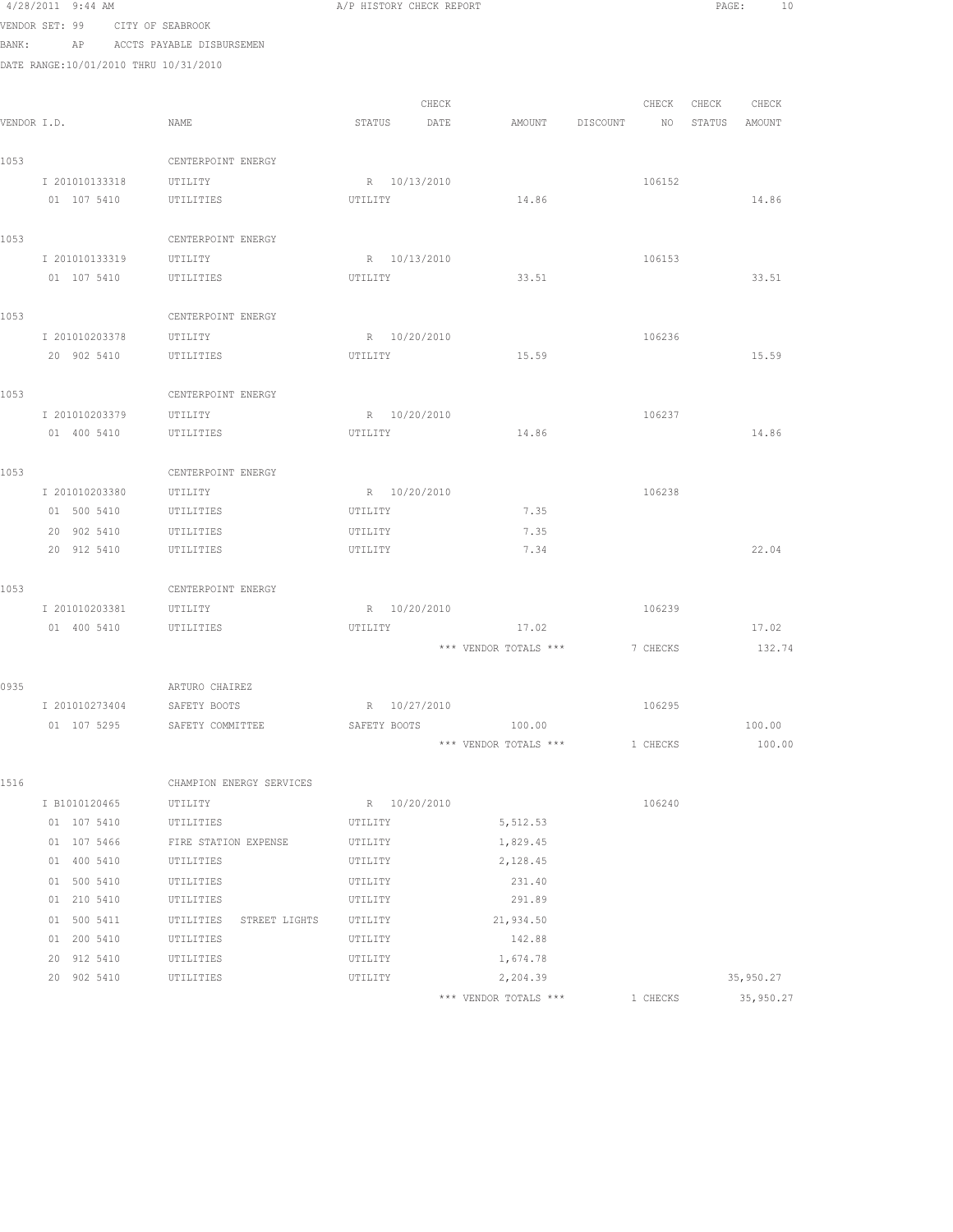|             | $4/28/2011$ 9:44 AM                   |                                             | A/P HISTORY CHECK REPORT |                       |                 |              | PAGE:         | 11           |  |
|-------------|---------------------------------------|---------------------------------------------|--------------------------|-----------------------|-----------------|--------------|---------------|--------------|--|
|             | VENDOR SET: 99<br>CITY OF SEABROOK    |                                             |                          |                       |                 |              |               |              |  |
| BANK:       | AP                                    | ACCTS PAYABLE DISBURSEMEN                   |                          |                       |                 |              |               |              |  |
|             | DATE RANGE:10/01/2010 THRU 10/31/2010 |                                             |                          |                       |                 |              |               |              |  |
|             |                                       |                                             |                          |                       |                 |              |               |              |  |
|             |                                       |                                             | <b>CHECK</b>             |                       |                 | <b>CHECK</b> | CHECK         | <b>CHECK</b> |  |
| VENDOR I.D. |                                       | NAME                                        | <b>STATUS</b><br>DATE    | <b>AMOUNT</b>         | <b>DISCOUNT</b> | NO           | <b>STATUS</b> | AMOUNT       |  |
|             |                                       |                                             |                          |                       |                 |              |               |              |  |
| 1486        |                                       | CHILD SUPPORT, HARRIS                       |                          |                       |                 |              |               |              |  |
|             | I CS3201010123303                     |                                             | $D = 10/12/2010$         |                       |                 | 000000       |               |              |  |
|             | 01 001 1032                           | OTHER PAYROLL DEDUCTIONS                    |                          | 300.00                |                 |              |               | 300.00       |  |
|             |                                       |                                             |                          |                       |                 |              |               |              |  |
| 1486        |                                       | CHILD SUPPORT, HARRIS                       |                          |                       |                 |              |               |              |  |
|             | I CS3201010263400                     |                                             | $D = 10/26/2010$         |                       |                 | 000000       |               |              |  |
|             | 01 001 1032                           | OTHER PAYROLL DEDUCTIONS                    |                          | 300.00                |                 |              |               | 300.00       |  |
|             |                                       |                                             |                          | *** VENDOR TOTALS *** |                 | 2 CHECKS     |               | 600.00       |  |
|             |                                       |                                             |                          |                       |                 |              |               |              |  |
| 0054        | I 21621                               | CHLORINATOR MAINTENANCE<br>TUBING           |                          |                       |                 | 106241       |               |              |  |
|             |                                       |                                             | R 10/20/2010             | 88.90                 |                 |              |               |              |  |
|             | 20 902 5130                           | MAINT WATER SYSTEM MINOR                    | TUBING                   |                       |                 |              |               | 88.90        |  |
| 0054        |                                       | CHLORINATOR MAINTENANCE                     |                          |                       |                 |              |               |              |  |
|             | I 21691                               | TUBING                                      | R 10/27/2010             |                       |                 | 106296       |               |              |  |
|             | 01 400 5160                           | MAINT POOL & GROUNDS                        | TUBING                   | 30.00                 |                 |              |               | 30.00        |  |
|             |                                       |                                             |                          | *** VENDOR TOTALS *** |                 | 2 CHECKS     |               | 118.90       |  |
|             |                                       |                                             |                          |                       |                 |              |               |              |  |
| 1765        |                                       | CITY OF LEAGUE CITY                         |                          |                       |                 |              |               |              |  |
|             | I 3276                                | INTERLOCAL AGREEMENT                        | R 10/13/2010             |                       |                 | 106154       |               |              |  |
|             | 50 501 5030                           | RENTALS & SERVICE AGMTS                     | INTERLOCAL AGREEMENT     | 9,734.62              |                 |              |               | 9,734.62     |  |
|             |                                       |                                             |                          | *** VENDOR TOTALS *** |                 | 1 CHECKS     |               | 9,734.62     |  |
|             |                                       |                                             |                          |                       |                 |              |               |              |  |
| 0056        |                                       | CITY OF PASADENA WTR DEPT                   |                          |                       |                 |              |               |              |  |
|             | I 201010133321                        | <b>WATER</b>                                | R 10/13/2010             |                       |                 | 106155       |               |              |  |
|             | 20 902 5451                           | PASADENA WATER SUPPLY                       | <b>WATER</b>             | 40,762.43             |                 |              |               | 40,762.43    |  |
|             |                                       |                                             |                          |                       |                 |              |               |              |  |
| 0056        |                                       | CITY OF PASADENA WTR DEPT                   |                          |                       |                 |              |               |              |  |
|             | I 201010273411                        | UNCLAIMED PROPERTY REFUND                   | R 10/27/2010             |                       |                 | 106297       |               |              |  |
|             | 20 902 5451                           | PASADENA WATER SUPPLY                       | UNCLAIMED PROPERTY R     | 15,889.70             |                 |              |               | 15,889.70    |  |
|             |                                       |                                             |                          | *** VENDOR TOTALS *** |                 | 2 CHECKS     |               | 56,652.13    |  |
|             |                                       |                                             |                          |                       |                 |              |               |              |  |
| 0057        |                                       | CITY OF SEABROOK                            |                          |                       |                 |              |               |              |  |
|             | I 201010063286                        | WATER                                       | R 10/06/2010             |                       |                 | 106097       |               |              |  |
|             | 01 107 5410                           | UTILITIES                                   | <b>WATER</b>             | 891.46                |                 |              |               |              |  |
|             | 01 200 5410                           | UTILITIES                                   | WATER                    | 9.25                  |                 |              |               |              |  |
|             | 01 400 5410                           | UTILITIES                                   | WATER                    | 2,080.00              |                 |              |               |              |  |
|             | 20 912 5410                           | UTILITIES                                   | WATER                    | 3,667.65              |                 |              |               |              |  |
|             | 01 500 5410                           | UTILITIES                                   | <b>WATER</b>             | 115.75                |                 |              |               |              |  |
|             | 15 150 5410                           | UTILITIES                                   | WATER                    | 77.20                 |                 |              |               | 6,841.31     |  |
|             |                                       |                                             |                          |                       |                 |              |               |              |  |
| 0057        | I 201010133322                        | CITY OF SEABROOK<br><b>DUMPSTER CHARGES</b> | R 10/13/2010             |                       |                 | 106156       |               |              |  |
|             | 01 107 5410                           | UTILITIES                                   | DUMPSTER CHARGES         | 296.33                |                 |              |               |              |  |
|             | 01 400 5410                           | UTILITIES                                   | DUMPSTER CHARGES         | 1,103.72              |                 |              |               |              |  |
|             | 01 500 5410                           | UTILITIES                                   | <b>DUMPSTER CHARGES</b>  | 41.94                 |                 |              |               |              |  |
|             | 20 902 5410                           | UTILITIES                                   | <b>DUMPSTER CHARGES</b>  | 41.94                 |                 |              |               |              |  |
|             | 20 912 5410                           | UTILITIES                                   | <b>DUMPSTER CHARGES</b>  | 138.84                |                 |              |               | 1,622.77     |  |
|             |                                       |                                             |                          | *** VENDOR TOTALS *** |                 | 2 CHECKS     |               | 8,464.08     |  |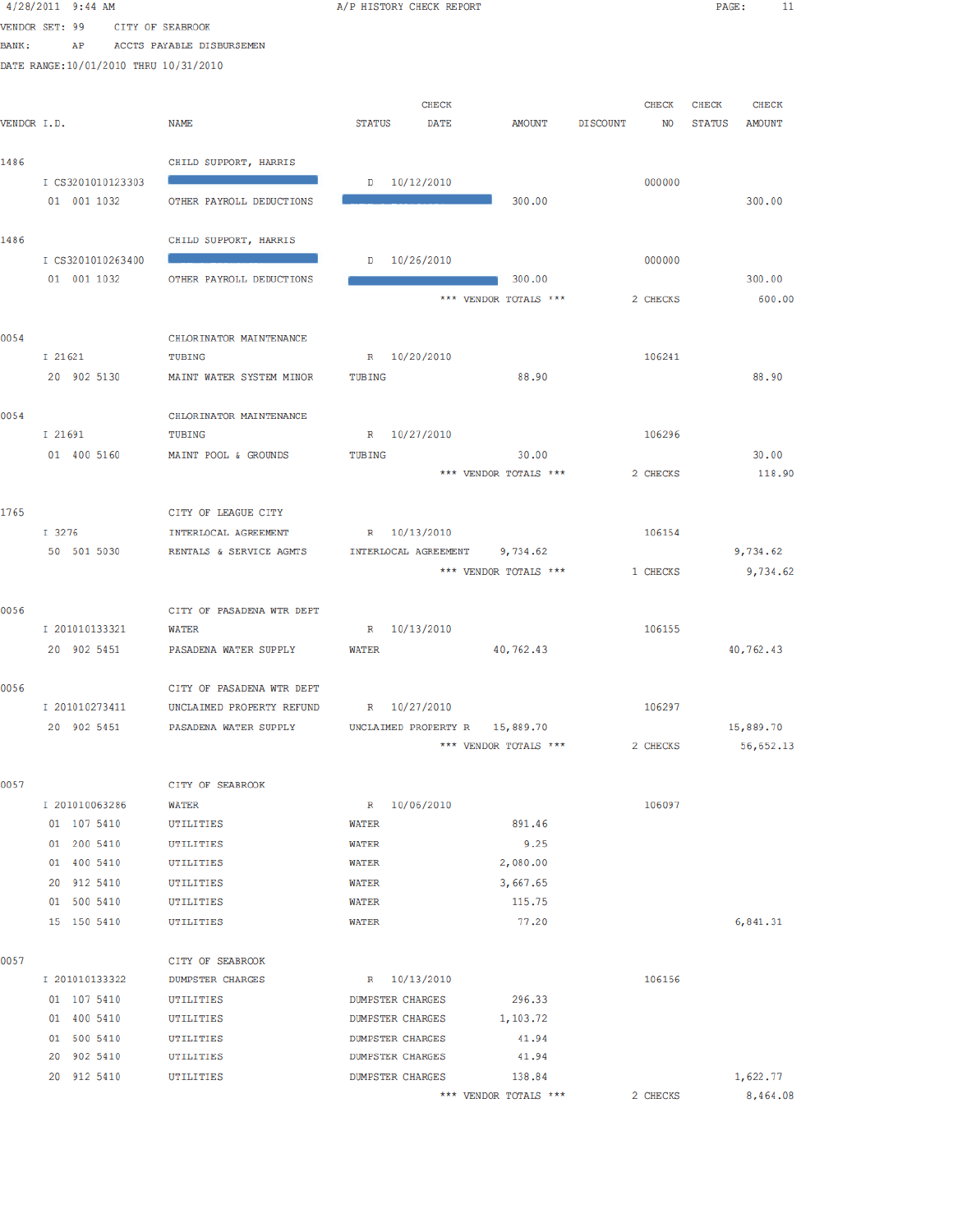|             | 4/28/2011 9:44 AM         |                                                                                                   | A/P HISTORY CHECK REPORT |       |                                         |                                  |        |             | PAGE: 12  |  |
|-------------|---------------------------|---------------------------------------------------------------------------------------------------|--------------------------|-------|-----------------------------------------|----------------------------------|--------|-------------|-----------|--|
|             | VENDOR SET: 99            | CITY OF SEABROOK                                                                                  |                          |       |                                         |                                  |        |             |           |  |
| BANK:       |                           | AP ACCTS PAYABLE DISBURSEMEN                                                                      |                          |       |                                         |                                  |        |             |           |  |
|             |                           | DATE RANGE:10/01/2010 THRU 10/31/2010                                                             |                          |       |                                         |                                  |        |             |           |  |
|             |                           |                                                                                                   |                          |       |                                         |                                  |        |             |           |  |
|             |                           |                                                                                                   |                          | CHECK |                                         |                                  | CHECK  | CHECK CHECK |           |  |
| VENDOR I.D. |                           | NAME                                                                                              | STATUS DATE              |       |                                         | AMOUNT DISCOUNT NO STATUS AMOUNT |        |             |           |  |
| 1708        |                           | CLEAR CREEK I.S.D. TAX OFFICE                                                                     |                          |       |                                         |                                  |        |             |           |  |
|             | I R501075                 | 2010 TAX                                                                                          | R 10/27/2010             |       |                                         |                                  | 106298 |             |           |  |
|             |                           | 01 107 5465 MISC EXPENSE                                                                          | 2010 TAX                 |       | 26.51                                   |                                  |        |             | 26.51     |  |
|             |                           |                                                                                                   |                          |       | *** VENDOR TOTALS *** 1 CHECKS          |                                  |        |             | 26.51     |  |
|             |                           |                                                                                                   |                          |       |                                         |                                  |        |             |           |  |
| 0060        |                           | CLEAR LAKE EMERGENCY MED CORPS                                                                    |                          |       |                                         |                                  |        |             |           |  |
|             |                           | I 201010133306 OCT10 CONTRACT FEE B B 10/13/2010                                                  |                          |       |                                         |                                  | 999999 |             |           |  |
|             |                           | 01 107 5230 CONTRACT AMBULANCE SERV OCT10 CONTRACT FEE 14,596.17                                  |                          |       |                                         |                                  |        |             | 14,596.17 |  |
|             |                           |                                                                                                   |                          |       | *** VENDOR TOTALS ***                   | 1 CHECKS                         |        |             | 14,596.17 |  |
| 1987        |                           | CLEAR LAKE MOVERS INC                                                                             |                          |       |                                         |                                  |        |             |           |  |
|             | I 201010063285            | MOVING SERVICES                                                                                   | R 10/06/2010             |       |                                         |                                  | 106098 |             |           |  |
|             | 37 370 5465               | MISC EXPENSE                                                                                      |                          |       | MOVING SERVICES 1,218.50                |                                  |        |             | 1,218.50  |  |
|             |                           |                                                                                                   |                          |       | *** VENDOR TOTALS *** 1 CHECKS 1,218.50 |                                  |        |             |           |  |
|             |                           |                                                                                                   |                          |       |                                         |                                  |        |             |           |  |
| 1898        |                           | CMRS/POC                                                                                          |                          |       |                                         |                                  |        |             |           |  |
|             |                           | I 201010063282 POSTAGE                                                                            | R 10/06/2010             |       |                                         |                                  | 106099 |             |           |  |
|             |                           | 01 107 4011 POSTAGE                                                                               | POSTAGE                  |       | 1,000.00                                |                                  |        |             | 1,000.00  |  |
|             |                           |                                                                                                   |                          |       | *** VENDOR TOTALS *** 1 CHECKS 1,000.00 |                                  |        |             |           |  |
|             |                           |                                                                                                   |                          |       |                                         |                                  |        |             |           |  |
| 1910        |                           | COBAN TECHNOLOGIES INC                                                                            |                          |       |                                         |                                  |        |             |           |  |
|             | I 00002340<br>01 200 5030 | TCAM MAINTENANCE AGREEMENT R 10/20/2010<br>RENTALS & SERVICE AGRMTS TCAM MAINTENANCE AGR 6,729.58 |                          |       |                                         |                                  | 106242 |             | 6,729.58  |  |
|             |                           |                                                                                                   |                          |       | *** VENDOR TOTALS *** 1 CHECKS          |                                  |        |             | 6,729.58  |  |
|             |                           |                                                                                                   |                          |       |                                         |                                  |        |             |           |  |
| 1293        |                           | COBB, FENDLEY & ASSOC INC.                                                                        |                          |       |                                         |                                  |        |             |           |  |
|             |                           | I 0232693 MAPPING                                                                                 | R 10/06/2010             |       |                                         |                                  | 106100 |             |           |  |
|             | 20 902 6090               | WATER SYSTEM/MAJOR                                                                                | MAPPING                  |       | 1,783.25                                |                                  |        |             | 1,783.25  |  |
|             |                           |                                                                                                   |                          |       |                                         |                                  |        |             |           |  |
| 1293        |                           | COBB, FENDLEY & ASSOC INC.                                                                        |                          |       |                                         |                                  |        |             |           |  |
|             | I 232243                  | MAPPING                                                                                           | R 10/06/2010             |       |                                         |                                  | 106101 |             |           |  |
|             | 20 902 6090               | WATER SYSTEM/MAJOR                                                                                | MAPPING                  |       | 4,564.92                                |                                  |        |             | 4,564.92  |  |
|             |                           |                                                                                                   |                          |       |                                         |                                  |        |             |           |  |
| 1293        | I 232685                  | COBB, FENDLEY & ASSOC INC.<br>ENGINEERING CONSULTING                                              | R 10/13/2010             |       |                                         |                                  | 106157 |             |           |  |
|             | 01 107 5215               | PROF FEES ENGINEERING FENGINEERING CONSULTI 3,346.71                                              |                          |       |                                         |                                  |        |             | 3,346.71  |  |
|             |                           |                                                                                                   |                          |       |                                         |                                  |        |             |           |  |
| 1293        |                           | COBB, FENDLEY & ASSOC INC.                                                                        |                          |       |                                         |                                  |        |             |           |  |
|             | I 232686                  | ENGINEERING CONSULTING R 10/13/2010                                                               |                          |       |                                         |                                  | 106158 |             |           |  |
|             |                           | 01 107 5215 PROF FEES ENGINEERING ENGINEERING CONSULTI 7,370.00                                   |                          |       |                                         |                                  |        |             | 7,370.00  |  |
|             |                           |                                                                                                   |                          |       |                                         |                                  |        |             |           |  |
| 1293        |                           | COBB, FENDLEY & ASSOC INC.                                                                        |                          |       |                                         |                                  |        |             |           |  |
|             | I 232687                  | ENGINEERING CONSULTING R 10/13/2010                                                               |                          |       |                                         |                                  | 106159 |             |           |  |
|             | 13 130 5215               | PROF FEES ENGINEERING ENGINEERING CONSULTI 28,700.00                                              |                          |       |                                         |                                  |        |             | 28,700.00 |  |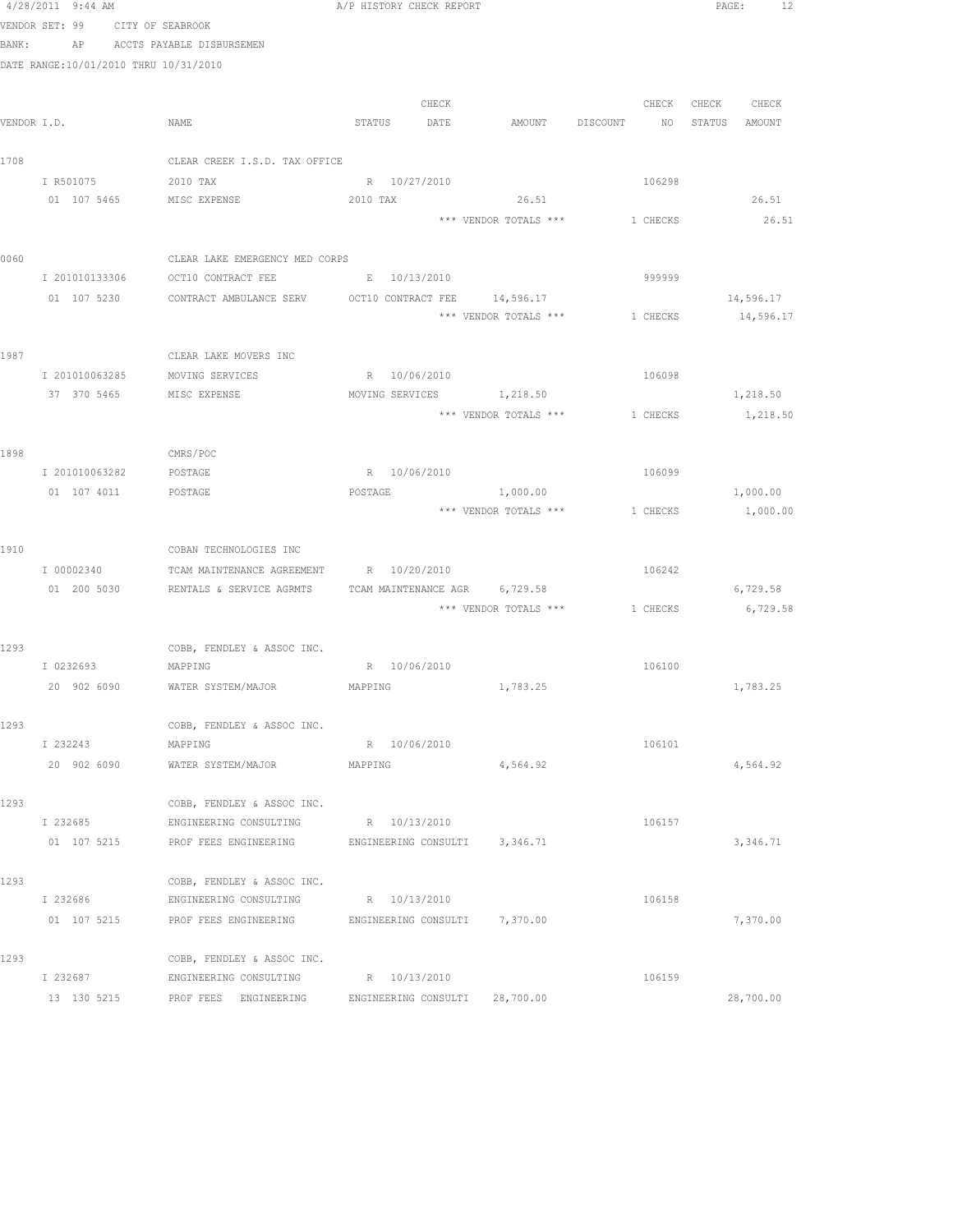|       | 4/28/2011 9:44 AM                     |                                                     | A/P HISTORY CHECK REPORT |       |                                 |          | PAGE:<br>13       |  |
|-------|---------------------------------------|-----------------------------------------------------|--------------------------|-------|---------------------------------|----------|-------------------|--|
| BANK: | VENDOR SET: 99                        | CITY OF SEABROOK<br>AP ACCTS PAYABLE DISBURSEMEN    |                          |       |                                 |          |                   |  |
|       | DATE RANGE:10/01/2010 THRU 10/31/2010 |                                                     |                          |       |                                 |          |                   |  |
|       |                                       |                                                     |                          |       |                                 |          |                   |  |
|       |                                       |                                                     |                          | CHECK |                                 |          | CHECK CHECK CHECK |  |
|       | VENDOR I.D.                           | NAME                                                | STATUS                   | DATE  | AMOUNT DISCOUNT                 |          | NO STATUS AMOUNT  |  |
| 1293  |                                       | COBB, FENDLEY & ASSOC INC.                          |                          |       |                                 |          |                   |  |
|       | I 232688                              | ENGINEERING CONSULTING                              | R 10/13/2010             |       |                                 | 106160   |                   |  |
|       | 39 390 5215                           | PROF FEES ENGINEERING ENGINEERING CONSULTI 9,673.77 |                          |       |                                 |          | 9,673.77          |  |
|       |                                       |                                                     |                          |       | *** VENDOR TOTALS ***           | 6 CHECKS | 55,438.65         |  |
|       |                                       |                                                     |                          |       |                                 |          |                   |  |
| 1588  |                                       | COMCAST                                             |                          |       |                                 |          |                   |  |
|       | I 201010063283                        | INTERNET                                            | R 10/06/2010             |       |                                 | 106102   |                   |  |
|       | 20 912 5030                           | RENTALS & SERVICE AGRMTS                            | INTERNET                 |       | 66.81                           |          | 66.81             |  |
|       |                                       |                                                     |                          |       |                                 |          |                   |  |
| 1588  |                                       | COMCAST                                             |                          |       |                                 |          |                   |  |
|       | I 201010063284                        | INTERNET                                            | R 10/06/2010             |       |                                 | 106103   |                   |  |
|       | 01 500 5030                           | RENTALS & SERVICE AGRMTS                            | INTERNET                 |       | 23.32                           |          |                   |  |
|       | 20 902 5030                           | RENTALS & SERVICE AGRMTS                            | INTERNET                 |       | 23.32                           |          |                   |  |
|       | 20 912 5030                           | RENTALS & SERVICE AGRMTS                            | INTERNET                 |       | 23.31                           |          | 69.95             |  |
|       |                                       |                                                     |                          |       |                                 |          |                   |  |
| 1588  |                                       | COMCAST                                             |                          |       |                                 |          |                   |  |
|       | I 201010063287                        | INTERNET                                            | R 10/06/2010             |       |                                 | 106104   |                   |  |
|       |                                       | 01 107 5030 RENTALS & SERVICE AGRMTS                | INTERNET                 |       | 8.08                            |          | 8.08              |  |
| 1588  |                                       | COMCAST                                             |                          |       |                                 |          |                   |  |
|       | I 201010133317                        | INTERNET                                            | R 10/13/2010             |       |                                 | 106161   |                   |  |
|       | 01 400 5030                           | RENTALS & SERVICE AGRMTS                            | INTERNET                 |       | 142.12                          |          | 142.12            |  |
|       |                                       |                                                     |                          |       |                                 |          |                   |  |
| 1588  |                                       | COMCAST                                             |                          |       |                                 |          |                   |  |
|       | I 201010133320                        | INTERNET                                            | R 10/13/2010             |       |                                 | 106162   |                   |  |
|       | 15 150 5400                           | TELEPHONE                                           | INTERNET                 |       | 129.95                          |          | 129.95            |  |
|       |                                       |                                                     |                          |       |                                 |          |                   |  |
| 1588  |                                       | COMCAST                                             |                          |       |                                 |          |                   |  |
|       | I 201010203377                        | INTERNET                                            | R 10/20/2010             |       |                                 | 106243   |                   |  |
|       |                                       | 01 200 5030 RENTALS & SERVICE AGRMTS                | INTERNET                 |       | 104.00                          |          | 104.00            |  |
|       |                                       |                                                     |                          |       | *** VENDOR TOTALS ***           | 6 CHECKS | 520.91            |  |
|       |                                       |                                                     |                          |       |                                 |          |                   |  |
| 0829  |                                       | COMPUTERS ELECTRONICS                               |                          |       |                                 |          |                   |  |
|       | I 1658                                | SECURITY CAMERA                                     | R 10/27/2010             |       |                                 | 106299   |                   |  |
|       | 01 107 4150                           | SMALL EQUIPMENT                                     | SECURITY CAMERA          |       | 299.90                          |          |                   |  |
|       | 01 103 4150                           | SMALL TOOLS & EQUIPMENT SECURITY CAMERA             |                          |       | 134.85<br>*** VENDOR TOTALS *** |          | 434.75            |  |
|       |                                       |                                                     |                          |       |                                 | 1 CHECKS | 434.75            |  |
| 1881  |                                       | SEVERIANO CORENO                                    |                          |       |                                 |          |                   |  |
|       | I 201010203382 SAFETY BOOTS           |                                                     | R 10/20/2010             |       |                                 | 106244   |                   |  |
|       |                                       | 01 107 5295 SAFETY COMMITTEE                        |                          |       | SAFETY BOOTS 100.00             |          | 100.00            |  |
|       |                                       |                                                     |                          |       | *** VENDOR TOTALS ***           | 1 CHECKS | 100.00            |  |
|       |                                       |                                                     |                          |       |                                 |          |                   |  |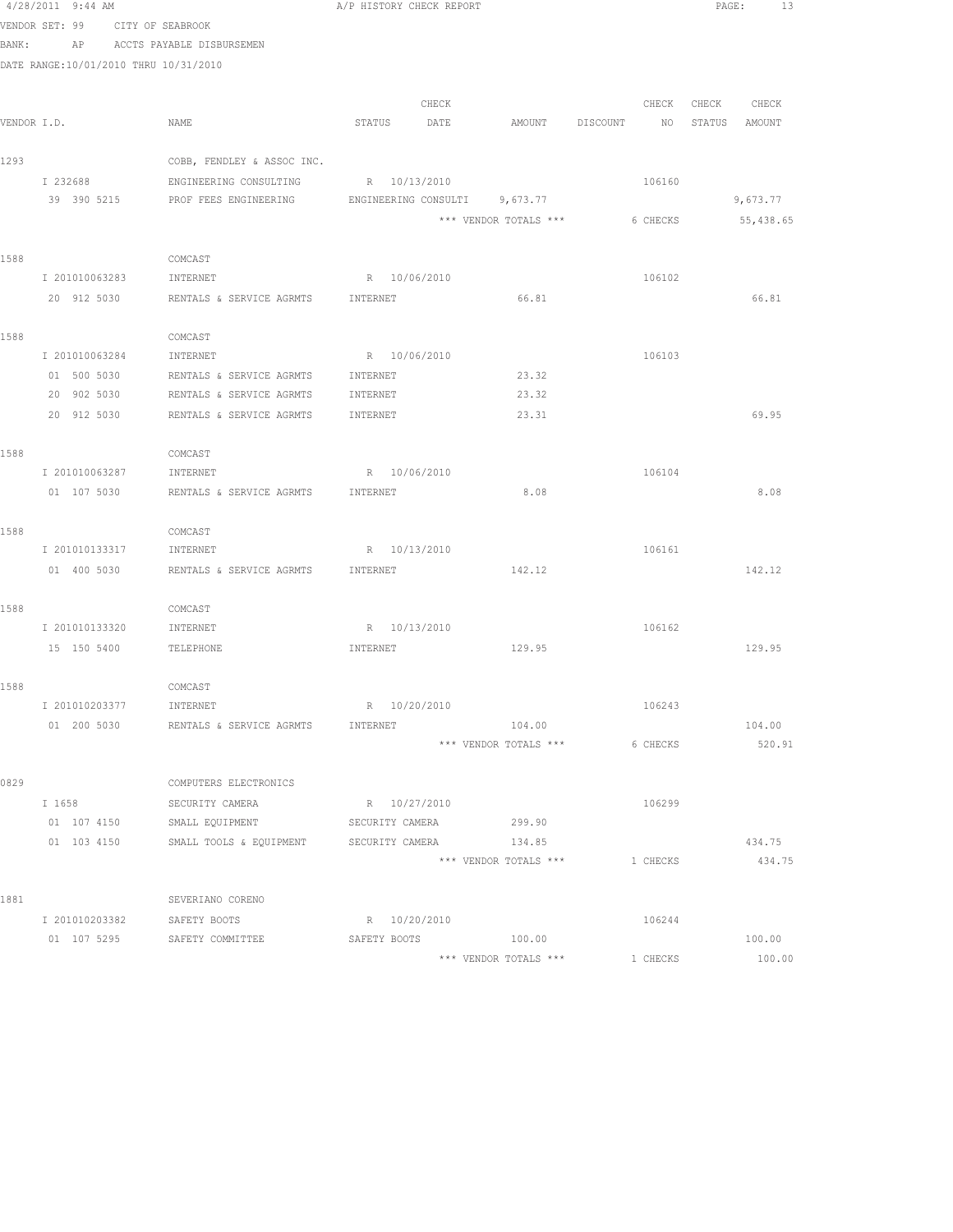|      | 4/28/2011 9:44 AM                     |                                                            | A/P HISTORY CHECK REPORT    |                       |                                           | PAGE: 14      |
|------|---------------------------------------|------------------------------------------------------------|-----------------------------|-----------------------|-------------------------------------------|---------------|
|      | VENDOR SET: 99 CITY OF SEABROOK       |                                                            |                             |                       |                                           |               |
|      |                                       | BANK: AP ACCTS PAYABLE DISBURSEMEN                         |                             |                       |                                           |               |
|      | DATE RANGE:10/01/2010 THRU 10/31/2010 |                                                            |                             |                       |                                           |               |
|      |                                       |                                                            |                             |                       |                                           |               |
|      |                                       |                                                            | CHECK                       |                       | CHECK                                     | CHECK CHECK   |
|      | VENDOR I.D.                           | NAME                                                       | STATUS DATE                 | AMOUNT DISCOUNT       | NO <sub>1</sub>                           | STATUS AMOUNT |
|      |                                       |                                                            |                             |                       |                                           |               |
| 1090 |                                       | CROWN TROPHY                                               |                             |                       |                                           |               |
|      | I 13195                               | SALTWATER DERBY                                            | R 10/13/2010                |                       | 106163                                    |               |
|      |                                       | 15 150 5464 SALTWATER DERBY EXPENSE SALTWATER DERBY 373.45 |                             |                       |                                           | 373.45        |
|      |                                       |                                                            |                             | *** VENDOR TOTALS *** | 1 CHECKS                                  | 373.45        |
| 0946 |                                       | JAMES CURRIE                                               |                             |                       |                                           |               |
|      | I 201010273405                        | UNCLAIMED PROPERTY REFUND R 10/27/2010                     |                             |                       | 106300                                    |               |
|      |                                       | 01 200 5495 POLICE RESERVES                                | UNCLAIMED PROPERTY R 205.70 |                       |                                           | 205.70        |
|      |                                       |                                                            |                             |                       | *** VENDOR TOTALS *** 1 CHECKS            | 205.70        |
|      |                                       |                                                            |                             |                       |                                           |               |
| 1691 |                                       | LAURA D DAVIS                                              |                             |                       |                                           |               |
|      |                                       | I 201010133323 OCT10 EXPENSES                              | R 10/13/2010                |                       | 106164                                    |               |
|      | 01 100 3300                           | MAYOR & COUNCIL FEES                                       | OCT10 EXPENSES 150.00       |                       |                                           | 150.00        |
|      |                                       |                                                            |                             |                       | *** VENDOR TOTALS *** 1 CHECKS            | 150.00        |
|      |                                       |                                                            |                             |                       |                                           |               |
| 0930 |                                       | DIGITEX CORPORATION                                        |                             |                       |                                           |               |
|      | I 86250                               | COPIER LEASE                                               | R 10/13/2010                |                       | 106165                                    |               |
|      | 01 200 5030                           | RENTALS & SERVICE AGRMTS                                   | COPIER LEASE                | 76.44                 |                                           | 76.44         |
|      |                                       |                                                            |                             | *** VENDOR TOTALS *** | 1 CHECKS                                  | 76.44         |
|      |                                       |                                                            |                             |                       |                                           |               |
| 1982 |                                       | DIGNA CORPORATION                                          |                             |                       |                                           |               |
|      | I 201010073301                        | MECHANICAL HVAC                                            | R 10/07/2010                |                       | 106136                                    |               |
|      | 01 107 6050                           | FACILITIES                                                 | MECHANICAL HVAC 314,449.56  |                       |                                           |               |
|      |                                       | 01 001 1005 ACCTS PAYABLE/RETAINAGE                        | MECHANICAL HVAC 15,717.40CR |                       | *** VENDOR TOTALS *** 1 CHECKS 298,732.16 | 298,732.16    |
|      |                                       |                                                            |                             |                       |                                           |               |
| 1232 |                                       | DISA INC.                                                  |                             |                       |                                           |               |
|      |                                       |                                                            |                             |                       | 106301                                    |               |
|      | 01 107 3145                           | DRUG TESTING                                               | OCT10 DRUG TESTING          | 91.00                 |                                           | 91.00         |
|      |                                       |                                                            |                             | *** VENDOR TOTALS *** | 1 CHECKS                                  | 91.00         |
|      |                                       |                                                            |                             |                       |                                           |               |
| 1943 |                                       | KIM DOUGLAS                                                |                             |                       |                                           |               |
|      | I 201010273406                        | UNCLAIMED PROPERTY REFUND R 10/27/2010                     |                             |                       | 106303                                    |               |
|      | 01 200 5300                           | TRAINING & CONFERENCE                                      | UNCLAIMED PROPERTY R 37.80  |                       |                                           | 37.80         |
|      |                                       |                                                            |                             | *** VENDOR TOTALS *** | 1 CHECKS                                  | 37.80         |
|      |                                       |                                                            |                             |                       |                                           |               |
| 1453 |                                       | PAUL R DUNPHEY                                             |                             |                       |                                           |               |
|      | I 201010133324                        | OCT10 EXPENSES                                             | R 10/13/2010                |                       | 106166                                    |               |
|      | 01 100 3300                           | MAYOR & COUNCIL FEES                                       | OCT10 EXPENSES              | 150.00                |                                           | 150.00        |
|      |                                       |                                                            |                             | *** VENDOR TOTALS *** | 1 CHECKS                                  | 150.00        |
|      |                                       |                                                            |                             |                       |                                           |               |
| 0068 | I 0551013310                          | DXI INDUSTRIES, INC                                        |                             |                       | 106167                                    |               |
|      | 01 400 4090                           | SODIUM HYPO                                                | R 10/13/2010                | 558.03                |                                           |               |
|      | I 0551102910                          | POOL SUPPLIES<br>SODIUM HYPO                               | SODIUM HYPO<br>R 10/13/2010 |                       | 106167                                    |               |
|      | 01 400 4090                           | POOL SUPPLIES                                              | SODIUM HYPO                 | 558.03                |                                           | 1,116.06      |
|      |                                       |                                                            |                             |                       |                                           |               |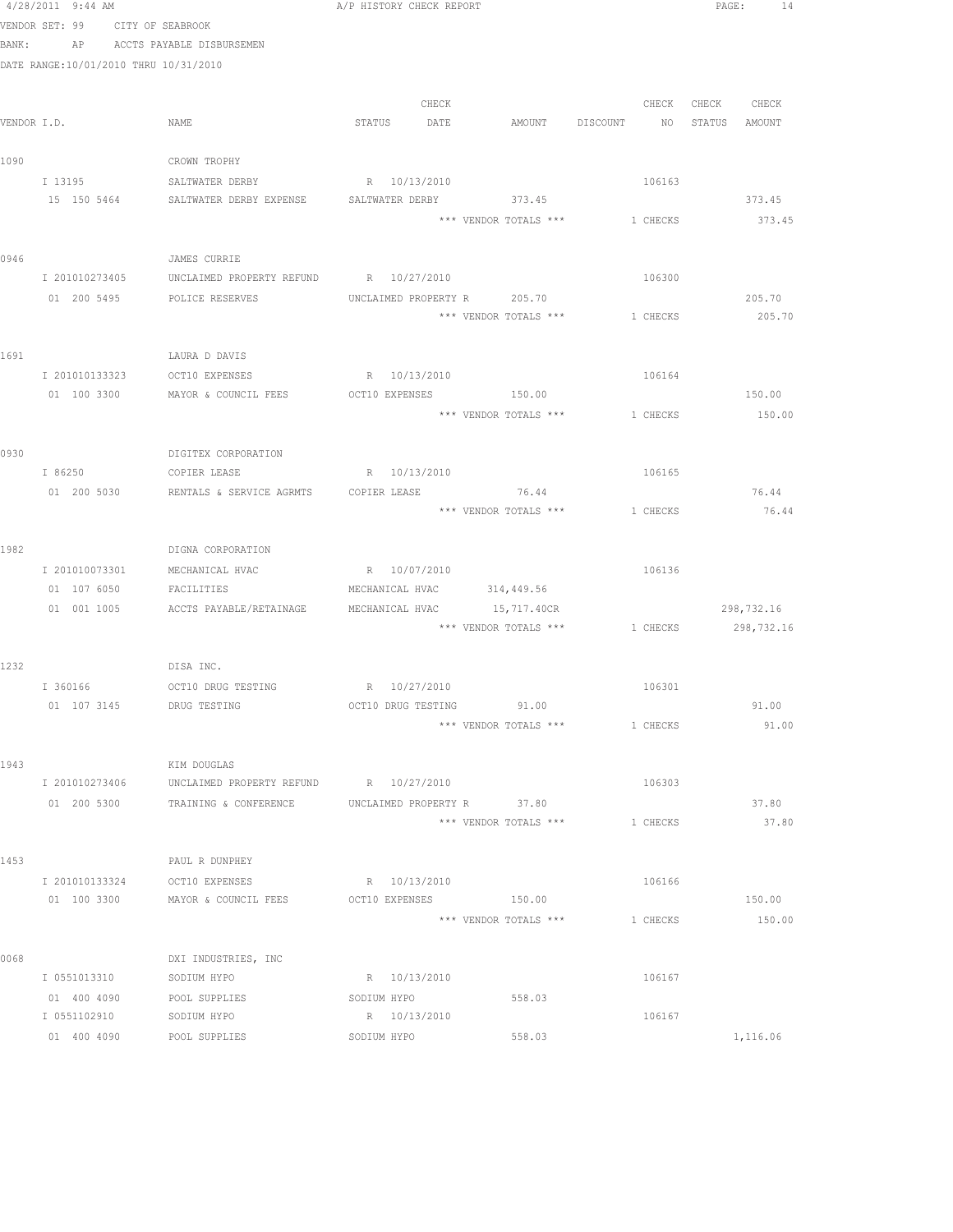|      | 4/28/2011 9:44 AM                     |                                                            | A/P HISTORY CHECK REPORT    |                                          |          |                   | PAGE: 15         |
|------|---------------------------------------|------------------------------------------------------------|-----------------------------|------------------------------------------|----------|-------------------|------------------|
|      | VENDOR SET: 99 CITY OF SEABROOK       |                                                            |                             |                                          |          |                   |                  |
|      |                                       | BANK: AP ACCTS PAYABLE DISBURSEMEN                         |                             |                                          |          |                   |                  |
|      | DATE RANGE:10/01/2010 THRU 10/31/2010 |                                                            |                             |                                          |          |                   |                  |
|      |                                       |                                                            |                             |                                          |          |                   |                  |
|      |                                       |                                                            | CHECK                       |                                          |          | CHECK CHECK CHECK |                  |
|      | VENDOR I.D.                           | NAME                                                       | STATUS DATE                 | AMOUNT DISCOUNT NO STATUS AMOUNT         |          |                   |                  |
| 0068 |                                       | DXI INDUSTRIES, INC                                        |                             |                                          |          |                   |                  |
|      | I 0551320510                          | SODIUM HYPO                                                | R 10/20/2010                |                                          | 106246   |                   |                  |
|      | 01 400 4090                           | POOL SUPPLIES SODIUM HYPO                                  |                             | 488.28                                   |          |                   |                  |
|      | I DE050196010                         | CHLORINE CYLINDER                                          | R 10/20/2010                |                                          | 106246   |                   |                  |
|      | 20 902 5030                           | RENTALS & SERVICE AGRMTS CHLORINE CYLINDER                 |                             | 48.00                                    |          |                   | 536.28           |
|      |                                       |                                                            |                             | *** VENDOR TOTALS ***                    | 2 CHECKS |                   | 1,652.34         |
|      |                                       |                                                            |                             |                                          |          |                   |                  |
| 0070 |                                       | EASTEX ENVIRONMENTAL LABORATOR                             |                             |                                          |          |                   |                  |
|      | I C1009258                            | LABORATORY FEES                                            | R 10/20/2010                |                                          | 106247   |                   |                  |
|      | 20 912 5285                           | LABORATORY FEES                                            | LABORATORY FEES             | 828.00<br>*** VENDOR TOTALS *** 1 CHECKS |          |                   | 828.00<br>828.00 |
|      |                                       |                                                            |                             |                                          |          |                   |                  |
| 1143 |                                       | ENTERPRISE RENT A CAR                                      |                             |                                          |          |                   |                  |
|      | I 201010063288 CAR RENTAL             |                                                            | R 10/06/2010                |                                          | 106105   |                   |                  |
|      |                                       |                                                            |                             |                                          |          |                   | 675.00           |
|      |                                       |                                                            |                             | *** VENDOR TOTALS ***                    | 1 CHECKS |                   | 675.00           |
|      |                                       |                                                            |                             |                                          |          |                   |                  |
| 0927 |                                       | FITCH SERVICES INC                                         |                             |                                          |          |                   |                  |
|      | I 9381                                | REGULATOR KIT                                              | R 10/06/2010                |                                          | 106106   |                   |                  |
|      |                                       | 20 902 5130 MAINT WATER SYSTEM MINOR REGULATOR KIT         |                             | 204.00                                   |          |                   | 204.00           |
|      |                                       |                                                            |                             |                                          |          |                   |                  |
| 0927 | I 9386                                | FITCH SERVICES INC<br>FLOWMETER CERTIFICATION R 10/20/2010 |                             |                                          | 106248   |                   |                  |
|      | 20 912 5030                           | RENTALS & SERVICE AGRMTS FLOWMETER CERTIFICAT 275.00       |                             |                                          |          |                   | 275.00           |
|      |                                       |                                                            |                             | *** VENDOR TOTALS *** 2 CHECKS           |          |                   | 479.00           |
|      |                                       |                                                            |                             |                                          |          |                   |                  |
| 1769 |                                       | G & K SERVICES INC                                         |                             |                                          |          |                   |                  |
|      | I 201010133304 LINEN SERVICE          |                                                            | E 10/13/2010                |                                          | 999999   |                   |                  |
|      | 01 400 5310                           | UNIFORMS & LAUNDRY                                         | LINEN SERVICE               | 151.56                                   |          |                   |                  |
|      | T 201010133305                        | LINEN SERVICE                                              | E 10/13/2010                |                                          | 999999   |                   |                  |
|      | 01 500 5310                           | UNIFORMS & LAUNDRY                                         | LINEN SERVICE               | 161.15                                   |          |                   |                  |
|      | 20 902 5310                           | UNIFORMS & LAUNDRY                                         | LINEN SERVICE               | 161.15                                   |          |                   |                  |
|      | 20 912 5310                           | UNIFORMS & LAUNDRY                                         | LINEN SERVICE               | 161.14                                   |          |                   |                  |
|      | 01 400 5310                           | UNIFORMS & LAUNDRY                                         | LINEN SERVICE               | 140.00                                   |          |                   | 775.00           |
| 1769 |                                       | G & K SERVICES INC                                         |                             |                                          |          |                   |                  |
|      | I 91436506                            | UNIFORMS                                                   | E 10/20/2010                |                                          | 999999   |                   |                  |
|      | 01 500 5310                           | UNIFORMS & LAUNDRY                                         | UNIFORMS                    | 16.65                                    |          |                   |                  |
|      | 20 902 5310                           | UNIFORMS & LAUNDRY                                         | UNIFORMS                    | 16.64                                    |          |                   |                  |
|      | 20 912 5310                           | UNIFORMS & LAUNDRY                                         | UNIFORMS                    | 16.64                                    |          |                   | 49.93            |
|      |                                       |                                                            |                             | *** VENDOR TOTALS ***                    | 2 CHECKS |                   | 824.93           |
|      |                                       |                                                            |                             |                                          |          |                   |                  |
| 0082 |                                       | GALVESTON COUNTY HEALTH DISTRI                             |                             |                                          |          |                   |                  |
|      | I 577                                 | POTABLE WATER TESTING                                      | R 10/13/2010                |                                          | 106169   |                   |                  |
|      | 20 902 5285                           | LABORATORY FEES                                            | POTABLE WATER TESTIN 150.00 |                                          |          |                   | 150.00           |
|      |                                       |                                                            |                             | *** VENDOR TOTALS ***                    | 1 CHECKS |                   | 150.00           |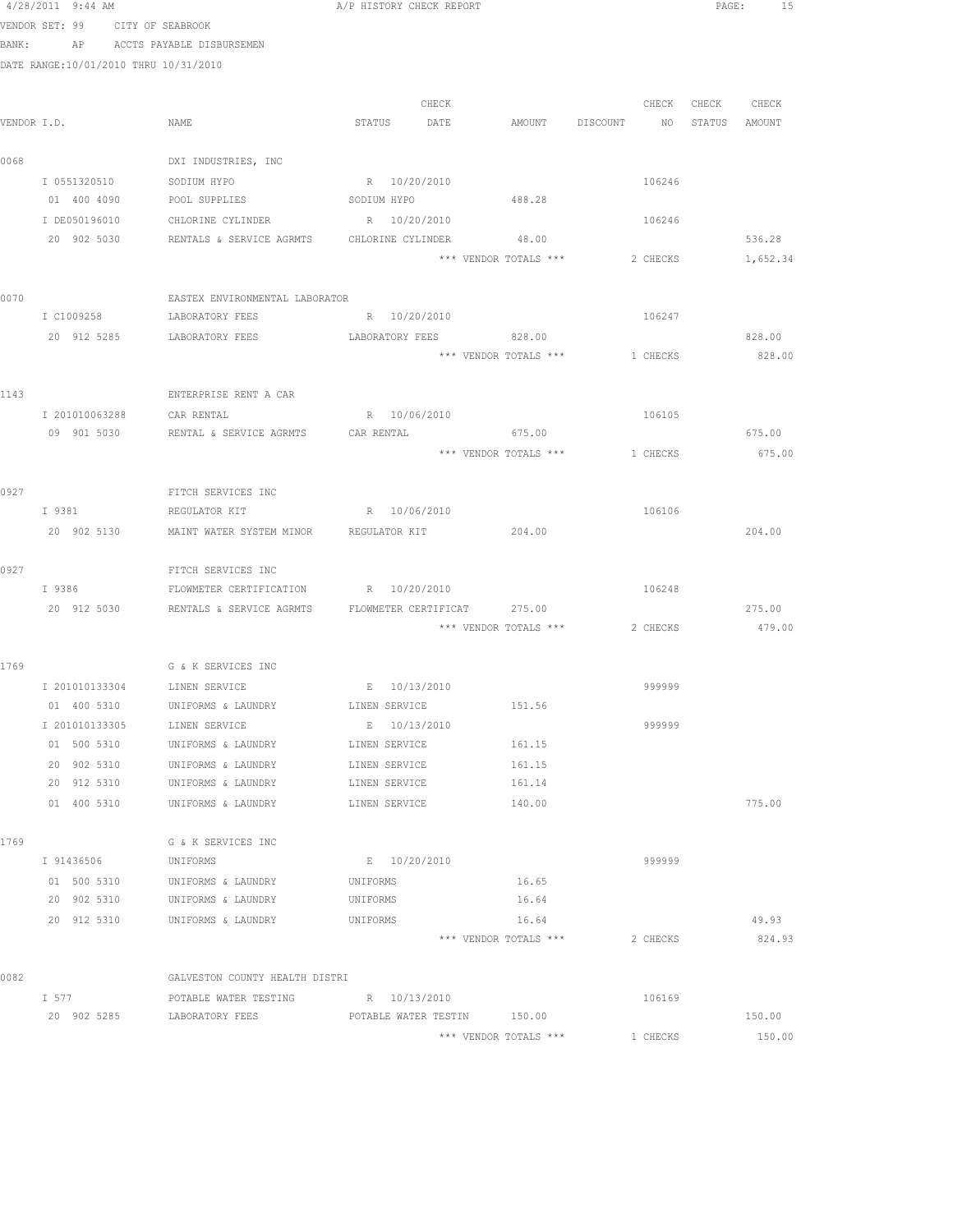|      | 4/28/2011 9:44 AM                     |                                                    | A/P HISTORY CHECK REPORT                                        |          | PAGE: 16      |
|------|---------------------------------------|----------------------------------------------------|-----------------------------------------------------------------|----------|---------------|
|      | VENDOR SET: 99 CITY OF SEABROOK       |                                                    |                                                                 |          |               |
|      | BANK:                                 | AP ACCTS PAYABLE DISBURSEMEN                       |                                                                 |          |               |
|      | DATE RANGE:10/01/2010 THRU 10/31/2010 |                                                    |                                                                 |          |               |
|      |                                       |                                                    |                                                                 |          |               |
|      |                                       |                                                    | CHECK                                                           | CHECK    | CHECK CHECK   |
|      | VENDOR I.D.                           | NAME                                               | STATUS DATE<br>AMOUNT DISCOUNT                                  | NQ       | STATUS AMOUNT |
|      |                                       |                                                    |                                                                 |          |               |
| 0318 |                                       | GALYEAN, CHARLES                                   |                                                                 |          |               |
|      | I 201010273412                        | UNCLAIMED PROPERTY REFUND R 10/27/2010             |                                                                 | 106305   |               |
|      | 01 200 5300                           | TRAINING & CONFERENCE                              | UNCLAIMED PROPERTY R 12.60                                      |          | 12.60         |
|      |                                       |                                                    | *** VENDOR TOTALS *** 1 CHECKS                                  |          | 12.60         |
| 1889 |                                       | JUAN DE LA ROSA GARCIA                             |                                                                 |          |               |
|      | I 201010133326                        | SAFETY BOOTS                                       | R 10/13/2010                                                    | 106170   |               |
|      |                                       | 01 107 5295 SAFETY COMMITTEE                       | SAFETY BOOTS<br>100.00                                          |          | 100.00        |
|      |                                       |                                                    | *** VENDOR TOTALS ***                                           | 1 CHECKS | 100.00        |
|      |                                       |                                                    |                                                                 |          |               |
| 1811 |                                       | MICHAEL GIBBS                                      |                                                                 |          |               |
|      |                                       | I 201010133345 GFOAT FALL CONFERENCE               | R 10/13/2010                                                    | 106171   |               |
|      |                                       | 01 102 5300 TRAINING & CONFERENCE                  | GFOAT FALL CONFERENC 150.00                                     |          | 150.00        |
|      |                                       |                                                    | *** VENDOR TOTALS *** 1 CHECKS                                  |          | 150.00        |
|      |                                       |                                                    |                                                                 |          |               |
| 1520 |                                       | GLOBALSTAR USA INC                                 |                                                                 |          |               |
|      | I 2519145                             | TELEPHONE                                          | R 10/13/2010                                                    | 106172   |               |
|      | 01 106 5400                           | <b>TELEPHONE</b>                                   | TELEPHONE<br>41.14                                              |          | 41.14         |
|      |                                       |                                                    | *** VENDOR TOTALS ***                                           | 1 CHECKS | 41.14         |
|      |                                       |                                                    |                                                                 |          |               |
| 1990 |                                       | GLOCK INC                                          |                                                                 |          |               |
|      | I 572650                              | WEAPONS TRAINING                                   | R 10/20/2010                                                    | 106249   |               |
|      |                                       | 01 200 5311 HANDGUN TRAINING EXPENSE               | 269.00<br>WEAPONS TRAINING                                      |          | 269.00        |
|      |                                       |                                                    | *** VENDOR TOTALS *** 1 CHECKS                                  |          | 269.00        |
|      |                                       |                                                    |                                                                 |          |               |
| 0208 |                                       | W.W. GRAINGER, INC<br>I 9369673380 PUMP TUBING KIT | R 10/27/2010                                                    | 106306   |               |
|      | 01 400 5160                           |                                                    | MAINT POOL & GROUNDS PUMP TUBING KIT 21.04                      |          | 21.04         |
|      |                                       |                                                    | *** VENDOR TOTALS ***                                           | 1 CHECKS | 21.04         |
|      |                                       |                                                    |                                                                 |          |               |
| 1044 |                                       | GUIDRY NEWS SERVICE                                |                                                                 |          |               |
|      | I 4631                                | SUBSCRIPTION                                       | R 10/27/2010                                                    | 106308   |               |
|      | 01 107 5020                           | DUES & SUBSCRIPTIONS                               | 300.00<br>SUBSCRIPTION                                          |          | 300.00        |
|      |                                       |                                                    | *** VENDOR TOTALS ***                                           | 1 CHECKS | 300.00        |
|      |                                       |                                                    |                                                                 |          |               |
| 0092 |                                       | HAHN EQUIPMENT CO, INC                             |                                                                 |          |               |
|      | I 84056                               | PUMP REPAIR PARTS                                  | E 10/27/2010                                                    | 999999   |               |
|      |                                       |                                                    | 20 912 5120 MAINT SEWER SYSTEM MINOR PUMP REPAIR PARTS 3,419.22 |          | 3,419.22      |
|      |                                       |                                                    | *** VENDOR TOTALS ***                                           | 1 CHECKS | 3,419.22      |
|      |                                       |                                                    |                                                                 |          |               |
| 0096 |                                       | HARRIS CO J.I.M.S.                                 |                                                                 |          |               |
|      | I 1010027                             | WARRANTS                                           | R 10/20/2010                                                    | 106250   |               |
|      | 01 700 5431                           | WARRANT INFORMATION SERV                           | 30.00<br>WARRANTS                                               |          | 30.00         |
|      |                                       |                                                    | *** VENDOR TOTALS ***                                           | 1 CHECKS | 30.00         |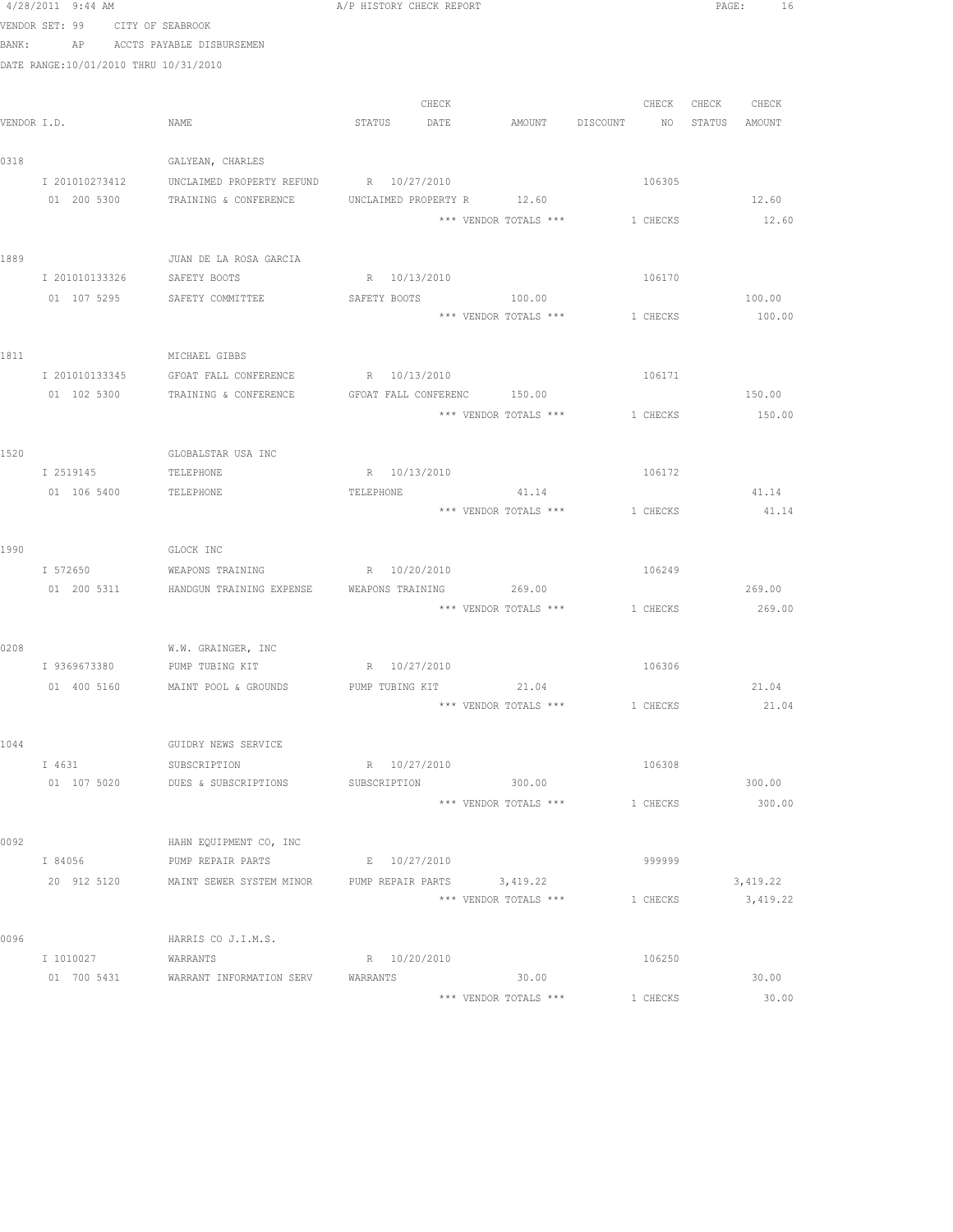|      | 4/28/2011 9:44 AM                     |                                                                  | A/P HISTORY CHECK REPORT |                       |                                | PAGE:<br>17       |
|------|---------------------------------------|------------------------------------------------------------------|--------------------------|-----------------------|--------------------------------|-------------------|
|      | VENDOR SET: 99 CITY OF SEABROOK       |                                                                  |                          |                       |                                |                   |
|      |                                       | BANK: AP ACCTS PAYABLE DISBURSEMEN                               |                          |                       |                                |                   |
|      | DATE RANGE:10/01/2010 THRU 10/31/2010 |                                                                  |                          |                       |                                |                   |
|      |                                       |                                                                  |                          |                       |                                |                   |
|      |                                       |                                                                  | CHECK                    |                       | CHECK                          | CHECK CHECK       |
|      | VENDOR I.D.                           | NAME                                                             | STATUS DATE              | AMOUNT DISCOUNT       | NO <sub>1</sub>                | STATUS AMOUNT     |
|      |                                       |                                                                  |                          |                       |                                |                   |
| 1192 |                                       | HARRIS COUNTY TREASURER                                          |                          |                       |                                |                   |
|      | I ILA1009106 RADIO AIRTIME            |                                                                  | R 10/20/2010             |                       | 106251                         |                   |
|      |                                       | 01  200  5030  RENTALS & SERVICE AGRMTS  RADIO AIRTIME  8,280.00 |                          |                       |                                | 8,280.00          |
|      |                                       |                                                                  |                          |                       | *** VENDOR TOTALS *** 1 CHECKS | 8,280.00          |
| 1544 |                                       | HD SUPPLY WATERWORKS, LTD                                        |                          |                       |                                |                   |
|      | I 1950954                             | PARTS                                                            | E 10/06/2010             |                       | 999999                         |                   |
|      | 20 912 5120                           | MAINT SEWER SYSTEM MINOR PARTS                                   |                          | 166.42                |                                | 166.42            |
|      |                                       |                                                                  |                          |                       |                                |                   |
| 1544 |                                       | HD SUPPLY WATERWORKS, LTD                                        |                          |                       |                                |                   |
|      | I 2058236                             | NEPTUNE METERS                                                   | E 10/20/2010             |                       | 999999                         |                   |
|      |                                       | 20 902 5130 MAINT WATER SYSTEM MINOR NEPTUNE METERS 999.67       |                          |                       |                                | 999.67            |
|      |                                       |                                                                  |                          | *** VENDOR TOTALS *** |                                | 2 CHECKS 1,166.09 |
|      |                                       |                                                                  |                          |                       |                                |                   |
| 1997 |                                       | JAMES HILL                                                       |                          |                       |                                |                   |
|      | I 201010273455                        | TRAINING                                                         | R 10/27/2010             |                       | 106309                         |                   |
|      |                                       | 06 601 5301 EDUCATION EXPENSE                                    | TRAINING                 | 42.60                 |                                | 42.60             |
|      |                                       |                                                                  |                          | *** VENDOR TOTALS *** | 1 CHECKS                       | 42.60             |
|      |                                       |                                                                  |                          |                       |                                |                   |
| 1688 |                                       | DONALD E HOLBROOK                                                |                          |                       |                                |                   |
|      | I 201010133327                        | OCT10 EXPENSES                                                   | R 10/13/2010             |                       | 106173                         |                   |
|      | 01 100 3300                           | MAYOR & COUNCIL FEES                                             | OCT10 EXPENSES           | 150.00                |                                |                   |
|      | I 201010133328                        | TRAVEL ADVANCE                                                   | R 10/13/2010             |                       | 106173                         |                   |
|      | 01 100 5300                           | TRAINING & CONFERENCE                                            | TRAVEL ADVANCE           | 918.75                |                                | 1,068.75          |
|      |                                       |                                                                  |                          |                       | *** VENDOR TOTALS *** 1 CHECKS | 1,068.75          |
| 0382 |                                       | HOLOMON, NONA                                                    |                          |                       |                                |                   |
|      | I 201010273413 TRAVEL ADVANCE         |                                                                  | R 10/27/2010             |                       | 106310                         |                   |
|      | 01 200 5300                           | TRAINING & CONFERENCE                                            | TRAVEL ADVANCE           | 823.48                |                                | 823.48            |
|      |                                       |                                                                  |                          | *** VENDOR TOTALS *** | 1 CHECKS                       | 823.48            |
|      |                                       |                                                                  |                          |                       |                                |                   |
| 0100 |                                       | HOME DEPOT, THE                                                  |                          |                       |                                |                   |
|      | I 201010063290                        | SEPT10 STATEMENT                                                 | R 10/06/2010             |                       | 106107                         |                   |
|      | 01 400 4090                           | POOL SUPPLIES                                                    | SEPT10 STATEMENT         | 27.97                 |                                |                   |
|      | 01 400 4400                           | MISC SUPPLIES                                                    | SEPT10 STATEMENT         | 718.74                |                                |                   |
|      | 01 500 4150                           | SMALL TOOLS & EQUIP                                              | SEPT10 STATEMENT         | 703.71                |                                |                   |
|      | 01 400 4150                           | SMALL EQUIPMENT OR TOOLS                                         | SEPT10 STATEMENT         | 17.87                 |                                | 1,468.29          |
|      |                                       |                                                                  |                          | *** VENDOR TOTALS *** | 1 CHECKS                       | 1,468.29          |
|      |                                       |                                                                  |                          |                       |                                |                   |
| 0728 |                                       | DON HOUGH                                                        |                          |                       |                                |                   |
|      | I 201010063289                        | TASER RECERTIFICATION                                            | R 10/06/2010             |                       | 106108                         |                   |
|      | 06 601 5301                           | EDUCATION EXPENSE                                                | TASER RECERTIFICATIO     | 340.24                |                                | 340.24            |
|      |                                       |                                                                  |                          | *** VENDOR TOTALS *** | 1 CHECKS                       | 340.24            |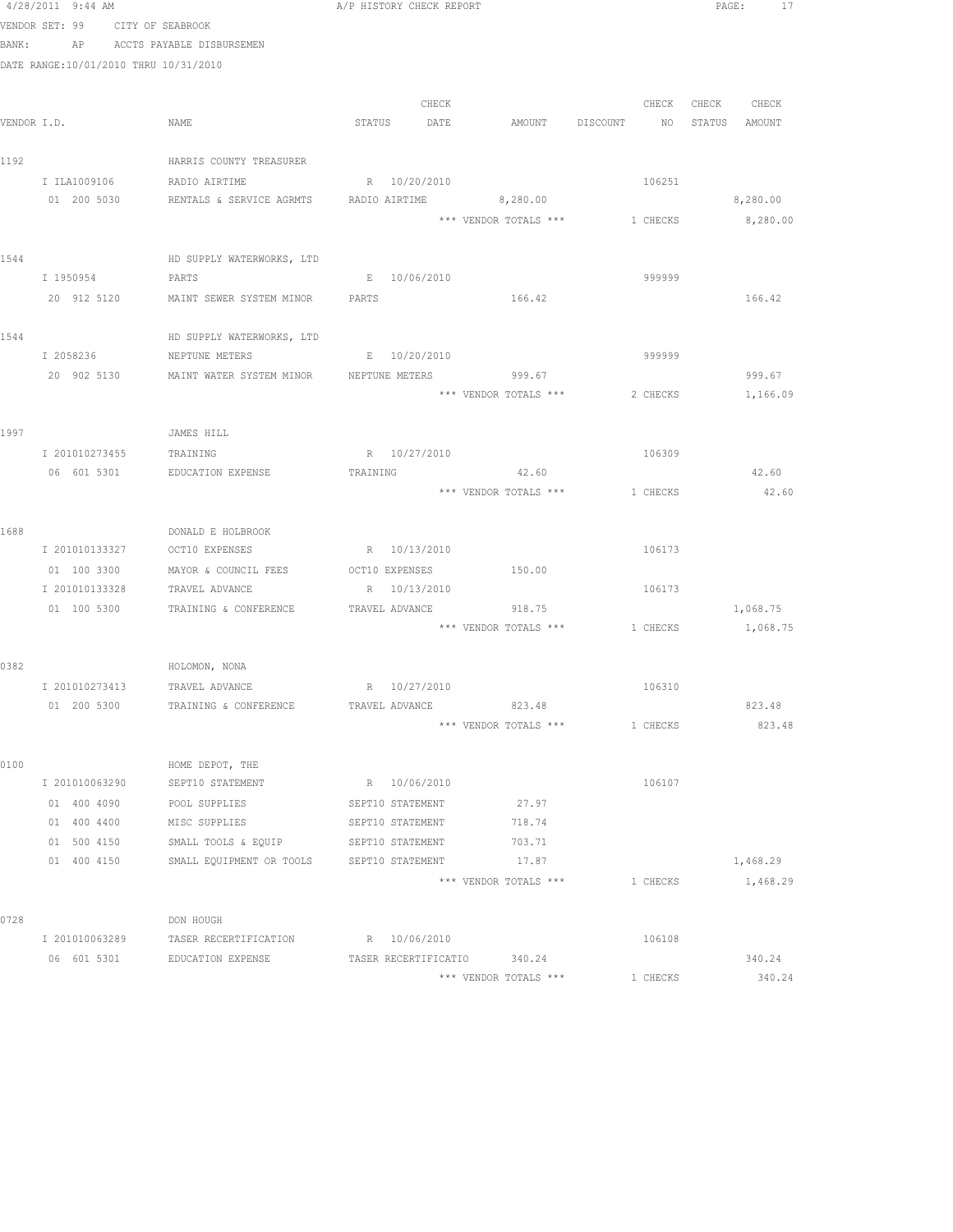|      | 4/28/2011 9:44 AM                     |                                                                          |                                | A/P HISTORY CHECK REPORT |                                |          |                   | PAGE: 18 |
|------|---------------------------------------|--------------------------------------------------------------------------|--------------------------------|--------------------------|--------------------------------|----------|-------------------|----------|
|      | VENDOR SET: 99 CITY OF SEABROOK       |                                                                          |                                |                          |                                |          |                   |          |
|      | BANK: AP ACCTS PAYABLE DISBURSEMEN    |                                                                          |                                |                          |                                |          |                   |          |
|      | DATE RANGE:10/01/2010 THRU 10/31/2010 |                                                                          |                                |                          |                                |          |                   |          |
|      |                                       |                                                                          |                                |                          |                                |          |                   |          |
|      |                                       |                                                                          |                                | CHECK                    |                                |          | CHECK CHECK CHECK |          |
|      | VENDOR I.D.                           | NAME                                                                     | STATUS DATE                    |                          | AMOUNT DISCOUNT                |          | NO STATUS AMOUNT  |          |
| 0864 |                                       | HOUSTON COMMUNITY NEWSPAPERS                                             |                                |                          |                                |          |                   |          |
|      | I 283230                              | JULY10 STATEMENT                                                         | R 10/06/2010                   |                          |                                | 106109   |                   |          |
|      | 01 107 5010 ADVERTISING               |                                                                          |                                |                          | JULY10 STATEMENT 745.97        |          |                   | 745.97   |
|      |                                       |                                                                          |                                |                          | *** VENDOR TOTALS *** 1 CHECKS |          |                   | 745.97   |
|      |                                       |                                                                          |                                |                          |                                |          |                   |          |
| 0105 |                                       | ICMA RETIREMENT TRUST 457                                                |                                |                          |                                |          |                   |          |
|      |                                       | I ICM201010123303 EMPLOYEE DEDUCTIONS                                    | R 10/13/2010                   |                          |                                | 106174   |                   |          |
|      |                                       | 01 001 1031    ICMA INSURANCE DEDUCTS    EMPLOYEE DEDUCTIONS    3,553.46 |                                |                          |                                |          |                   | 3,553.46 |
|      |                                       |                                                                          |                                |                          |                                |          |                   |          |
| 0105 |                                       | ICMA RETIREMENT TRUST 457                                                |                                |                          |                                |          |                   |          |
|      |                                       | I ICM201010263400 EMPLOYEE DEDUCTIONS                                    | R 10/27/2010                   |                          |                                | 106311   |                   |          |
|      |                                       | 01 001 1031 ICMA INSURANCE DEDUCTS EMPLOYEE DEDUCTIONS 3,653.46          |                                |                          |                                |          |                   | 3,653.46 |
|      |                                       |                                                                          |                                |                          | *** VENDOR TOTALS ***          | 2 CHECKS |                   | 7,206.92 |
|      |                                       |                                                                          |                                |                          |                                |          |                   |          |
| 0520 |                                       | IKON OFFICE SOLUTIONS INC                                                |                                |                          |                                |          |                   |          |
|      | I 5015238257 COPIER LEASE             | R 10/27/2010                                                             |                                |                          |                                | 106312   |                   | 50.00    |
|      | 01 107 5030                           | RENTALS & SERVICE AGRMTS  COPIER LEASE   50.00                           |                                |                          | *** VENDOR TOTALS *** 1 CHECKS |          |                   |          |
|      |                                       |                                                                          |                                |                          |                                |          |                   | 50.00    |
| 0727 |                                       | DAVID IMBRIE                                                             |                                |                          |                                |          |                   |          |
|      | I 201010273456                        | TRAINING                                                                 | V 10/27/2010                   |                          |                                | 106313   |                   | 42.60    |
|      |                                       |                                                                          |                                |                          |                                |          |                   |          |
| 0727 |                                       | DAVID IMBRIE                                                             |                                |                          |                                |          |                   |          |
|      | C CHECK                               | DAVID IMBRIE                                                             | UNPOST V 10/27/2010            |                          |                                | 106313   |                   | 42.60    |
|      |                                       |                                                                          |                                |                          |                                |          |                   |          |
| 0411 |                                       | INTERNATIONAL INSTITUTE                                                  |                                |                          |                                |          |                   |          |
|      |                                       | I 201010063291 2011 ANNUAL MEMBERSHIP FEE R 10/06/2010                   |                                |                          |                                | 106110   |                   |          |
|      |                                       | 01 100 5020 DUES & SUBSCRIPTIONS 2011 ANNUAL MEMBERSH 135.00             |                                |                          |                                |          |                   | 135.00   |
|      |                                       |                                                                          |                                |                          | *** VENDOR TOTALS ***          | 1 CHECKS |                   | 135.00   |
|      |                                       |                                                                          |                                |                          |                                |          |                   |          |
| 0109 |                                       | IRON MOUNTAIN                                                            |                                |                          |                                |          |                   |          |
|      | I CMF6988<br>01 107 5030              | RECORD STORAGE<br>RENTALS & SERVICE AGRMTS                               | E 10/13/2010<br>RECORD STORAGE |                          | 355.71                         | 999999   |                   |          |
|      | I CMH0834                             | RECORD STORAGE                                                           | E 10/13/2010                   |                          |                                | 999999   |                   |          |
|      | 01 200 5030                           | RENTALS & SERVICE AGRMTS RECORD STORAGE                                  |                                |                          | 57.60                          |          |                   | 413.31   |
|      |                                       |                                                                          |                                |                          | *** VENDOR TOTALS ***          | 1 CHECKS |                   | 413.31   |
|      |                                       |                                                                          |                                |                          |                                |          |                   |          |
| 1586 |                                       | PAUL S KAMAS JR                                                          |                                |                          |                                |          |                   |          |
|      | I 2132                                | DEMOLITION                                                               | R 10/20/2010                   |                          |                                | 106254   |                   |          |
|      |                                       | 01 600 5240 CONTRACT SVCS MOWING/DEMOLITIODEMOLITION                     |                                |                          | 475.00                         |          |                   |          |
|      | I 2133                                | MOWING                                                                   | R 10/20/2010                   |                          |                                | 106254   |                   |          |
|      |                                       | 01 600 5240 CONTRACT SVCS MOWING/DEMOLITIOMOWING                         |                                |                          | 150.00                         |          |                   |          |
|      | I 2134                                | MOWING                                                                   | R 10/20/2010                   |                          |                                | 106254   |                   |          |
|      | 01 600 5240                           | CONTRACT SVCS MOWING/DEMOLITIOMOWING                                     |                                |                          | 150.00                         |          |                   | 775.00   |
|      |                                       |                                                                          |                                |                          | *** VENDOR TOTALS ***          | 1 CHECKS |                   | 775.00   |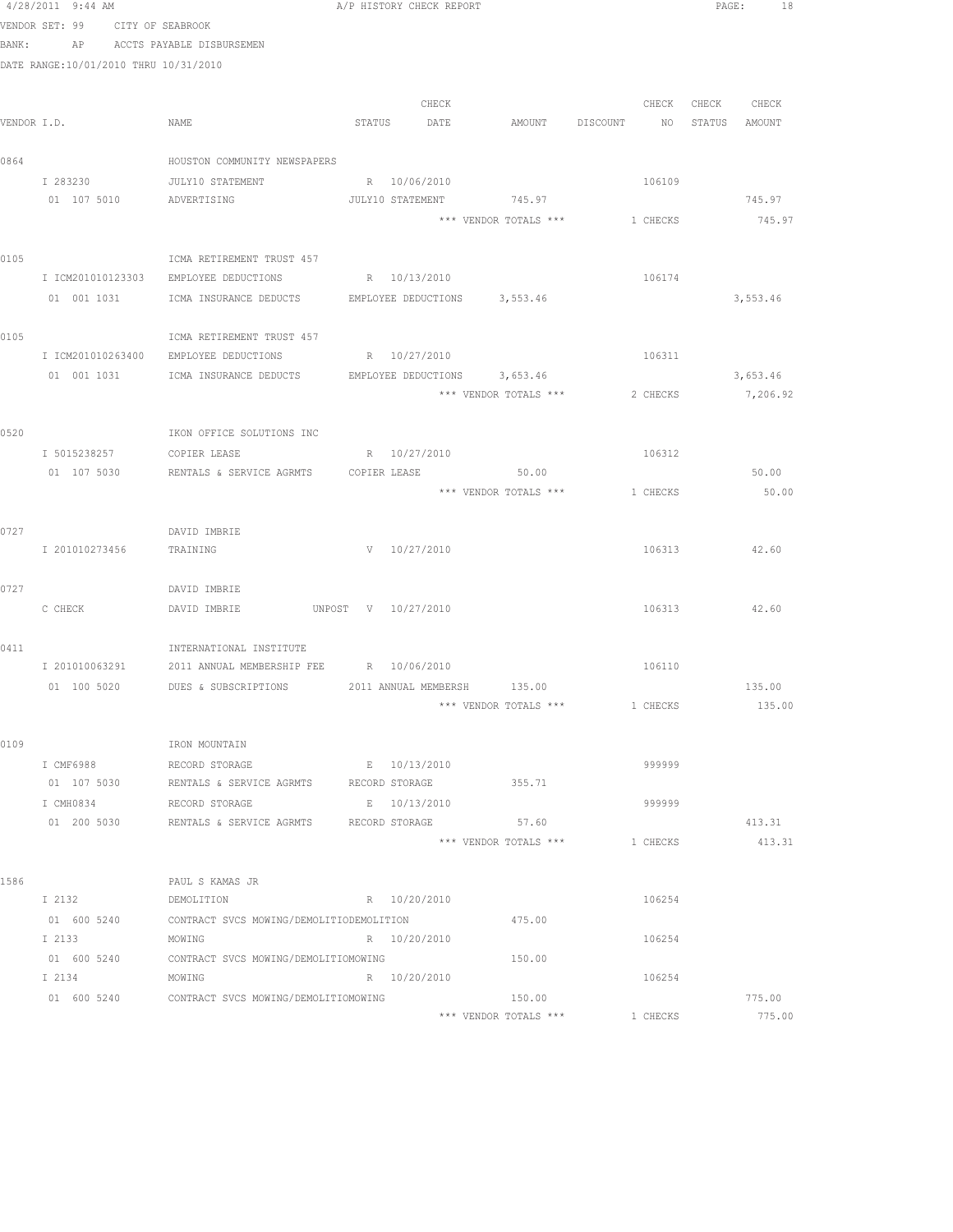|             | $4/28/2011$ 9:44 AM                   |                                      | A/P HISTORY CHECK REPORT |       |                          |             |          | PAGE:         | 19        |
|-------------|---------------------------------------|--------------------------------------|--------------------------|-------|--------------------------|-------------|----------|---------------|-----------|
|             | VENDOR SET: 99 CITY OF SEABROOK       |                                      |                          |       |                          |             |          |               |           |
| BANK:       |                                       | AP ACCTS PAYABLE DISBURSEMEN         |                          |       |                          |             |          |               |           |
|             | DATE RANGE:10/01/2010 THRU 10/31/2010 |                                      |                          |       |                          |             |          |               |           |
|             |                                       |                                      |                          |       |                          |             |          |               |           |
|             |                                       |                                      |                          | CHECK |                          |             | CHECK    | CHECK         | CHECK     |
| VENDOR I.D. |                                       | NAME                                 | STATUS DATE              |       | AMOUNT                   | DISCOUNT NO |          | STATUS AMOUNT |           |
|             |                                       |                                      |                          |       |                          |             |          |               |           |
| 0116        |                                       | KEMAH HARDWARE & LUMBER              |                          |       |                          |             |          |               |           |
|             | I 201010063292                        | SEPT10 STATEMENT                     | R 10/06/2010             |       |                          |             | 106111   |               |           |
|             | 01 500 4400                           | MISC SUPPLIES                        | SEPT10 STATEMENT         |       | 25.63                    |             |          |               |           |
|             | 20 902 4150                           | SMALL EQUIPMENT OR TOOLS             | SEPT10 STATEMENT         |       | 36.34                    |             |          |               |           |
|             | 01 500 4150                           | SMALL TOOLS & EQUIP                  | SEPT10 STATEMENT         |       | 79.45                    |             |          |               |           |
|             | 01 400 4400                           | MISC SUPPLIES                        | SEPT10 STATEMENT         |       | 39.87                    |             |          |               |           |
|             | 20 902 5130                           | MAINT WATER SYSTEM MINOR             | SEPT10 STATEMENT         |       | 223.11                   |             |          |               | 404.40    |
|             |                                       |                                      |                          |       | *** VENDOR TOTALS ***    |             | 1 CHECKS |               | 404.40    |
|             |                                       |                                      |                          |       |                          |             |          |               |           |
| 1244        |                                       | KEMAH KOPIES                         |                          |       |                          |             |          |               |           |
|             | I 15609                               | PARK ENVELOPES                       | R 10/20/2010             |       |                          |             | 106255   |               |           |
|             | 01 400 4010                           | OFFICE SUPPLIES                      |                          |       | PARK ENVELOPES 467.45    |             |          |               | 467.45    |
|             |                                       |                                      |                          |       | *** VENDOR TOTALS ***    |             | 1 CHECKS |               | 467.45    |
|             |                                       |                                      |                          |       |                          |             |          |               |           |
| 1824        |                                       | KEMIRA WATER SOLUTIONS INC           |                          |       |                          |             |          |               |           |
|             | I 9017156248                          | FERROUS SULFATE                      | R 10/20/2010             |       |                          |             | 106256   |               |           |
|             | 20 912 5280                           | CHEMICAL SUPPLIES                    |                          |       | FERROUS SULFATE 1,976.17 |             |          |               | 1,976.17  |
|             |                                       |                                      |                          |       | *** VENDOR TOTALS ***    |             | 1 CHECKS |               | 1,976.17  |
|             |                                       |                                      |                          |       |                          |             |          |               |           |
| 1978        |                                       | KENDRICK OIL COMPANY INC             |                          |       |                          |             |          |               |           |
|             | I 369062                              | FUEL                                 | R 10/06/2010             |       |                          |             | 106112   |               |           |
|             | 01 107 4050                           | BULK PETROLEUM PURCHASES             | FUEL                     |       | 4,571.37                 |             |          |               | 4,571.37  |
|             |                                       |                                      |                          |       |                          |             |          |               |           |
| 1978        |                                       | KENDRICK OIL COMPANY INC             |                          |       |                          |             |          |               |           |
|             | I 369894                              | FUEL                                 | R 10/13/2010             |       |                          |             | 106176   |               |           |
|             |                                       | 01 107 4050 BULK PETROLEUM PURCHASES | FUEL                     |       | 6,938.41                 |             |          |               | 6,938.41  |
|             |                                       |                                      |                          |       | *** VENDOR TOTALS ***    |             | 2 CHECKS |               | 11,509.78 |
|             |                                       |                                      |                          |       |                          |             |          |               |           |
| 0117        |                                       | KILGORE'S CLEAR LAKE                 |                          |       |                          |             |          |               |           |
|             | I 273129                              | CEMENT                               | R 10/06/2010             |       |                          |             | 106113   |               |           |
|             | 01 500 5180                           | MAINT BLDGS & GROUNDS                | CEMENT                   |       | 339.65                   |             |          |               | 339.65    |
|             |                                       |                                      |                          |       | *** VENDOR TOTALS ***    |             | 1 CHECKS |               | 339.65    |
|             |                                       |                                      |                          |       |                          |             |          |               |           |
| 1917        |                                       | THOMAS G KOLUPSKI                    |                          |       |                          |             |          |               |           |
|             | I 201010133330                        | OCT10 EXPENSES                       | R 10/13/2010             |       |                          |             | 106177   |               |           |
|             | 01 100 3300                           | MAYOR & COUNCIL FEES OCT10 EXPENSES  |                          |       | 150.00                   |             |          |               | 150.00    |
|             |                                       |                                      |                          |       |                          |             |          |               |           |
| 1917        |                                       | THOMAS G KOLUPSKI                    |                          |       |                          |             |          |               |           |
|             | I 201010203386                        | TRAVEL ADVANCE                       | V 10/20/2010             |       |                          |             | 106257   |               | 918.75    |
|             |                                       |                                      |                          |       |                          |             |          |               |           |
| 1917        |                                       | THOMAS G KOLUPSKI                    |                          |       |                          |             |          |               |           |
|             | C CHECK                               | THOMAS G KOLUPSKI                    | UNPOST V 10/20/2010      |       |                          |             | 106257   |               | 918.75    |
|             |                                       |                                      |                          |       | *** VENDOR TOTALS ***    |             | 1 CHECKS |               | 150.00    |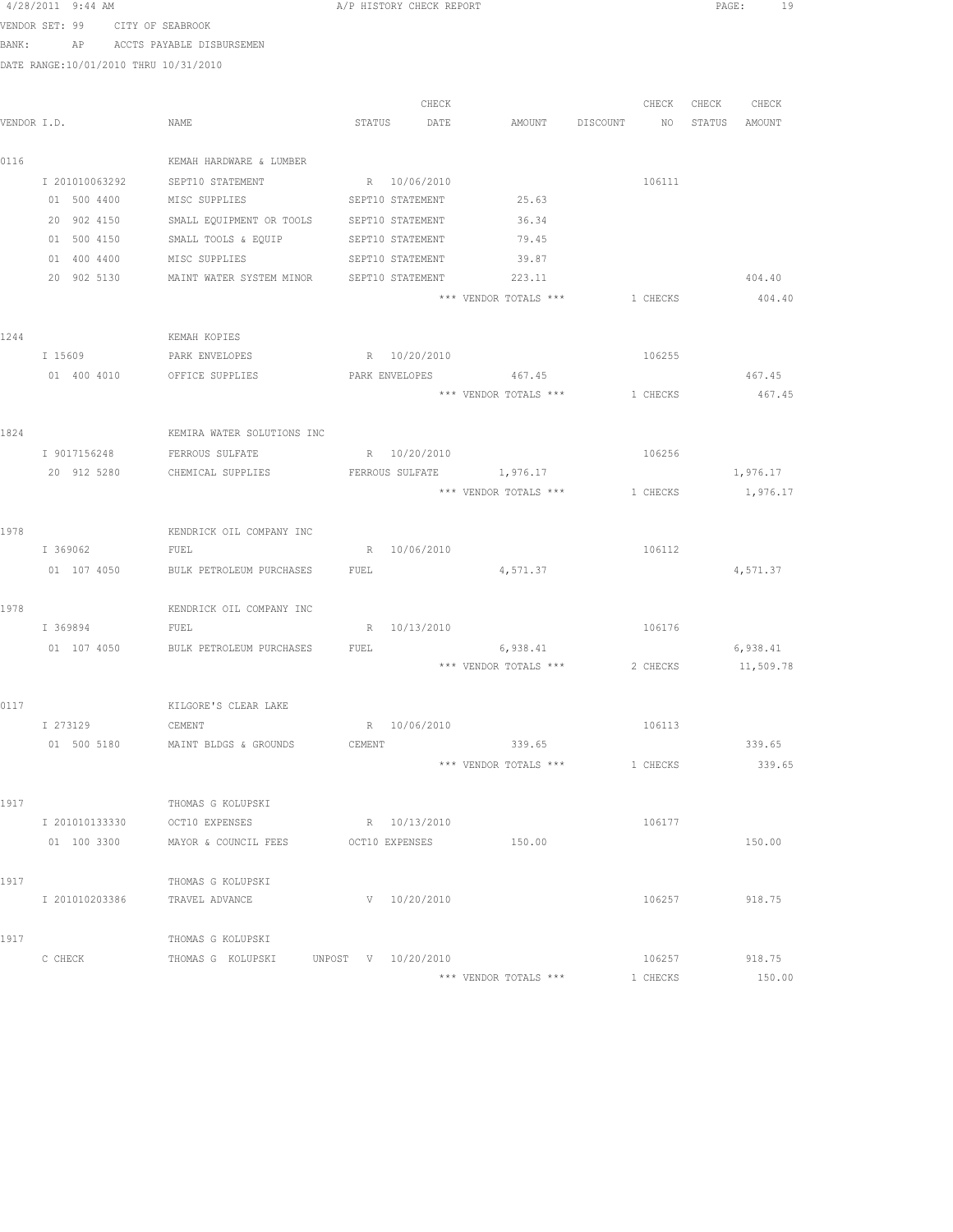|      | 4/28/2011 9:44 AM                     |                                           | A/P HISTORY CHECK REPORT                                    | PAGE:<br>20       |
|------|---------------------------------------|-------------------------------------------|-------------------------------------------------------------|-------------------|
|      | VENDOR SET: 99 CITY OF SEABROOK       |                                           |                                                             |                   |
|      | BANK: AP ACCTS PAYABLE DISBURSEMEN    |                                           |                                                             |                   |
|      | DATE RANGE:10/01/2010 THRU 10/31/2010 |                                           |                                                             |                   |
|      |                                       |                                           |                                                             |                   |
|      |                                       |                                           | CHECK                                                       | CHECK CHECK CHECK |
|      | VENDOR I.D.                           | NAME                                      | STATUS<br>DATE<br>AMOUNT DISCOUNT                           | NO STATUS AMOUNT  |
|      |                                       |                                           |                                                             |                   |
| 0120 |                                       | KROGER'S                                  |                                                             |                   |
|      | I 201010203366                        | GROCERIES                                 | E 10/20/2010<br>999999                                      |                   |
|      |                                       | 01 210 4160 ANIMAL FOOD & SUPPLIES        | 97.52<br>GROCERIES                                          | 97.52             |
|      |                                       |                                           | 1 CHECKS<br>*** VENDOR TOTALS ***                           | 97.52             |
|      |                                       |                                           |                                                             |                   |
| 0125 |                                       | LANSDOWNE MOODY CO, INC                   |                                                             |                   |
|      | I IW60745                             | PARTS                                     | R 10/13/2010<br>106178                                      |                   |
|      |                                       | 01 400 5110 MAINT AUTOS & EQUIPMENT PARTS | 103.39<br>*** VENDOR TOTALS *** 1 CHECKS                    | 103.39<br>103.39  |
|      |                                       |                                           |                                                             |                   |
| 0417 |                                       | LAPORTE TIRE CENTER, INC                  |                                                             |                   |
|      | I 193523                              | TRAILER TIRES                             | E 10/27/2010<br>999999                                      |                   |
|      |                                       |                                           | 01 400 5110 MAINT AUTOS & EQUIPMENT TRAILER TIRES 60 179.80 |                   |
|      | 01 500 5110                           |                                           | MAINT AUTOS & EQUIP TRAILER TIRES 179.80                    |                   |
|      | I 193579                              | MAROON F150 P/U TIRES B 10/27/2010        | 999999                                                      |                   |
|      | 01 400 5110                           | MAINT AUTOS & EQUIPMENT                   | MAROON F150 P/U TIRE 708.00                                 | 1,067.60          |
|      |                                       |                                           | *** VENDOR TOTALS ***<br>1 CHECKS                           | 1,067.60          |
|      |                                       |                                           |                                                             |                   |
| 1935 |                                       | LEXISNEXIS RISK DATA MGMT INC             |                                                             |                   |
|      | I 129541120100930 SEPT10 FEE          |                                           | R 10/13/2010<br>106179                                      |                   |
|      | 50 501 5497                           | C.I.D.                                    | SEPT10 FEE<br>80.00                                         | 80.00             |
|      |                                       |                                           | *** VENDOR TOTALS *** 1 CHECKS                              | 80.00             |
|      |                                       |                                           |                                                             |                   |
| 1901 |                                       | LIBERTY LOCK SHOP                         |                                                             |                   |
|      | I 5754                                | KEYS                                      | R 10/06/2010<br>106114                                      |                   |
|      | 01  200  5465   MISC EXPENSE          |                                           | 297.95<br>KEYS                                              | 297.95            |
|      |                                       |                                           |                                                             |                   |
| 1901 | I 5759                                | LIBERTY LOCK SHOP<br>KEYS                 | R 10/20/2010<br>106258                                      |                   |
|      | 01 107 5180                           | MAINT BLDGS & GROUNDS                     | KEYS<br>109.00                                              | 109.00            |
|      |                                       |                                           |                                                             |                   |
| 1901 |                                       | LIBERTY LOCK SHOP                         |                                                             |                   |
|      | I 5766                                | CABINET KEY                               | R 10/27/2010<br>106317                                      |                   |
|      | 01 107 4010                           | OFFICE SUPPLIES                           | 75.00<br>CABINET KEY                                        | 75.00             |
|      |                                       |                                           | *** VENDOR TOTALS ***<br>3 CHECKS                           | 481.95            |
|      |                                       |                                           |                                                             |                   |
| 0783 |                                       | LOGIX COMMUNICATIONS                      |                                                             |                   |
|      | I 201010133332                        | TELEPHONE                                 | R 10/13/2010<br>106180                                      |                   |
|      | 01 107 5400                           | TELEPHONE                                 | 13.73<br>TELEPHONE                                          | 13.73             |
|      |                                       |                                           | *** VENDOR TOTALS ***<br>1 CHECKS                           | 13.73             |
|      |                                       |                                           |                                                             |                   |
| 1278 |                                       | LONE STAR UNIFORMS, INC.                  |                                                             |                   |
|      | I 188184                              | UNIFORMS                                  | E 10/06/2010<br>999999                                      |                   |
|      | 01 220 5310                           | UNIFORMS & LAUNDRY                        | 596.00<br>UNIFORMS                                          | 596.00            |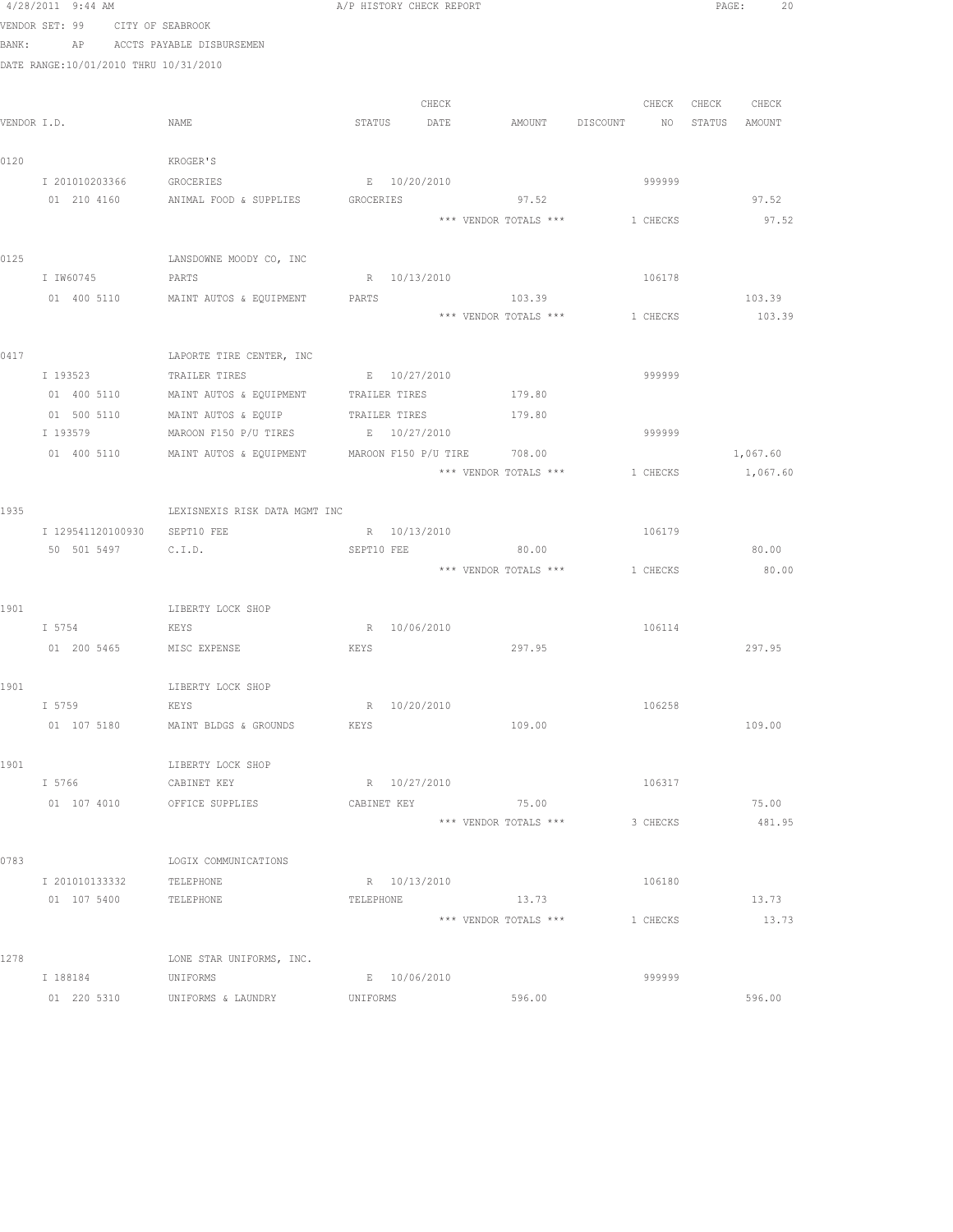VENDOR SET: 99 CITY OF SEABROOK BANK: AP ACCTS PAYABLE DISBURSEMEN DATE RANGE:10/01/2010 THRU 10/31/2010 CHECK CHECK CHECK CHECK VENDOR I.D. NAME STATUS DATE AMOUNT DISCOUNT NO STATUS AMOUNT 1278 LONE STAR UNIFORMS, INC. I 188030 UNIFORM SERVICE B 10/13/2010<br>
01 210 5310 UNIFORMS & LAUNDRY UNIFORM SERVICE 76.00 01 210 5310 UNIFORMS & LAUNDRY UNIFORM SERVICE<br>198191 UNIFORM SERVICE E 10/13/2010 I 188191 UNIFORM SERVICE E 10/13/2010 999999 01 220 5310 UNIFORMS & LAUNDRY UNIFORM SERVICE 200.00 226.00 276.00 \*\*\* VENDOR TOTALS \*\*\* 2 CHECKS 872.00 1856 JANICE L LOOPER I 201010063293 FIRE INSPECTOR FEES R 10/06/2010 106115 01 600 3015 CONTRACT LABOR FIRE INSPECTOR FEES 280.00 280.00 1856 JANICE L LOOPER I 201010203387 FIRE INSPECTOR FEES R 10/20/2010 R 100260 01 600 3015 CONTRACT LABOR FIRE INSPECTOR FEES 280.00 280.00 280.00 \*\*\* VENDOR TOTALS \*\*\* 2 CHECKS 560.00 1107 LYC CONCOURS CORPORATION I 201010133331 KEELS & WHEELS R 10/13/2010 106181 ADVERTISING 6000.00 KEELS & WHEELS 50,000.00 50,000 50,000.00 \*\*\* VENDOR TOTALS \*\*\* 1 CHECKS 50,000.00 1692 GARRY MACK I 201010133334 OCT10 EXPENSES R 10/13/2010 106182 01 100 3300 MAYOR & COUNCIL FEES OCT10 EXPENSES 150.00 150.00 \*\*\* VENDOR TOTALS \*\*\* 1 CHECKS 150.00 0798 MAILFINANCE I N1958700 POSTAGE METER LEASE E 10/13/2010 999999 RENTALS & SERVICE AGRMTS POSTAGE METER LEASE 449.16 449.16 449.16 \*\*\* VENDOR TOTALS \*\*\* 1 CHECKS 449.16 1911 MAINTENANCE OF HOUSTON INC<br>I 38385 OCT10 JANITORIAL SERVICE I 38385 OCT10 JANITORIAL SERVICE E 10/13/2010 999999 01 107 5175 JANITORIAL SERVICES OCT10 JANITORIAL SER 750.00 I 38386 OCT10 JANITORIAL SERVICE E 10/13/2010 999999 01 200 5175 JANITORIAL SERVICES OCT10 JANITORIAL SER 795.00 1,545.00 1911 MAINTENANCE OF HOUSTON INC I 38283 JANITORIAL SUPPLIES E 10/20/2010 999999 01 107 5175 JANITORIAL SERVICES JANITORIAL SUPPLIES 118.18 118.18 \*\*\* VENDOR TOTALS \*\*\* 2 CHECKS 1,663.18 0130 MARBURGER'S I H3415 WADERS & BOOTS R 10/13/2010<br>20 912 4400 MISC SUPPLIES WADERS & BOOTS 99.98 20 912 4400 MISC SUPPLIES WADERS & BOOTS 99.98 99.98

4/28/2011 9:44 AM A/P HISTORY CHECK REPORT PAGE: 21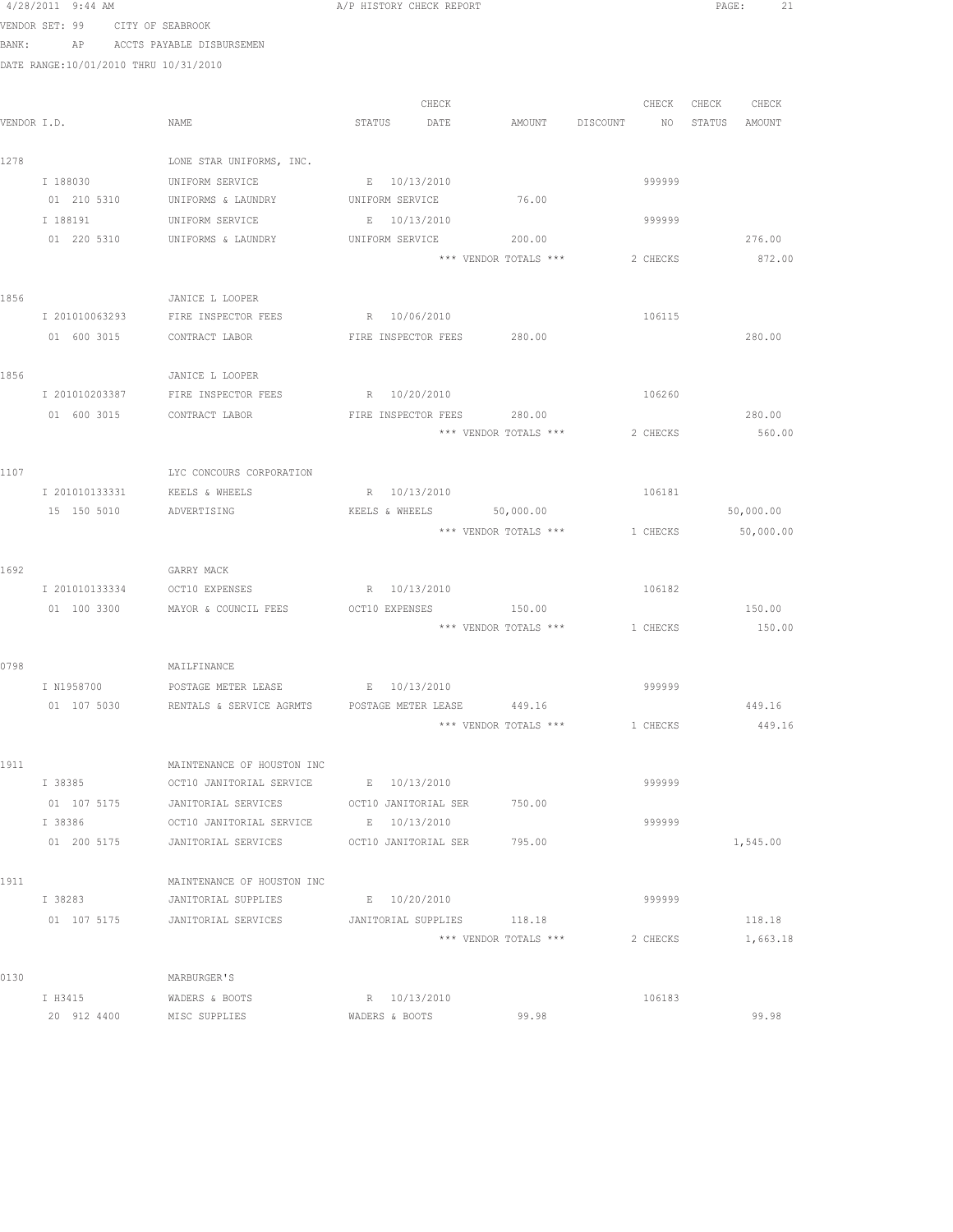|      | 4/28/2011 9:44 AM                     |                                                       | A/P HISTORY CHECK REPORT    |                       |                                |                   | PAGE: 22 |
|------|---------------------------------------|-------------------------------------------------------|-----------------------------|-----------------------|--------------------------------|-------------------|----------|
|      | VENDOR SET: 99 CITY OF SEABROOK       |                                                       |                             |                       |                                |                   |          |
|      |                                       | BANK: AP ACCTS PAYABLE DISBURSEMEN                    |                             |                       |                                |                   |          |
|      | DATE RANGE:10/01/2010 THRU 10/31/2010 |                                                       |                             |                       |                                |                   |          |
|      |                                       |                                                       |                             |                       |                                |                   |          |
|      |                                       |                                                       | CHECK                       |                       |                                | CHECK CHECK CHECK |          |
|      | VENDOR I.D.                           | NAME                                                  | STATUS DATE                 | AMOUNT DISCOUNT       | NO STATUS AMOUNT               |                   |          |
|      |                                       |                                                       |                             |                       |                                |                   |          |
| 0130 |                                       | MARBURGER'S                                           |                             |                       |                                |                   |          |
|      | I H3421                               | GUN MOUNT                                             | R 10/20/2010                |                       | 106261                         |                   |          |
|      |                                       | 01 210 5465 MISC EXPENDITURES                         | GUN MOUNT                   | 16.99                 |                                |                   | 16.99    |
|      |                                       |                                                       |                             | *** VENDOR TOTALS *** | 2 CHECKS                       |                   | 116.97   |
| 1869 |                                       | MARSHA'S PETTING ZOO                                  |                             |                       |                                |                   |          |
|      | I 201010143349                        | SEABROOK CELEBRATION                                  | R 10/14/2010                |                       | 106223                         |                   |          |
|      | 01 400 5465 MISC EXPENSE              |                                                       | SEABROOK CELEBRATION 360.00 |                       |                                |                   | 360.00   |
|      |                                       |                                                       |                             | *** VENDOR TOTALS *** | 1 CHECKS                       |                   | 360.00   |
|      |                                       |                                                       |                             |                       |                                |                   |          |
| 1723 |                                       | JEREMY MAYES                                          |                             |                       |                                |                   |          |
|      | I 201010063294 SAFETY BOOTS           |                                                       | R 10/06/2010                |                       | 106116                         |                   |          |
|      |                                       | 01 107 5295 SAFETY COMMITTEE                          | SAFETY BOOTS 100.00         |                       |                                |                   | 100.00   |
|      |                                       |                                                       |                             | *** VENDOR TOTALS *** | 1 CHECKS                       |                   | 100.00   |
|      |                                       |                                                       |                             |                       |                                |                   |          |
| 0320 |                                       | MAYES, KENNETH                                        |                             |                       |                                |                   |          |
|      |                                       | I 201010273439 UNCLAIMED PROPERTY REFUND R 10/27/2010 |                             |                       | 106320                         |                   |          |
|      | 01 001 1525                           | COMMUNITY HOUSE DEPOSITS                              | UNCLAIMED PROPERTY R 100.00 |                       |                                |                   | 100.00   |
|      |                                       |                                                       |                             | *** VENDOR TOTALS *** | 1 CHECKS                       |                   | 100.00   |
| 0362 |                                       | MCMAHAN, BERNADINE                                    |                             |                       |                                |                   |          |
|      | I 201010273454                        | UNCLAIMED PROPERTY REFUND                             | R 10/27/2010                |                       | 106321                         |                   |          |
|      | 01 001 1020                           | WITHHOLDING PAYABLE                                   | UNCLAIMED PROPERTY R 284.64 |                       |                                |                   | 284.64   |
|      |                                       |                                                       |                             |                       | *** VENDOR TOTALS *** 1 CHECKS |                   | 284.64   |
|      |                                       |                                                       |                             |                       |                                |                   |          |
| 1986 |                                       | METROLINE, INC.                                       |                             |                       |                                |                   |          |
|      | I 501740 PHONES                       |                                                       | V 9/29/2010                 |                       |                                | 106042            | 537.00   |
|      |                                       |                                                       |                             |                       |                                |                   |          |
| 0490 |                                       | MID AMERICAN RESEARCH                                 |                             |                       |                                |                   |          |
|      | I 0427321IN                           | SUPERZYME                                             | E 10/20/2010                |                       | 999999                         |                   |          |
|      | 20 912 5455                           | SLUDGE DISPOSAL                                       | <b>SUPERZYME</b>            | 169.91                |                                |                   | 169.91   |
|      |                                       |                                                       |                             | *** VENDOR TOTALS *** | 1 CHECKS                       |                   | 169.91   |
|      |                                       |                                                       |                             |                       |                                |                   |          |
| 1    | I 201010063277                        | ANTHONY T RIVAS<br>REFUND                             | R 10/06/2010                |                       | 106086                         |                   |          |
|      | 01 001 1011                           | BAIL BONDS PAYABLE                                    | ANTHONY T RIVAS: REFU       | 86.00                 |                                |                   | 86.00    |
|      |                                       |                                                       |                             |                       |                                |                   |          |
| 1    |                                       | NORA K TORRES                                         |                             |                       |                                |                   |          |
|      | I 201010063295                        | REFUND                                                | R 10/06/2010                |                       | 106117                         |                   |          |
|      | 01 001 1011                           | BAIL BONDS PAYABLE                                    | NORA K TORRES: REFUND       | 53.00                 |                                |                   | 53.00    |
|      |                                       |                                                       |                             |                       |                                |                   |          |
| 1    |                                       | PHILIP W LOCKLER                                      |                             |                       |                                |                   |          |
|      | I 201010063297                        | REFUND                                                | R 10/06/2010                |                       | 106120                         |                   |          |
|      | 01 001 1011                           | BAIL BONDS PAYABLE                                    | PHILIP W LOCKLER:REF        | 426.00                |                                |                   | 426.00   |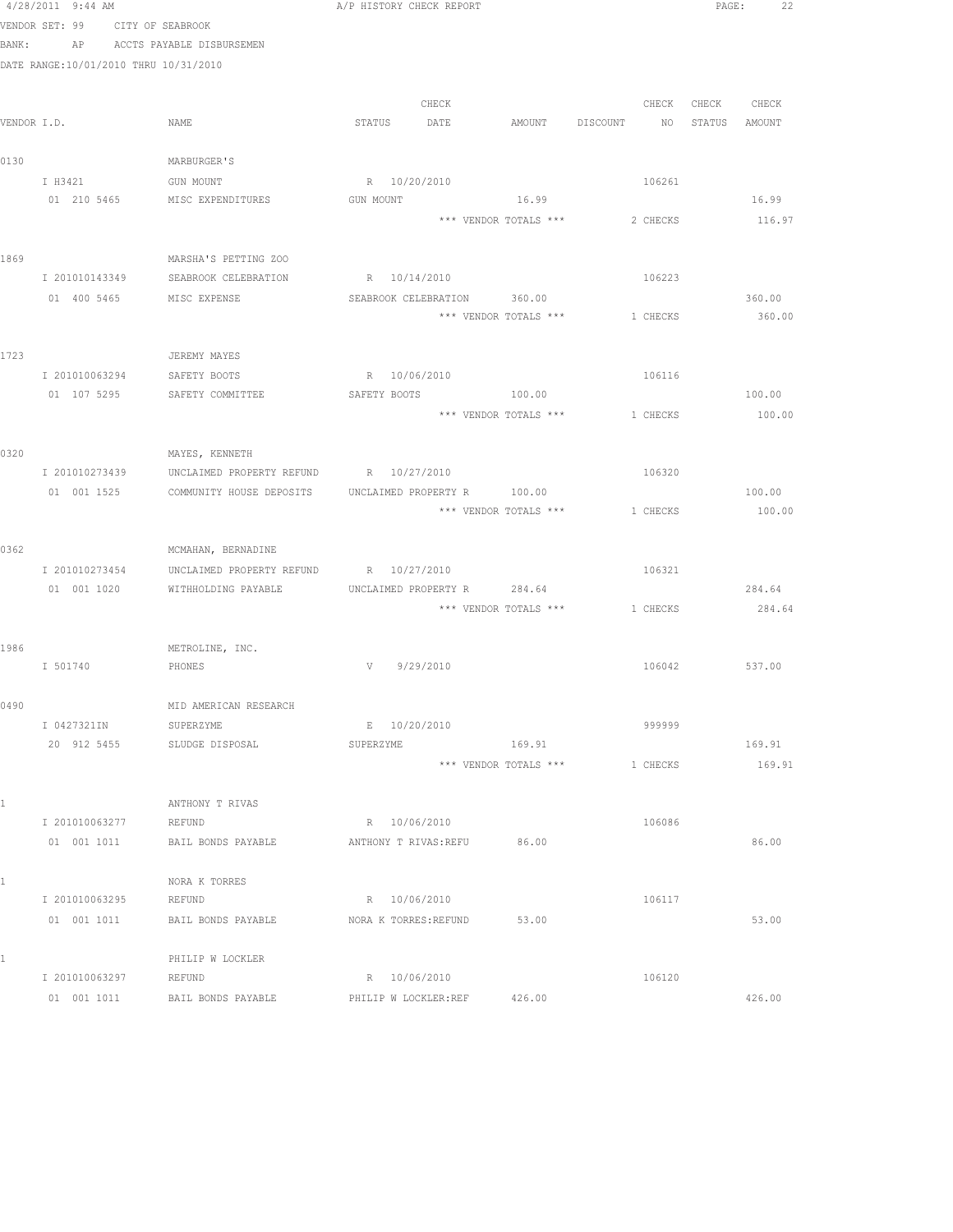|              | $4/28/2011$ 9:44 AM                    |                                       | A/P HISTORY CHECK REPORT    |        |                 |        | PAGE:  | 23           |  |
|--------------|----------------------------------------|---------------------------------------|-----------------------------|--------|-----------------|--------|--------|--------------|--|
|              | VENDOR SET: 99                         | CITY OF SEABROOK                      |                             |        |                 |        |        |              |  |
| <b>BANK:</b> | AP                                     | ACCTS PAYABLE DISBURSEMEN             |                             |        |                 |        |        |              |  |
|              | DATE RANGE: 10/01/2010 THRU 10/31/2010 |                                       |                             |        |                 |        |        |              |  |
|              |                                        |                                       |                             |        |                 |        |        |              |  |
|              |                                        |                                       | <b>CHECK</b>                |        |                 | CHECK  | CHECK  | <b>CHECK</b> |  |
| VENDOR I.D.  |                                        | NAME                                  | <b>STATUS</b><br>DATE       | AMOUNT | <b>DISCOUNT</b> | NO     | STATUS | AMOUNT       |  |
|              |                                        |                                       |                             |        |                 |        |        |              |  |
| $\mathbf{1}$ |                                        | <b>BONNIE FRADE</b>                   |                             |        |                 |        |        |              |  |
|              | I 201010133315                         | <b>REFUND</b>                         | R 10/13/2010                |        |                 | 106150 |        |              |  |
|              | 01 001 1525                            | COMMUNITY HOUSE DEPOSITS              | <b>BONNIE FRADE: REFUND</b> | 50.00  |                 |        |        | 50.00        |  |
|              |                                        |                                       |                             |        |                 |        |        |              |  |
| $\mathbf{1}$ |                                        | ENRIQUE S VAZQUEZ                     |                             |        |                 |        |        |              |  |
|              | I 201010133325                         | <b>REFUND</b>                         | R 10/13/2010                |        |                 | 106168 |        |              |  |
|              | 01 001 1011                            | BAIL BONDS PAYABLE                    | ENRIQUE S VAZQUEZ:RE        | 289.00 |                 |        |        | 289.00       |  |
|              |                                        |                                       |                             |        |                 |        |        |              |  |
|              |                                        | <b>ISIAH MASON</b>                    |                             |        |                 |        |        |              |  |
|              | I 201010133329                         | <b>REFUND</b>                         | R 10/13/2010                |        |                 | 106175 |        |              |  |
|              | 01 001 1011                            | BAIL BONDS PAYABLE                    | ISIAH MASON: REFUND         | 83.00  |                 |        |        | 83.00        |  |
|              |                                        | MYSTIC VILLAGE PROP OWNERS            |                             |        |                 |        |        |              |  |
|              | I 201010133333                         | MYSTIC VILLAGE PROP OWNERS:           | R 10/13/2010                |        |                 | 106186 |        |              |  |
|              | 01 001 1525                            | COMMUNITY HOUSE DEPOSITS              | MYSTIC VILLAGE PROP         | 50.00  |                 |        |        | 50.00        |  |
|              |                                        |                                       |                             |        |                 |        |        |              |  |
| 1            |                                        | RCL SIGNS                             |                             |        |                 |        |        |              |  |
|              | I 00008                                | <b>BANNER REMOVAL</b>                 | R 10/13/2010                |        |                 | 106192 |        |              |  |
|              | 15 150 5464                            | SALTWATER DERBY EXPENSE               | RCL SIGNS: BANNER REM       | 75.00  |                 |        |        | 75.00        |  |
|              |                                        |                                       |                             |        |                 |        |        |              |  |
| 1            |                                        | TMCA INC                              |                             |        |                 |        |        |              |  |
|              | I 201010133343                         | 2011 DUES                             | R 10/13/2010                |        |                 | 106208 |        |              |  |
|              | 01 100 5020                            | DUES & SUBSCRIPTIONS                  | TMCA INC:2011 DUES          | 170.00 |                 |        |        | 170.00       |  |
|              |                                        |                                       |                             |        |                 |        |        |              |  |
| 1.           |                                        | <b>JESSE VELASQUEZ</b>                |                             |        |                 |        |        |              |  |
|              | I 201010183356                         | <b>REFUND</b>                         | R 10/18/2010                |        |                 | 106224 |        |              |  |
|              | 01 001 1011                            | BAIL BONDS PAYABLE                    | JESSE VELASQUEZ: REFU       | 305.00 |                 |        |        | 305.00       |  |
|              |                                        |                                       |                             |        |                 |        |        |              |  |
|              |                                        |                                       |                             |        |                 |        |        |              |  |
|              |                                        |                                       |                             |        |                 |        |        |              |  |
|              |                                        |                                       |                             |        |                 |        |        |              |  |
|              |                                        |                                       |                             |        |                 |        |        |              |  |
|              |                                        | BETTY ANN BROWN                       |                             |        |                 |        |        |              |  |
|              | I 201010203376                         | <b>REFUND</b>                         | R 10/20/2010                |        |                 | 106233 |        |              |  |
|              | 01 001 1525                            | COMMUNITY HOUSE DEPOSITS              | BETTY ANN BROWN: REFU       | 5.00   |                 |        |        | 5.00         |  |
|              |                                        |                                       |                             |        |                 |        |        |              |  |
| 1.           |                                        | BRANDY LYNN MEDLOCK                   |                             |        |                 |        |        |              |  |
|              | I 201010203371                         | <b>REFUND</b>                         | R 10/20/2010                |        |                 | 106234 |        |              |  |
|              | 01 001 1011                            | BAIL BONDS PAYABLE                    | BRANDY LYNN MEDLOCK:        | 33.00  |                 |        |        | 33.00        |  |
|              |                                        |                                       |                             |        |                 |        |        |              |  |
|              | I 201010203370                         | BRETT TAYLOR VEARIEL<br><b>REFUND</b> | R 10/20/2010                |        |                 | 106235 |        |              |  |
|              |                                        |                                       |                             |        |                 |        |        |              |  |

36.00

01 001 1011 BAIL BONDS PAYABLE BRETT TAYLOR VEARIEL 36.00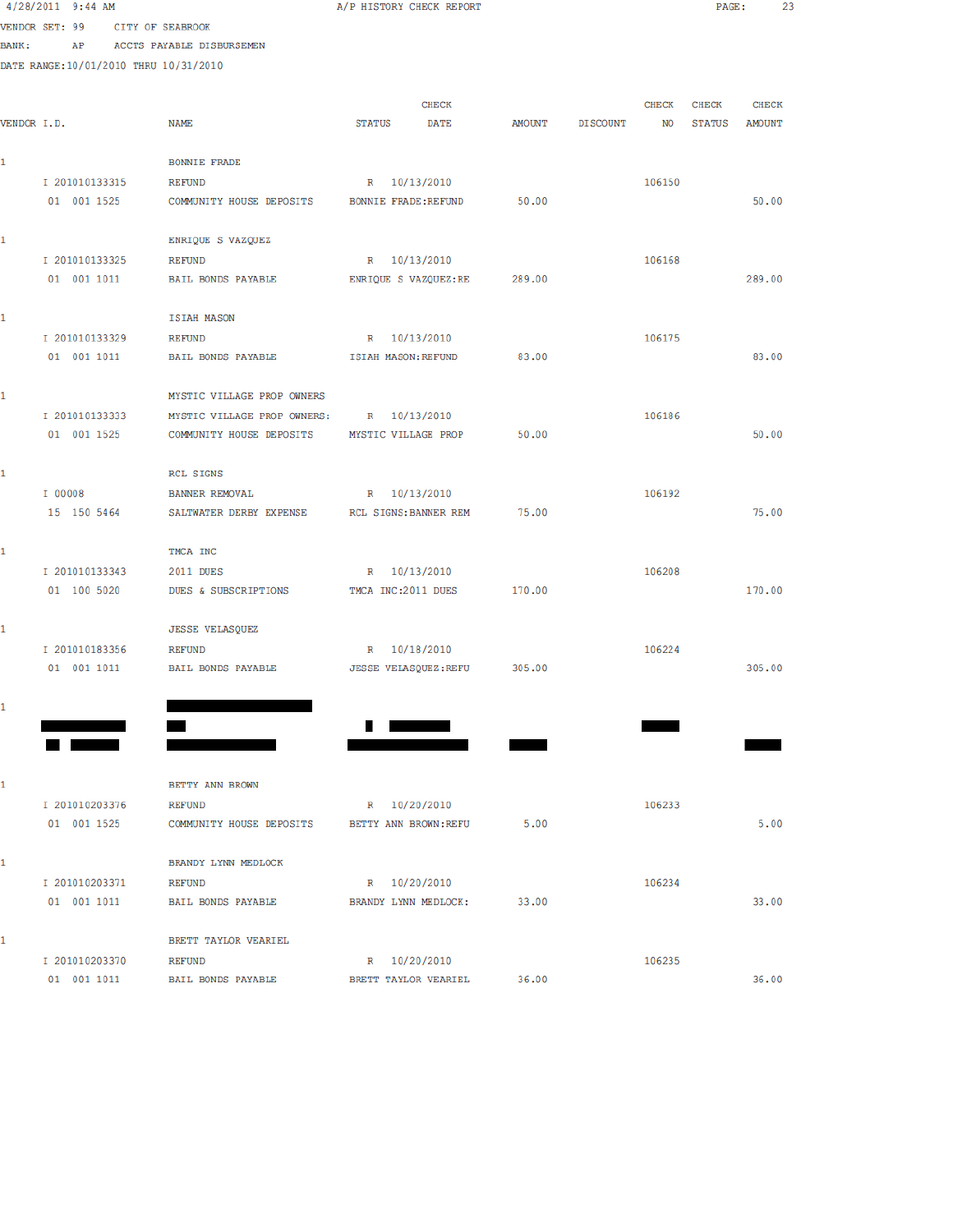|       | $4/28/2011$ 9:44 AM                   |                                                  | A/P HISTORY CHECK REPORT              |        |          |        | PAGE:  | 24       |  |
|-------|---------------------------------------|--------------------------------------------------|---------------------------------------|--------|----------|--------|--------|----------|--|
|       | VENDOR SET: 99                        | CITY OF SEABROOK                                 |                                       |        |          |        |        |          |  |
| BANK: | AP                                    | ACCTS PAYABLE DISBURSEMEN                        |                                       |        |          |        |        |          |  |
|       | DATE RANGE:10/01/2010 THRU 10/31/2010 |                                                  |                                       |        |          |        |        |          |  |
|       |                                       |                                                  |                                       |        |          |        |        |          |  |
|       |                                       |                                                  | CHECK                                 |        |          | CHECK  | CHECK  | CHECK    |  |
|       | VENDOR I.D.                           | NAME                                             | STATUS<br>DATE                        | AMOUNT | DISCOUNT | NO     | STATUS | AMOUNT   |  |
|       |                                       |                                                  |                                       |        |          |        |        |          |  |
| 1     | I 201010203383                        | DELORES ESLIS                                    |                                       |        |          |        |        |          |  |
|       | 01 001 1525                           | <b>REFUND</b><br>COMMUNITY HOUSE DEPOSITS        | R 10/20/2010<br>DELORES ESLIS: REFUND | 20.00  |          | 106245 |        | 20.00    |  |
|       |                                       |                                                  |                                       |        |          |        |        |          |  |
| 1     |                                       | JACKIE GAMEZ                                     |                                       |        |          |        |        |          |  |
|       | I 201010203385                        | REFUND                                           | R 10/20/2010                          |        |          | 106252 |        |          |  |
|       | 01 001 1525                           | COMMUNITY HOUSE DEPOSITS                         | JACKIE GAMEZ:REFUND                   | 200.00 |          |        |        | 200.00   |  |
|       |                                       |                                                  |                                       |        |          |        |        |          |  |
| 1     |                                       | JOHN CHRISTOPHER WILLIAMS                        |                                       |        |          |        |        |          |  |
|       | I 201010203369                        | REF                                              | R 10/20/2010                          |        |          | 106253 |        |          |  |
|       | 01 001 1011                           | BAIL BONDS PAYABLE                               | JOHN CHRISTOPHER WIL 1,476.00         |        |          |        |        | 1,476.00 |  |
|       |                                       |                                                  |                                       |        |          |        |        |          |  |
| 1     |                                       | LIZABETH JANE BORGERDING                         |                                       |        |          |        |        |          |  |
|       | I 201010203368                        | <b>REF</b>                                       | R 10/20/2010                          |        |          | 106259 |        |          |  |
|       | 01 001 1011                           | BAIL BONDS PAYABLE                               | LIZABETH JANE BORGER                  | 83.00  |          |        |        | 83.00    |  |
|       |                                       |                                                  |                                       |        |          |        |        |          |  |
| 1     |                                       | MARIA LINDA FLORES                               |                                       |        |          |        |        |          |  |
|       | I 201010203373                        | REFUND                                           | R 10/20/2010                          |        |          | 106262 |        |          |  |
|       | 01 001 1011                           | BAIL BONDS PAYABLE                               | MARIA LINDA FLORES:R                  | 14.00  |          |        |        | 14.00    |  |
| 1     |                                       | PAULINO RAFAEL HERNANDEZ                         |                                       |        |          |        |        |          |  |
|       | I 201010203367                        | REF                                              | R 10/20/2010                          |        |          | 106266 |        |          |  |
|       | 01 001 1011                           | BAIL BONDS PAYABLE                               | PAULINO RAFAEL HERNA                  | 86.00  |          |        |        | 86.00    |  |
|       |                                       |                                                  |                                       |        |          |        |        |          |  |
| 1     |                                       | TEXAS PRIMA                                      |                                       |        |          |        |        |          |  |
|       | I 201010203392                        | 2011 MEMBERSHIP                                  | R 10/20/2010                          |        |          | 106283 |        |          |  |
|       | 01 102 5020                           | DUES & SUBSCRIPTIONS TEXAS PRIMA: 2011 MEM 40.00 |                                       |        |          |        |        | 40.00    |  |
|       |                                       |                                                  |                                       |        |          |        |        |          |  |
| 1     |                                       | WHERE DID IT GO                                  |                                       |        |          |        |        |          |  |
|       | I A065                                | ADVERTISING                                      | R 10/20/2010                          |        |          | 106289 |        |          |  |
|       | 15 150 5464                           | SALTWATER DERBY EXPENSE                          | WHERE DID IT GO:ADVE                  | 148.00 |          |        |        | 148.00   |  |
|       |                                       |                                                  |                                       |        |          |        |        |          |  |
| 1     |                                       | CORENO DELAROSA                                  |                                       |        |          |        |        |          |  |
|       | I 201010213395                        | REFUND                                           | R 10/21/2010                          |        |          | 106290 |        |          |  |
|       | 01 001 1011                           | BAIL BONDS PAYABLE                               | CORENO DELAROSA: REFU                 | 400.00 |          |        |        | 400.00   |  |
| 1     |                                       | DORIS A NELSON                                   |                                       |        |          |        |        |          |  |
|       | I 201010273434                        | UNCLAIMED PROP                                   | R 10/27/2010                          |        |          | 106302 |        |          |  |
|       | 01 001 1203                           | DUE TO STATE ESCHEATMENT                         | DORIS A NELSON:UNCLA                  | 219.33 |          |        |        | 219.33   |  |
|       |                                       |                                                  |                                       |        |          |        |        |          |  |
| 1     |                                       | FRANK KEVIN LOMELO                               |                                       |        |          |        |        |          |  |
|       | I 201010273407                        | REFUND                                           | R 10/27/2010                          |        |          | 106304 |        |          |  |
|       |                                       |                                                  |                                       |        |          |        |        |          |  |

01 001 1011 BAIL BONDS PAYABLE FRANK KEVIN LOMELO:R 83.00 83.00 83.00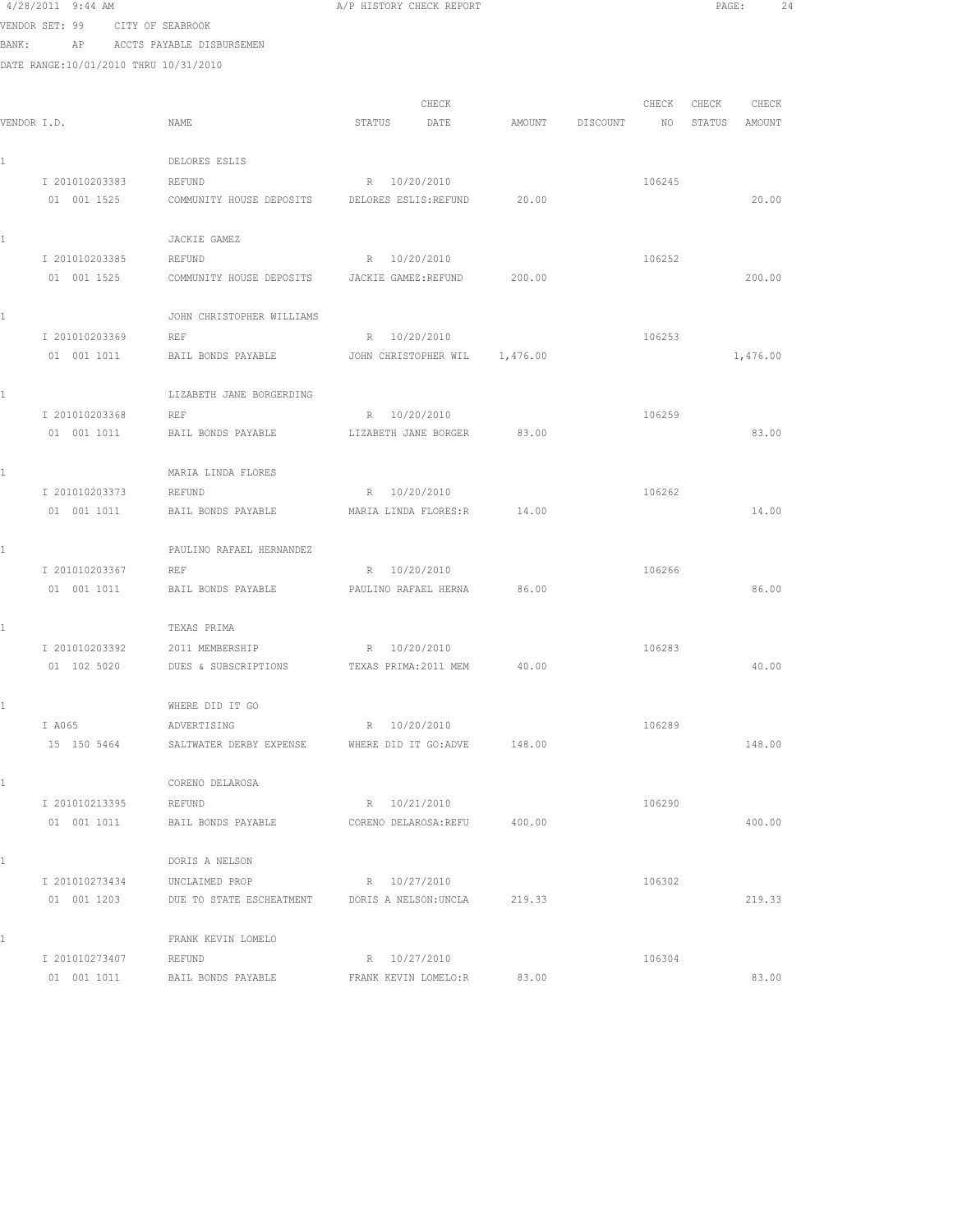|       | 4/28/2011 9:44 AM                     |                                                       | A/P HISTORY CHECK REPORT |                       |          |           | PAGE:       | 25       |  |
|-------|---------------------------------------|-------------------------------------------------------|--------------------------|-----------------------|----------|-----------|-------------|----------|--|
|       | VENDOR SET: 99                        | CITY OF SEABROOK                                      |                          |                       |          |           |             |          |  |
| BANK: | AP                                    | ACCTS PAYABLE DISBURSEMEN                             |                          |                       |          |           |             |          |  |
|       | DATE RANGE:10/01/2010 THRU 10/31/2010 |                                                       |                          |                       |          |           |             |          |  |
|       |                                       |                                                       |                          |                       |          |           |             |          |  |
|       |                                       |                                                       | CHECK                    |                       |          |           | CHECK CHECK | CHECK    |  |
|       | VENDOR I.D.                           | NAME                                                  | STATUS<br>DATE           | AMOUNT                | DISCOUNT | NO        | STATUS      | AMOUNT   |  |
|       |                                       | GREG W VEAZEY                                         |                          |                       |          |           |             |          |  |
|       | I 201010273435                        | UNCLAIMED PROP                                        | R 10/27/2010             |                       |          | 106307    |             |          |  |
|       | 01 001 1203                           | DUE TO STATE ESCHEATMENT GREG W VEAZEY:UNCLAI         |                          | 151.52                |          |           |             | 151.52   |  |
|       |                                       |                                                       |                          |                       |          |           |             |          |  |
|       |                                       | JANET LARA                                            |                          |                       |          |           |             |          |  |
|       | I 201010273408                        | REFUND                                                | R 10/27/2010             |                       |          | 106314    |             |          |  |
|       | 01 001 1011                           | BAIL BONDS PAYABLE                                    | JANET LARA:REFUND        | 83.00                 |          |           |             | 83.00    |  |
|       |                                       |                                                       |                          |                       |          |           |             |          |  |
|       | I 201010273410                        | KRISTIAN BEDINGFIELD                                  | R 10/27/2010             |                       |          | 106315    |             |          |  |
|       | 01 001 1011                           | REFUND<br>BAIL BONDS PAYABLE                          | KRISTIAN BEDINGFIELD     | 236.00                |          |           |             | 236.00   |  |
|       |                                       |                                                       |                          |                       |          |           |             |          |  |
|       |                                       | LA MAISON APARTMENTS                                  |                          |                       |          |           |             |          |  |
|       | I 201010273414                        | REFUND                                                | R 10/27/2010             |                       |          | 106316    |             |          |  |
|       | 01 001 1203                           | DUE TO STATE ESCHEATMENT LA MAISON APARTMENTS         |                          | 890.04                |          |           |             | 890.04   |  |
|       |                                       |                                                       |                          |                       |          |           |             |          |  |
|       |                                       | LINDA & PETE BARITA                                   |                          |                       |          |           |             |          |  |
|       | I 201010273437                        | REFUND                                                | R 10/27/2010             |                       |          | 106318    |             |          |  |
|       | 01 400 4400                           | MISC SUPPLIES                                         | LINDA & PETE BARITA:     | 108.25                |          |           |             | 108.25   |  |
|       |                                       | LONESTAR DELIVERY & PROCESS                           |                          |                       |          |           |             |          |  |
|       | I 14590                               | IN                                                    | R 10/27/2010             |                       |          | 106319    |             |          |  |
|       | 01 107 5465                           | MISC EXPENSE                                          | LONESTAR DELIVERY &      | 37.50                 |          |           |             | 37.50    |  |
|       |                                       |                                                       |                          |                       |          |           |             |          |  |
|       |                                       | SCOTT OSWALD                                          |                          |                       |          |           |             |          |  |
|       | I 201010273449                        | UNCLAIMED PROP                                        | R 10/27/2010             |                       |          | 106334    |             |          |  |
|       | 01 001 1203                           | DUE TO STATE ESCHEATMENT SCOTT OSWALD: UNCLAIM 132.48 |                          |                       |          |           |             | 132.48   |  |
|       |                                       |                                                       |                          |                       |          |           |             |          |  |
|       |                                       | SEABROOK POLICE ASSN                                  |                          |                       |          |           |             |          |  |
|       | I 201010273436<br>01 001 1203         | REFUND<br>DUE TO STATE ESCHEATMENT                    | R 10/27/2010             | 314.41                |          | 106336    |             | 314.41   |  |
|       |                                       |                                                       | SEABROOK POLICE ASSN     |                       |          |           |             |          |  |
|       |                                       | SECRETARY OF STATE                                    |                          |                       |          |           |             |          |  |
|       | I 201010273446                        | REG                                                   | R 10/27/2010             |                       |          | 106339    |             |          |  |
|       | 01 100 5195                           | ELECTION EXPENSE                                      | SECRETARY OF STATE:R     | 155.00                |          |           |             | 155.00   |  |
|       |                                       |                                                       |                          |                       |          |           |             |          |  |
|       |                                       | TAYLOR MORGAN STASH                                   |                          |                       |          |           |             |          |  |
|       | I 201010273409                        | REFUND                                                | R 10/27/2010             |                       |          | 106342    |             |          |  |
|       | 01 001 1011                           | BAIL BONDS PAYABLE                                    | TAYLOR MORGAN STASH:     | 500.00                |          |           |             | 500.00   |  |
|       |                                       |                                                       |                          | *** VENDOR TOTALS *** |          | 35 CHECKS |             | 7,574.53 |  |
| 0593  |                                       | MOORE, LARRY                                          |                          |                       |          |           |             |          |  |
|       | I 201010273453                        | UNCLAIMED PROPERTY REFUND                             | R 10/27/2010             |                       |          | 106322    |             |          |  |
|       | 01 200 5300                           | TRAINING & CONFERENCE                                 | UNCLAIMED PROPERTY R     | 12.60                 |          |           |             | 12.60    |  |
|       |                                       |                                                       |                          |                       |          |           |             |          |  |

\*\*\* VENDOR TOTALS \*\*\* 1 CHECKS 12.60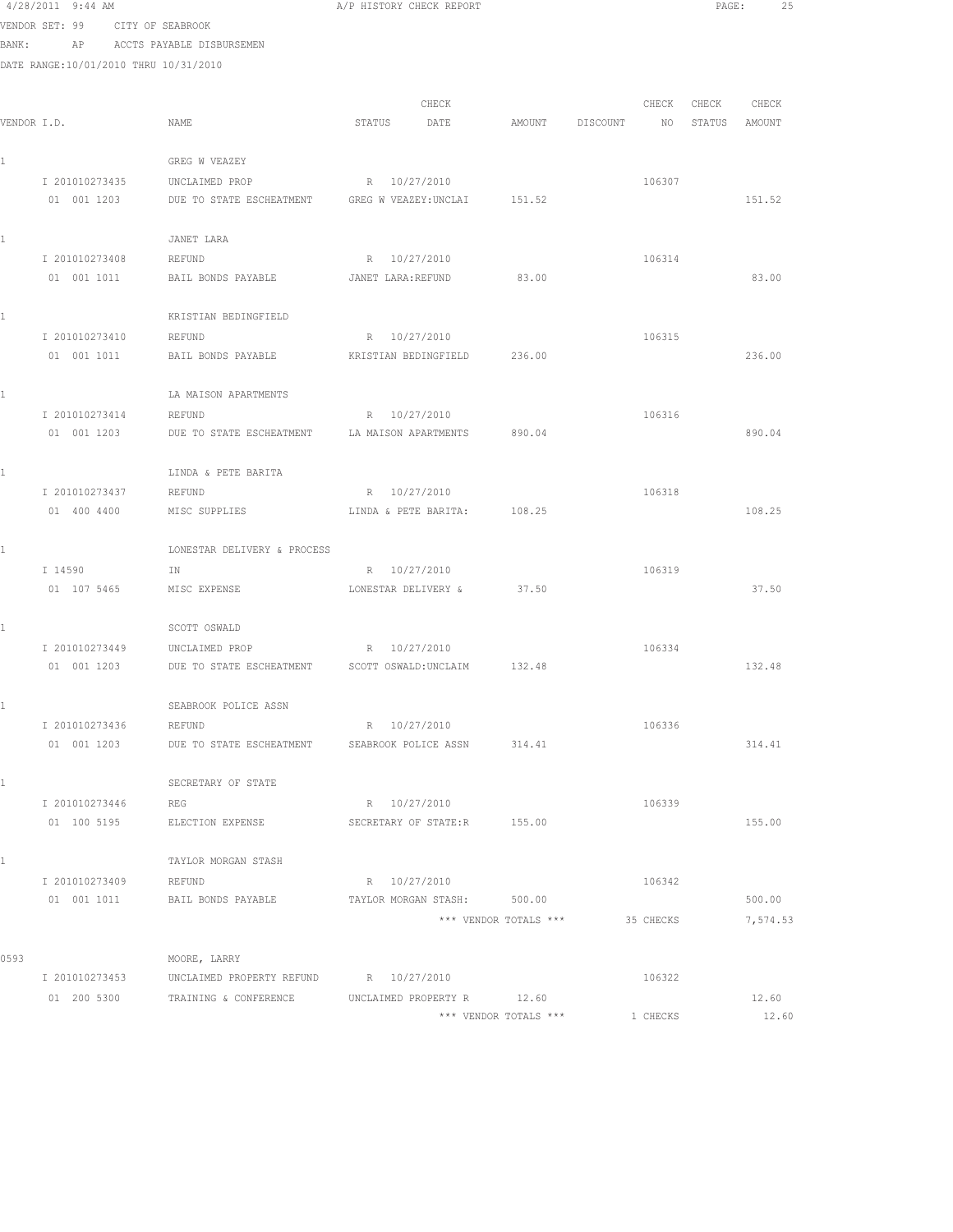|      | 4/28/2011 9:44 AM               |                                                              | A/P HISTORY CHECK REPORT             |                                       |          | 26<br>PAGE:      |
|------|---------------------------------|--------------------------------------------------------------|--------------------------------------|---------------------------------------|----------|------------------|
|      | VENDOR SET: 99 CITY OF SEABROOK |                                                              |                                      |                                       |          |                  |
|      |                                 | BANK: AP ACCTS PAYABLE DISBURSEMEN                           |                                      |                                       |          |                  |
|      |                                 | DATE RANGE:10/01/2010 THRU 10/31/2010                        |                                      |                                       |          |                  |
|      |                                 |                                                              |                                      |                                       |          |                  |
|      |                                 |                                                              | CHECK                                |                                       | CHECK    | CHECK CHECK      |
|      | VENDOR I.D.                     | NAME                                                         |                                      | STATUS DATE AMOUNT DISCOUNT NO        |          | STATUS AMOUNT    |
| 1452 |                                 | KIM IRVING MORRELL                                           |                                      |                                       |          |                  |
|      |                                 | I 201010133335 OCT10 EXPENSES                                | R 10/13/2010                         |                                       | 106184   |                  |
|      |                                 | 01 100 3300 MAYOR & COUNCIL FEES OCT10 EXPENSES 150.00       |                                      |                                       |          | 150.00           |
|      |                                 |                                                              |                                      | *** VENDOR TOTALS ***                 | 1 CHECKS | 150.00           |
| 0319 |                                 | MORRIS, CLINTON                                              |                                      |                                       |          |                  |
|      | I 201010133311                  | CLOTHING ALLOWANCE                                           | R 10/13/2010                         |                                       | 106185   |                  |
|      |                                 | 50 501 5497 C.I.D.                                           | CLOTHING ALLOWANCE 300.00            |                                       |          | 300.00           |
|      |                                 |                                                              |                                      | *** VENDOR TOTALS ***                 | 1 CHECKS | 300.00           |
| 0234 |                                 | MUNICIPAL CODE CORPORATION                                   |                                      |                                       |          |                  |
|      | I 00200259                      | PRINTING                                                     | R 10/27/2010                         |                                       | 106323   |                  |
|      |                                 | 01 107 5190 CODIFICATION                                     | PRINTING 2,804.29                    |                                       |          | 2,804.29         |
|      |                                 |                                                              |                                      | *** VENDOR TOTALS ***                 | 1 CHECKS | 2,804.29         |
|      |                                 |                                                              |                                      |                                       |          |                  |
| 1003 |                                 | NATIONAL BOND & TRUST CO                                     |                                      |                                       |          |                  |
|      |                                 | I SAV201010123303 SAVINGS BONDS                              | D 10/12/2010                         |                                       | 000000   |                  |
|      |                                 | 01  001  1034    NATIONAL SAVINGS BOND DEDUCTS SAVINGS BONDS |                                      | 121.70<br>*** VENDOR TOTALS ***       | 1 CHECKS | 121.70<br>121.70 |
|      |                                 |                                                              |                                      |                                       |          |                  |
| 1868 |                                 | NATIONAL LAW ENFORCEMENT SUPPL                               |                                      |                                       |          |                  |
|      | I 53833500                      | CID SUPPLIES                                                 | R 10/20/2010                         |                                       | 106263   |                  |
|      | 50 501 5497                     | C.I.D.                                                       | CID SUPPLIES                         | 312.73                                |          |                  |
|      |                                 | I 53833600 EVIDENCE TAGS                                     | R 10/20/2010                         |                                       | 106263   |                  |
|      |                                 | 50 501 5497 C.I.D.                                           | EVIDENCE TAGS                        | 30.85                                 |          | 343.58           |
|      |                                 |                                                              |                                      | *** VENDOR TOTALS *** 1 CHECKS 343.58 |          |                  |
| 1201 |                                 | HSBC                                                         |                                      |                                       |          |                  |
|      | I 6601067860                    | TRAILER PARTS                                                | R 10/27/2010                         |                                       | 106324   |                  |
|      | 01 400 5110                     | MAINT AUTOS & EQUIPMENT                                      | TRAILER PARTS                        | 169.96                                |          |                  |
|      | I 6601067861                    | MINI LIGHT BAR                                               | R 10/27/2010                         |                                       | 106324   |                  |
|      | 01 107 5295                     | SAFETY COMMITTEE                                             | MINI LIGHT BAR                       | 349.99                                |          | 519.95           |
|      |                                 |                                                              |                                      | *** VENDOR TOTALS ***                 | 1 CHECKS | 519.95           |
| 1992 |                                 | NOVUSOLUTIONS                                                |                                      |                                       |          |                  |
|      | I 40126                         | NOVUSAGENDA SOFTWARE MAINT R 10/20/2010                      |                                      |                                       | 106264   |                  |
|      | 01 100 5030                     | RENTALS & SERVICE AGRMTS                                     | NOVUSAGENDA SOFTWARE 3,510.00        |                                       |          | 3,510.00         |
|      |                                 |                                                              |                                      | *** VENDOR TOTALS ***                 | 1 CHECKS | 3,510.00         |
| 0740 |                                 | O'REILLY AUTO PARTS                                          |                                      |                                       |          |                  |
|      | I 201010063296                  | SEPT10 STATEMENT                                             | R 10/06/2010                         |                                       | 106118   |                  |
|      | 01 500 5110                     | MAINT AUTOS & EQUIP                                          | SEPT10 STATEMENT                     | 372.93                                |          |                  |
|      | 01 500 4150                     | SMALL TOOLS & EQUIP                                          | SEPT10 STATEMENT                     | 11.28                                 |          |                  |
|      | 01 400 5110                     | MAINT AUTOS & EQUIPMENT                                      | SEPT10 STATEMENT                     | 427.38                                |          |                  |
|      | 50 501 5503                     | MARINE PATROL                                                | SEPT10 STATEMENT                     | 29.99                                 |          |                  |
|      | 20 912 5110<br>20 902 5110      | MAINT AUTOS & EQUIPMENT<br>MAINT AUTOS & EQUIPMENT           | SEPT10 STATEMENT<br>SEPT10 STATEMENT | 307.97<br>148.38                      |          |                  |
|      | 01 500 4400                     | MISC SUPPLIES                                                | SEPT10 STATEMENT                     | 31.66                                 |          |                  |
|      |                                 |                                                              |                                      |                                       |          |                  |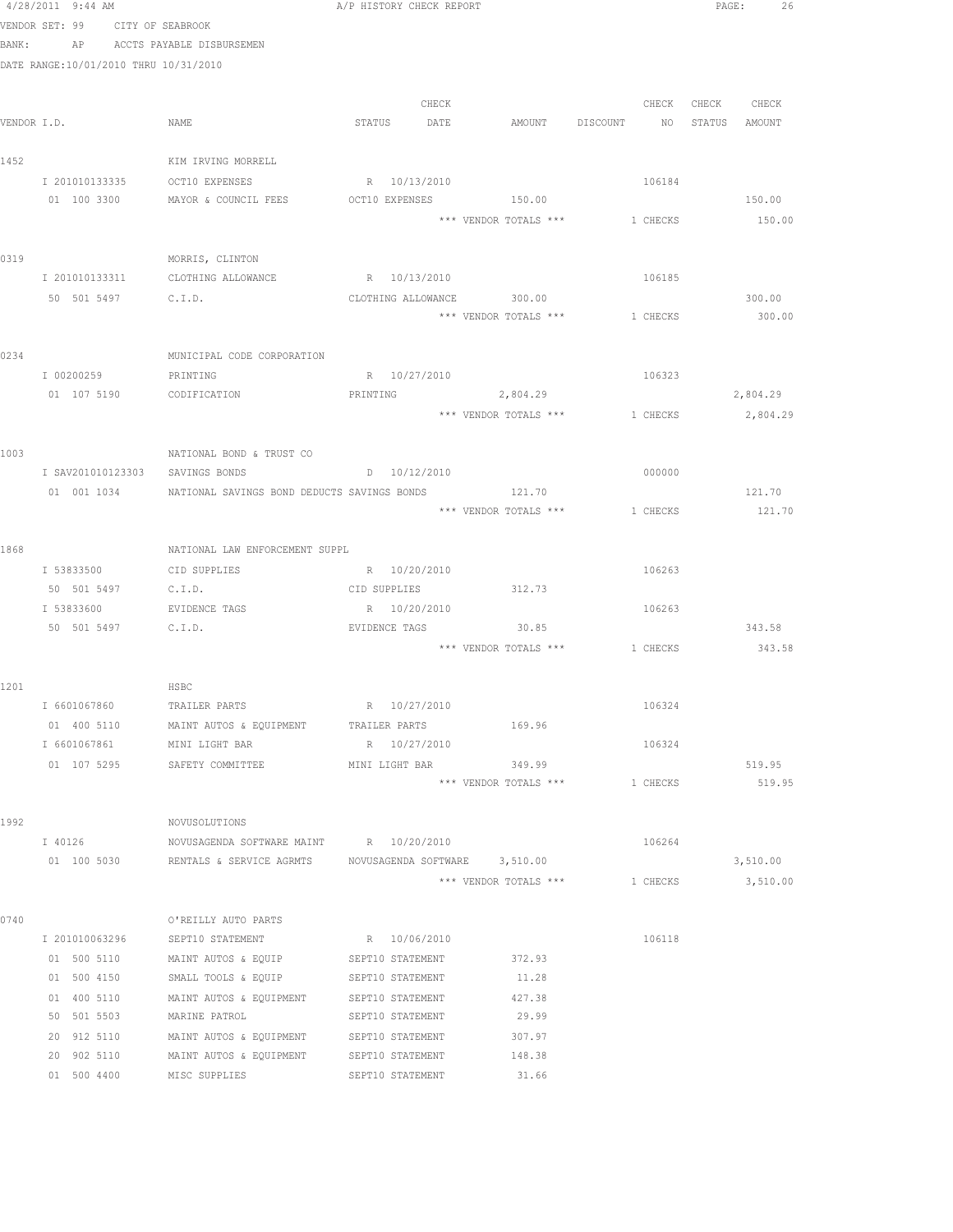|        | $4/28/2011$ 9:44 AM                   |                                   | A/P HISTORY CHECK REPORT          | 27<br>$\texttt{PAGE}$ :      |
|--------|---------------------------------------|-----------------------------------|-----------------------------------|------------------------------|
|        | <b>ENDOR SET: 99 CITY OF SEABROOK</b> |                                   |                                   |                              |
| BANK : | AP                                    | ACCTS PAYABLE DISBURSEMEN         |                                   |                              |
|        | DATE RANGE:10/01/2010 THRU 10/31/2010 |                                   |                                   |                              |
|        |                                       |                                   |                                   |                              |
|        |                                       |                                   | <b>CHECK</b><br>CHECK             | <b>CHECK</b><br><b>CHECK</b> |
|        | ENDOR I.D.                            | <b>NAME</b>                       | STATUS DATE<br>AMOUNT DISCOUNT    | NO STATUS AMOUNT             |
|        |                                       |                                   |                                   |                              |
| 0740   |                                       | O'REILLY AUTO PARTS CONT          |                                   |                              |
|        | I 201010063296                        | SEPT10 STATEMENT                  | R 10/06/2010<br>106118            |                              |
|        | 01 200 4005                           | SUPPLIES POLICE OPERATION         | SEPT10 STATEMENT 114.84           |                              |
|        | 01 500 5180                           | MAINT BLDGS & GROUNDS             | 5.49<br>SEPT10 STATEMENT          | 1,449.92                     |
|        |                                       |                                   | *** VENDOR TOTALS ***<br>1 CHECKS | 1,449.92                     |
| 1336   |                                       |                                   |                                   |                              |
|        | I 280454                              | O.M.I. INDUSTRIES<br>MUNI         | R 10/27/2010<br>106325            |                              |
|        | 20 912 5120                           | MAINT SEWER SYSTEM MINOR          | 515.00<br>MUNI                    | 515.00                       |
|        |                                       |                                   | *** VENDOR TOTALS ***<br>1 CHECKS | 515.00                       |
|        |                                       |                                   |                                   |                              |
| 0147   |                                       | OFFICE DEPOT CARD PLAN            |                                   |                              |
|        | I 1080594                             | SEPT10 STATEMENT                  | R 10/13/2010<br>106187            |                              |
|        | 01 107 4010                           | OFFICE SUPPLIES                   | 6.99<br>SEPT10 STATEMENT          |                              |
|        | 01 106 4010                           | OFFICE SUPPLIES                   | SEPT10 STATEMENT<br>60.64         |                              |
|        | 01 200 4010                           | OFFICE SUPPLIES                   | SEPT10 STATEMENT<br>227.44        | 295.07                       |
|        |                                       |                                   | *** VENDOR TOTALS ***<br>1 CHECKS | 295.07                       |
|        |                                       |                                   |                                   |                              |
| 1196   |                                       | OFFICE OF AG CHILD S UNIT         |                                   |                              |
|        | I RA 201010123303                     |                                   | $D = 10/12/2010$<br>000000        |                              |
|        | 01 001 1032                           | OTHER PAYROLL DEDUCTIONS          | 98.77                             | 98.77                        |
|        |                                       |                                   |                                   |                              |
| 1196   |                                       | OFFICE OF AG CHILD S UNIT         |                                   |                              |
|        | I RA 201010263400                     |                                   | D 10/26/2010<br>000000            |                              |
|        | 01 001 1032                           | OTHER PAYROLL DEDUCTIONS          | 98.77                             | 98.77                        |
|        |                                       |                                   | *** VENDOR TOTALS ***<br>2 CHECKS | 197.54                       |
| 1102   |                                       | OMNIBASE SERVICES OF TEXAS        |                                   |                              |
|        | I 201010273443                        | <b>QTRLY STATEMENT</b>            | 106326<br>R 10/27/2010            |                              |
|        | 01 001 1204                           | OMNI FEES PAYABLE                 | <b>OTRLY STATEMENT</b><br>832.75  | 832.75                       |
|        |                                       |                                   | *** VENDOR TOTALS ***<br>1 CHECKS | 832.75                       |
|        |                                       |                                   |                                   |                              |
| 1988   |                                       | WATERFRONT VENTURES LLC           |                                   |                              |
|        | I 201010133336                        | SALTWATER DERBY CATERING          | R 10/13/2010<br>106188            |                              |
|        | 15 150 5464                           | SALTWATER DERBY EXPENSE           | SALTWATER DERBY CATE 1, 207.71    | 1,207.71                     |
|        |                                       |                                   | *** VENDOR TOTALS ***<br>1 CHECKS | 1,207.71                     |
|        |                                       |                                   |                                   |                              |
| 1962   |                                       | <b>ALEX OVALLE</b>                |                                   |                              |
|        | I 201010273442                        | TRAVEL ADVANCE                    | R 10/27/2010<br>106327            |                              |
|        |                                       | 01 210 5300 TRAINING & CONFERENCE | 21.30<br>TRAVEL ADVANCE           | 21.30                        |
|        |                                       |                                   | *** VENDOR TOTALS ***<br>1 CHECKS | 21.30                        |
| 1289   |                                       | OZARKA                            |                                   |                              |
|        | I 00J0121950364                       | <b>WATER</b>                      | R 10/27/2010<br>106328            |                              |
|        | 01 107 5465                           | MISC EXPENSE                      | 137.30<br>WATER                   | 137.30                       |
|        |                                       |                                   | *** VENDOR TOTALS ***<br>1 CHECKS | 137.30                       |
|        |                                       |                                   |                                   |                              |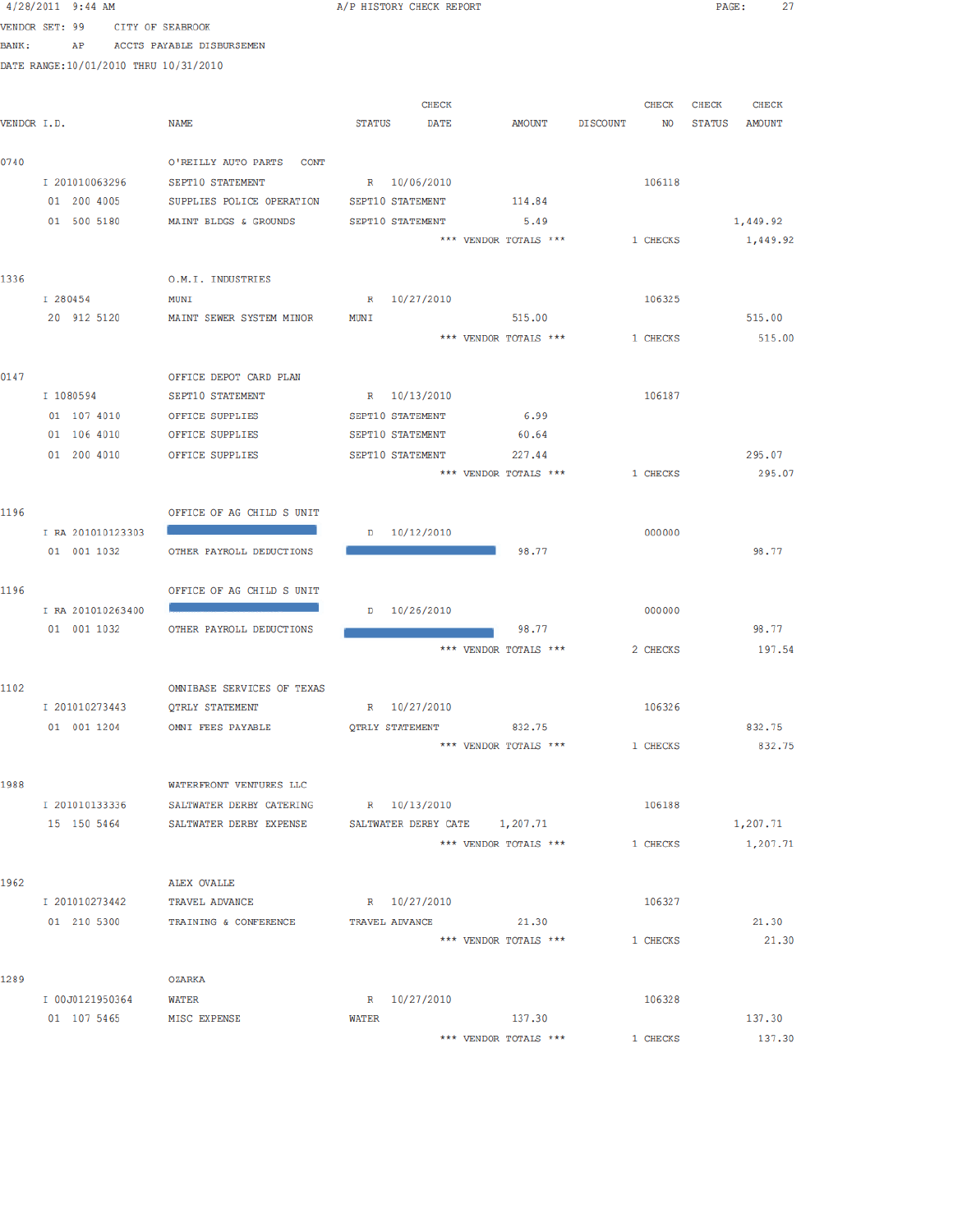|       | 4/28/2011 9:44 AM                     |                                                         | A/P HISTORY CHECK REPORT |       |                                         |          |                   | PAGE: 28 |
|-------|---------------------------------------|---------------------------------------------------------|--------------------------|-------|-----------------------------------------|----------|-------------------|----------|
|       | VENDOR SET: 99                        | CITY OF SEABROOK                                        |                          |       |                                         |          |                   |          |
| BANK: |                                       | AP ACCTS PAYABLE DISBURSEMEN                            |                          |       |                                         |          |                   |          |
|       | DATE RANGE:10/01/2010 THRU 10/31/2010 |                                                         |                          |       |                                         |          |                   |          |
|       |                                       |                                                         |                          |       |                                         |          |                   |          |
|       |                                       |                                                         |                          | CHECK |                                         |          | CHECK CHECK CHECK |          |
|       | VENDOR I.D.                           | NAME                                                    | STATUS DATE              |       | AMOUNT DISCOUNT NO STATUS AMOUNT        |          |                   |          |
|       |                                       |                                                         |                          |       |                                         |          |                   |          |
| 1625  |                                       | P.F. PETTIBONE & CO.                                    |                          |       |                                         |          |                   |          |
|       | I 21320                               | MINUTE BOOKS                                            | R 10/20/2010             |       |                                         | 106265   |                   |          |
|       | 01 107 4010                           | OFFICE SUPPLIES                                         | MINUTE BOOKS             |       | 443.19                                  |          |                   | 443.19   |
|       |                                       |                                                         |                          |       | *** VENDOR TOTALS *** 1 CHECKS          |          |                   | 443.19   |
| 1790  |                                       | PERSONNEL CONCEPTS                                      |                          |       |                                         |          |                   |          |
|       |                                       | I 9313030751 LITERATURE                                 | R 10/06/2010             |       |                                         | 106119   |                   |          |
|       |                                       | 01 107 4010 OFFICE SUPPLIES                             |                          |       | LITERATURE 379.48                       |          |                   | 379.48   |
|       |                                       |                                                         |                          |       | *** VENDOR TOTALS *** 1 CHECKS          |          |                   | 379.48   |
|       |                                       |                                                         |                          |       |                                         |          |                   |          |
| 1560  |                                       | PIERCE HOUSTON VIDEO & GRAPHIC                          |                          |       |                                         |          |                   |          |
|       | I 201010133337                        | WEBSITE MAINTENANCE                                     | R 10/13/2010             |       |                                         | 106189   |                   |          |
|       | 15 150 5030                           | RENTALS & SERVICE AGREEMENTS WEBSITE MAINTENANCE        |                          |       | 500.00                                  |          |                   | 500.00   |
|       |                                       |                                                         |                          |       | *** VENDOR TOTALS ***                   | 1 CHECKS |                   | 500.00   |
|       |                                       |                                                         |                          |       |                                         |          |                   |          |
| 0154  |                                       | PIRTLE JOE M                                            |                          |       |                                         |          |                   |          |
|       | I 201010063272                        | JUDGE FEES                                              | E 10/06/2010             |       |                                         | 999999   |                   |          |
|       |                                       | 01 700 3310 MUNICIPAL JUDGES' FEES JUDGE FEES           |                          |       | 2,200.00                                |          |                   | 2,200.00 |
|       |                                       |                                                         |                          |       | *** VENDOR TOTALS *** 1 CHECKS 2,200.00 |          |                   |          |
|       |                                       |                                                         |                          |       |                                         |          |                   |          |
| 0155  |                                       | PITNEY BOWES                                            |                          |       |                                         |          |                   |          |
|       | I 405067 SUPPLIES                     |                                                         | R 10/20/2010             |       |                                         | 106267   |                   |          |
|       | 01  200  4011  POSTAGE                |                                                         | SUPPLIES                 |       | 96.00                                   |          |                   | 96.00    |
|       |                                       |                                                         |                          |       | *** VENDOR TOTALS ***                   | 1 CHECKS |                   | 96.00    |
|       |                                       |                                                         |                          |       |                                         |          |                   |          |
| 1537  |                                       | POOLSURE                                                |                          |       |                                         |          |                   |          |
|       | I 25743                               | SODIUM BISULFITE R 10/06/2010                           |                          |       |                                         | 106121   |                   |          |
|       |                                       | 20 912 5280 CHEMICAL SUPPLIES SODIUM BISULFITE 1,200.20 |                          |       |                                         |          |                   | 1,200.20 |
| 1537  |                                       | POOLSURE                                                |                          |       |                                         |          |                   |          |
|       | I 35516                               | SODIUM BISULFATE                                        | R 10/20/2010             |       |                                         | 106268   |                   |          |
|       | 20 912 5280                           | CHEMICAL SUPPLIES                                       |                          |       | SODIUM BISULFATE 1,113.78               |          |                   | 1,113.78 |
|       |                                       |                                                         |                          |       | *** VENDOR TOTALS ***                   | 2 CHECKS |                   | 2,313.98 |
|       |                                       |                                                         |                          |       |                                         |          |                   |          |
| 1989  |                                       | POSITIVE PROMOTIONS                                     |                          |       |                                         |          |                   |          |
|       | I 03935232                            | SAFETY DAY GIVE AWAY                                    | R 10/20/2010             |       |                                         | 106269   |                   |          |
|       | 50 501 5465                           | MISC EXPENDITURES                                       |                          |       | SAFETY DAY GIVE AWAY 270.95             |          |                   | 270.95   |
|       |                                       |                                                         |                          |       | *** VENDOR TOTALS ***                   | 1 CHECKS |                   | 270.95   |
|       |                                       |                                                         |                          |       |                                         |          |                   |          |
| 0156  |                                       | POSTMASTER SEABROOK                                     |                          |       |                                         |          |                   |          |
|       | I 201010293458                        | OCT10 POSTAGE                                           | R 10/29/2010             |       |                                         | 106372   |                   |          |
|       | 20 905 4011                           | POSTAGE                                                 |                          |       | OCT10 POSTAGE 1,200.00                  |          |                   | 1,200.00 |
|       |                                       |                                                         |                          |       | *** VENDOR TOTALS ***                   | 1 CHECKS |                   | 1,200.00 |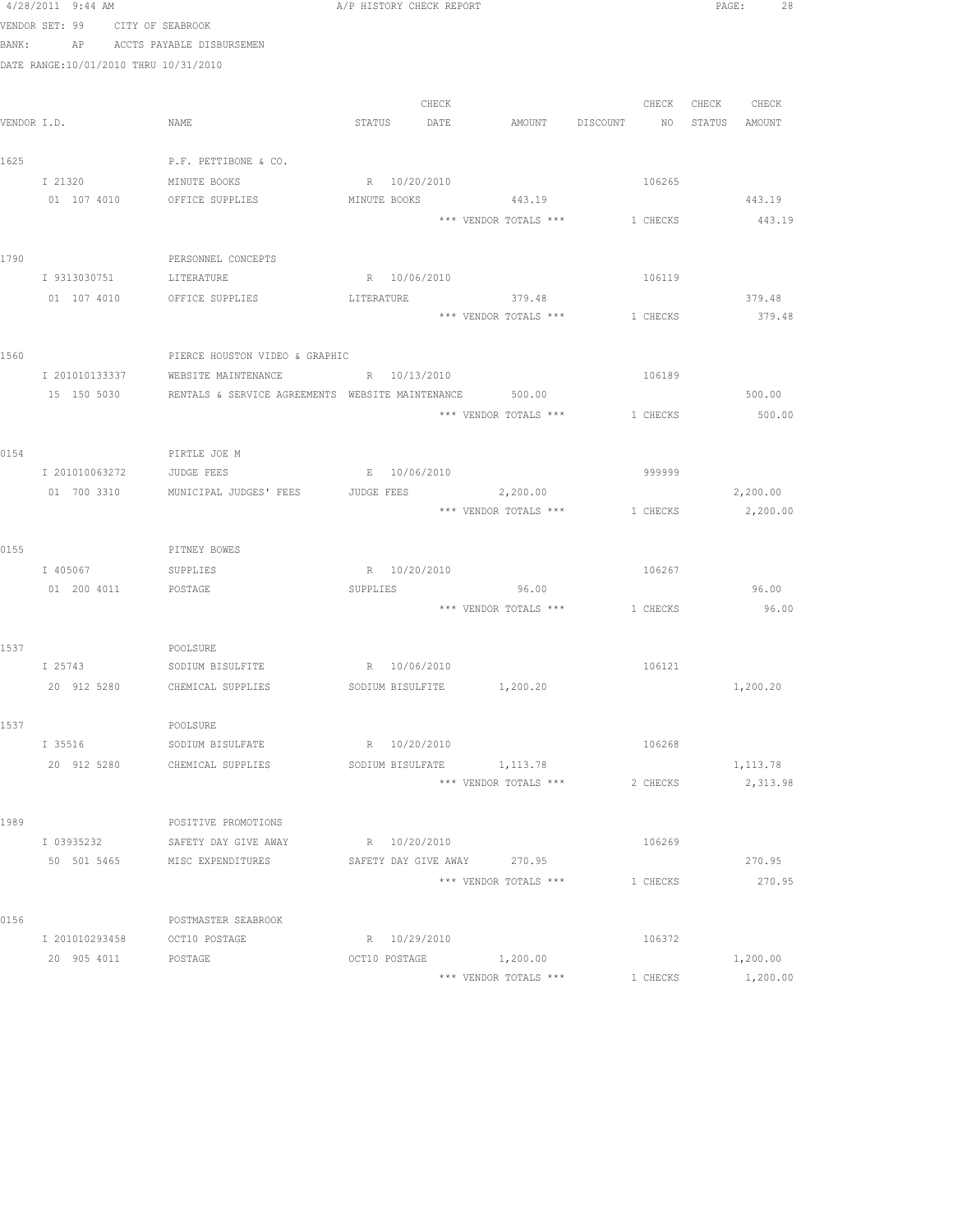|       | 4/28/2011 9:44 AM                     |                                            | A/P HISTORY CHECK REPORT      |       |                                         |          |                 |               | PAGE:<br>29 |
|-------|---------------------------------------|--------------------------------------------|-------------------------------|-------|-----------------------------------------|----------|-----------------|---------------|-------------|
|       | VENDOR SET: 99 CITY OF SEABROOK       |                                            |                               |       |                                         |          |                 |               |             |
| BANK: |                                       | AP ACCTS PAYABLE DISBURSEMEN               |                               |       |                                         |          |                 |               |             |
|       | DATE RANGE:10/01/2010 THRU 10/31/2010 |                                            |                               |       |                                         |          |                 |               |             |
|       |                                       |                                            |                               |       |                                         |          |                 |               |             |
|       |                                       |                                            |                               | CHECK |                                         |          | CHECK           | CHECK CHECK   |             |
|       | VENDOR I.D.                           | NAME                                       | STATUS DATE                   |       | AMOUNT DISCOUNT                         |          | NO <sub>N</sub> | STATUS AMOUNT |             |
|       |                                       |                                            |                               |       |                                         |          |                 |               |             |
| 0526  |                                       | POWER FIELD SERVICES                       |                               |       |                                         |          |                 |               |             |
|       | I 027344                              | GENERATOR MAINTENANCE                      | R 10/27/2010                  |       |                                         |          | 106329          |               |             |
|       | 01 107 5030                           | RENTALS & SERVICE AGRMTS                   | GENERATOR MAINTENANC 849.00   |       |                                         |          |                 |               | 849.00      |
|       |                                       |                                            |                               |       | *** VENDOR TOTALS *** 1 CHECKS          |          |                 |               | 849.00      |
|       |                                       |                                            |                               |       |                                         |          |                 |               |             |
| 1200  |                                       | PRO LINE MATERIALS INC                     |                               |       |                                         |          |                 |               |             |
|       | I 2880                                | CEMENT                                     | R 10/13/2010                  |       |                                         |          | 106190          |               |             |
|       |                                       | 01 500 5150 MAINT STREET SIGNS             | CEMENT                        |       | 550.00                                  |          |                 |               | 550.00      |
|       |                                       |                                            |                               |       | *** VENDOR TOTALS ***                   | 1 CHECKS |                 |               | 550.00      |
|       |                                       |                                            |                               |       |                                         |          |                 |               |             |
| 0759  |                                       | PUBLIC HEALTH EQUIP & SUP                  |                               |       |                                         |          |                 |               |             |
|       | I 6652                                | MOSQUITO MACHINE REPAIR                    | R 10/27/2010                  |       |                                         |          | 106330          |               |             |
|       | 01 500 5110                           | MAINT AUTOS & EQUIP                        | MOSQUITO MACHINE REP 1,481.85 |       |                                         |          |                 |               | 1,481.85    |
|       |                                       |                                            |                               |       | *** VENDOR TOTALS *** 1 CHECKS 1,481.85 |          |                 |               |             |
|       |                                       |                                            |                               |       |                                         |          |                 |               |             |
| 0484  |                                       | PUMPS OF HOUSTON, INC.                     |                               |       |                                         |          |                 |               |             |
|       | I 00328220                            | GRINDER PUMP                               | R 10/13/2010                  |       |                                         |          | 106191          |               |             |
|       | 42 420 5180                           | BLDG & GRNDS MAINT                         | GRINDER PUMP 1,503.00         |       |                                         |          |                 |               | 1,503.00    |
|       |                                       |                                            |                               |       |                                         |          |                 |               |             |
| 0484  |                                       | PUMPS OF HOUSTON, INC.                     |                               |       |                                         |          |                 |               |             |
|       | I 00328296                            | GRINDER PUMP                               | R 10/20/2010                  |       |                                         |          | 106270          |               |             |
|       | 42 420 5180                           | BLDG & GRNDS MAINT                         | GRINDER PUMP                  |       | 6,041.00<br>*** VENDOR TOTALS ***       |          | 2 CHECKS        |               | 6,041.00    |
|       |                                       |                                            |                               |       |                                         |          |                 |               | 7,544.00    |
| 1262  |                                       | RELIANCE FORD                              |                               |       |                                         |          |                 |               |             |
|       | I 353275                              | REPAIR                                     | R 10/06/2010                  |       |                                         |          | 106122          |               |             |
|       |                                       | 20 902 5110 MAINT AUTOS & EQUIPMENT REPAIR |                               |       | 185.77                                  |          |                 |               | 185.77      |
|       |                                       |                                            |                               |       | *** VENDOR TOTALS *** 1 CHECKS          |          |                 |               | 185.77      |
|       |                                       |                                            |                               |       |                                         |          |                 |               |             |
| 0938  |                                       | RELIANT ENERGY                             |                               |       |                                         |          |                 |               |             |
|       | I 177002036947                        | UTILITY                                    | E 10/13/2010                  |       |                                         |          | 999999          |               |             |
|       | 15 150 5410                           | UTILITIES                                  | UTILITY                       |       | 371.71                                  |          |                 |               | 371.71      |
|       |                                       |                                            |                               |       | *** VENDOR TOTALS ***                   |          | 1 CHECKS        |               | 371.71      |
|       |                                       |                                            |                               |       |                                         |          |                 |               |             |
| 1362  |                                       | GARY RENOLA                                |                               |       |                                         |          |                 |               |             |
|       | I 201010133338                        | OCT10 EXPENSES                             | R 10/13/2010                  |       |                                         |          | 106193          |               |             |
|       | 01 100 3300                           | MAYOR & COUNCIL FEES                       | OCT10 EXPENSES                |       | 200.00                                  |          |                 |               | 200.00      |
|       |                                       |                                            |                               |       | *** VENDOR TOTALS ***                   |          | 1 CHECKS        |               | 200.00      |
|       |                                       |                                            |                               |       |                                         |          |                 |               |             |
| 1873  |                                       | HIPOLITO REYNA                             |                               |       |                                         |          |                 |               |             |
|       | I 201010203388 SAFETY BOOTS           |                                            | R 10/20/2010                  |       |                                         |          | 106271          |               |             |
|       |                                       | 01 107 5295 SAFETY COMMITTEE               | SAFETY BOOTS                  |       | 100.00                                  |          |                 |               | 100.00      |
|       |                                       |                                            |                               |       | *** VENDOR TOTALS ***                   |          | 1 CHECKS        |               | 100.00      |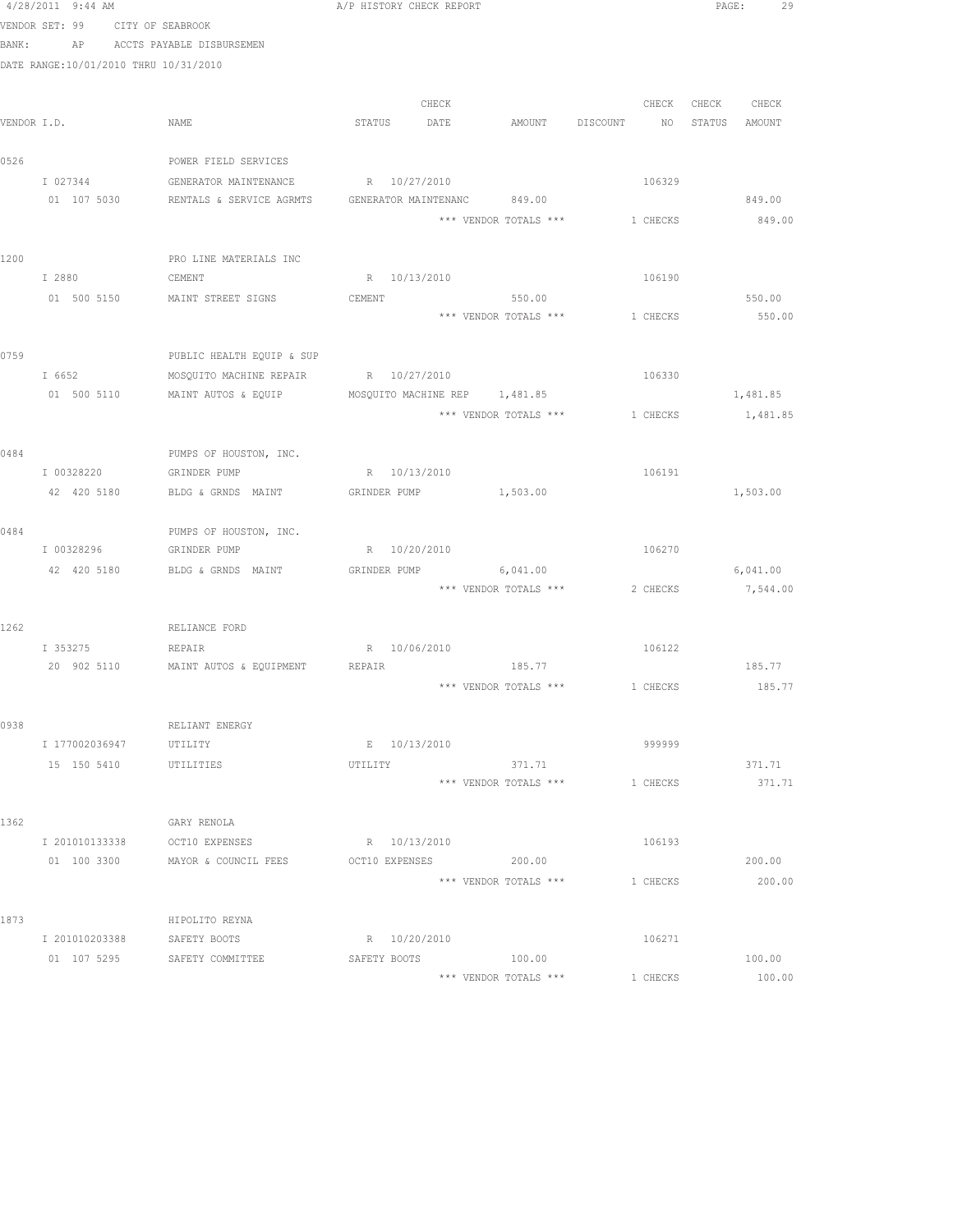|      | 4/28/2011 9:44 AM                     |                                                         | A/P HISTORY CHECK REPORT  |              |                                |          |                   | PAGE:<br>30 |  |
|------|---------------------------------------|---------------------------------------------------------|---------------------------|--------------|--------------------------------|----------|-------------------|-------------|--|
|      | VENDOR SET: 99 CITY OF SEABROOK       |                                                         |                           |              |                                |          |                   |             |  |
|      | BANK:                                 | AP ACCTS PAYABLE DISBURSEMEN                            |                           |              |                                |          |                   |             |  |
|      | DATE RANGE:10/01/2010 THRU 10/31/2010 |                                                         |                           |              |                                |          |                   |             |  |
|      |                                       |                                                         |                           |              |                                |          |                   |             |  |
|      |                                       |                                                         |                           | CHECK        |                                |          | CHECK CHECK CHECK |             |  |
|      | VENDOR I.D.                           | NAME                                                    | STATUS DATE               |              | AMOUNT DISCOUNT NO             |          | STATUS AMOUNT     |             |  |
|      |                                       |                                                         |                           |              |                                |          |                   |             |  |
| 1991 |                                       | RICE & GARDNER CONSULTANTS, IN                          |                           |              |                                |          |                   |             |  |
|      | I 2010027001                          | PROFESSIONAL SERVICES                                   | R 10/20/2010              |              |                                | 106272   |                   |             |  |
|      | 01 107 6051                           | ENERGY EFFICIENT LIGHTS  PROFESSIONAL SERVICE  2,500.00 |                           |              |                                |          |                   | 2,500.00    |  |
|      |                                       |                                                         |                           |              | *** VENDOR TOTALS *** 1 CHECKS |          |                   | 2,500.00    |  |
| 0168 |                                       | ROBERT C RICHTER JR                                     |                           |              |                                |          |                   |             |  |
|      |                                       | I 201010133307 PROSECUTOR FEES                          | E 10/13/2010              |              |                                | 999999   |                   |             |  |
|      | 01 700 5220                           | PROF FEES LEGAL                                         |                           |              | PROSECUTOR FEES 1,633.34       |          |                   |             |  |
|      | 01 220 5220                           | PROF FEES LEGAL                                         | PROSECUTOR FEES           |              | 166.66                         |          |                   | 1,800.00    |  |
|      |                                       |                                                         |                           |              | *** VENDOR TOTALS *** 1 CHECKS |          |                   | 1,800.00    |  |
|      |                                       |                                                         |                           |              |                                |          |                   |             |  |
| 1595 |                                       | RONDA WALPOLE, INC.                                     |                           |              |                                |          |                   |             |  |
|      | I 2008455                             | PHOTO ID                                                |                           | R 10/13/2010 |                                | 106194   |                   |             |  |
|      | 01 400 5465 MISC EXPENSE              |                                                         | PHOTO ID                  |              | 15.95                          |          |                   | 15.95       |  |
|      |                                       |                                                         |                           |              | *** VENDOR TOTALS *** 1 CHECKS |          |                   | 15.95       |  |
|      |                                       |                                                         |                           |              |                                |          |                   |             |  |
| 1101 |                                       | ROSS BANKS MAY CRON & CAVIN                             |                           |              |                                |          |                   |             |  |
|      |                                       | I 201010133340 LEGAL SERVICES                           | R 10/13/2010              |              |                                | 106195   |                   |             |  |
|      | 01 107 5220                           | PROF FEES LEGAL                                         |                           |              | LEGAL SERVICES 17,015.68       |          |                   | 17,015.68   |  |
|      |                                       |                                                         |                           |              | *** VENDOR TOTALS ***          | 1 CHECKS |                   | 17,015.68   |  |
|      |                                       |                                                         |                           |              |                                |          |                   |             |  |
| 1857 |                                       | STEPHEN M RUTHSTROM                                     |                           |              |                                |          |                   |             |  |
|      |                                       | I 201010133341 FIRE INSPECTOR FEES                      | R 10/13/2010              |              |                                | 106196   |                   |             |  |
|      |                                       | 01 600 3015 CONTRACT LABOR                              |                           |              | FIRE INSPECTOR FEES 280.00     |          |                   | 280.00      |  |
|      |                                       |                                                         |                           |              |                                |          |                   |             |  |
| 1857 |                                       | STEPHEN M RUTHSTROM                                     |                           |              |                                |          |                   |             |  |
|      |                                       | I 201010273444 FIRE INSPECTOR FEE B R 10/27/2010        |                           |              |                                | 106332   |                   |             |  |
|      |                                       | 01 600 3015 CONTRACT LABOR                              | FIRE INSPECTOR FEE 280.00 |              |                                |          |                   | 280.00      |  |
|      |                                       |                                                         |                           |              | *** VENDOR TOTALS ***          | 2 CHECKS |                   | 560.00      |  |
| 1761 |                                       | ELAINE SALLES                                           |                           |              |                                |          |                   |             |  |
|      | I 201010013268                        | SALT WATER DERBY WEIGHTMASTER R 10/01/2010              |                           |              |                                | 106081   |                   |             |  |
|      | 15 150 5465                           | MISCELLANEOUS                                           | SALT WATER DERBY WEI      |              | 300.00                         |          |                   | 300.00      |  |
|      |                                       |                                                         |                           |              |                                |          |                   |             |  |
| 1761 |                                       | ELAINE SALLES                                           |                           |              |                                |          |                   |             |  |
|      | I 201010063298                        | PETTY CASH                                              | R 10/06/2010              |              |                                | 106124   |                   |             |  |
|      | 01 210 5465                           | MISC EXPENDITURES                                       | PETTY CASH                |              | 61.00                          |          |                   |             |  |
|      | 01 500 5465                           | MISC EXPENDITURES                                       | PETTY CASH                |              | 61.00                          |          |                   |             |  |
|      | 01 400 4400                           | MISC SUPPLIES                                           | PETTY CASH                |              | 18.82                          |          |                   |             |  |
|      | 01 107 3900                           | MERIT AWARDS                                            | PETTY CASH                |              | 200.00                         |          |                   |             |  |
|      | 01 107 5465                           | MISC EXPENSE                                            | PETTY CASH                |              | 19.00                          |          |                   |             |  |
|      | 01 107 4011                           | POSTAGE                                                 | PETTY CASH                |              | 7.75                           |          |                   | 367.57      |  |
|      |                                       |                                                         |                           |              | *** VENDOR TOTALS ***          | 2 CHECKS |                   | 667.57      |  |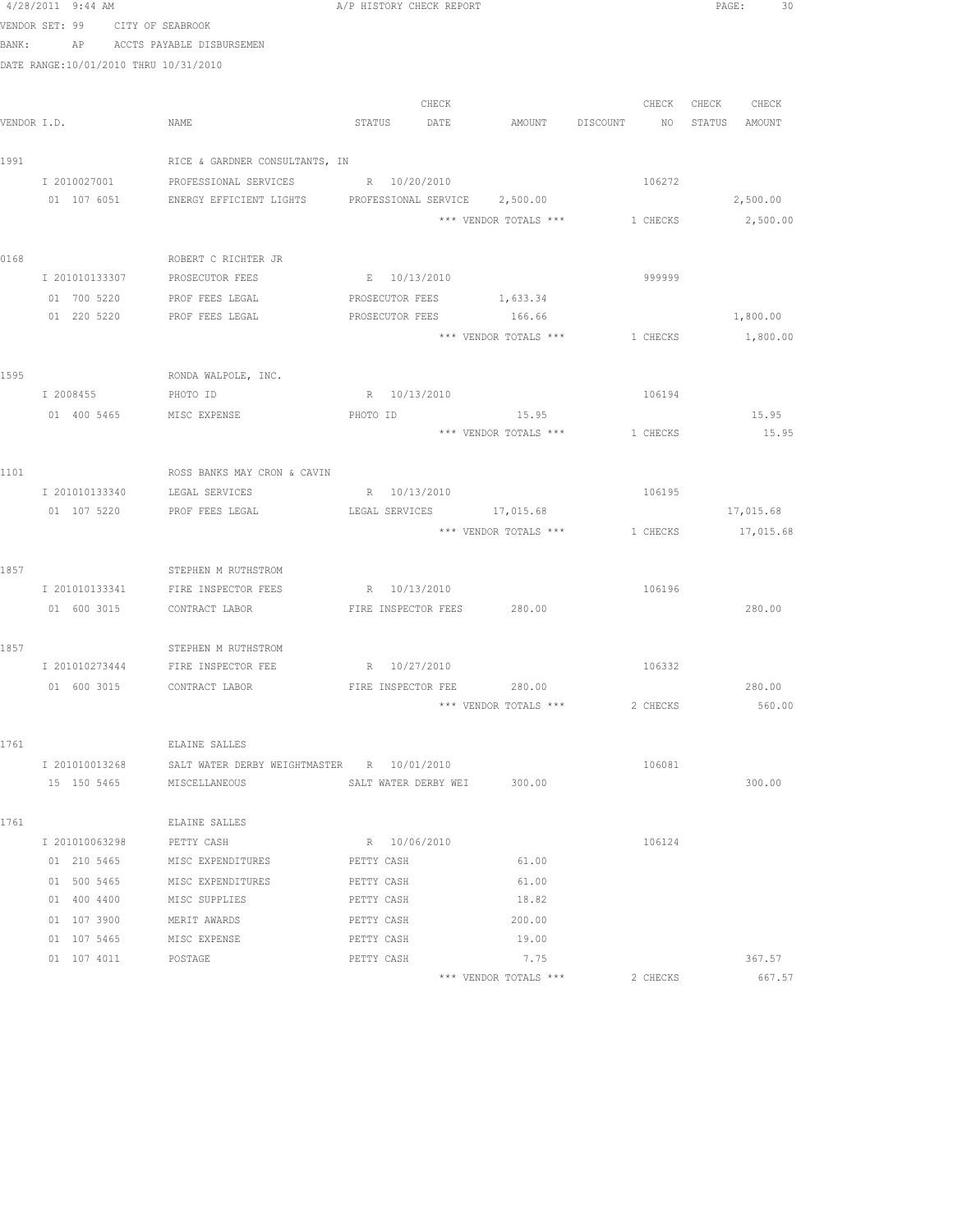|               | 4/28/2011 9:44 AM                      |                                                      | A/P HISTORY CHECK REPORT |              |                                |              | PAGE: 31      |  |
|---------------|----------------------------------------|------------------------------------------------------|--------------------------|--------------|--------------------------------|--------------|---------------|--|
|               | VENDOR SET: 99<br>CITY OF SEABROOK     |                                                      |                          |              |                                |              |               |  |
| <b>BANK :</b> | AP                                     | ACCTS PAYABLE DISBURSEMEN                            |                          |              |                                |              |               |  |
|               | DATE RANGE: 10/01/2010 THRU 10/31/2010 |                                                      |                          |              |                                |              |               |  |
|               |                                        |                                                      |                          |              |                                |              |               |  |
|               |                                        |                                                      |                          | <b>CHECK</b> |                                | <b>CHECK</b> | CHECK CHECK   |  |
| VENDOR I.D.   |                                        | NAME                                                 | STATUS DATE              |              | AMOUNT DISCOUNT NO             |              | STATUS AMOUNT |  |
|               |                                        |                                                      |                          |              |                                |              |               |  |
| 1436          |                                        | SAM HOUSTON STATE UNIVERSITY                         |                          |              |                                |              |               |  |
|               | I 201010203389                         | 2011 CRIMES LEASE                                    | R 10/20/2010             |              |                                | 106273       |               |  |
|               | 01 200 5030                            | RENTALS & SERVICE AGRMTS 2011 CRIMES LEASE 18,750.00 |                          |              |                                |              | 18,750.00     |  |
|               |                                        |                                                      |                          |              | *** VENDOR TOTALS *** 1 CHECKS |              | 18,750.00     |  |
|               |                                        |                                                      |                          |              |                                |              |               |  |
| 0227          |                                        | SAM'S CLUB                                           |                          |              |                                |              |               |  |
|               | I 201010203391                         | <b>SUPPLIES</b>                                      | R 10/20/2010             |              |                                | 106274       |               |  |
|               | 01 500 4400                            | MISC SUPPLIES                                        | SUPPLIES                 |              | 53.71                          |              |               |  |
|               | 20 902 4400                            | MISC SUPPLIES                                        | SUPPLIES                 |              | 53.71                          |              |               |  |
|               | 20 912 4400                            | MISC SUPPLIES                                        | SUPPLIES                 |              | 53.72                          |              |               |  |
|               | 50 501 5340                            | DETENTION SUPPLIES                                   | SUPPLIES                 |              | 283.83                         |              |               |  |
|               | 01 200 4010                            | OFFICE SUPPLIES                                      | SUPPLIES                 |              | 140.76                         |              |               |  |
|               | 01 107 4010                            | OFFICE SUPPLIES                                      | SUPPLIES                 |              | 133.80                         |              | 719.53        |  |
|               |                                        |                                                      |                          |              | *** VENDOR TOTALS ***          | 1 CHECKS     | 719.53        |  |
|               |                                        |                                                      |                          |              |                                |              |               |  |
| 1652          |                                        | SANCHEZ & SANCHEZ FENCE CO                           |                          |              |                                |              |               |  |
|               | I 000667                               | <b>FENCE REPAIR</b>                                  | R 10/27/2010             |              |                                | 106333       |               |  |
|               | 01 600 5240                            | CONTRACT SVCS MOWING/DEMOLITIOFENCE REPAIR 3,415.00  |                          |              |                                |              | 3,415.00      |  |
|               |                                        |                                                      |                          |              | *** VENDOR TOTALS *** 1 CHECKS |              | 3,415.00      |  |
| 1886          |                                        | JUAN C SANCHEZ                                       |                          |              |                                |              |               |  |
|               | I 201010133342                         |                                                      | R 10/13/2010             |              |                                | 106197       |               |  |
|               |                                        | SAFETY BOOTS<br>01 107 5295 SAFETY COMMITTEE         | SAFETY BOOTS             |              | 100.00                         |              | 100.00        |  |
|               |                                        |                                                      |                          |              | *** VENDOR TOTALS ***          | 1 CHECKS     | 100.00        |  |
|               |                                        |                                                      |                          |              |                                |              |               |  |
| 0714          |                                        | SCHINDLER ELEVATOR CORP                              |                          |              |                                |              |               |  |
|               | I 8102742086                           | QRTLY SERVICE BILLING                                | R 10/06/2010             |              |                                | 106125       |               |  |
|               | 01 107 5180                            | MAINT BLDGS & GROUNDS                                |                          |              | QRTLY SERVICE BILLIN 739.41    |              | 739.41        |  |
|               |                                        |                                                      |                          |              | *** VENDOR TOTALS ***          | 1 CHECKS     | 739.41        |  |
|               |                                        |                                                      |                          |              |                                |              |               |  |
| 1462          |                                        | SDU TEXAS CHILD SUPPORT                              |                          |              |                                |              |               |  |
|               | I SDU201010123303                      |                                                      | D 10/12/2010             |              |                                | 000000       |               |  |
|               | 01 001 1032                            | OTHER PAYROLL DEDUCTIONS                             |                          |              | 311.54                         |              | 311.54        |  |
|               |                                        |                                                      |                          |              |                                |              |               |  |
| 1462          |                                        | SDU TEXAS CHILD SUPPORT                              |                          |              |                                |              |               |  |
|               | I SDU201010263400                      |                                                      | D 10/26/2010             |              |                                | 000000       |               |  |
|               | 01 001 1032                            | OTHER PAYROLL DEDUCTIONS                             |                          |              | 311.54                         |              | 311.54        |  |
|               |                                        |                                                      |                          |              | *** VENDOR TOTALS ***          | 2 CHECKS     | 623.08        |  |
|               |                                        |                                                      |                          |              |                                |              |               |  |
| 0176          |                                        | SEABROOK FLOWERS                                     |                          |              |                                |              |               |  |
|               | $I\ 64$                                | FLOWERS                                              | R 10/06/2010             |              |                                | 106126       |               |  |
|               | 01 107 5465 MISC EXPENSE               |                                                      | <b>FLOWERS</b>           |              | 52.95                          |              | 52.95         |  |
|               |                                        |                                                      |                          |              | *** VENDOR TOTALS ***          | 1 CHECKS     | 52.95         |  |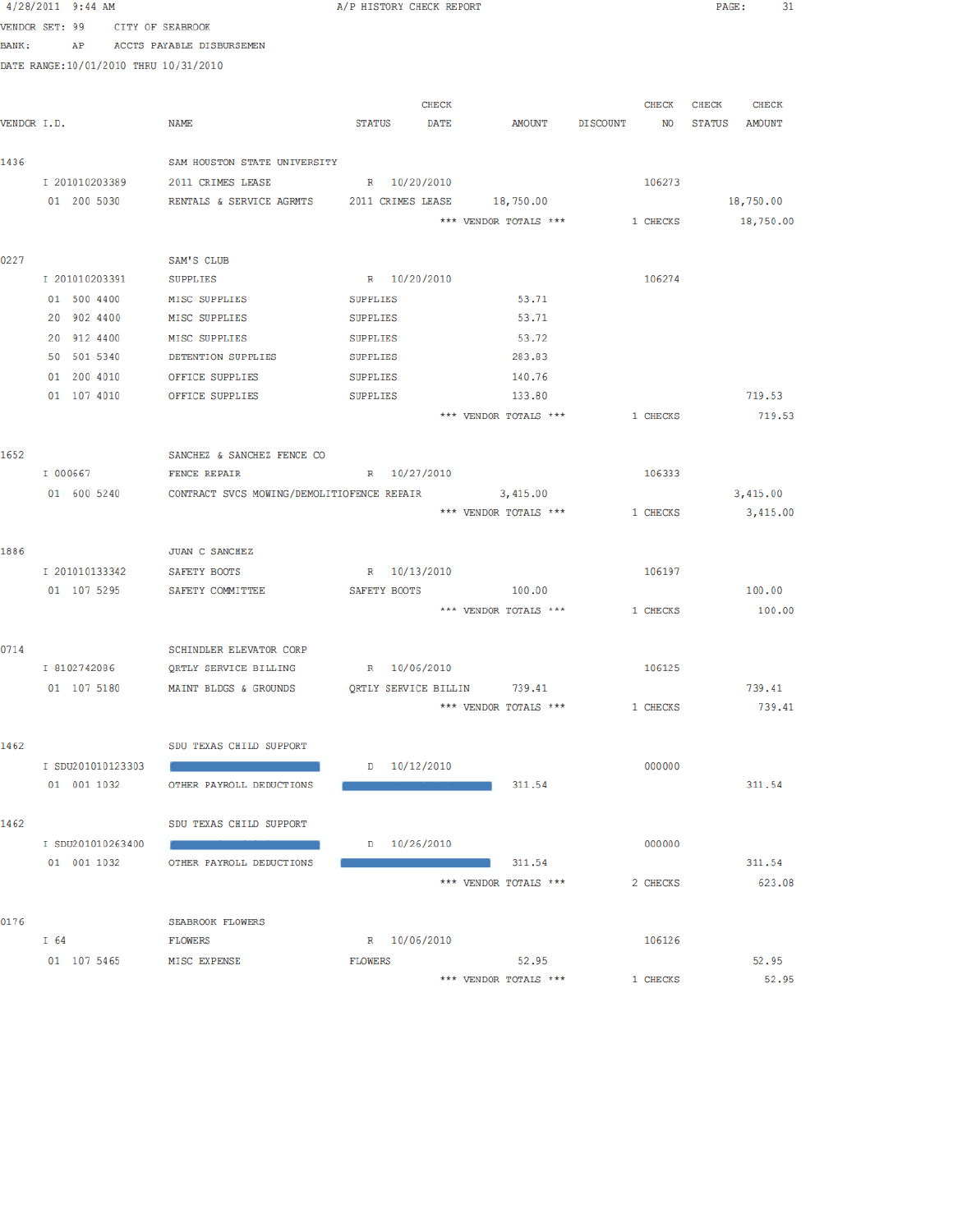|             | 4/28/2011 9:44 AM                     |                                                                            | A/F HISTORY CHECK REFORT    |                       |                    | PAGE:             |
|-------------|---------------------------------------|----------------------------------------------------------------------------|-----------------------------|-----------------------|--------------------|-------------------|
|             | VENDOR SET: 99 CITY OF SEABROOK       |                                                                            |                             |                       |                    |                   |
|             | BANK: AP ACCTS PAYABLE DISBURSEMEN    |                                                                            |                             |                       |                    |                   |
|             | DATE RANGE:10/01/2010 THRU 10/31/2010 |                                                                            |                             |                       |                    |                   |
|             |                                       |                                                                            |                             |                       |                    |                   |
|             |                                       |                                                                            | CHECK                       |                       |                    | CHECK CHECK CHECK |
| VENDOR I.D. |                                       | NAME                                                                       | STATUS DATE                 | AMOUNT                | DISCOUNT NO STATUS | AMOUNT            |
| 0177        |                                       | SEABROOK LAWNMOWER                                                         |                             |                       |                    |                   |
|             | I 201010273445                        | UNCLAIMED PROPERTY REFUND                                                  | R 10/27/2010                |                       | 106335             |                   |
|             | 01 400 5110                           | MAINT AUTOS & EQUIPMENT                                                    | UNCLAIMED PROPERTY R        | 20.47                 |                    | 20.47             |
|             |                                       |                                                                            |                             | *** VENDOR TOTALS *** | 1 CHECKS           | 20.47             |
|             |                                       |                                                                            |                             |                       |                    |                   |
| 1088        |                                       | SEABROOK LUBE EXPRESS                                                      |                             |                       |                    |                   |
|             | I E06291859                           | INSPECTION FEE                                                             | R 10/06/2010                |                       | 106127             |                   |
|             | 20 902 5110                           | MAINT AUTOS & EQUIPMENT                                                    | INSPECTION FEE              | 39.75                 |                    | 39.75             |
| 1088        |                                       | SEABROOK LUBE EXPRESS                                                      |                             |                       |                    |                   |
|             |                                       | I 201010203390 99 CHEVY PU REPAIR                                          | R 10/20/2010                |                       | 106275             |                   |
|             |                                       | 01 500 5110 MAINT AUTOS & EQUIP                                            | 99 CHEVY PU REPAIR          | 169.75                |                    | 169.75            |
|             |                                       |                                                                            |                             | *** VENDOR TOTALS *** | 2 CHECKS           | 209.50            |
|             |                                       |                                                                            |                             |                       |                    |                   |
| 0438        | I SPA201010123303                     | SEABROOK POLICE ASSOC.                                                     |                             |                       | 106198             |                   |
|             | 01 001 1032                           | EMPLOYEE DEDUCTIONS<br>OTHER PAYROLL DEDUCTIONS EMPLOYEE DEDUCTIONS 236.00 | R 10/13/2010                |                       |                    | 236.00            |
|             |                                       |                                                                            |                             |                       |                    |                   |
| 0438        |                                       | SEABROOK POLICE ASSOC.                                                     |                             |                       |                    |                   |
|             | I SPA201010263400                     | EMPLOYEE DEDUCTIONS R 10/27/2010                                           |                             |                       | 106337             |                   |
|             | 01 001 1032                           | OTHER PAYROLL DEDUCTIONS EMPLOYEE DEDUCTIONS 236.00                        |                             |                       |                    | 236.00            |
|             |                                       |                                                                            |                             | *** VENDOR TOTALS *** | 2 CHECKS           | 472.00            |
| 0249        |                                       | SEABROOK ROTARY CLUB                                                       |                             |                       |                    |                   |
|             | I 277                                 | OTRLY DUES GEORGE SZAKACS                                                  | R 10/13/2010                |                       | 106199             |                   |
|             | 01 103 5020                           | DUES & SUBSCRIPTIONS                                                       | OTRLY DUES GEORGE SZ 140.00 |                       |                    |                   |
|             | I 287                                 | QTRLY DUES CHUCK PINTO                                                     | R 10/13/2010                |                       | 106199             |                   |
|             | 01 102 5020                           | DUES & SUBSCRIPTIONS                                                       | QTRLY DUES                  | 140.00                |                    | 280.00            |
|             |                                       |                                                                            |                             | *** VENDOR TOTALS *** | 1 CHECKS           | 280.00            |
|             |                                       |                                                                            |                             |                       |                    |                   |
| 0180        |                                       | SEABROOK VOL. FIRE DEPT                                                    |                             |                       |                    |                   |
|             |                                       | I 201010063299 0CT10 CONTRACT FEE                                          | R 10/06/2010                |                       | 106128             |                   |
|             |                                       | 01 107 5235 CONTRACT FIRE DEPT OCT10 CONTRACT FEE 57,113.83                |                             |                       |                    | 57, 113.83        |
| 0180        |                                       | SEABROOK VOL. FIRE DEPT                                                    |                             |                       |                    |                   |
|             | I 201010273448                        | NOV10 CONTRACT FEE                                                         | R 10/27/2010                |                       | 106338             |                   |
|             | 01 107 5235                           | CONTRACT FIRE DEPT                                                         | NOV10 CONTRACT FEE          | 57,113.83             |                    |                   |
|             | 01 100 8605                           | DISPATCH & ANIMAL CONTROL                                                  | NOV10 CONTRACT FEE          | 833.33CR              |                    |                   |
|             | 01 100 8606                           | LEASE OF FIRE STATION                                                      | NOV10 CONTRACT FEE          | 26,396.08CR           |                    |                   |
|             | 01 001 0510                           | ACCRUED RECEIVABLES                                                        | NOV10 CONTRACT FEE          | 2,329.89CR            |                    | 27,554.53         |
|             |                                       |                                                                            |                             | *** VENDOR TOTALS *** | 2 CHECKS           | 84,668.36         |
| 0493        |                                       | SEASIDE GALLERY                                                            |                             |                       |                    |                   |
|             | I 3867 COUNCIL PHOTO                  |                                                                            | R 10/13/2010                |                       | 106200             |                   |
|             |                                       | 01 100 5465 MISC EXPENDITURES                                              | COUNCIL PHOTO               | 345.65                |                    | 345.65            |
|             |                                       |                                                                            |                             | *** VENDOR TOTALS *** | 1 CHECKS           | 345.65            |
|             |                                       |                                                                            |                             |                       |                    |                   |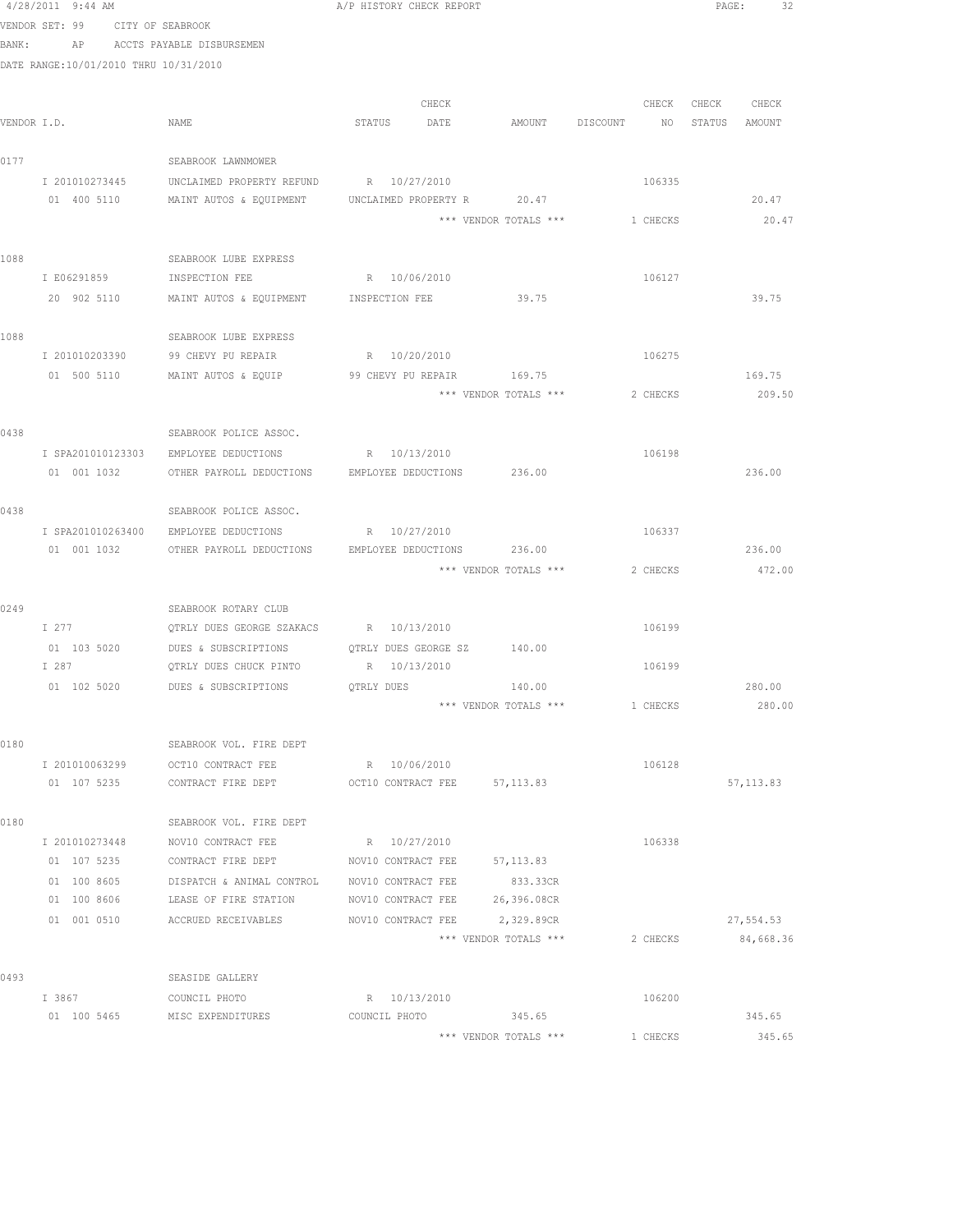|      | 4/28/2011 9:44 AM<br>VENDOR SET: 99 CITY OF SEABROOK |                                                                  | A/P HISTORY CHECK REPORT        |       |                                |          | PAGE: 33         |       |
|------|------------------------------------------------------|------------------------------------------------------------------|---------------------------------|-------|--------------------------------|----------|------------------|-------|
|      |                                                      | BANK: AP ACCTS PAYABLE DISBURSEMEN                               |                                 |       |                                |          |                  |       |
|      | DATE RANGE:10/01/2010 THRU 10/31/2010                |                                                                  |                                 |       |                                |          |                  |       |
|      |                                                      |                                                                  |                                 |       |                                |          |                  |       |
|      |                                                      |                                                                  |                                 | CHECK |                                | CHECK    | CHECK CHECK      |       |
|      | VENDOR I.D.                                          | NAME                                                             | STATUS DATE                     |       | AMOUNT DISCOUNT                | NO       | STATUS<br>AMOUNT |       |
|      |                                                      |                                                                  |                                 |       |                                |          |                  |       |
| 1994 |                                                      | MAGDALENO SEGURA                                                 |                                 |       |                                |          |                  |       |
|      | I 201010273447                                       | SAFETY BOOTS                                                     | R 10/27/2010                    |       |                                | 106340   |                  |       |
|      | 01 107 5295                                          | SAFETY COMMITTEE                                                 |                                 |       | SAFETY BOOTS 97.42             |          | 97.42            |       |
|      |                                                      |                                                                  |                                 |       | *** VENDOR TOTALS ***          | 1 CHECKS | 97.42            |       |
|      |                                                      |                                                                  |                                 |       |                                |          |                  |       |
| 0182 |                                                      | SHELL OIL                                                        |                                 |       |                                |          |                  |       |
|      | I 065206179009                                       | FUEL                                                             | R 10/06/2010                    |       |                                | 106129   |                  |       |
|      |                                                      | 01 200 4030 GAS & OIL/OUTSIDE SUPPLY FUEL                        |                                 |       | 217.32                         |          | 217.32           |       |
|      |                                                      |                                                                  |                                 |       | *** VENDOR TOTALS *** 1 CHECKS |          | 217.32           |       |
|      |                                                      |                                                                  |                                 |       |                                |          |                  |       |
| 0843 |                                                      | SIGN QUICK                                                       |                                 |       |                                |          |                  |       |
|      |                                                      | I 22684 SALTWATER DERBY R 10/13/2010                             |                                 |       |                                | 106201   |                  |       |
|      |                                                      | 15 150 5464 SALTWATER DERBY EXPENSE SALTWATER DERBY 3,801.61     |                                 |       |                                |          |                  |       |
|      | I 22722                                              | SIGN                                                             | R 10/13/2010                    |       |                                | 106201   |                  |       |
|      | 01 400 4150                                          | SMALL EQUIPMENT OR TOOLS                                         | SIGN                            |       | 50.00                          |          | 3,851.61         |       |
|      |                                                      |                                                                  |                                 |       |                                |          |                  |       |
| 0843 |                                                      | SIGN QUICK                                                       |                                 |       |                                |          |                  |       |
|      | I 22740                                              | 30 X 24 SIGN                                                     | R 10/20/2010                    |       |                                | 106276   |                  |       |
|      | 01 400 5180                                          | MAINT BLDGS & GROUNDS                                            | 30 X 24 SIGN                    |       | 75.00                          |          | 75.00            |       |
|      |                                                      |                                                                  |                                 |       | *** VENDOR TOTALS *** 2 CHECKS |          | 3,926.61         |       |
|      |                                                      |                                                                  |                                 |       |                                |          |                  |       |
| 0193 |                                                      | SPACE CITY RECORD STORAGE                                        |                                 |       |                                |          |                  |       |
|      | I 0060953                                            | SEPT10 RECORD STORAGE R 10/06/2010                               |                                 |       |                                | 106130   |                  |       |
|      |                                                      | 01 700 5030 RENTALS & SERVICE AGRMTS SEPT10 RECORD STORAG 156.88 |                                 |       |                                |          | 156.88           |       |
|      |                                                      |                                                                  |                                 |       | *** VENDOR TOTALS *** 1 CHECKS |          | 156.88           |       |
|      |                                                      |                                                                  |                                 |       |                                |          |                  |       |
| 1387 |                                                      | SPARKLETTS & SIERRA SPRINGS                                      |                                 |       |                                |          |                  |       |
|      | I 5663437092510 WATER                                |                                                                  | R 10/06/2010                    |       |                                | 106131   |                  |       |
|      | 15 150 5465                                          | MISCELLANEOUS                                                    | WATER                           |       | 162.08                         |          | 162.08           |       |
|      |                                                      |                                                                  |                                 |       | *** VENDOR TOTALS ***          | 1 CHECKS | 162.08           |       |
|      |                                                      |                                                                  |                                 |       |                                |          |                  |       |
| 0794 |                                                      | SPRINT                                                           |                                 |       |                                |          |                  |       |
|      | I 588280319106                                       | TELEPHONE                                                        | R 10/13/2010                    |       |                                | 106202   |                  |       |
|      | 01 200 5400                                          | TELEPHONE                                                        | TELEPHONE                       |       | 70.07                          |          | 70.07            |       |
|      |                                                      |                                                                  |                                 |       | *** VENDOR TOTALS ***          | 1 CHECKS |                  | 70.07 |
|      |                                                      |                                                                  |                                 |       |                                |          |                  |       |
| 1681 |                                                      | STAPLES ADVANTAGE                                                |                                 |       |                                |          |                  |       |
|      | I 104635067                                          | OFFICE SUPPLIES                                                  | R 10/06/2010                    |       |                                | 106132   |                  |       |
|      | 01 107 4010                                          | OFFICE SUPPLIES                                                  | OFFICE SUPPLIES<br>R 10/06/2010 |       | 528.60                         |          |                  |       |
|      | I 104659980<br>01 107 4010                           | OFFICE SUPPLIES<br>OFFICE SUPPLIES                               | OFFICE SUPPLIES                 |       | 32.60                          | 106132   |                  |       |
|      | I 104659987                                          | OFFICE SUPPLIES                                                  | R 10/06/2010                    |       |                                | 106132   |                  |       |
|      | 01 107 4010                                          | OFFICE SUPPLIES                                                  | OFFICE SUPPLIES                 |       | 99.21                          |          |                  |       |
|      | I 104659988                                          | OFFICE SUPPLIES                                                  | R 10/06/2010                    |       |                                | 106132   |                  |       |
|      | 01 107 4010                                          | OFFICE SUPPLIES                                                  | OFFICE SUPPLIES                 |       | 65.20                          |          | 725.61           |       |
|      |                                                      |                                                                  |                                 |       |                                |          |                  |       |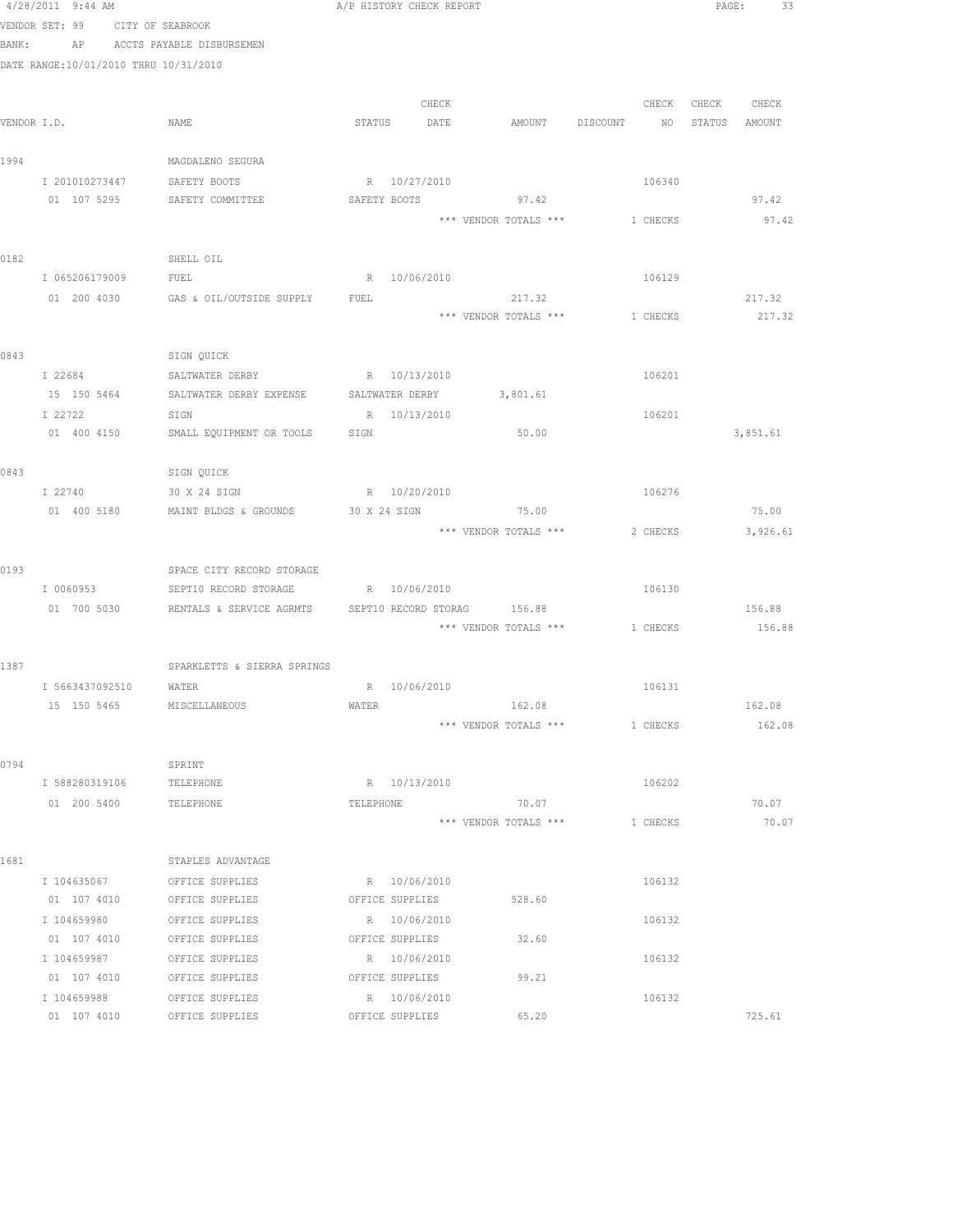| 4/28/2011 9:44 AM |                  |
|-------------------|------------------|
| VENDOR SET: 99    | CITY OF SEABROOK |

BANK: AP ACCTS PAYABLE DISBURSEMEN

DATE RANGE:10/01/2010 THRU 10/31/2010

| VENDOR I.D. |                | NAME                                                           | CHECK<br>STATUS<br>DATE | AMOUNT                | DISCOUNT NO | CHECK    | CHECK<br>STATUS | CHECK<br>AMOUNT |
|-------------|----------------|----------------------------------------------------------------|-------------------------|-----------------------|-------------|----------|-----------------|-----------------|
|             |                |                                                                |                         |                       |             |          |                 |                 |
| 1681        |                | STAPLES ADVANTAGE                                              |                         |                       |             |          |                 |                 |
|             | I 104684792    | OFFICE SUPPLIES                                                | R 10/13/2010            |                       |             | 106203   |                 |                 |
|             | 01 200 4010    | OFFICE SUPPLIES                                                | OFFICE SUPPLIES         | 476.10                |             |          |                 |                 |
|             | I 104752393    | OFFICE SUPPLIES                                                | R 10/13/2010            |                       |             | 106203   |                 |                 |
|             | 01 107 4010    | OFFICE SUPPLIES                                                | OFFICE SUPPLIES         | 212.10                |             |          |                 |                 |
|             | I 104752402    | OFFICE SUPPLIES                                                | R 10/13/2010            |                       |             | 106203   |                 |                 |
|             |                | 01 107 4010 OFFICE SUPPLIES                                    | OFFICE SUPPLIES         | 150.03                |             |          |                 | 838.23          |
| 1681        |                | STAPLES ADVANTAGE                                              |                         |                       |             |          |                 |                 |
|             | I 104894402    | OFFICE SUPPLIES                                                | R 10/20/2010            |                       |             | 106277   |                 |                 |
|             | 01 107 4010    | OFFICE SUPPLIES                                                | OFFICE SUPPLIES         | 295.77                |             |          |                 |                 |
|             | 01 700 4010    | OFFICE SUPPLIES                                                | OFFICE SUPPLIES         | 444.52                |             |          |                 |                 |
|             | I 104917288    | OFFICE SUPPLIES                                                | R 10/20/2010            |                       |             | 106277   |                 |                 |
|             | 01 700 4010    | OFFICE SUPPLIES                                                | OFFICE SUPPLIES         | 14.08                 |             |          |                 |                 |
|             | I 104917303    | OFFICE SUPPLIES                                                | R 10/20/2010            |                       |             | 106277   |                 |                 |
|             | 01 107 4010    | OFFICE SUPPLIES                                                | OFFICE SUPPLIES         | 31.16                 |             |          |                 |                 |
|             | I 104917304    | OFFICE SUPPLIES                                                | R 10/20/2010            |                       |             | 106277   |                 |                 |
|             | 01 107 4010    | OFFICE SUPPLIES                                                | OFFICE SUPPLIES         | 20.10                 |             |          |                 | 805.63          |
| 1681        |                | STAPLES ADVANTAGE                                              |                         |                       |             |          |                 |                 |
|             | I 104978067    | OFFICE SUPPLIES                                                | R 10/27/2010            |                       |             | 106341   |                 |                 |
|             | 01 700 4010    | OFFICE SUPPLIES                                                | OFFICE SUPPLIES         | 126.06                |             |          |                 |                 |
|             | I 105025454    | OFFICE SUPPLIES                                                | R 10/27/2010            |                       |             | 106341   |                 |                 |
|             | 01 107 4010    | OFFICE SUPPLIES                                                | OFFICE SUPPLIES         | 249.32                |             |          |                 |                 |
|             | I 105061095    | OFFICE SUPPLIES                                                | R 10/27/2010            |                       |             | 106341   |                 |                 |
|             | 01 107 4010    | OFFICE SUPPLIES                                                | OFFICE SUPPLIES         | 38.09                 |             |          |                 |                 |
|             | I 105080609    | OFFICE SUPPLIES                                                | R 10/27/2010            |                       |             | 106341   |                 |                 |
|             | 01 107 4010    | OFFICE SUPPLIES                                                | OFFICE SUPPLIES         | 23.33                 |             |          |                 | 436.80          |
|             |                |                                                                |                         | *** VENDOR TOTALS *** |             | 4 CHECKS |                 | 2,806.27        |
|             |                |                                                                |                         |                       |             |          |                 |                 |
| 1317        |                | RODNEY STINSON                                                 |                         |                       |             |          |                 |                 |
|             | I 201007072949 | UNUM POLICY REFUND                                             | 7/07/2010<br>V V        |                       |             | 105312   |                 | 14.93           |
| 1317        |                | RODNEY STINSON                                                 |                         |                       |             |          |                 |                 |
|             | I 201008113065 | AFLAC REIMBURSEMENT                                            | V 8/11/2010             |                       |             | 105626   |                 | 45.82           |
| 1317        |                | RODNEY STINSON                                                 |                         |                       |             |          |                 |                 |
|             |                | I 201010063271 REIMBURSE AFLAC & UNUM E 10/06/2010             |                         |                       |             | 999999   |                 |                 |
|             |                | 01 001 1030 AFLAC INSURANCE DEDUCTS REIMBURSE AFLAC & UN 45.82 |                         |                       |             |          |                 |                 |
|             |                | 01 001 1033 UNIM INSURANCE DEDUCTS REIMBURSE AFLAC & UN 14.93  |                         |                       |             |          |                 | 60.75           |
|             |                |                                                                |                         | *** VENDOR TOTALS *** |             | 1 CHECKS |                 | 60.75           |
| 1843        |                | STRATEGIC GOVERNMENT RESOURCES                                 |                         |                       |             |          |                 |                 |
|             | I 5258         | WORK BOOKS                                                     | R 10/20/2010            |                       |             | 106278   |                 |                 |
|             | 01 102 5300    | TRAINING & CONFERENCE                                          | WORK BOOKS              | 24.00                 |             |          |                 | 24.00           |
|             |                |                                                                |                         | *** VENDOR TOTALS *** |             | 1 CHECKS |                 | 24.00           |

A/P HISTORY CHECK REPORT **PAGE:** 34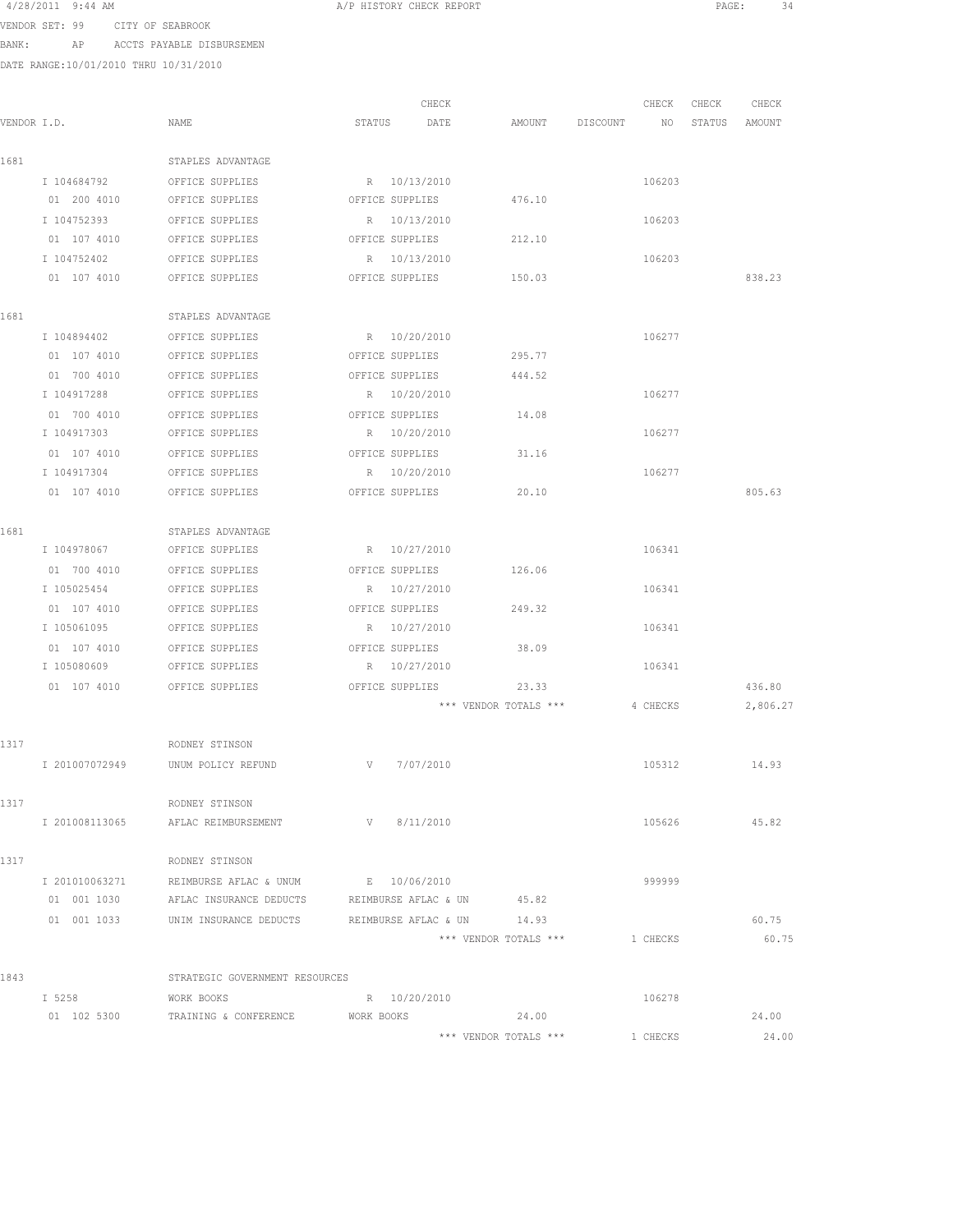|      | 4/28/2011 9:44 AM                     |                                                               | A/P HISTORY CHECK REPORT       |                                 |                                | PAGE:<br>- 35    |
|------|---------------------------------------|---------------------------------------------------------------|--------------------------------|---------------------------------|--------------------------------|------------------|
|      | VENDOR SET: 99 CITY OF SEABROOK       |                                                               |                                |                                 |                                |                  |
|      | BANK: AP ACCTS PAYABLE DISBURSEMEN    |                                                               |                                |                                 |                                |                  |
|      | DATE RANGE:10/01/2010 THRU 10/31/2010 |                                                               |                                |                                 |                                |                  |
|      |                                       |                                                               |                                |                                 |                                |                  |
|      |                                       |                                                               | CHECK                          |                                 | CHECK                          | CHECK<br>CHECK   |
|      | VENDOR I.D.                           | NAME                                                          | STATUS<br>DATE                 | AMOUNT                          | DISCOUNT NO                    | STATUS AMOUNT    |
|      |                                       |                                                               |                                |                                 |                                |                  |
| 0931 |                                       | SWS COMMUNICATIONS                                            |                                |                                 |                                |                  |
|      | I 32017                               | RADIO REPAIR                                                  | R 10/20/2010                   |                                 | 106279                         |                  |
|      | 20 902 5110                           | MAINT AUTOS & EQUIPMENT                                       | RADIO REPAIR                   | 301.58                          |                                |                  |
|      | 20 912 5110                           | MAINT AUTOS & EQUIPMENT                                       | RADIO REPAIR                   | 301.57<br>*** VENDOR TOTALS *** | 1 CHECKS                       | 603.15<br>603.15 |
|      |                                       |                                                               |                                |                                 |                                |                  |
| 1226 |                                       | SYNAGRO SOUTHWEST, INC.                                       |                                |                                 |                                |                  |
|      | I 47775                               | DEWATERING                                                    | R 10/20/2010                   |                                 | 106280                         |                  |
|      |                                       | 20 912 5455 SLUDGE DISPOSAL                                   | DEWATERING                     | 4,936.76                        |                                | 4,936.76         |
|      |                                       |                                                               |                                |                                 | *** VENDOR TOTALS *** 1 CHECKS | 4,936.76         |
|      |                                       |                                                               |                                |                                 |                                |                  |
| 1993 |                                       | T & T CONSTRUCTION                                            |                                |                                 |                                |                  |
|      | I 2010187                             | CONCRETE                                                      | R 10/20/2010                   |                                 | 106281                         |                  |
|      | 01 500 6065                           | VARIOUS STREET PROJECTS                                       | CONCRETE                       | 5,902.00                        |                                | 5,902.00         |
|      |                                       |                                                               |                                |                                 | *** VENDOR TOTALS *** 1 CHECKS | 5,902.00         |
|      |                                       |                                                               |                                |                                 |                                |                  |
| 1227 |                                       | TEKPLAN SOLUTIONS TEXAS                                       |                                |                                 |                                |                  |
|      | I 1532                                | AC REPAIR                                                     | E 10/13/2010                   |                                 | 999999                         |                  |
|      | 01 400 5180                           | MAINT BLDGS & GROUNDS AC REPAIR                               |                                | 437.74                          |                                | 437.74           |
|      |                                       |                                                               |                                | *** VENDOR TOTALS ***           | 1 CHECKS                       | 437.74           |
| 0038 |                                       | TERMINIX INTERNATIONAL                                        |                                |                                 |                                |                  |
|      | I 298805391 PEST CONTROL              |                                                               | R 10/13/2010                   |                                 | 106204                         |                  |
|      | 01 107 5180                           | MAINT BLDGS & GROUNDS                                         | PEST CONTROL                   | 42.00                           |                                | 42.00            |
|      |                                       |                                                               |                                |                                 |                                |                  |
| 0038 |                                       | TERMINIX INTERNATIONAL                                        |                                |                                 |                                |                  |
|      | I 299187776                           | PEST CONTROL                                                  | R 10/27/2010                   |                                 | 106343                         |                  |
|      |                                       | 01 200 5180 MAINT BLDGS & GROUNDS PEST CONTROL                |                                | 49.00                           |                                | 49.00            |
|      |                                       |                                                               |                                | *** VENDOR TOTALS ***           | 2 CHECKS                       | 91.00            |
|      |                                       |                                                               |                                |                                 |                                |                  |
| 1463 |                                       | TEXAS DEPT OF STATE HEALTH SVC                                |                                |                                 |                                |                  |
|      | I 201010273450 WATER SAMPLES          |                                                               | R 10/27/2010                   |                                 | 106344                         |                  |
|      |                                       | 20 902 5285 LABORATORY FEES WATER SAMPLES 914.00              |                                |                                 |                                | 914.00           |
|      |                                       |                                                               |                                | *** VENDOR TOTALS ***           | 1 CHECKS                       | 914.00           |
|      |                                       |                                                               |                                |                                 |                                |                  |
| 0200 |                                       | TEXAS MUNICIPAL<br>I TMR201010123303 CITY & EMPLOYEE PORTIONS | R 10/13/2010                   |                                 | 106205                         |                  |
|      | 01 001 1028                           | RETIREMENT PAYABLE                                            | CITY & EMPLOYEE PORT 13,492.82 |                                 |                                |                  |
|      | 01 100 3110                           | RETIREMENT                                                    | CITY & EMPLOYEE PORT           | 1,248.57                        |                                |                  |
|      | 01 102 3110                           | RETIREMENT                                                    | CITY & EMPLOYEE PORT 4,681.06  |                                 |                                |                  |
|      | 01 103 3110                           | RETIREMENT                                                    | CITY & EMPLOYEE PORT           | 689.41                          |                                |                  |
|      | 01 106 3110                           | RETIREMENT                                                    | CITY & EMPLOYEE PORT           | 485.92                          |                                |                  |
|      | 01 200 3110                           | RETIREMENT                                                    | CITY & EMPLOYEE PORT 13,255.99 |                                 |                                |                  |
|      | 01 210 3110                           | RETIREMENT                                                    | CITY & EMPLOYEE PORT           | 467.29                          |                                |                  |
|      | 01 220 3110                           | RETIREMENT                                                    | CITY & EMPLOYEE PORT 1,090.84  |                                 |                                |                  |
|      | 01 400 3110                           | RETIREMENT                                                    | CITY & EMPLOYEE PORT 2,248.49  |                                 |                                |                  |
|      | 01 500 3110                           | RETIREMENT                                                    | CITY & EMPLOYEE PORT 3,371.22  |                                 |                                |                  |
|      |                                       |                                                               |                                |                                 |                                |                  |

01 600 3110 RETIREMENT CITY & EMPLOYEE PORT 2,415.94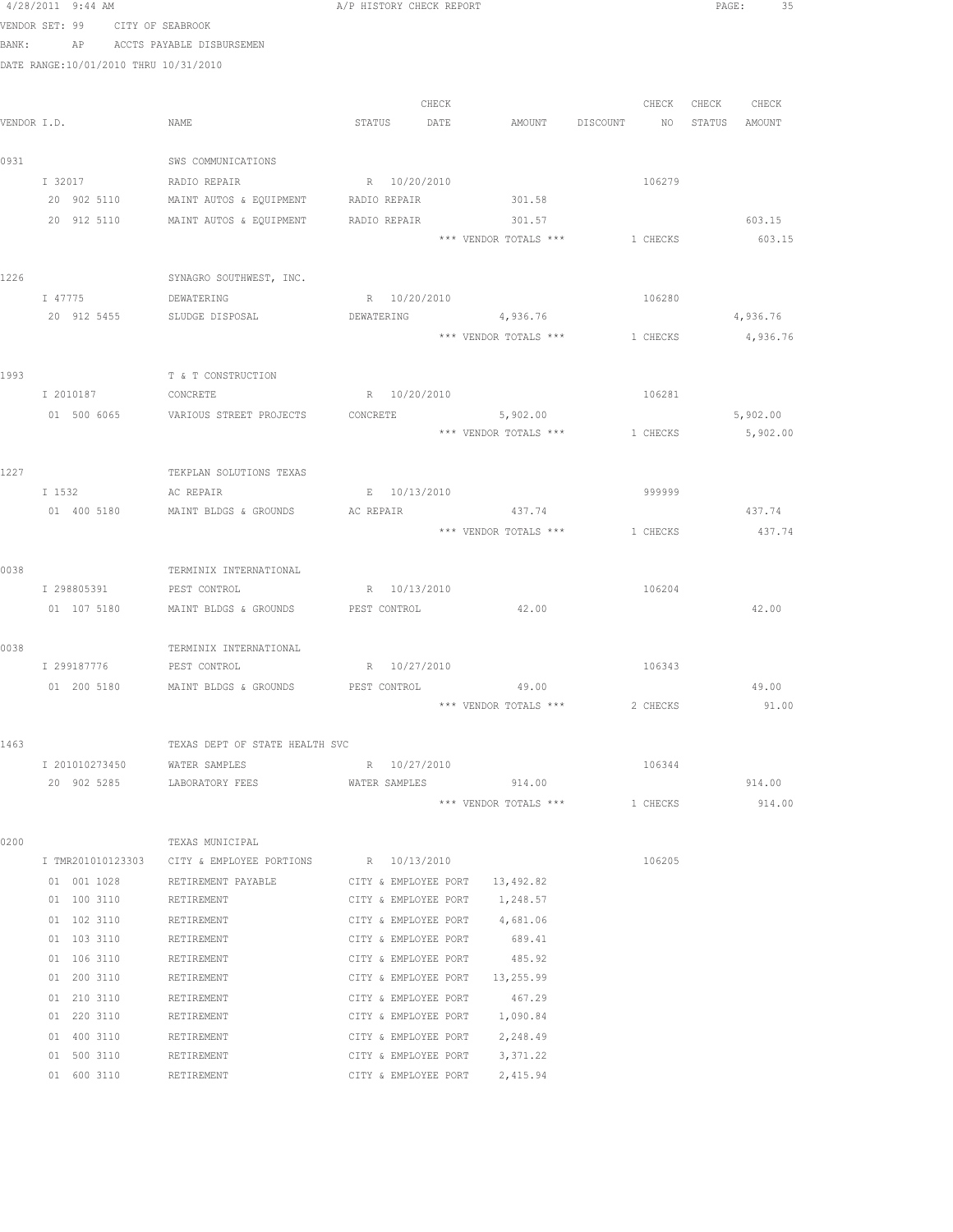| 4/28/2011 9:44 AM |  |                  |  |
|-------------------|--|------------------|--|
| VENDOR SET: 99    |  | CITY OF SEABROOK |  |

BANK: AP ACCTS PAYABLE DISBURSEMEN

DATE RANGE:10/01/2010 THRU 10/31/2010

|             | 21118 1918-08: 1979 017 2010 1111-0 1979 1977 2010 |                                                                  |                   |                               |                       |          |          |        |                   |
|-------------|----------------------------------------------------|------------------------------------------------------------------|-------------------|-------------------------------|-----------------------|----------|----------|--------|-------------------|
|             |                                                    |                                                                  |                   | CHECK                         |                       |          | CHECK    | CHECK  | CHECK             |
| VENDOR I.D. |                                                    | NAME                                                             | STATUS            | DATE                          | AMOUNT                | DISCOUNT | NO.      | STATUS | AMOUNT            |
| 0200        |                                                    | TEXAS MUNICIPAL<br>CONT                                          |                   |                               |                       |          |          |        |                   |
|             | I TMR201010123303                                  | CITY & EMPLOYEE PORTIONS R 10/13/2010                            |                   |                               |                       |          | 106205   |        |                   |
|             | 01 700 3110                                        | RETIREMENT                                                       |                   | CITY & EMPLOYEE PORT 1,009.96 |                       |          |          |        |                   |
|             | 20 902 3110                                        | RETIREMENT                                                       |                   | CITY & EMPLOYEE PORT 2,635.83 |                       |          |          |        |                   |
|             | 20 905 3110                                        | RETIREMENT                                                       |                   | CITY & EMPLOYEE PORT 861.69   |                       |          |          |        |                   |
|             | 20 912 3110                                        | RETIREMENT                                                       |                   | CITY & EMPLOYEE PORT          | 2,362.62              |          |          |        |                   |
|             | 50 501 3110                                        | RETIREMENT                                                       |                   | CITY & EMPLOYEE PORT          | 3,409.87              |          |          |        |                   |
|             | 77 770 3110                                        | RETIREMENT                                                       |                   | CITY & EMPLOYEE PORT          | 51.08                 |          |          |        | 53,778.60         |
|             |                                                    |                                                                  |                   |                               | *** VENDOR TOTALS *** |          | 1 CHECKS |        | 53,778.60         |
| 0201        |                                                    | TEXAS MUNICIPAL HUMAN RESOURCE                                   |                   |                               |                       |          |          |        |                   |
|             | I 15810                                            | 2011 MEMBERSHIP                                                  | R 10/20/2010      |                               |                       |          | 106282   |        |                   |
|             | 01 102 5020                                        | DUES & SUBSCRIPTIONS                                             | 2011 MEMBERSHIP   |                               | 75.00                 |          |          |        | 75.00             |
|             |                                                    |                                                                  |                   |                               | *** VENDOR TOTALS *** |          | 1 CHECKS |        | 75.00             |
| 0200        |                                                    | TEXAS MUNICIPAL                                                  |                   |                               |                       |          |          |        |                   |
|             | I TMR201010263400                                  | CITY & EMPLOYEE PORTIONS R 10/27/2010                            |                   |                               |                       |          | 106345   |        |                   |
|             | 01 001 1028                                        | RETIREMENT PAYABLE                                               |                   | CITY & EMPLOYEE PORT          | 13, 414.23            |          |          |        |                   |
|             | 01 100 3110                                        | RETIREMENT                                                       |                   | CITY & EMPLOYEE PORT          | 1,214.09              |          |          |        |                   |
|             | 01 102 3110                                        | RETIREMENT                                                       |                   | CITY & EMPLOYEE PORT          | 4,681.06              |          |          |        |                   |
|             | 01 103 3110                                        | RETIREMENT                                                       |                   | CITY & EMPLOYEE PORT          | 689.41                |          |          |        |                   |
|             | 01 106 3110                                        | RETIREMENT                                                       |                   | CITY & EMPLOYEE PORT          | 485.92                |          |          |        |                   |
|             | 01 200 3110                                        | RETIREMENT                                                       |                   | CITY & EMPLOYEE PORT          | 13,859.56             |          |          |        |                   |
|             | 01 210 3110                                        | RETIREMENT                                                       |                   | CITY & EMPLOYEE PORT          | 455.13                |          |          |        |                   |
|             | 01 220 3110                                        | RETIREMENT                                                       |                   | CITY & EMPLOYEE PORT          | 1,090.81              |          |          |        |                   |
|             | 01 400 3110                                        | RETIREMENT                                                       |                   | CITY & EMPLOYEE PORT          | 1,418.88              |          |          |        |                   |
|             | 01 500 3110                                        | RETIREMENT                                                       |                   | CITY & EMPLOYEE PORT          | 3,450.43              |          |          |        |                   |
|             | 01 600 3110                                        | RETIREMENT                                                       |                   | CITY & EMPLOYEE PORT          | 2,439.69              |          |          |        |                   |
|             | 01 700 3110                                        | RETIREMENT                                                       |                   | CITY & EMPLOYEE PORT          | 1,098.39              |          |          |        |                   |
|             | 20 902 3110                                        | RETIREMENT                                                       |                   | CITY & EMPLOYEE PORT          | 2,754.33              |          |          |        |                   |
|             | 20 905 3110                                        | RETIREMENT                                                       |                   | CITY & EMPLOYEE PORT          | 861.70                |          |          |        |                   |
|             | 20 912 3110                                        | RETIREMENT                                                       |                   | CITY & EMPLOYEE PORT          | 2,179.93              |          |          |        |                   |
|             | 50 501 3110                                        | RETIREMENT                                                       |                   | CITY & EMPLOYEE PORT 3,325.24 |                       |          |          |        |                   |
|             | 77 770 3110                                        | RETIREMENT                                                       |                   | CITY & EMPLOYEE PORT 46.45    |                       |          |          |        | 53,465.25         |
|             |                                                    |                                                                  |                   |                               | *** VENDOR TOTALS *** |          | 1 CHECKS |        | 53,465.25         |
| 0201        |                                                    | TEXAS MUNICIPAL HUMAN RESOURCE                                   |                   |                               |                       |          |          |        |                   |
|             | I C 643                                            | 2011 SUBSCRIPTION R 10/27/2010                                   |                   |                               |                       |          | 106347   |        |                   |
|             |                                                    | 01  107  5020  DUES & SUBSCRIPTIONS  2011 SUBSCRIPTION  2,054.00 |                   |                               |                       |          |          |        | 2,054.00          |
|             |                                                    |                                                                  |                   |                               | *** VENDOR TOTALS *** |          |          |        | 1 CHECKS 2,054.00 |
| 0923        |                                                    | TEXAS OUTHOUSE INC                                               |                   |                               |                       |          |          |        |                   |
|             | I 124338                                           | PORTA CAN SERVICE                                                | R 10/13/2010      |                               |                       |          | 106207   |        |                   |
|             | 01 400 5030                                        | RENTALS & SERVICE AGRMTS                                         | PORTA CAN SERVICE |                               | 132.07                |          |          |        |                   |
|             | I 124732                                           | PORTA CAN SERVICE                                                | R 10/13/2010      |                               |                       |          | 106207   |        |                   |
|             | 15 150 5464                                        | SALTWATER DERBY EXPENSE          PORTA CAN SERVICE               |                   |                               | 162.38                |          |          |        | 294.45            |
|             |                                                    |                                                                  |                   |                               | *** VENDOR TOTALS *** |          | 1 CHECKS |        | 294.45            |

A/P HISTORY CHECK REPORT PAGE: 36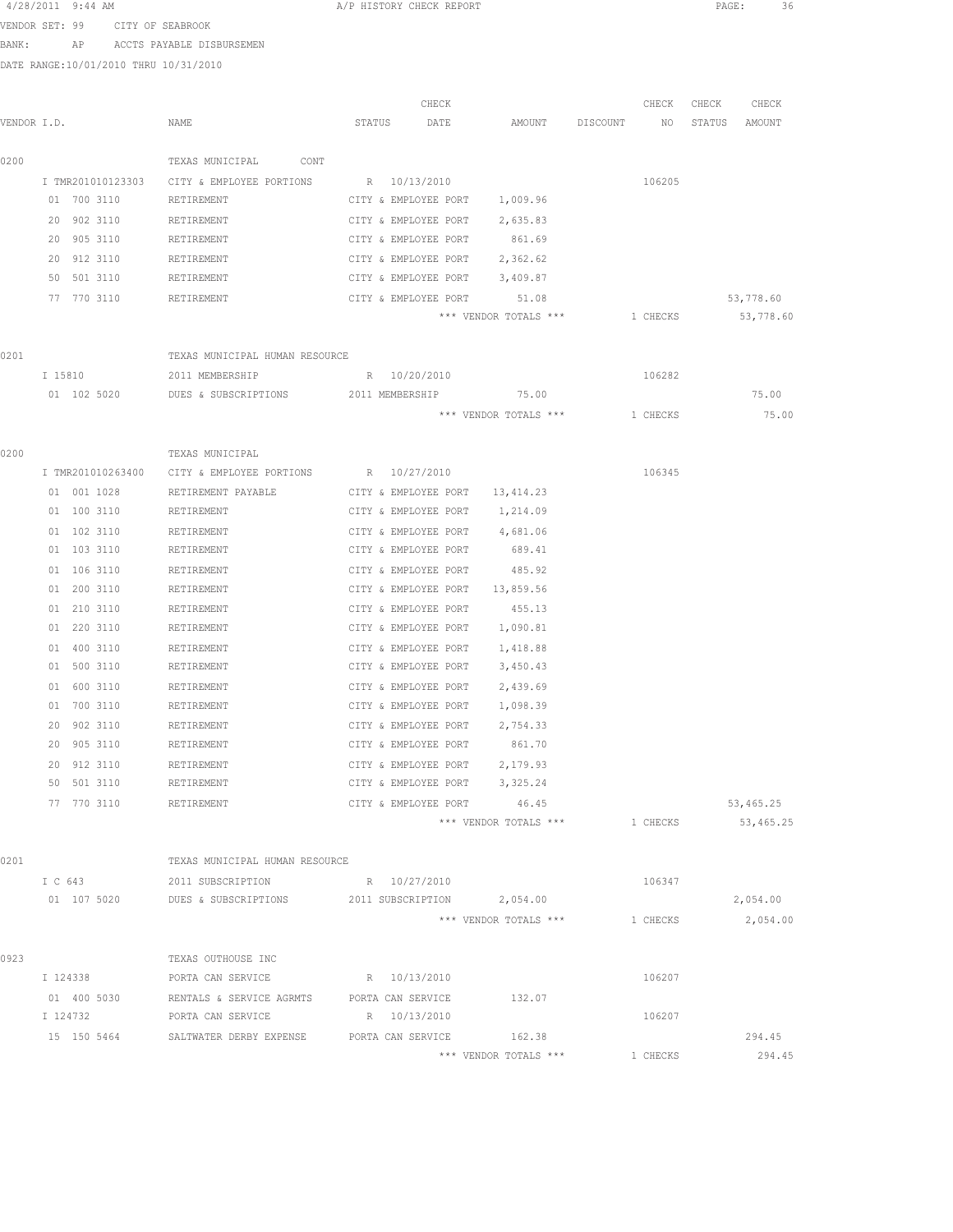|             | 4/28/2011 9:44 AM                     |                            |               | A/P HISTORY CHECK REPORT |                               |                 |          | PAGE:         | 37           |  |
|-------------|---------------------------------------|----------------------------|---------------|--------------------------|-------------------------------|-----------------|----------|---------------|--------------|--|
|             | VENDOR SET: 99                        | CITY OF SEABROOK           |               |                          |                               |                 |          |               |              |  |
| BANK :      | AP                                    | ACCTS PAYABLE DISBURSEMEN  |               |                          |                               |                 |          |               |              |  |
|             | DATE RANGE:10/01/2010 THRU 10/31/2010 |                            |               |                          |                               |                 |          |               |              |  |
|             |                                       |                            |               |                          |                               |                 |          |               |              |  |
|             |                                       |                            |               | <b>CHECK</b>             |                               |                 | CHECK    | <b>CHECK</b>  | <b>CHECK</b> |  |
| VENDOR I.D. |                                       | <b>NAME</b>                | <b>STATUS</b> | <b>DATE</b>              | AMOUNT                        | <b>DISCOUNT</b> | NO       | <b>STATUS</b> | AMOUNT       |  |
|             |                                       |                            |               |                          |                               |                 |          |               |              |  |
| 1947        |                                       | TEXAS WORKFORCE COMMISSION |               |                          |                               |                 |          |               |              |  |
|             | I 201010203393                        | 3RD OTR 2010 PMT           |               | R 10/20/2010             |                               |                 | 106284   |               |              |  |
|             | 01 200 3350                           | UNEMPLOYMENT BENEFITS      |               | 3RD QTR 2010 PMT         | 104.81                        |                 |          |               |              |  |
|             | 01 210 3350                           | UNEMPLOYMENT BENEFITS      |               | 3RD QTR 2010 PMT         | 13.96                         |                 |          |               |              |  |
|             | 01 400 3350                           | UNEMPLOYMENT BENEFITS      |               | 3RD QTR 2010 PMT         | 820.73                        |                 |          |               |              |  |
|             | 01 700 3350                           | UNEMPLOYMENT BENEFITS      |               | 3RD QTR 2010 PMT         | 31.69                         |                 |          |               | 971.19       |  |
|             |                                       |                            |               |                          | *** VENDOR TOTALS ***         |                 | 1 CHECKS |               | 971.19       |  |
|             |                                       |                            |               |                          |                               |                 |          |               |              |  |
| 1774        |                                       | TMCEC                      |               |                          |                               |                 |          |               |              |  |
|             | I 201010063300                        | <b>JUDGE SEMINAR</b>       |               | R 10/06/2010             |                               |                 | 106133   |               |              |  |
|             | 01 700 5300                           | TRAINING & CONFERENCE      |               | <b>JUDGE SEMINAR</b>     | 150.00                        |                 |          |               | 150.00       |  |
|             |                                       |                            |               |                          |                               |                 |          |               |              |  |
| 1774        |                                       | TMCEC                      |               |                          |                               |                 |          |               |              |  |
|             | I 201010113302                        | ANNUAL TRAINING            |               | R 10/11/2010             |                               |                 | 106137   |               |              |  |
|             | 01 700 5300                           | TRAINING & CONFERENCE      |               | ANNUAL TRAINING          | 150.00                        |                 |          |               | 150.00       |  |
|             |                                       |                            |               |                          |                               |                 |          |               |              |  |
| 1774        |                                       | TMCEC                      |               |                          |                               |                 |          |               |              |  |
|             | I 201010133344                        | SEMINAR KAREN LEMAY        |               | V 10/13/2010             |                               |                 | 106209   |               | 50.00        |  |
|             |                                       |                            |               |                          |                               |                 |          |               |              |  |
| 1774        |                                       | TMCEC                      |               |                          |                               |                 | 106209   |               | 50.00        |  |
|             | C CHECK                               | TMCEC                      |               | UNPOST V 10/13/2010      |                               |                 |          |               |              |  |
| 1774        |                                       | TMCEC                      |               |                          |                               |                 |          |               |              |  |
|             | M CHECK                               | TMCEC                      |               | UNPOST V 10/27/2010      |                               |                 | 106209   |               | 50.00CR      |  |
|             |                                       |                            |               |                          |                               |                 |          |               |              |  |
| 1774        |                                       | TMCEC                      |               |                          |                               |                 |          |               |              |  |
|             | I 5286                                | <b>JUDGES SEMINAR</b>      |               | R 10/20/2010             |                               |                 | 106285   |               |              |  |
|             | 01 700 5300                           | TRAINING & CONFERENCE      |               | <b>JUDGES SEMINAR</b>    | 93,00                         |                 |          |               | 93.00        |  |
|             |                                       |                            |               |                          | *** VENDOR TOTALS ***         |                 | 3 CHECKS |               | 393.00       |  |
|             |                                       |                            |               |                          |                               |                 |          |               |              |  |
| 0160        |                                       | TML INTERGOV'L RISK POOL   |               |                          |                               |                 |          |               |              |  |
|             | I 201010133308                        | INSURANCE PREMIUM          |               | R 10/13/2010             |                               |                 | 106210   |               |              |  |
|             | 01 107 5330                           | INSURANCE MISC             |               |                          | INSURANCE PREMIUM 239, 274.15 |                 |          |               | 239, 274, 15 |  |
|             |                                       |                            |               |                          | *** VENDOR TOTALS ***         |                 | 1 CHECKS |               | 239, 274.15  |  |
|             |                                       |                            |               |                          |                               |                 |          |               |              |  |
| 0748        |                                       | TX CHILD SUPPORT DISBURSE  |               |                          |                               |                 |          |               |              |  |
|             | I CS4201010123303                     |                            |               | $D = 10/12/2010$         |                               |                 | 000000   |               |              |  |
|             | 01 001 1032                           | OTHER PAYROLL DEDUCTIONS   |               |                          | 219.23                        |                 |          |               |              |  |
|             | I CS5201010123303                     |                            |               | D 10/12/2010             |                               |                 | 000000   |               |              |  |
|             | 01 001 1032                           | OTHER PAYROLL DEDUCTIONS   |               |                          | 309.69                        |                 |          |               |              |  |
|             | I CS6201010123303                     |                            |               | $D = 10/12/2010$         |                               |                 | 000000   |               |              |  |
|             | 01 001 1032                           | OTHER PAYROLL DEDUCTIONS   |               |                          | 249.23                        |                 |          |               |              |  |
|             | I HCV201010123303                     |                            | D             | 10/12/2010               |                               |                 | 000000   |               |              |  |
|             | 01 001 1032                           | OTHER PAYROLL DEDUCTIONS   |               |                          | 215.08                        |                 |          |               | 993.23       |  |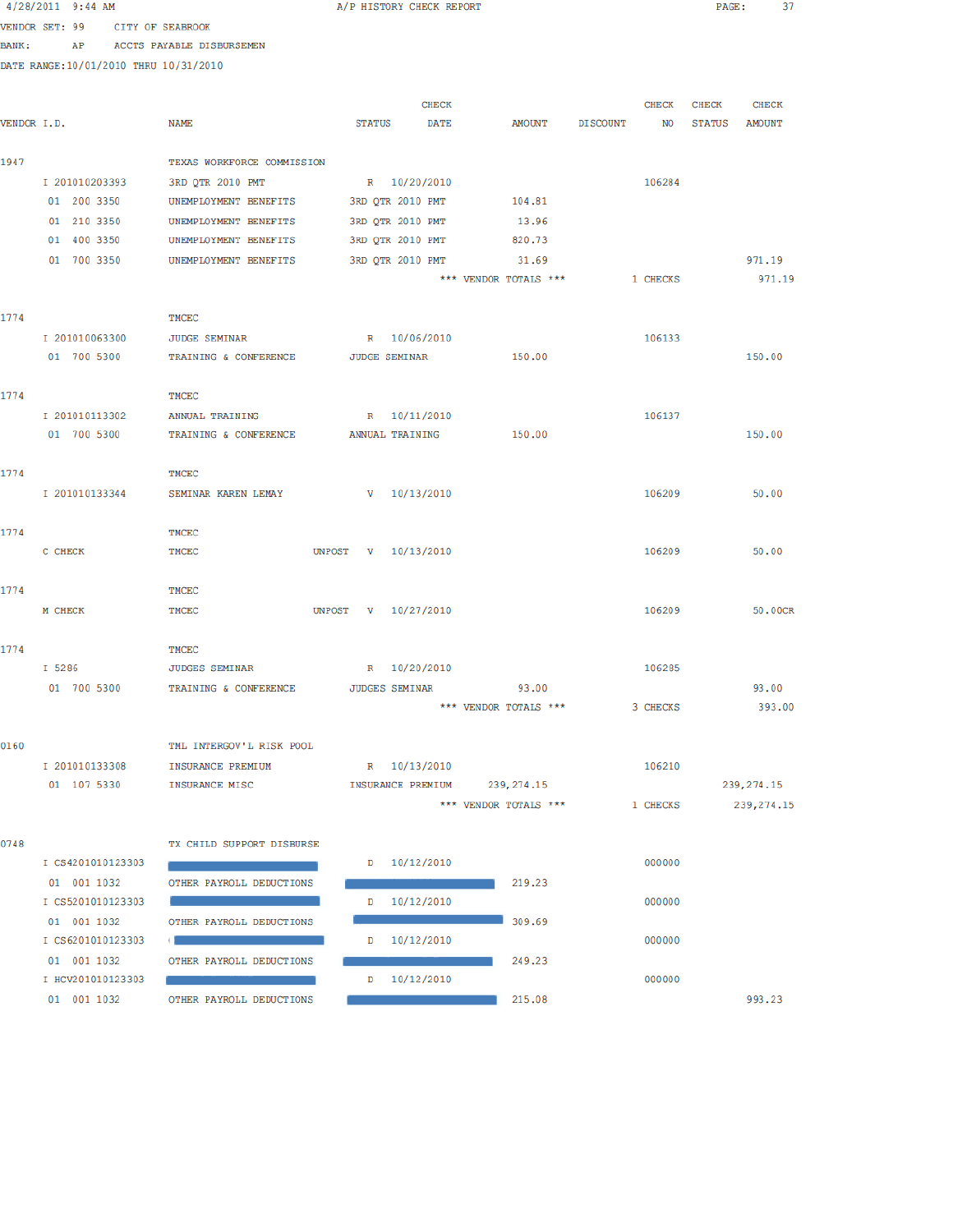|               | $4/28/2011$ 9:44 AM                    |                                                                  | A/P HISTORY CHECK REPORT      |                       |                       | PAGE:  | 38           |  |
|---------------|----------------------------------------|------------------------------------------------------------------|-------------------------------|-----------------------|-----------------------|--------|--------------|--|
|               | VENDOR SET: 99<br>CITY OF SEABROOK     |                                                                  |                               |                       |                       |        |              |  |
| <b>BANK :</b> | AP                                     | ACCTS PAYABLE DISBURSEMEN                                        |                               |                       |                       |        |              |  |
|               | DATE RANGE: 10/01/2010 THRU 10/31/2010 |                                                                  |                               |                       |                       |        |              |  |
|               |                                        |                                                                  |                               |                       |                       |        |              |  |
|               |                                        |                                                                  | <b>CHECK</b>                  |                       | CHECK                 | CHECK  | <b>CHECK</b> |  |
| VENDOR I.D.   |                                        | NAME                                                             | STATUS<br><b>DATE</b>         | AMOUNT                | <b>DISCOUNT</b><br>NO | STATUS | AMOUNT       |  |
| 0748          |                                        | TX CHILD SUPPORT DISBURSE                                        |                               |                       |                       |        |              |  |
|               | I CS4201010263400                      |                                                                  | $D = 10/26/2010$              |                       | 000000                |        |              |  |
|               | 01 001 1032                            | OTHER PAYROLL DEDUCTIONS                                         |                               | 219.23                |                       |        |              |  |
|               | I CS5201010263400                      |                                                                  | D 10/26/2010                  |                       | 000000                |        |              |  |
|               | 01 001 1032                            | OTHER PAYROLL DEDUCTIONS                                         |                               | 309.69                |                       |        |              |  |
|               | I CS6201010263400                      |                                                                  | 10/26/2010<br>D               |                       | 000000                |        |              |  |
|               | 01 001 1032                            | OTHER PAYROLL DEDUCTIONS                                         |                               | 249.23                |                       |        |              |  |
|               | I HCV201010263400                      |                                                                  | 10/26/2010<br>D               |                       | 000000                |        |              |  |
|               | 01 001 1032                            | OTHER PAYROLL DEDUCTIONS                                         |                               | 308.14                |                       |        | 1,086.29     |  |
|               |                                        |                                                                  |                               | *** VENDOR TOTALS *** | 2 CHECKS              |        | 2,079.52     |  |
|               |                                        |                                                                  |                               |                       |                       |        |              |  |
| 1628          |                                        | TX CHILD SUPPORT DISBURSEMENT                                    |                               |                       |                       |        |              |  |
|               | I CS2201010123303                      |                                                                  | $D = 10/12/2010$              |                       | 000000                |        |              |  |
|               | 01 001 1032                            | OTHER PAYROLL DEDUCTIONS                                         |                               | 293.06                |                       |        | 293.06       |  |
|               |                                        |                                                                  |                               |                       |                       |        |              |  |
| 1628          |                                        | TX CHILD SUPPORT DISBURSEMENT                                    |                               |                       |                       |        |              |  |
|               | I CS2201010263400                      |                                                                  | $D = 10/26/2010$              |                       | 000000                |        |              |  |
|               | 01 001 1032                            | OTHER PAYROLL DEDUCTIONS                                         |                               | 293.06                |                       |        | 293.06       |  |
|               |                                        |                                                                  |                               | *** VENDOR TOTALS *** | 2 CHECKS              |        | 586.12       |  |
|               |                                        |                                                                  |                               |                       |                       |        |              |  |
| 0639          |                                        | TX COMPTROLLER OF PUBLIC ACCTS                                   |                               |                       |                       |        |              |  |
|               | I 201010283457                         | UNCLAIMED PROPERTY PMT                                           | R 10/28/2010                  |                       | 106354                |        |              |  |
|               | 01 001 1203                            | DUE TO STATE ESCHEATMENT                                         | UNCLAIMED PROPERTY P 5,636.67 |                       | 1 CHECKS              |        | 5,636.67     |  |
|               |                                        |                                                                  |                               | *** VENDOR TOTALS *** |                       |        | 5,636.67     |  |
| 0217          |                                        | TX MUNICIPAL POLICE ASSN                                         |                               |                       |                       |        |              |  |
|               | I TPA201010123303                      | EMPLOYEE DEDUCTIONS                                              | R 10/13/2010                  |                       | 106211                |        |              |  |
|               | 01 001 1032                            | OTHER PAYROLL DEDUCTIONS EMPLOYEE DEDUCTIONS                     |                               | 413.44                |                       |        | 413.44       |  |
|               |                                        |                                                                  |                               |                       |                       |        |              |  |
| 0217          |                                        | TX MUNICIPAL POLICE ASSN                                         |                               |                       |                       |        |              |  |
|               |                                        | I TPA201010263400 EMPLOYEE DEDUCTIONS                            | R 10/27/2010                  |                       | 106348                |        |              |  |
|               |                                        | 01 001 1032 OTHER PAYROLL DEDUCTIONS                             | EMPLOYEE DEDUCTIONS           | 413.44                |                       |        | 413.44       |  |
|               |                                        |                                                                  |                               | *** VENDOR TOTALS *** | 2 CHECKS              |        | 826.88       |  |
|               |                                        |                                                                  |                               |                       |                       |        |              |  |
| 1426          |                                        | TYLER TECHNOLOGIES INCODE DI                                     |                               |                       |                       |        |              |  |
|               | I 176560                               | QTRLY TRANSACTION FEES R 10/13/2010                              |                               |                       | 106212                |        |              |  |
|               | 01 107 5030                            |                                                                  |                               |                       |                       |        | 2,201.25     |  |
|               |                                        |                                                                  |                               |                       |                       |        |              |  |
| 1426          |                                        | TYLER TECHNOLOGIES INCODE DI                                     |                               |                       |                       |        |              |  |
|               |                                        | I 177379 UTILITY MONTHLY MAINTENANCE R 10/27/2010                |                               |                       | 106349                |        |              |  |
|               |                                        | 20 905 5030 RENTALS & SERVICE AGRMTS UTILITY MONTHLY MAIN 190.00 |                               |                       |                       |        |              |  |
|               | I 177380                               | COURT MONTHLY MAINTENANCE R 10/27/2010                           |                               |                       | 106349                |        |              |  |
|               |                                        | 01 700 5030 RENTALS & SERVICE AGRMTS COURT MONTHLY MAINTE 150.00 |                               |                       |                       |        | 340.00       |  |
|               |                                        |                                                                  |                               | *** VENDOR TOTALS *** | 2 CHECKS              |        | 2,541.25     |  |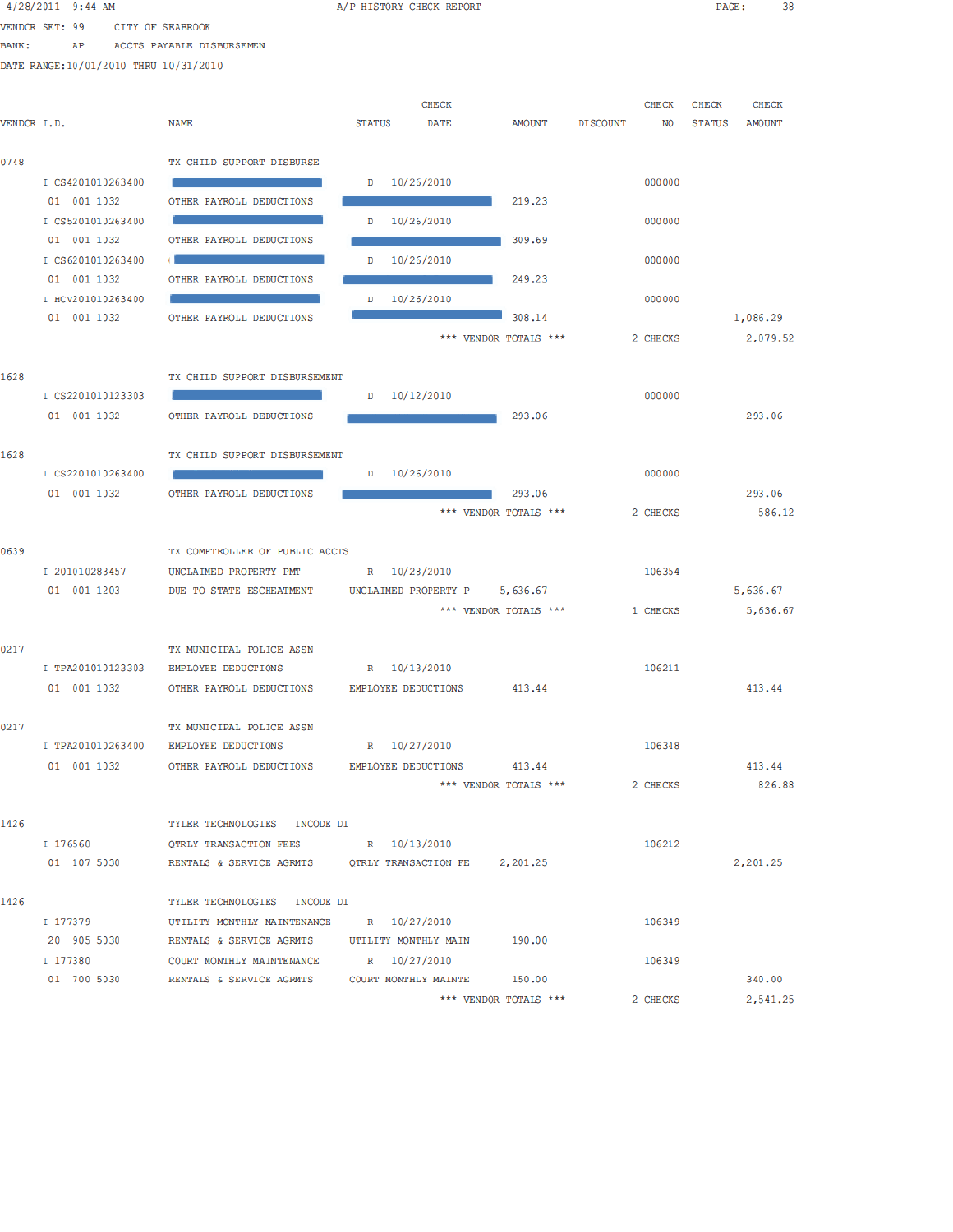4/28/2011 9:44 AM A/P HISTORY CHECK REPORT PAGE: 39

VENDOR SET: 99 CITY OF SEABROOK

BANK: AP ACCTS PAYABLE DISBURSEMEN

DATE RANGE:10/01/2010 THRU 10/31/2010

| VENDOR I.D. |                 | NAME                                     | CHECK<br>STATUS<br>DATE | AMOUNT                | DISCOUNT NO | CHECK    | CHECK | CHECK<br>STATUS AMOUNT |
|-------------|-----------------|------------------------------------------|-------------------------|-----------------------|-------------|----------|-------|------------------------|
|             |                 |                                          |                         |                       |             |          |       |                        |
| 0207        |                 | UNUM LIFE INS                            |                         |                       |             |          |       |                        |
|             | I 201010133309  | INSURANCE PREMIUM                        | R 10/13/2010            |                       |             | 106213   |       |                        |
|             | 01 001 1033     | UNIM INSURANCE DEDUCTS INSURANCE PREMIUM |                         | 98.10                 |             |          |       |                        |
|             | 01 100 3120     | HOSPITALIZATION                          | INSURANCE PREMIUM       | 27.70                 |             |          |       |                        |
|             | 01 102 3120     | HOSPITALIZATION                          | INSURANCE PREMIUM       | 58.13                 |             |          |       |                        |
|             | 01 106 3120     | HOSPITALIZATION                          | INSURANCE PREMIUM       | 3.50                  |             |          |       |                        |
|             | 50 501 3120     | HOSPITALIZATION                          | INSURANCE PREMIUM       | 38.35                 |             |          |       |                        |
|             | 01 220 3120     | HOSPITALIZATION                          | INSURANCE PREMIUM       | 8.15                  |             |          |       |                        |
|             | 01 102 3020     | EDC HOSPITALIZATION                      | INSURANCE PREMIUM       | 2.80                  |             |          |       |                        |
|             | 01 103 3120     | HOSPITALIZATION                          | INSURANCE PREMIUM       | 4.10                  |             |          |       |                        |
|             | 01 200 3120     | HOSPITALIZATION                          | INSURANCE PREMIUM       | 117.36                |             |          |       |                        |
|             | 01 210 3120     | HOSPITALIZATION                          | INSURANCE PREMIUM       | 3.30                  |             |          |       |                        |
|             | 01 400 3120     | HOSPITALIZATION                          | INSURANCE PREMIUM       | 25.60                 |             |          |       |                        |
|             | 01 500 3120     | HOSPITALIZATION                          | INSURANCE PREMIUM       | 54.63                 |             |          |       |                        |
|             | 01 600 3120     | HOSPITALIZATION                          | INSURANCE PREMIUM       | 31.20                 |             |          |       |                        |
|             | 01 700 3120     | HOSPITALIZATION                          | INSURANCE PREMIUM       | 12.25                 |             |          |       |                        |
|             | 20 902 3120     | HOSPITALIZATION                          | INSURANCE PREMIUM       | 23.18                 |             |          |       |                        |
|             | 20 905 3120     | HOSPITALIZATION                          | INSURANCE PREMIUM       | 12.60                 |             |          |       |                        |
|             | 20 912 3120     | HOSPITALIZATION                          | INSURANCE PREMIUM       | 33.96                 |             |          |       | 554.91                 |
|             |                 |                                          |                         | *** VENDOR TOTALS *** |             | 1 CHECKS |       | 554.91                 |
|             |                 |                                          |                         |                       |             |          |       |                        |
| 1979        |                 | UNUM LIFE INSURANCE                      |                         |                       |             |          |       |                        |
|             | I E0266932      | INSURANCE PREMIUM                        | R 10/13/2010            |                       |             | 106215   |       |                        |
|             | 01 001 1033     | UNIM INSURANCE DEDUCTS                   | INSURANCE PREMIUM       | 2,252.04              |             |          |       |                        |
|             | 01 100 3120     | HOSPITALIZATION                          | INSURANCE PREMIUM       | 78.36                 |             |          |       |                        |
|             | 01 102 3120     | HOSPITALIZATION                          | INSURANCE PREMIUM       | 235.74                |             |          |       |                        |
|             | 01 106 3120     | HOSPITALIZATION                          | INSURANCE PREMIUM       | 28.20                 |             |          |       |                        |
|             | 01 102 3020     | EDC HOSPITALIZATION                      | INSURANCE PREMIUM       | 36.56                 |             |          |       |                        |
|             | 01 103 3120     | HOSPITALIZATION                          | INSURANCE PREMIUM       | 41.74                 |             |          |       |                        |
|             | 01 200 3120     | HOSPITALIZATION                          | INSURANCE PREMIUM       | 762.38                |             |          |       |                        |
|             | 01 220 3120     | HOSPITALIZATION                          | INSURANCE PREMIUM       | 64.23                 |             |          |       |                        |
|             | 50 501 3120     | HOSPITALIZATION                          | INSURANCE PREMIUM       | 147.08                |             |          |       |                        |
|             | 01 210 3120     | HOSPITALIZATION                          | INSURANCE PREMIUM       | 20.40                 |             |          |       |                        |
|             | 01 400 3120     | HOSPITALIZATION                          | INSURANCE PREMIUM       | 137.34                |             |          |       |                        |
|             | 01 500 3120     | HOSPITALIZATION                          | INSURANCE PREMIUM       | 178.13                |             |          |       |                        |
|             | 01 600 3120     | HOSPITALIZATION                          | INSURANCE PREMIUM       | 142.33                |             |          |       |                        |
|             | 01 700 3120     | HOSPITALIZATION                          | INSURANCE PREMIUM       | 44.87                 |             |          |       |                        |
|             | 20 902 3120     | HOSPITALIZATION                          | INSURANCE PREMIUM       | 140.83                |             |          |       |                        |
|             | 20 905 3120     | HOSPITALIZATION                          | INSURANCE PREMIUM 51.92 |                       |             |          |       |                        |
|             | 20 912 3120     | HOSPITALIZATION                          | INSURANCE PREMIUM 96.13 |                       |             |          |       | 4,458.28               |
|             |                 |                                          |                         | *** VENDOR TOTALS *** |             | 1 CHECKS |       | 4,458.28               |
|             |                 |                                          |                         |                       |             |          |       |                        |
| 1323        |                 | UPS                                      |                         |                       |             |          |       |                        |
|             | I 0000R83F42410 | FREIGHT                                  | R 10/13/2010            |                       |             | 106217   |       |                        |
|             | 01 200 4011     | POSTAGE                                  | FREIGHT                 | 5.27                  |             |          |       |                        |
|             | 01 107 4011     | POSTAGE                                  | FREIGHT                 | 6.36                  |             |          |       | 11.63                  |

\*\*\* VENDOR TOTALS \*\*\* 1 CHECKS 11.63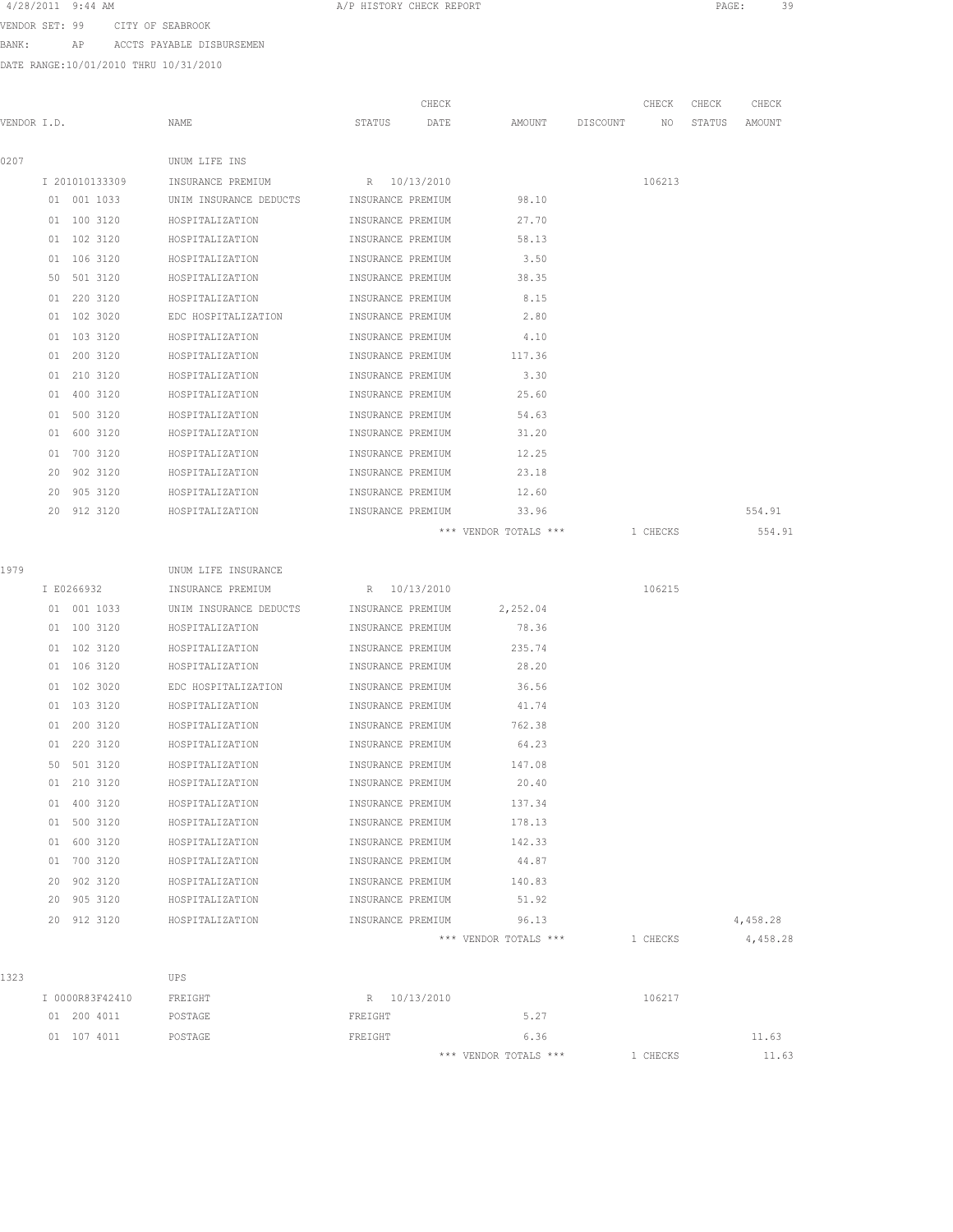|             | $4/28/2011$ 9:44 AM                   |                                               | A/P HISTORY CHECK REPORT |       |                            |          | PAGE:         | 40       |  |
|-------------|---------------------------------------|-----------------------------------------------|--------------------------|-------|----------------------------|----------|---------------|----------|--|
|             | VENDOR SET: 99 CITY OF SEABROOK       |                                               |                          |       |                            |          |               |          |  |
| BANK:       |                                       | AP ACCTS PAYABLE DISBURSEMEN                  |                          |       |                            |          |               |          |  |
|             | DATE RANGE:10/01/2010 THRU 10/31/2010 |                                               |                          |       |                            |          |               |          |  |
|             |                                       |                                               |                          |       |                            |          |               |          |  |
|             |                                       |                                               |                          | CHECK |                            | CHECK    | CHECK         | CHECK    |  |
| VENDOR I.D. |                                       | NAME                                          | STATUS DATE              |       | AMOUNT DISCOUNT NO         |          | STATUS AMOUNT |          |  |
|             |                                       |                                               |                          |       |                            |          |               |          |  |
| 1590        |                                       | UNITED STATES TREASURY                        |                          |       |                            |          |               |          |  |
|             | I IRS201010123303                     | EDDIE GARCIA (459 61 8189) 05/06 R 10/13/2010 |                          |       |                            | 106218   |               |          |  |
|             | 01 001 1032                           | OTHER PAYROLL DEDUCTIONS                      |                          |       | EDDIE GARCIA (459 61 50.00 |          |               | 50.00    |  |
|             |                                       |                                               |                          |       |                            |          |               |          |  |
| 1590        |                                       | UNITED STATES TREASURY                        |                          |       |                            |          |               |          |  |
|             | I IRS201010263400                     | EDDIE GARCIA (459 61 8189) 05/06 R 10/27/2010 |                          |       |                            | 106350   |               |          |  |
|             | 01 001 1032                           | OTHER PAYROLL DEDUCTIONS                      |                          |       | EDDIE GARCIA (459 61 50.00 |          |               | 50.00    |  |
|             |                                       |                                               |                          |       | *** VENDOR TOTALS ***      | 2 CHECKS |               | 100.00   |  |
|             |                                       |                                               |                          |       |                            |          |               |          |  |
| 1574        |                                       | USA MOBILITY                                  |                          |       |                            |          |               |          |  |
|             | I T7884838I                           | PAGER                                         | R 10/06/2010             |       |                            | 106134   |               |          |  |
|             | 01 210 5400                           | TELEPHONE                                     | PAGER                    |       | 17.03                      |          |               | 17.03    |  |
|             |                                       |                                               |                          |       | *** VENDOR TOTALS ***      | 1 CHECKS |               | 17.03    |  |
|             |                                       |                                               |                          |       |                            |          |               |          |  |
| 1892        | I 201010203394                        | JOE VEGA<br>SAFETY BOOTS                      | R 10/20/2010             |       |                            | 106286   |               |          |  |
|             | 01 107 5295                           | SAFETY COMMITTEE                              |                          |       | SAFETY BOOTS 86.59         |          |               | 86.59    |  |
|             |                                       |                                               |                          |       | *** VENDOR TOTALS ***      | 1 CHECKS |               | 86.59    |  |
|             |                                       |                                               |                          |       |                            |          |               |          |  |
| 0919        |                                       | VERIZON WIRELESS                              |                          |       |                            |          |               |          |  |
|             | I 6477795568                          | TELEPHONE                                     | R 10/06/2010             |       |                            | 106135   |               |          |  |
|             | 01 200 5400                           | TELEPHONE                                     | TELEPHONE                |       | 448.83                     |          |               |          |  |
|             | 50 501 5400                           | TELEPHONES                                    | TELEPHONE                |       | 149.61                     |          |               |          |  |
|             | 01 220 5400                           | TELEPHONE                                     | TELEPHONE                |       | 149.61                     |          |               | 748.05   |  |
|             |                                       |                                               |                          |       |                            |          |               |          |  |
| 0919        |                                       | VERIZON WIRELESS                              |                          |       |                            |          |               |          |  |
|             | I 6480638457                          | TELEPHONE                                     | R 10/13/2010             |       |                            | 106219   |               |          |  |
|             | 01 200 5400                           | <b>TELEPHONE</b>                              | TELEPHONE                |       | 816.83                     |          |               | 816.83   |  |
|             |                                       |                                               |                          |       |                            |          |               |          |  |
| 0919        |                                       | VERIZON WIRELESS                              |                          |       |                            |          |               |          |  |
|             | I 6484224628                          | TELEPHONE                                     | R 10/13/2010             |       |                            | 106220   |               |          |  |
|             | 79 790 5115                           | MAINT OFFICE EQUIPMENT                        | TELEPHONE                |       | 40.99                      |          |               | 40.99    |  |
|             |                                       |                                               |                          |       |                            |          |               |          |  |
| 0919        |                                       | VERIZON WIRELESS                              |                          |       |                            |          |               |          |  |
|             | I 6484224627                          | TELEPHONE                                     | R 10/20/2010             |       |                            | 106287   |               |          |  |
|             | 50 501 5400                           | TELEPHONES                                    | TELEPHONE                |       | 147.57                     |          |               | 147.57   |  |
|             |                                       |                                               |                          |       | *** VENDOR TOTALS ***      | 4 CHECKS |               | 1,753.44 |  |
|             |                                       |                                               |                          |       |                            |          |               |          |  |
| 0031        |                                       | WACHOVIA BANK                                 |                          |       |                            |          |               |          |  |
|             | I T3 201010123303                     | FICA TAXES                                    | D 10/12/2010             |       |                            | 000000   |               |          |  |
|             | 01 001 1025                           | FICA TAX PAYABLE                              | FICA TAXES               |       | 11,190.76                  |          |               |          |  |
|             | 01 100 3100<br>01 102 3100            | FICA TAXES<br>FICA TAXES                      | FICA TAXES<br>FICA TAXES |       | 367.98<br>942.12           |          |               |          |  |
|             | 01 103 3100                           | FICA TAXES                                    | FICA TAXES               |       | 189.26                     |          |               |          |  |
|             | 01 106 3100                           | FICA TAXES                                    | FICA TAXES               |       | 142.18                     |          |               |          |  |
|             | 01 200 3100                           | FICA TAXES                                    | FICA TAXES               |       | 3,815.20                   |          |               |          |  |
|             | 01 210 3100                           | PAYROLL TAX                                   | FICA TAXES               |       | 132.45                     |          |               |          |  |
|             | 01 220 3100                           | FICA TAXES                                    | FICA TAXES               |       | 317.00                     |          |               |          |  |
|             |                                       |                                               |                          |       |                            |          |               |          |  |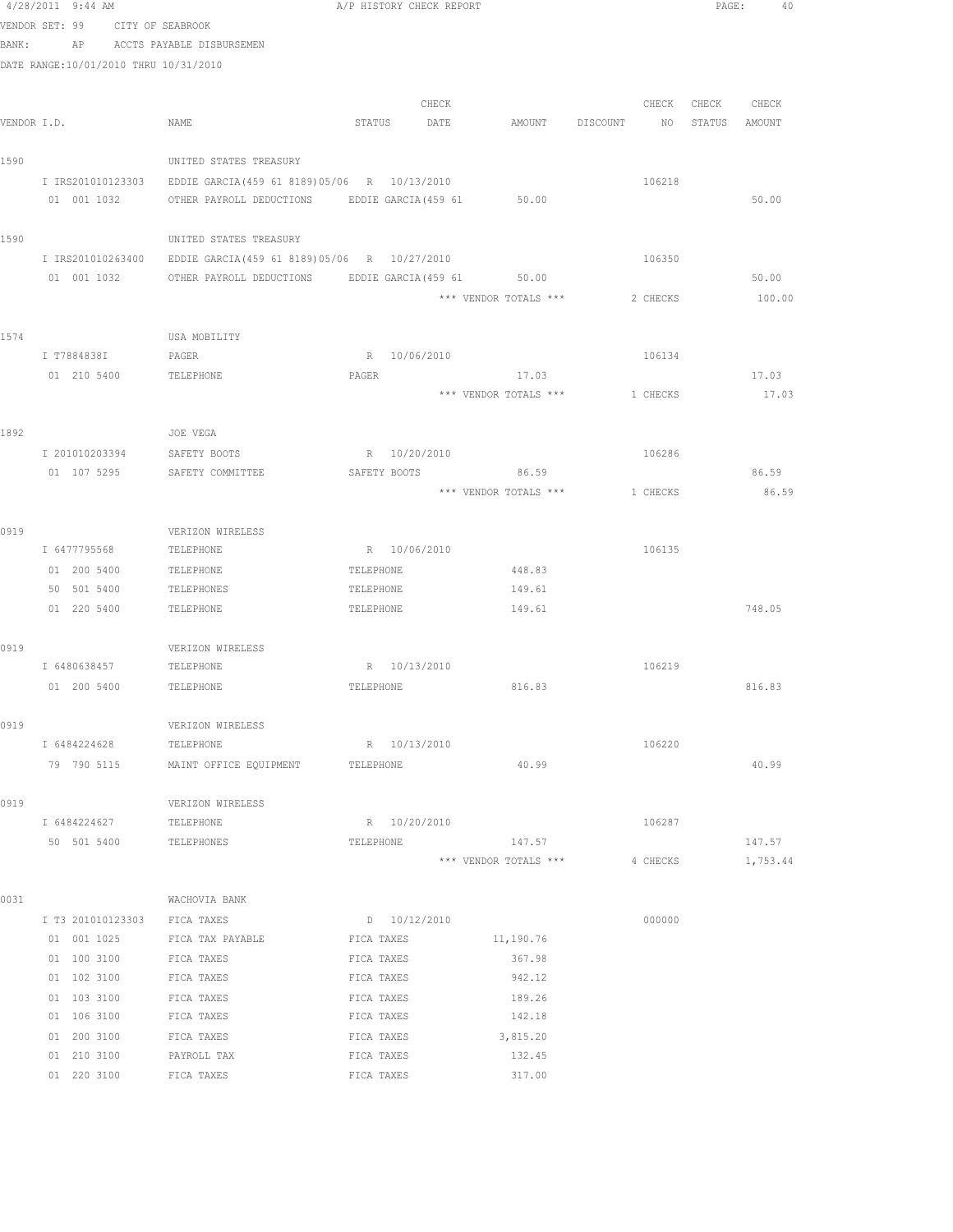4/28/2011 9:44 AM **A/P HISTORY CHECK REPORT PAGE:** 41

VENDOR SET: 99 CITY OF SEABROOK BANK: AP ACCTS PAYABLE DISBURSEMEN

DATE RANGE:10/01/2010 THRU 10/31/2010

|      | DATE RANGE:10/01/2010 THRU 10/31/2010 |                       |                 |                         |          |              |                 |                 |  |
|------|---------------------------------------|-----------------------|-----------------|-------------------------|----------|--------------|-----------------|-----------------|--|
|      | VENDOR I.D.                           | NAME                  | STATUS          | CHECK<br>DATE<br>AMOUNT | DISCOUNT | CHECK<br>NO. | CHECK<br>STATUS | CHECK<br>AMOUNT |  |
|      |                                       |                       |                 |                         |          |              |                 |                 |  |
| 0031 |                                       | WACHOVIA BANK<br>CONT |                 |                         |          |              |                 |                 |  |
|      | I T3 201010123303                     | FICA TAXES            | 10/12/2010<br>D |                         |          | 000000       |                 |                 |  |
|      | 400 3100<br>01                        | FICA TAXES            | FICA TAXES      | 649.92                  |          |              |                 |                 |  |
|      | 500 3100<br>01                        | PAYROLL TAX           | FICA TAXES      | 970.41                  |          |              |                 |                 |  |

|    |             | I T3 201010123303 FICA TAXES D 10/12/2010                 |                     |        | 000000 |           |
|----|-------------|-----------------------------------------------------------|---------------------|--------|--------|-----------|
|    |             |                                                           |                     |        |        |           |
|    |             | 01 500 3100 PAYROLL TAX PART FICA TAXES                   |                     | 970.41 |        |           |
|    | 01 600 3100 | FICA TAXES<br>PAYROLL TAX                                 |                     | 678.65 |        |           |
|    | 01 700 3100 | FICA TAXES 528.35                                         |                     |        |        |           |
| 20 |             | 902 3100 FICA TAXES                                       | FICA TAXES          | 744.11 |        |           |
|    |             | 20 905 3100 FICA TAXES FICA TAXES                         | 248.96              |        |        |           |
|    | 20 912 3100 | FICA TAXES 667.62                                         |                     |        |        |           |
| 50 |             | 501 3100 FICA TAXES FICA TAXES 981.39                     |                     |        |        |           |
|    |             | 77 770 3100 FICA <b>FIGR</b> FICA <b>FICA TAXES</b> 15.16 |                     |        |        |           |
|    |             | I T4 201010123303 MEDICARE WH  D 10/12/2010               |                     |        | 000000 |           |
|    |             | 01 001 1025 FICA TAX PAYABLE MEDICARE WH 2,706.59         |                     |        |        |           |
|    |             | 01 100 3100 FICA TAXES MEDICARE WH 86.06                  |                     |        |        |           |
|    | 01 102 3100 | FICA TAXES 600 MEDICARE WH 309.72                         |                     |        |        |           |
|    | 01 103 3100 | FICA TAXES                                                | MEDICARE WH         | 44.26  |        |           |
|    | 01 106 3100 | FICA TAXES 63.25                                          |                     |        |        |           |
|    | 01 200 3100 | FICA TAXES 692.26                                         |                     |        |        |           |
|    | 01 210 3100 | PAYROLL TAX                                               | MEDICARE WH 30.98   |        |        |           |
|    | 01 220 3100 | FICA TAXES 674.14                                         |                     |        |        |           |
|    | 01 400 3100 | FICA TAXES 60 MEDICARE WH                                 |                     |        |        |           |
| 01 | 500 3100    | PAYROLL TAX                                               | MEDICARE WH 226.95  |        |        |           |
|    | 01 600 3100 | PAYROLL TAX                                               | MEDICARE WH 158.72  |        |        |           |
| 01 | 700 3100    | FICA TAXES 6.79 MEDICARE WH                               |                     |        |        |           |
|    | 20 902 3100 | FICA TAXES                                                | MEDICARE WH 174.02  |        |        |           |
|    | 20 905 3100 | FICA TAXES 6.22                                           |                     |        |        |           |
| 20 | 912 3100    | FICA TAXES MEDICARE WH 156.14                             |                     |        |        |           |
| 50 | 501 3100    | FICA TAXES                                                | MEDICARE WH 229.53  |        |        |           |
|    | 77 770 3100 | FICA                                                      | 3.55<br>MEDICARE WH |        |        | 27,794.70 |
|    |             |                                                           |                     |        |        |           |

|             |        | ۰ |  |
|-------------|--------|---|--|
| ٠<br>$\sim$ | ×<br>I | ٧ |  |

| 0031 |    |             | WACHOVIA BANK                                     |                   |          |        |
|------|----|-------------|---------------------------------------------------|-------------------|----------|--------|
|      |    |             | I T3 201010263400 FICA TAXES D 10/26/2010         |                   |          | 000000 |
|      |    |             | 01 001 1025 FICA TAX PAYABLE FICA TAXES 11,142.36 |                   |          |        |
|      |    |             | 01 100 3100 FICA TAXES                            | FICA TAXES 357.75 |          |        |
|      |    | 01 102 3100 | FICA TAXES                                        | FICA TAXES        | 942.12   |        |
|      |    |             | 01 103 3100 FICA TAXES                            | FICA TAXES        | 189.26   |        |
|      |    | 01 106 3100 | FICA TAXES                                        | FICA TAXES 142.18 |          |        |
|      |    | 01 200 3100 | FICA TAXES FICA TAXES                             |                   | 3,994.23 |        |
|      |    | 01 210 3100 | PAYROLL TAX                                       | FICA TAXES        | 128.85   |        |
|      |    | 01 220 3100 |                                                   |                   | 318.18   |        |
|      |    | 01 400 3100 | FICA TAXES FICA TAXES                             |                   | 409.19   |        |
|      |    | 01 500 3100 | PAYROLL TAX <b>EXECUTE:</b> FICA TAXES            |                   | 998.60   |        |
|      |    | 01 600 3100 | FICA TAXES<br>PAYROLL TAX                         |                   | 685.71   |        |
|      | 01 | 700 3100    | FICA TAXES                                        | FICA TAXES        | 358.10   |        |
|      | 20 | 902 3100    | FICA TAXES                                        | FICA TAXES        | 779.26   |        |
|      | 20 | 905 3100    | FICA TAXES                                        | FICA TAXES        | 248.87   |        |
|      | 20 | 912 3100    | FICA TAXES                                        | FICA TAXES        | 613.43   |        |
|      |    | 50 501 3100 | FICA TAXES<br>FICA TAXES                          |                   | 962.85   |        |
|      |    |             |                                                   |                   |          |        |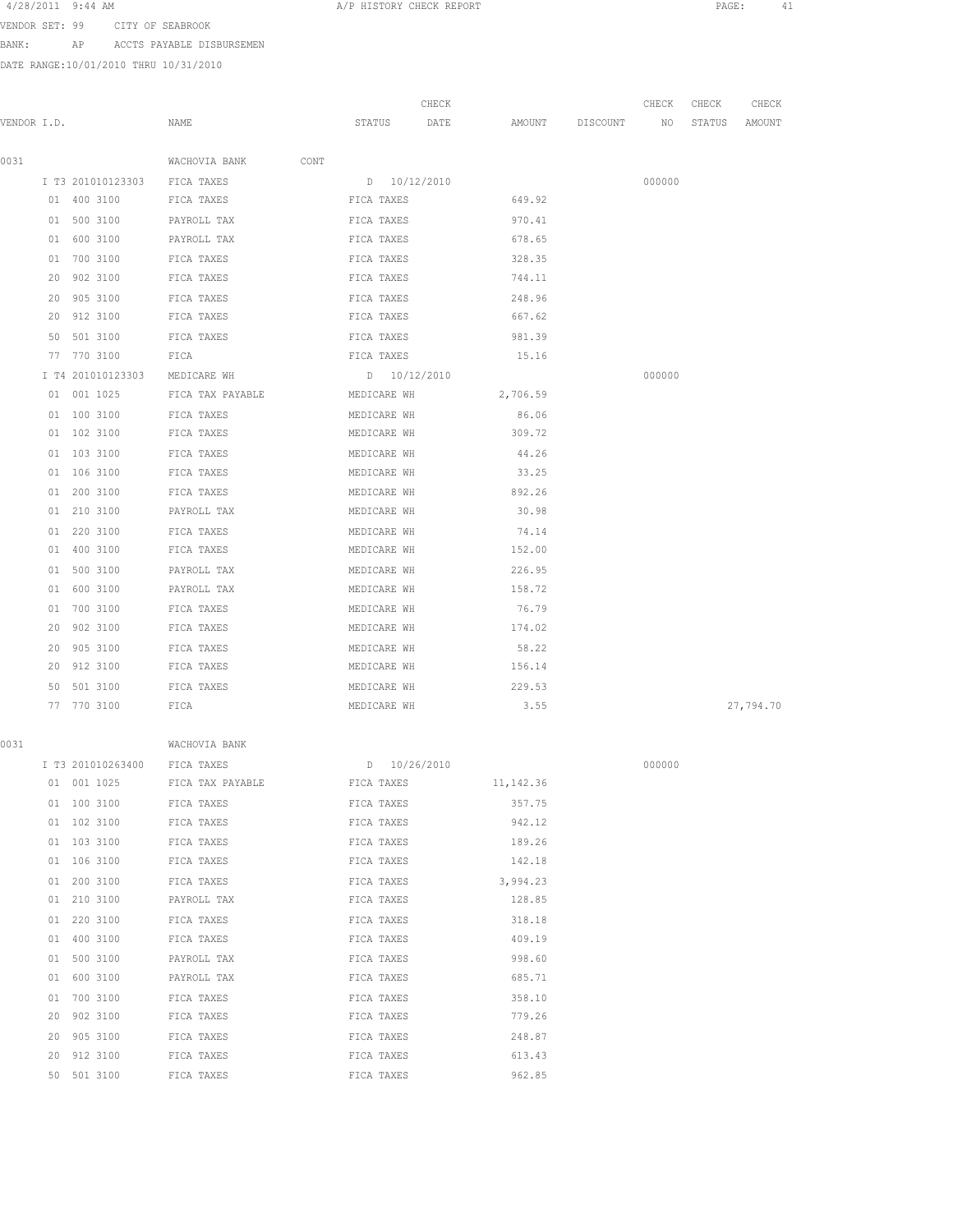| 4/28/2011 | 9:44 AM |  |
|-----------|---------|--|
|-----------|---------|--|

A/P HISTORY CHECK REPORT PAGE: 42

VENDOR SET: 99 CITY OF SEABROOK

BANK: AP ACCTS PAYABLE DISBURSEMEN

DATE RANGE:10/01/2010 THRU 10/31/2010

|             |                   |                                           | CHECK                      |                       |          | CHECK    | CHECK  | CHECK      |
|-------------|-------------------|-------------------------------------------|----------------------------|-----------------------|----------|----------|--------|------------|
| VENDOR I.D. |                   | NAME                                      | STATUS<br>DATE             | AMOUNT                | DISCOUNT | NO       | STATUS | AMOUNT     |
| 0031        |                   | WACHOVIA BANK<br>CONT                     |                            |                       |          |          |        |            |
|             | I T3 201010263400 | FICA TAXES                                | D 10/26/2010               |                       |          | 000000   |        |            |
|             | 77 770 3100       | FICA                                      | FICA TAXES                 | 13.78                 |          |          |        |            |
|             | I T4 201010263400 | MEDICARE WH                               | D 10/26/2010               |                       |          | 000000   |        |            |
|             | 01 001 1025       | FICA TAX PAYABLE                          | MEDICARE WH                | 2,695.24              |          |          |        |            |
|             | 01 100 3100       | FICA TAXES                                | MEDICARE WH                | 83.66                 |          |          |        |            |
|             | 01 102 3100       | FICA TAXES                                | MEDICARE WH                | 309.72                |          |          |        |            |
|             | 01 103 3100       | FICA TAXES                                | MEDICARE WH                | 44.26                 |          |          |        |            |
|             | 01 106 3100       | FICA TAXES                                | MEDICARE WH                | 33.25                 |          |          |        |            |
|             | 01 200 3100       | FICA TAXES                                | MEDICARE WH                | 934.13                |          |          |        |            |
|             | 01 210 3100       | PAYROLL TAX                               | MEDICARE WH                | 30.14                 |          |          |        |            |
|             | 01 220 3100       | FICA TAXES                                | MEDICARE WH                | 74.41                 |          |          |        |            |
|             | 400 3100<br>01    | FICA TAXES                                | MEDICARE WH                | 95.70                 |          |          |        |            |
|             | 01 500 3100       | PAYROLL TAX                               | MEDICARE WH                | 233.55                |          |          |        |            |
|             | 600 3100<br>01    | PAYROLL TAX                               | MEDICARE WH                | 160.36                |          |          |        |            |
|             | 01 700 3100       | FICA TAXES                                | MEDICARE WH                | 83.74                 |          |          |        |            |
|             | 20<br>902 3100    | FICA TAXES                                | MEDICARE WH                | 182.24                |          |          |        |            |
|             | 905 3100<br>20    | FICA TAXES                                | MEDICARE WH                | 58.21                 |          |          |        |            |
|             | 20<br>912 3100    | FICA TAXES                                | MEDICARE WH                | 143.46                |          |          |        |            |
|             | 501 3100<br>50    | FICA TAXES                                | MEDICARE WH                | 225.19                |          |          |        |            |
|             | 77 770 3100       | FICA                                      | MEDICARE WH                | 3.22                  |          |          |        | 27,675.20  |
|             |                   |                                           |                            | *** VENDOR TOTALS *** |          | 2 CHECKS |        | 55,469.90  |
| 0032        |                   | WACHOVIA BANK                             |                            |                       |          |          |        |            |
|             | I T1 201010123303 | WITHHOLDING TAXES                         | $D = 10/12/2010$           |                       |          | 000000   |        |            |
|             | 01 001 1020       | WITHHOLDING PAYABLE                       | WITHHOLDING TAXES          | 20, 211.51            |          |          |        | 20, 211.51 |
|             |                   |                                           |                            |                       |          |          |        |            |
| 0032        |                   | WACHOVIA BANK                             |                            |                       |          |          |        |            |
|             | I T1 201010263400 | WITHHOLDING TAXES                         | D 10/26/2010               |                       |          | 000000   |        |            |
|             | 01 001 1020       | WITHHOLDING PAYABLE                       | WITHHOLDING TAXES          | 20,326.39             |          |          |        | 20,326.39  |
|             |                   |                                           |                            | *** VENDOR TOTALS *** |          | 2 CHECKS |        | 40,537.90  |
| 0680        |                   | LEON WALTMAN                              |                            |                       |          |          |        |            |
|             | I 201010273451    | UNCLAIMED PROPERTY REFUND R 10/27/2010    |                            |                       |          | 106351   |        |            |
|             | 01 107 3900       | MERIT AWARDS                              | UNCLAIMED PROPERTY R 20.48 |                       |          |          |        | 20.48      |
|             |                   |                                           |                            | *** VENDOR TOTALS *** |          | 1 CHECKS |        | 20.48      |
|             |                   |                                           |                            |                       |          |          |        |            |
| 0035        |                   | WASTE MANAGEMENT OF TEXAS INC             |                            |                       |          |          |        |            |
|             | I 201010133347    | DUMPSTER CHARGES                          | R 10/13/2010               |                       |          | 106221   |        |            |
|             | 20 922 5479       | COMMERCIAL SANIT SERVICE DUMPSTER CHARGES |                            | 51,052.43             |          |          |        |            |
|             | 20 922 7210       | FRANCHISE FEES                            | DUMPSTER CHARGES           | 16,977.25CR           |          |          |        |            |
|             | 20 922 9535       | SANITATION BILLING FEES                   | DUMPSTER CHARGES           | 9,054.52CR            |          |          |        |            |
|             | 20 922 5467       | RECYCLING CHARGES                         | DUMPSTER CHARGES           | 5,813.09              |          |          |        |            |
|             | 20 922 5469       | RESIDENTIAL SANIT SERVICE                 | DUMPSTER CHARGES           | 62,129.17             |          |          |        | 92,962.92  |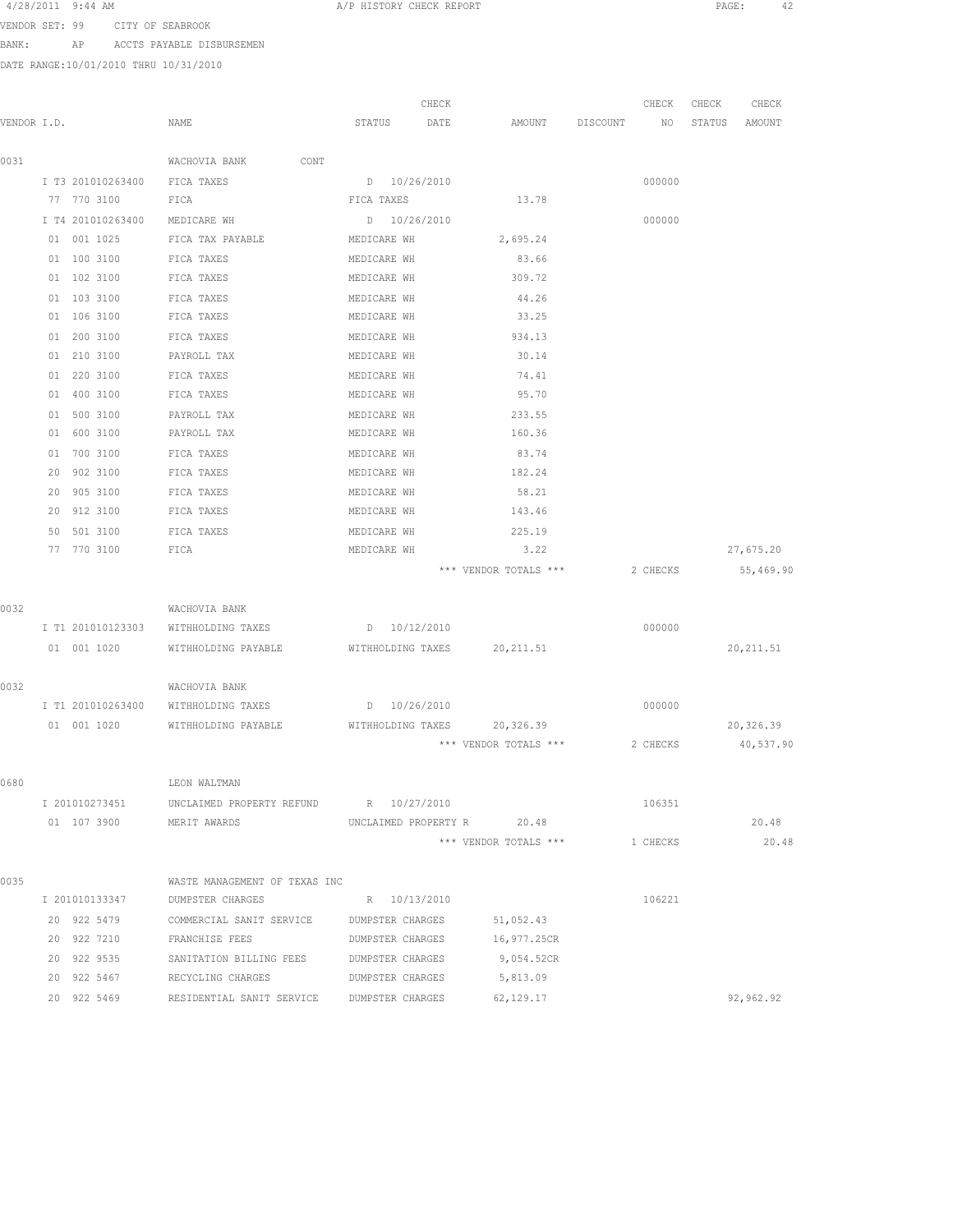| 4/28/2011 9:44 AM                     |                                                       | A/P HISTORY CHECK REPORT |                       |                        | PAGE:<br>43      |
|---------------------------------------|-------------------------------------------------------|--------------------------|-----------------------|------------------------|------------------|
| VENDOR SET: 99                        | CITY OF SEABROOK                                      |                          |                       |                        |                  |
| BANK:<br>AP                           | ACCTS PAYABLE DISBURSEMEN                             |                          |                       |                        |                  |
| DATE RANGE:10/01/2010 THRU 10/31/2010 |                                                       |                          |                       |                        |                  |
|                                       |                                                       |                          |                       |                        |                  |
|                                       |                                                       | CHECK                    |                       | CHECK                  | CHECK<br>CHECK   |
| VENDOR I.D.                           | NAME                                                  | STATUS<br>DATE           | AMOUNT DISCOUNT       | NO                     | STATUS<br>AMOUNT |
| 0035                                  | WASTE MANAGEMENT OF TEXAS INC                         |                          |                       |                        |                  |
|                                       | I 162472717915 ROLL OFFS                              | R 10/20/2010             |                       | 106288                 |                  |
| 20 922 5466                           | STORM CLEANUP EXPENSE                                 | ROLL OFFS                | 1,153.68              |                        | 1,153.68         |
|                                       |                                                       |                          | *** VENDOR TOTALS *** | 2 CHECKS               | 94,116.60        |
| 1996                                  | WATLEE CONSTRUCTION INC OF TEX                        |                          |                       |                        |                  |
| I 201010273452                        | CAROTHERS PROJECT                                     | R 10/27/2010             |                       | 106352                 |                  |
|                                       | 37 370 6050 BUILDINGS/RENOVATIONS CAROTHERS PROJECT   |                          | 33, 116.50            |                        |                  |
|                                       | 37 037 1005 ACCTS PAYABLE/RETAINAGE CAROTHERS PROJECT |                          | 3,311.65CR            |                        | 29,804.85        |
|                                       |                                                       |                          | *** VENDOR TOTALS *** | 1 CHECKS               | 29,804.85        |
| 1874                                  | JIMMY WHEELER                                         |                          |                       |                        |                  |
| I 201010133346                        | SAFETY BOOTS                                          | R 10/13/2010             |                       | 106222                 |                  |
|                                       | 01 107 5295 SAFETY COMMITTEE                          | SAFETY BOOTS 100.00      |                       |                        | 100.00           |
|                                       |                                                       |                          | *** VENDOR TOTALS *** | 1 CHECKS               | 100.00           |
| $*$ * TOTALS * *                      | NO.                                                   |                          |                       | CHECK AMOUNT DISCOUNTS | TOTAL APPLIED    |
| REGULAR CHECKS:                       | 266                                                   |                          | 1,323,796.46          | 0.00                   | 1,323,796.46     |
| HAND CHECKS:                          | $\overline{0}$                                        |                          | 0.00                  | 0.00                   | 0.00             |
| DRAFTS:                               | 15                                                    |                          | 100,215.76            | 0.00                   | 100,215.76       |
| EFT:                                  | 26                                                    |                          | 38,344.68             | 0.00                   | 38, 344.68       |
| NON CHECKS:                           | $\bigcirc$                                            |                          | 0.00                  | 0.00                   | 0.00             |
| VOID CHECKS:                          | 9 VOID DEBITS                                         | 1,609.10                 |                       |                        |                  |
|                                       |                                                       | 363.60<br>VOID CREDITS   |                       | 1,245.50 0.00          | 1,245.50         |

TOTAL ERRORS: 0

|    | G/L ACCOUNT | NAME                          | AMOUNT      |
|----|-------------|-------------------------------|-------------|
|    |             |                               |             |
|    |             |                               |             |
| 01 | 001 0510    | ACCRUED RECEIVABLES           | 2,329.89CR  |
| 01 | 001 1005    | ACCTS PAYABLE/RETAINAGE       | 15,717.40CR |
| 01 | 001 1011    | BAIL BONDS PAYABLE            | 4,808.00    |
| 01 | 001 1020    | WITHHOLDING PAYABLE           | 41,102.94   |
| 01 | 001 1025    | FICA TAX PAYABLE              | 27,734.95   |
| 01 | 001 1028    | RETIREMENT PAYABLE            | 26,907.05   |
| 01 | 001 1029    | MEDICAL INSURANCE PAYABLE     | 10,254.28   |
| 01 | 001 1030    | AFLAC INSURANCE DEDUCTS       | 3,283.94    |
| 01 | 001 1031    | ICMA INSURANCE DEDUCTS        | 7,206.92    |
| 01 | 001 1032    | OTHER PAYROLL DEDUCTIONS      | 5,485.14    |
| 01 | 001 1033    | UNIM INSURANCE DEDUCTS        | 2,365.07    |
| 01 | 001 1034    | NATIONAL SAVINGS BOND DEDUCTS | 121.70      |
| 01 | 001 1036    | DENTAL INSURANCE PAYABLE      | 1,711.93    |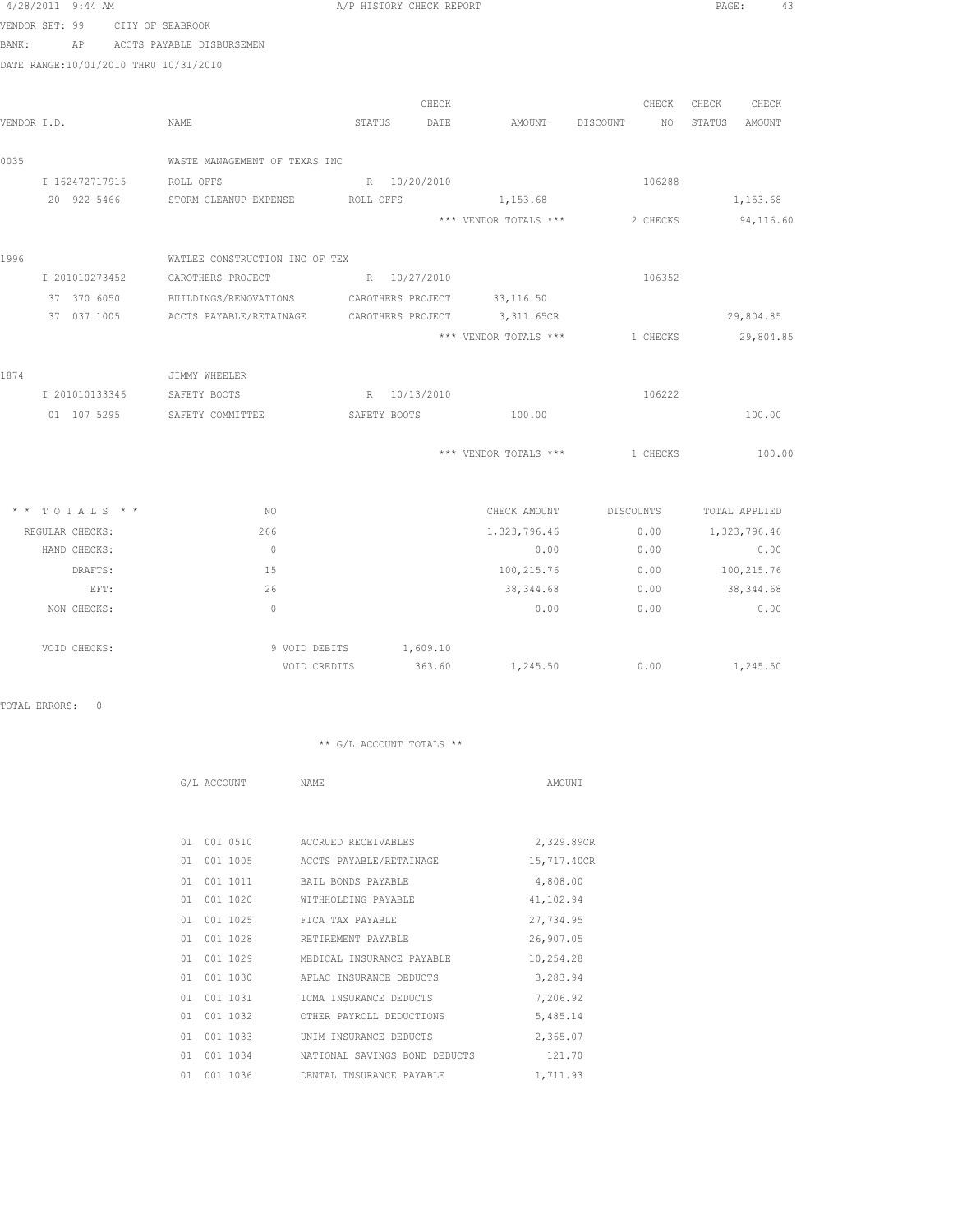4/28/2011 9:44 AM A/P HISTORY CHECK REPORT PAGE: 44

VENDOR SET: 99 CITY OF SEABROOK

BANK: AP ACCTS PAYABLE DISBURSEMEN

DATE RANGE:10/01/2010 THRU 10/31/2010

### \*\* G/L ACCOUNT TOTALS \*\*

G/L ACCOUNT NAME NAME

|             | 01 001 1203 DUE TO STATE ESCHEATMENT                           | 7,344.45    |
|-------------|----------------------------------------------------------------|-------------|
|             | 01 001 1204 OMNI FEES PAYABLE                                  | 832.75      |
|             | 01 001 1525 COMMUNITY HOUSE DEPOSITS                           | 425.00      |
|             | 01 100 3100 FICA TAXES                                         | 895.45      |
|             | 01 100 3110 RETIREMENT                                         | 2,462.66    |
| 01 100 3120 | HOSPITALIZATION                                                | 1,470.83    |
| 01 100 3300 | MAYOR & COUNCIL FEES                                           | 1,400.00    |
| 01 100 5020 | DUES & SUBSCRIPTIONS                                           | 305.00      |
| 01 100 5030 | RENTALS & SERVICE AGRMTS                                       | 3,510.00    |
| 01 100 5195 | ELECTION EXPENSE                                               | 302.90      |
|             | 01 100 5300 TRAINING & CONFERENCE                              | 983.29      |
|             | 01 100 5465 MISC EXPENDITURES                                  | 345.65      |
|             | 01 100 8605 DISPATCH & ANIMAL CONTROL                          | 833.33CR    |
|             | 01 100 8606 LEASE OF FIRE STATION                              | 26,396.08CR |
|             | 01 102 3020 EDC HOSPITALIZATION                                | 967.91      |
|             | 01 102 3100 FICA TAXES                                         | 2,503.68    |
|             | 01  102  3110  RETIREMENT                                      | 9,362.12    |
| 01 102 3120 | HOSPITALIZATION                                                | 4,670.71    |
| 01 102 5020 | DUES & SUBSCRIPTIONS                                           | 255.00      |
| 01 102 5300 | TRAINING & CONFERENCE                                          | 174.00      |
| 01 103 3100 | FICA TAXES                                                     | 467.04      |
| 01 103 3110 | RETIREMENT                                                     | 1,378.82    |
|             | $01 \quad 103 \quad 3120 \qquad \qquad \text{HOSPITALIZATION}$ | 974.39      |
|             | 01 103 4150 SMALL TOOLS & EQUIPMENT                            | 405.26      |
|             | 01 103 5020 DUES & SUBSCRIPTIONS                               | 140.00      |
|             | 01 106 3100 FICA TAXES                                         | 350.86      |
|             | 01 106 3110 RETIREMENT                                         | 971.84      |
|             | 01 106 3120 HOSPITALIZATION                                    | 487.00      |
|             | 01 106 4010 OFFICE SUPPLIES                                    | 60.64       |
| 01 106 5400 | TELEPHONE                                                      | 609.09      |
| 01 106 5465 | MISC EXPENSE                                                   | 171.39      |
| 01 107 3145 | DRUG TESTING                                                   | 91.00       |
| 01 107 3900 | MERIT AWARDS                                                   | 220.48      |
| 01 107 4010 | OFFICE SUPPLIES                                                | 2,783.97    |
| 01 107 4011 | POSTAGE                                                        | 1,014.11    |
|             | 01 107 4050 BULK PETROLEUM PURCHASES                           | 11,657.85   |
| 01 107 4150 | SMALL EQUIPMENT                                                | 299.90      |
| 01 107 5010 | ADVERTISING                                                    | 745.97      |
| 01 107 5020 | DUES & SUBSCRIPTIONS                                           | 2,354.00    |
|             | 01 107 5030 RENTALS & SERVICE AGRMTS                           | 4,203.26    |
| 01 107 5175 | JANITORIAL SERVICES                                            | 868.18      |
| 01 107 5180 | MAINT BLDGS & GROUNDS                                          | 1,160.81    |
| 01 107 5190 | CODIFICATION                                                   | 2,804.29    |
| 01 107 5215 | PROF FEES ENGINEERING                                          | 10,716.71   |
| 01 107 5220 | PROF FEES LEGAL                                                | 17,015.68   |
| 01 107 5230 | CONTRACT AMBULANCE SERV                                        | 14,596.17   |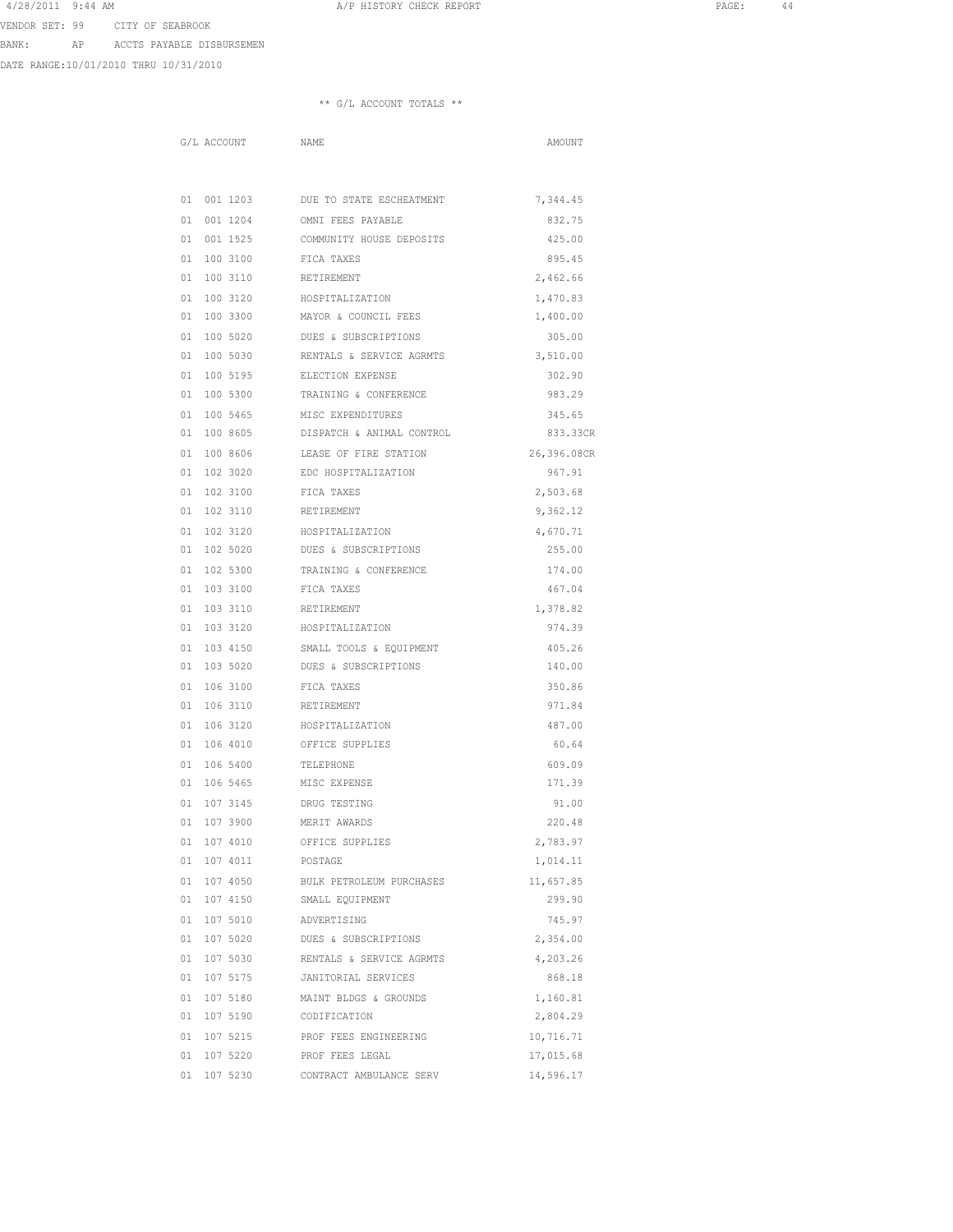A A SHORT CHECK REPORT CHECK REPORT AND RAGE: 45

VENDOR SET: 99 CITY OF SEABROOK

BANK: AP ACCTS PAYABLE DISBURSEMEN

DATE RANGE:10/01/2010 THRU 10/31/2010

| G/L ACCOUNT            | NAME                               | AMOUNT                 |
|------------------------|------------------------------------|------------------------|
|                        |                                    |                        |
|                        |                                    |                        |
| 01 107 5295            | 01 107 5235 CONTRACT FIRE DEPT     | 114,227.66             |
| 01 107 5330            | SAFETY COMMITTEE<br>INSURANCE MISC | 1,334.00<br>239,703.37 |
| 01 107 5400            | TELEPHONE                          |                        |
| 01 107 5410            | UTILITIES                          | 1,330.13<br>6,748.69   |
| 01 107 5465            | MISC EXPENSE                       | 273.26                 |
| 01 107 5466            | FIRE STATION EXPENSE               | 1,829.45               |
| 01 107 6050            | FACILITIES                         | 314,449.56             |
| 01 107 6051            | ENERGY EFFICIENT LIGHTS            | 2,500.00               |
| 01 200 3100            | FICA TAXES                         | 9,635.82               |
| 01 200 3110            | RETIREMENT                         | 27, 115.55             |
| 01 200 3120            | HOSPITALIZATION                    | 16,621.47              |
| 01 200 3350            | UNEMPLOYMENT BENEFITS              | 104.81                 |
| 01 200 4005            | SUPPLIES POLICE OPERATION          | 132.84                 |
| 01 200 4010            | OFFICE SUPPLIES                    | 844.30                 |
| 01 200 4011            | POSTAGE                            | 101.27                 |
| 01 200 4030            | GAS & OIL/OUTSIDE SUPPLY           | 217.32                 |
| 01 200 4150            | SMALL TOOLS & EQUIP                | 749.81                 |
| 01 200 5030            | RENTALS & SERVICE AGRMTS           | 33,997.62              |
| 01 200 5110            | MAINT AUTOS & EQUIPMENT            | 1,986.48               |
| 01 200 5175            | JANITORIAL SERVICES                | 795.00                 |
| 01 200 5180            | MAINT BLDGS & GROUNDS              | 49.00                  |
| 01 200 5300            | TRAINING & CONFERENCE              | 886.48                 |
| 01 200 5311            | HANDGUN TRAINING EXPENSE           | 269.00                 |
| 01 200 5400            | TELEPHONE                          | 1,596.82               |
| 01 200 5410            | UTILITIES                          | 152.13                 |
| 01 200 5465            | MISC EXPENSE                       | 372.13                 |
| 01 200 5495            | POLICE RESERVES                    | 205.70                 |
| 01 210 3100            | PAYROLL TAX                        | 322.42                 |
| 01 210 3110            | RETIREMENT                         | 922.42                 |
| 01 210 3120            | HOSPITALIZATION                    | 659.70                 |
| 01 210 3350            | UNEMPLOYMENT BENEFITS              | 13.96                  |
| 01 210 4160            | ANIMAL FOOD & SUPPLIES             | 97.52                  |
| 01 210 5110            | MAINT AUTOS & EQUIP                | 67.50                  |
| 01 210 5300            | TRAINING & CONFERENCE              | 21.30                  |
| 01 210 5310            | UNIFORMS & LAUNDRY                 | 76.00                  |
| 01 210 5400            | TELEPHONE                          | 155.86                 |
| 01 210 5410            | UTILITIES                          | 291.89                 |
| 01 210 5465            | MISC EXPENDITURES                  | 77.99                  |
| 01 220 3100 FICA TAXES |                                    | 783.73                 |
| 01 220 3110            | RETIREMENT                         | 2,181.65               |
| 01 220 3120            | HOSPITALIZATION                    | 1,300.98               |
| 01 220 5220            | PROF FEES LEGAL                    | 166.66                 |
| 01 220 5310            | UNIFORMS & LAUNDRY                 | 796.00                 |
| 01 220 5400            | TELEPHONE                          | 149.61                 |
| 01 400 3100            | FICA TAXES                         | 1,306.81               |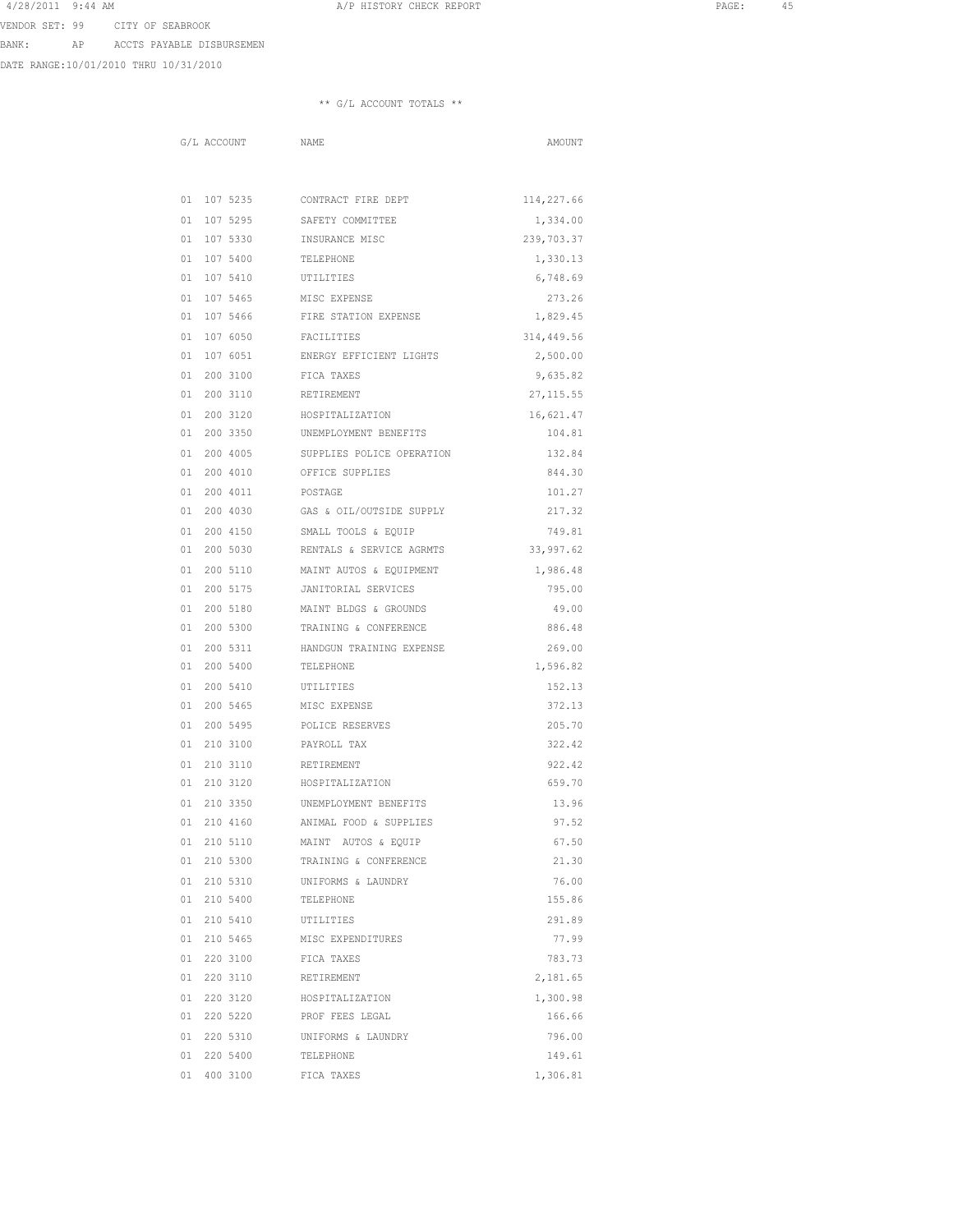4/28/2011 9:44 AM A/P HISTORY CHECK REPORT PAGE: 46 VENDOR SET: 99 CITY OF SEABROOK

BANK: AP ACCTS PAYABLE DISBURSEMEN

DATE RANGE:10/01/2010 THRU 10/31/2010

|  | G/L ACCOUNT               | <b>NAME</b>                                         | AMOUNT    |
|--|---------------------------|-----------------------------------------------------|-----------|
|  |                           |                                                     |           |
|  |                           |                                                     |           |
|  | 01  400  3110  RETIREMENT |                                                     | 3,667.37  |
|  |                           | 01 400 3120 HOSPITALIZATION                         | 3,977.90  |
|  |                           | 01 400 3350 UNEMPLOYMENT BENEFITS                   | 820.73    |
|  |                           | 01 400 4010 OFFICE SUPPLIES                         | 467.45    |
|  | 01 400 4090               | POOL SUPPLIES                                       | 1,632.31  |
|  | 01 400 4150               | SMALL EQUIPMENT OR TOOLS                            | 67.87     |
|  | 01 400 4400               | MISC SUPPLIES                                       | 885.68    |
|  | 01 400 5030               | RENTALS & SERVICE AGRMTS                            | 274.19    |
|  | 01 400 5110               | MAINT AUTOS & EQUIPMENT                             | 1,692.00  |
|  | 01 400 5160               | MAINT POOL & GROUNDS                                | 451.04    |
|  | 01 400 5180               | MAINT BLDGS & GROUNDS                               | 723.15    |
|  |                           | 01 400 5275 ELECTRICAL SERVICES                     | 90.00     |
|  |                           | 01 400 5310 UNIFORMS & LAUNDRY                      | 291.56    |
|  | 01 400 5400               | TELEPHONE                                           | 527.24    |
|  | 01  400  5410   UTILITIES |                                                     | 5,344.05  |
|  | 01 400 5465 MISC EXPENSE  |                                                     | 375.95    |
|  | 01 500 3100               | PAYROLL TAX                                         | 2,429.51  |
|  | 01 500 3110               | RETIREMENT                                          | 6,821.65  |
|  | 01 500 3120               | HOSPITALIZATION                                     | 4,373.71  |
|  | 01 500 4150               | SMALL TOOLS & EQUIP                                 | 794.44    |
|  | 01 500 4400               | MISC SUPPLIES                                       | 111.00    |
|  | 01 500 5030               | RENTALS & SERVICE AGRMTS                            | 23.32     |
|  | 01 500 5110               | MAINT AUTOS & EQUIP                                 | 2,478.33  |
|  | 01 500 5140               | MAINT STREETS                                       | 1,800.00  |
|  | 01 500 5145               | MAINT DRAINAGE                                      | 940.00    |
|  |                           | 01 500 5150 MAINT STREET SIGNS                      | 550.00    |
|  |                           | 01 500 5180 MAINT BLDGS & GROUNDS                   | 345.14    |
|  | 01 500 5310               | UNIFORMS & LAUNDRY                                  | 177.80    |
|  | 01 500 5410               | UTILITIES                                           | 396.44    |
|  | 01 500 5411               | UTILITIES STREET LIGHTS                             | 21,934.50 |
|  | 01 500 5465               | MISC EXPENDITURES                                   | 61.00     |
|  | 01 500 6065               | VARIOUS STREET PROJECTS                             | 5,902.00  |
|  | 01 600 3015               | CONTRACT LABOR                                      | 1,120.00  |
|  | 01 600 3100               | PAYROLL TAX                                         | 1,683.44  |
|  | 01 600 3110               | RETIREMENT                                          | 4,855.63  |
|  |                           | 01 600 3120 HOSPITALIZATION                         | 3,898.07  |
|  |                           | 01 600 5030 RENTALS & SERVICE AGRMTS                | 244.50    |
|  |                           | 01 600 5240 CONTRACT SVCS MOWING/DEMOLITIO 4,190.00 |           |
|  | 01 700 3100 FICA TAXES    |                                                     | 846.98    |
|  | 01 700 3110 RETIREMENT    |                                                     | 2,108.35  |
|  |                           | 01 700 3120 HOSPITALIZATION                         | 1,285.72  |
|  | 01 700 3310               | MUNICIPAL JUDGES' FEES                              | 2,200.00  |
|  | 01 700 3350               | UNEMPLOYMENT BENEFITS                               | 31.69     |
|  | 01 700 4010               | OFFICE SUPPLIES                                     | 584.66    |
|  | 01 700 4150               | SMALL EQUIPMENT OR TOOLS                            | 329.28    |
|  | 01 700 5030               | RENTALS & SERVICE AGRMTS                            | 306.88    |
|  |                           |                                                     |           |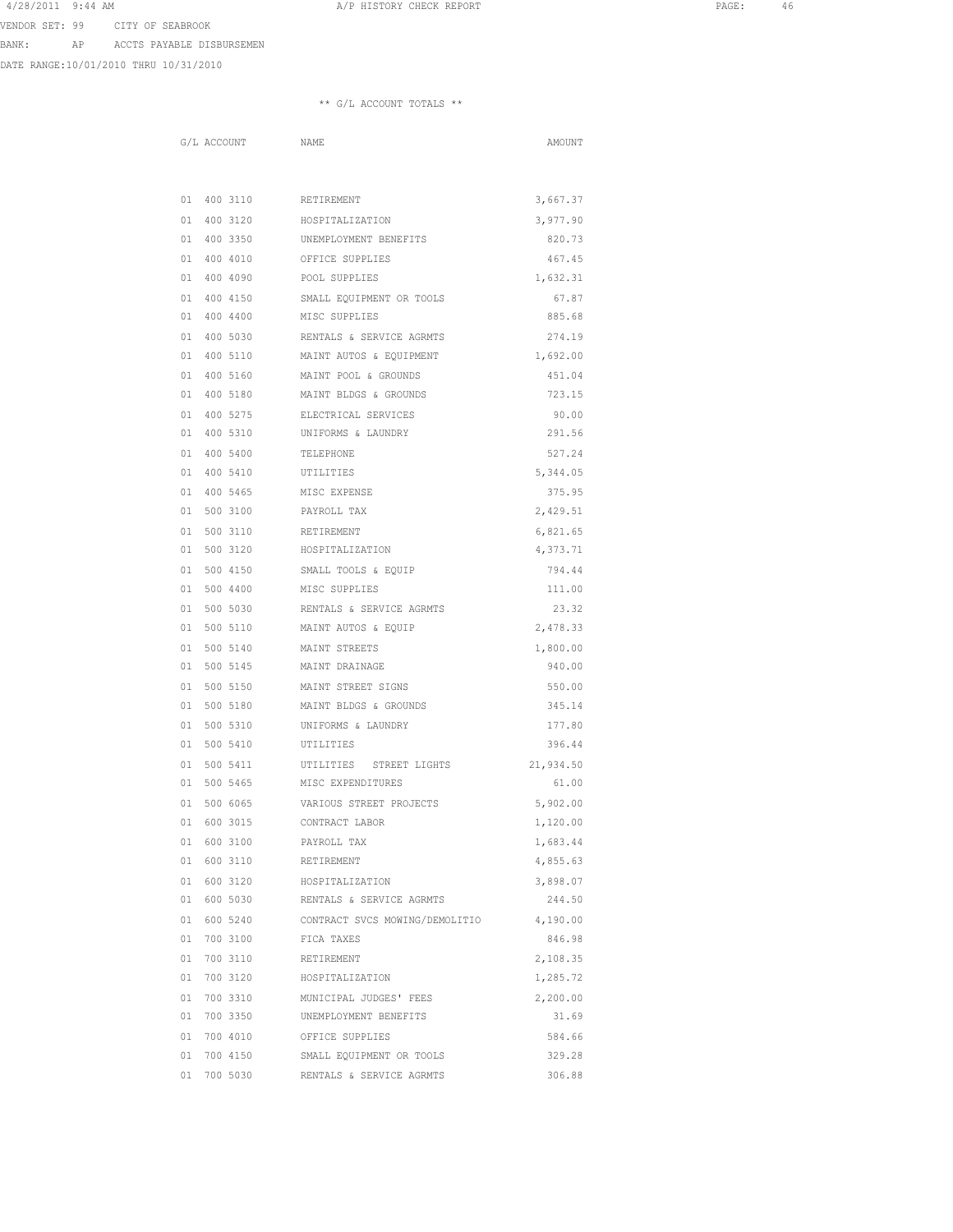4/28/2011 9:44 AM A/P HISTORY CHECK REPORT PAGE: 47 VENDOR SET: 99 CITY OF SEABROOK

BANK: AP ACCTS PAYABLE DISBURSEMEN

DATE RANGE:10/01/2010 THRU 10/31/2010

|  | G/L ACCOUNT NAME          |                                      | AMOUNT               |
|--|---------------------------|--------------------------------------|----------------------|
|  |                           |                                      |                      |
|  |                           |                                      |                      |
|  |                           | 01 700 5220 PROF FEES LEGAL          | 1,633.34             |
|  |                           | 01 700 5300 TRAINING & CONFERENCE    | 393.00               |
|  |                           | 01 700 5431 WARRANT INFORMATION SERV | 30.00                |
|  |                           | *** FUND TOTAL ***                   | 1,084,255.87         |
|  |                           |                                      |                      |
|  | 06 601 5301               | EDUCATION EXPENSE                    | 382.84               |
|  |                           | *** FUND TOTAL ***                   | 382.84               |
|  |                           |                                      |                      |
|  | 09 901 5030               | RENTAL & SERVICE AGRMTS              | 675.00               |
|  |                           | *** FUND TOTAL ***                   | 675.00               |
|  |                           |                                      |                      |
|  |                           | 13 130 5215 PROF FEES ENGINEERING    | 28,700.00            |
|  |                           | *** FUND TOTAL ***                   | 28,700.00            |
|  |                           |                                      |                      |
|  | 15 150 5010 ADVERTISING   |                                      | 50,000.00            |
|  | 15 150 5030               | RENTALS & SERVICE AGREEMENTS         | 500.00               |
|  | 15 150 5400               | TELEPHONE                            | 222.12               |
|  | 15 150 5410               | UTILITIES                            | 463.77               |
|  | 15 150 5464               | SALTWATER DERBY EXPENSE              | 5,768.15             |
|  | 15 150 5465               | MISCELLANEOUS                        | 462.08               |
|  |                           | *** FUND TOTAL ***                   | 57,416.12            |
|  | 20 902 3100 FICA TAXES    |                                      |                      |
|  | 20 902 3110 RETIREMENT    |                                      | 1,879.63             |
|  |                           | 20 902 3120 HOSPITALIZATION          | 5,390.16<br>3,885.38 |
|  |                           | 20 902 4150 SMALL EQUIPMENT OR TOOLS | 36.34                |
|  | 20 902 4400 MISC SUPPLIES |                                      | 53.71                |
|  | 20 902 5030               | RENTALS & SERVICE AGRMTS             | 71.32                |
|  | 20 902 5110               | MAINT AUTOS & EQUIPMENT              | 691.24               |
|  | 20 902 5130               | MAINT WATER SYSTEM MINOR             |                      |
|  | 20 902 5285               | LABORATORY FEES                      | 1,757.78             |
|  | 20 902 5310               | UNIFORMS & LAUNDRY                   | 1,064.00<br>177.79   |
|  | 20 902 5400               | TELEPHONE                            | 167.73               |
|  | 20 902 5410               | UTILITIES                            | 2,269.27             |
|  | 20 902 5451               | PASADENA WATER SUPPLY                | 56,652.13            |
|  | 20 902 6090               | WATER SYSTEM/MAJOR                   | 6,348.17             |
|  | 20 905 3100 FICA TAXES    |                                      | 614.26               |
|  | 20 905 3110               | RETIREMENT                           | 1,723.39             |
|  | 20 905 3120               | HOSPITALIZATION                      | 975.12               |
|  | 20 905 4011               | POSTAGE                              | 1,200.00             |
|  | 20 905 5030               | RENTALS & SERVICE AGRMTS             | 190.00               |
|  | 20 912 3100               | FICA TAXES                           | 1,580.65             |
|  | 20 912 3110               | RETIREMENT                           | 4,542.55             |
|  | 20 912 3120               | HOSPITALIZATION                      | 2,328.95             |
|  | 20 912 4400               | MISC SUPPLIES                        | 153.70               |
|  | 20 912 5030               | RENTALS & SERVICE AGRMTS             | 365.12               |
|  |                           |                                      |                      |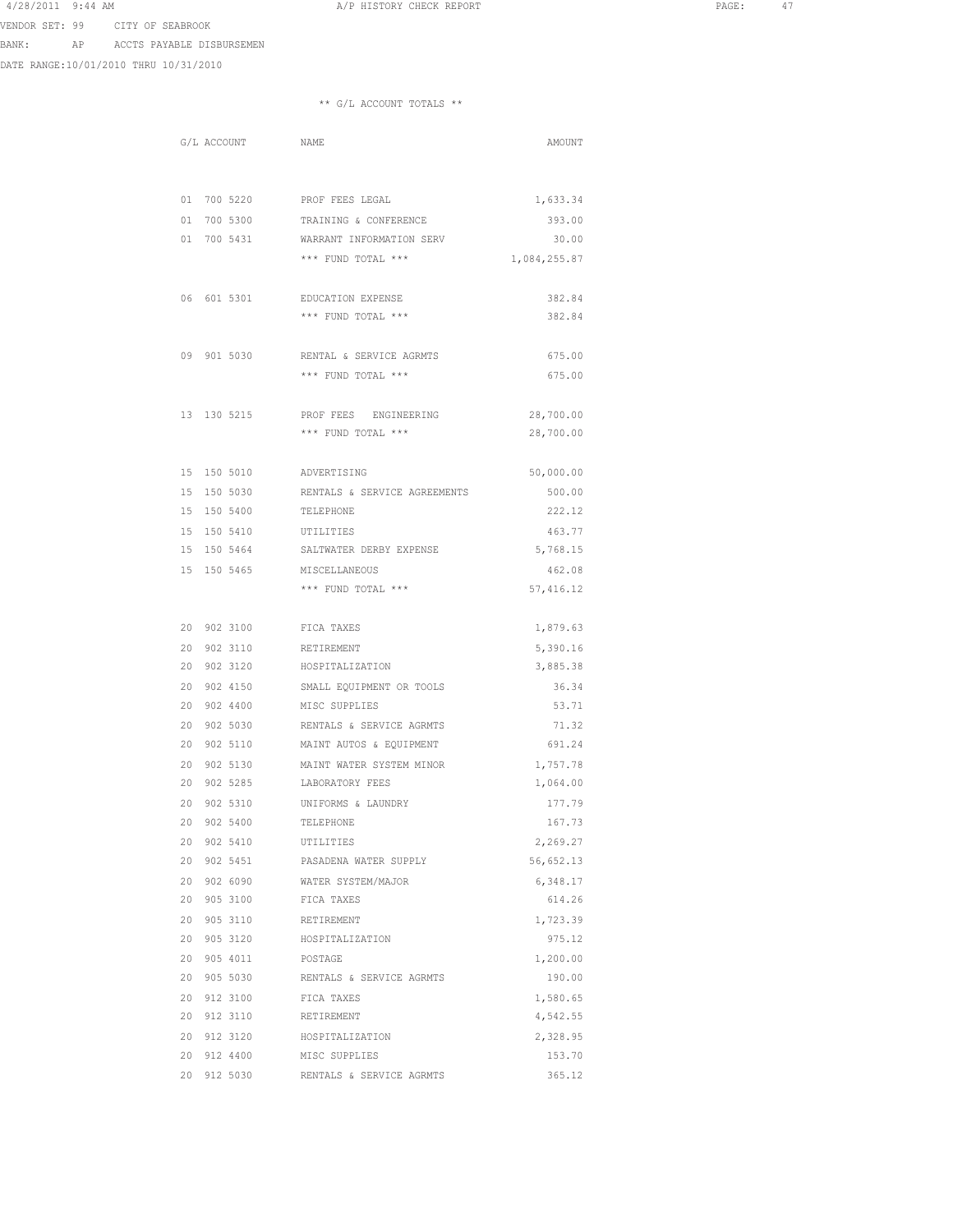4/28/2011 9:44 AM A/P HISTORY CHECK REPORT PAGE: 48

VENDOR SET: 99 CITY OF SEABROOK

BANK: AP ACCTS PAYABLE DISBURSEMEN

DATE RANGE:10/01/2010 THRU 10/31/2010

|                                 | G/L ACCOUNT NAME |                                                 | AMOUNT          |      |              |
|---------------------------------|------------------|-------------------------------------------------|-----------------|------|--------------|
|                                 |                  |                                                 |                 |      |              |
|                                 |                  | 20 912 5110 MAINT AUTOS & EQUIPMENT 609.54      |                 |      |              |
|                                 |                  | 20 912 5120 MAINT SEWER SYSTEM MINOR 10,605.70  |                 |      |              |
|                                 |                  | 20 912 5280 CHEMICAL SUPPLIES                   | 4,290.15        |      |              |
|                                 | 20 912 5285      | LABORATORY FEES                                 | 828.00          |      |              |
|                                 | 20 912 5310      | UNIFORMS & LAUNDRY                              | 177.78          |      |              |
|                                 | 20 912 5400      | TELEPHONE                                       | 167.72          |      |              |
|                                 | 20 912 5410      | UTILITIES                                       | 5,488.61        |      |              |
|                                 | 20 912 5455      | SLUDGE DISPOSAL                                 | 5,106.67        |      |              |
|                                 |                  | 20 922 5466 STORM CLEANUP EXPENSE               | 1,153.68        |      |              |
|                                 |                  | 20 922 5467 RECYCLING CHARGES                   | 5,813.09        |      |              |
|                                 |                  | 20 922 5469 RESIDENTIAL SANIT SERVICE 62,129.17 |                 |      |              |
|                                 |                  | 20 922 5479 COMMERCIAL SANIT SERVICE 51,052.43  |                 |      |              |
|                                 |                  | 20 922 7210 FRANCHISE FEES                      | 16,977.25CR     |      |              |
|                                 |                  | 20 922 9535 SANITATION BILLING FEES             | 9,054.52CR      |      |              |
|                                 |                  | *** FUND TOTAL *** 215,509.16                   |                 |      |              |
|                                 |                  | 37 037 1005 ACCTS PAYABLE/RETAINAGE             | 3,311.65CR      |      |              |
|                                 | 37 370 5215      | PROF FEES ENGR                                  | 1,603.50        |      |              |
|                                 | 37 370 5465      | MISC EXPENSE                                    | 1,218.50        |      |              |
|                                 | 37 370 6050      | BUILDINGS/RENOVATIONS                           | 33,116.50       |      |              |
|                                 |                  | *** FUND TOTAL ***                              | 32,626.85       |      |              |
|                                 |                  | 39 390 5215 PROF FEES ENGINEERING               |                 |      |              |
|                                 |                  | *** FUND TOTAL ***                              | 9,673.77        |      |              |
|                                 |                  |                                                 | 9,673.77        |      |              |
|                                 | 42 420 5180      | BLDG & GRNDS MAINT                              | 7,544.00        |      |              |
|                                 |                  | *** FUND TOTAL ***                              | 7,544.00        |      |              |
|                                 | 50 501 3100      | FICA TAXES                                      | 2,398.96        |      |              |
|                                 | 50 501 3110      | RETIREMENT                                      | 6,735.11        |      |              |
|                                 | 50 501 3120      | HOSPITALIZATION                                 | 3,715.29        |      |              |
|                                 | 50 501 5030      | RENTALS & SERVICE AGMTS                         | 9,734.62        |      |              |
|                                 | 50 501 5110      | MAINT VEHICLES                                  | 39.75           |      |              |
|                                 | 50 501 5340      | DETENTION SUPPLIES                              | 713.63          |      |              |
|                                 | 50 501 5400      | TELEPHONES                                      | 297.18          |      |              |
|                                 | 50 501 5465      | MISC EXPENDITURES                               | 270.95          |      |              |
|                                 | 50 501 5490      | CRIME PREVENTION DIV EXP                        | 660.00          |      |              |
|                                 | 50 501 5497      | C.I.D.                                          | 803.58          |      |              |
|                                 | 50 501 5503      | MARINE PATROL                                   | 29.99           |      |              |
|                                 |                  | *** FUND TOTAL ***                              | 25,399.06       |      |              |
|                                 |                  |                                                 |                 |      |              |
|                                 | 77 770 3100      | FICA                                            | 35.71           |      |              |
|                                 | 77 770 3110      | RETIREMENT<br>*** FUND TOTAL ***                | 97.53<br>133.24 |      |              |
|                                 |                  |                                                 |                 |      |              |
|                                 | 79 790 5115      | MAINT OFFICE EQUIPMENT                          | 40.99           |      |              |
|                                 |                  | *** FUND TOTAL ***                              | 40.99           |      |              |
| VENDOR SET: 99 BANK: AP TOTALS: | 316              |                                                 | 1,463,602.40    | 0.00 | 1,463,602.40 |
| BANK: AP TOTALS:                | 316              |                                                 | 1,463,602.40    | 0.00 | 1,463,602.40 |
| REPORT TOTALS:                  | 333              |                                                 | 1,486,150.00    | 0.00 | 1,486,150.00 |